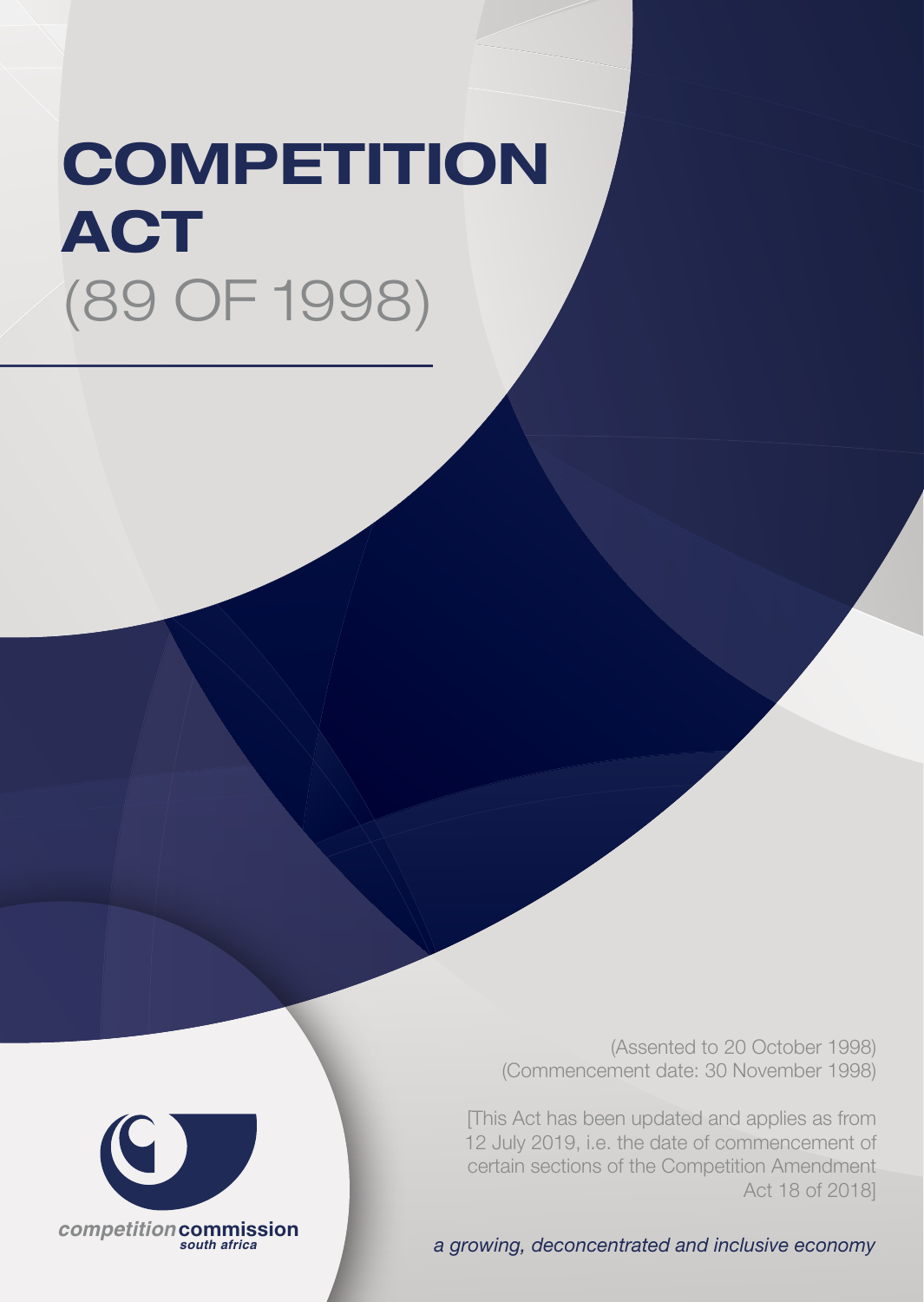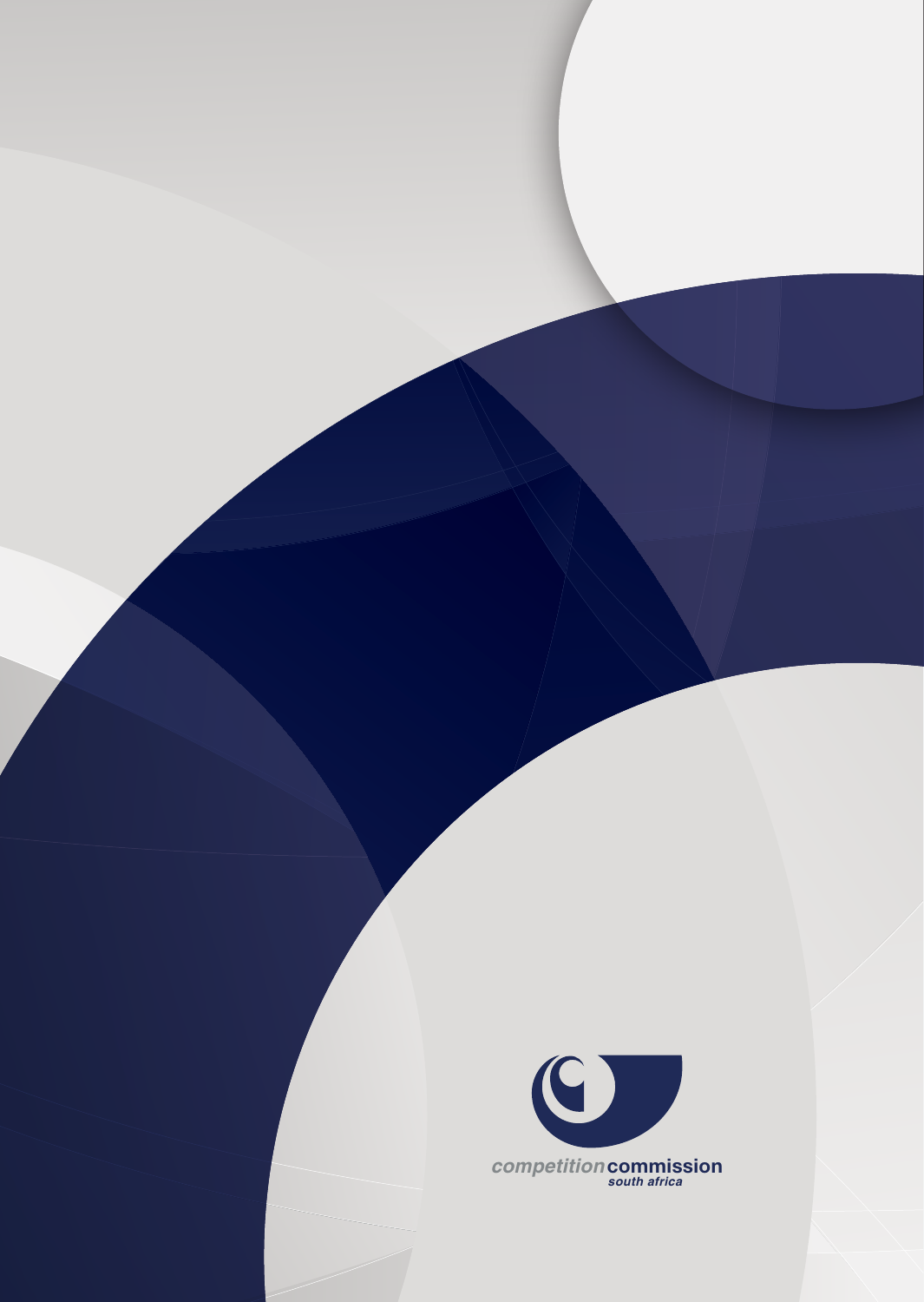#### **REPUBLIC OF SOUTH AFRICA**

# **COMPETITION ACT No. 89 of 1998**

*(Assented to 20 October 1998) (Commencement date: 30 November 1998)*

[This Act has been updated and applies as from **13 February 2020**, i.e. the date of commencement of further sections of the Competition Amendment Act 18 of 2018]

#### **as amended by**

Competition Amendment Act 35 of 1999 – Government Notice 513 in Government Gazette 1981 dated 30 April 1999. Commencement date: 19 August 1999 – items 4F(1) and 4F(2) of section 1(d) of the said Act [Proc. No. R90, Gazette No. 20403]. Commencement of remaining sections – 1 September 1999 [Proc. No. R89, Gazette No. 20402]

Competition Amendment Act 15 of 2000 – Government Notice 528 in Government Gazette 21234 dated 26 May 2000. Commencement date: 1 September 2000 [Proc. No. R51, Gazette No. 21504].

Competition Second Amendment Act 39 of 2000 – Government Notice 1354 in Government Gazette 21880 dated 13 December 2000. Commencement date: 1 February 2001 [Proc. No. 12, Gazette No. 22025].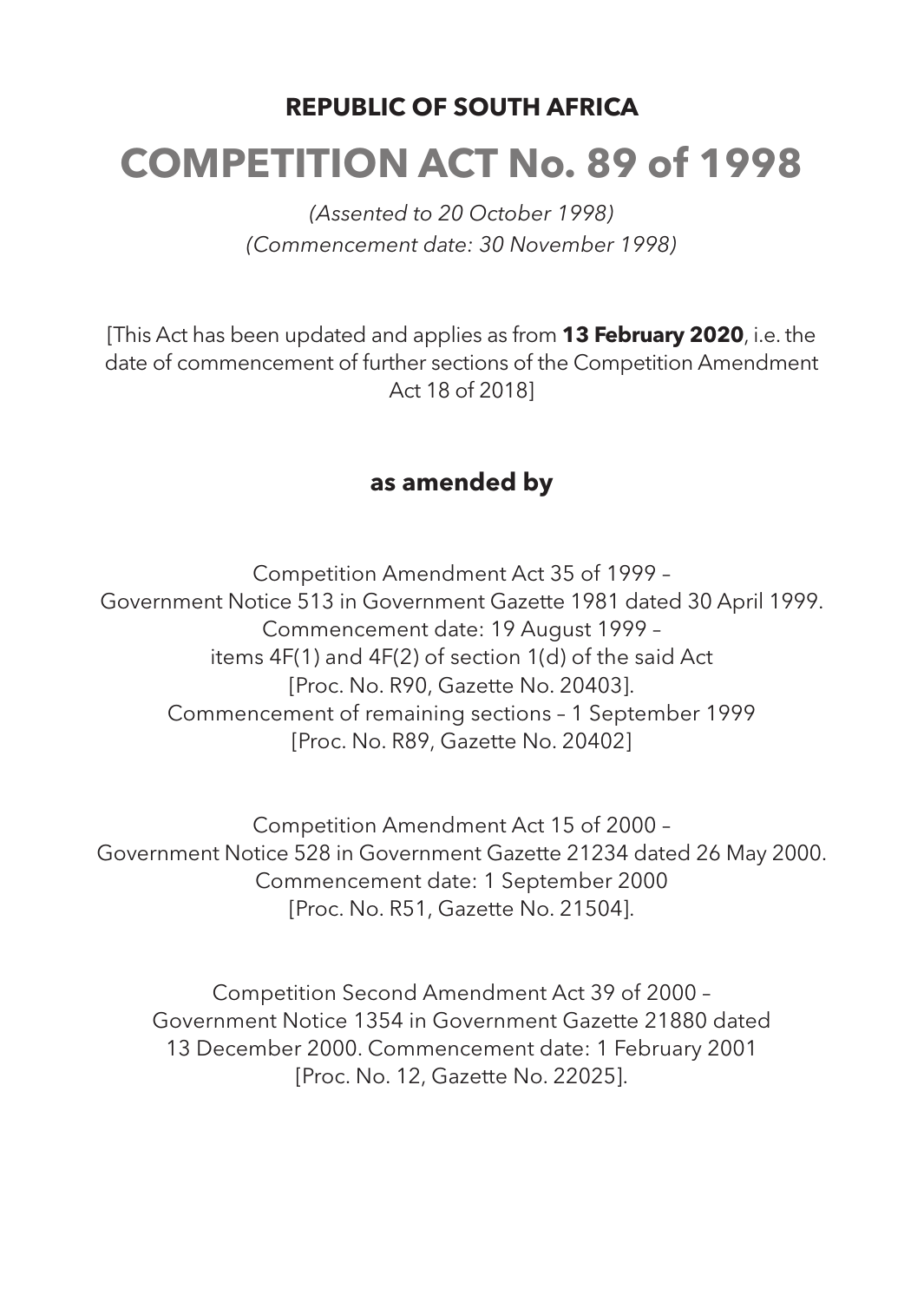Co-operative Banks Act 40 of 2007 – Published under Government Notice 217 in Government Gazette 30802 dated 22 February 2008. Commencement date: 1 August 2008 [GN 818, Gazette No. 31292]

Competition Amendment Act 1 of 2009 – Government Notice 875 in Government Gazette 32533 dated 28 August 2009. Commencement date of section 6: 1 April 2013 [Proc. No. 5, Gazette No. 36221]

Financial Markets Act 19 of 2012 – Government Notice 70 in Government Gazette 36121 dated 1 February 2013. Commencement date: 3 June 2013 [Proc. No. 12, Gazette No. 36485]

Competition Amendment Act 1 of 2009 – Government Notice 875 in Government Gazette 32533 dated 28 August 2009. Commencement date of section 12, insofar as it relates to section 73A(1), (2), (3) and (4): 1 May 2016 [Proc. No. 25, Gazette No. 39952 dated 22 April 2016]

Competition Amendment Act 1 of 2009 – Government Notice 875 in Government Gazette 32533 dated 28 August 2009. Commencement date of section 13: 9 June 2016 [Proc. No. 36, Gazette No. 40057 dated 9 June 2016]

Competition Amendment Act 18 of 2018 - Government Notice 175 in Government Gazette 42231 dated 14 February 2019. Commencement date of certain sections: 12 July 2019 – unless otherwise indicated [Proc. No. 46 in Gazette 42578 dated 12 July 2019]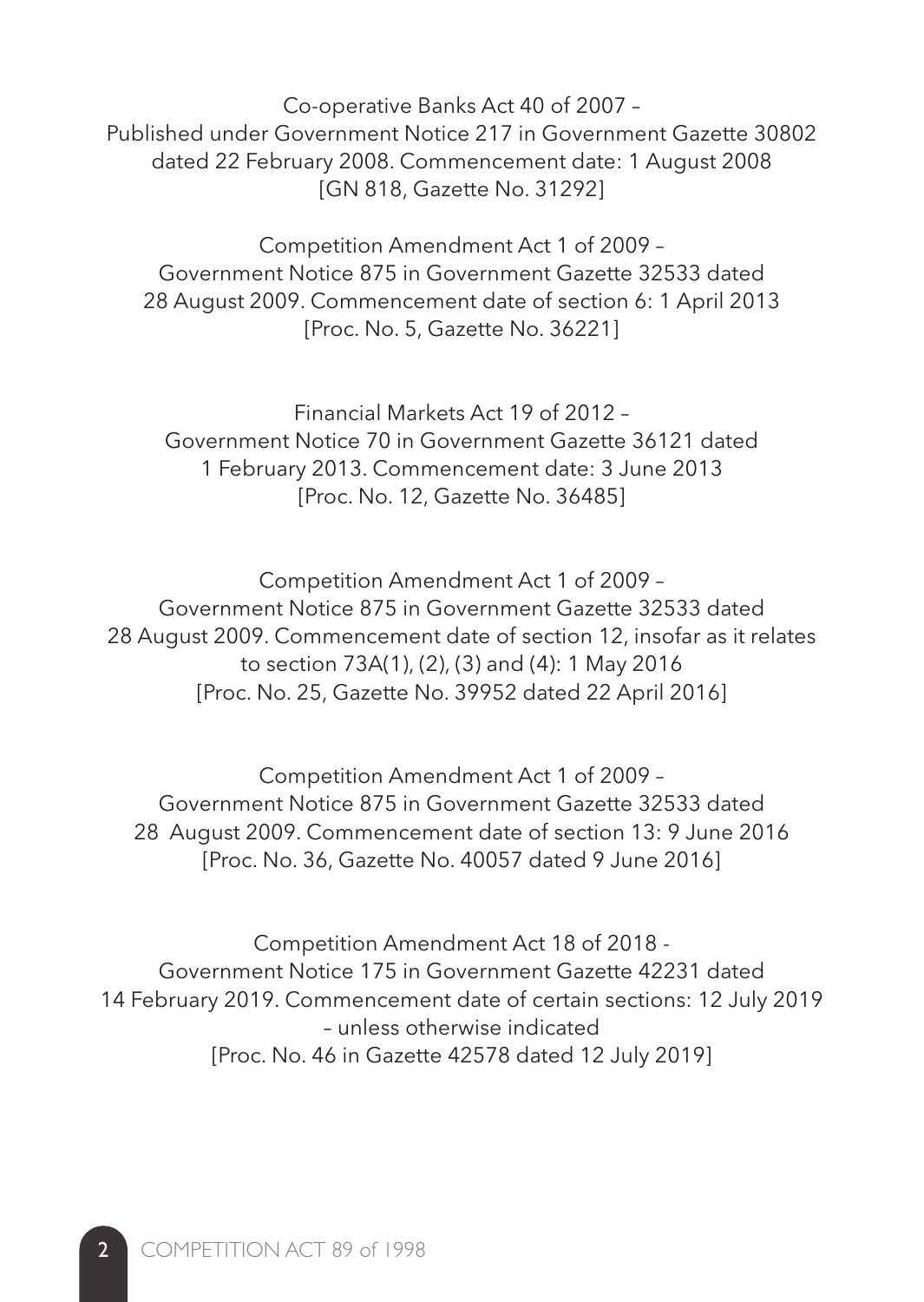Competition Amendment Act 18 of 2018 - Government Notice 175 in Government Gazette 42231 dated 14 February 2019. Commencement date of further sections: 13 February 2020 – unless otherwise indicated [Proc. No. 10 in Gazette 43018 dated 13 February 2020]

#### **pending amendment by**

Competition Amendment Act, No. 1 of 2009 (provisions not yet proclaimed)

Competition Amendment Act, No. 18 of 2018 (provisions not yet proclaimed)

#### **GENERAL NOTE**

In terms of section 1 (e) of Act No. 35 of 1999, the expression "(Act No. 86 of 1979)" is substituted by the expression "(Act No. 96 of 1979)", wherever it occurs.

In terms of section 44 o f Act No. 18 of 2018, the expression "excessive price" is substituted by the expression "excessive price", wherever it occurs.

> *\_\_\_\_\_\_\_\_\_\_\_\_\_\_\_\_\_\_\_\_\_\_\_\_ (English text signed by the President) (Assented to 20 October 1998.) \_\_\_\_\_\_\_\_\_\_\_\_\_\_\_\_\_\_\_\_\_\_\_\_*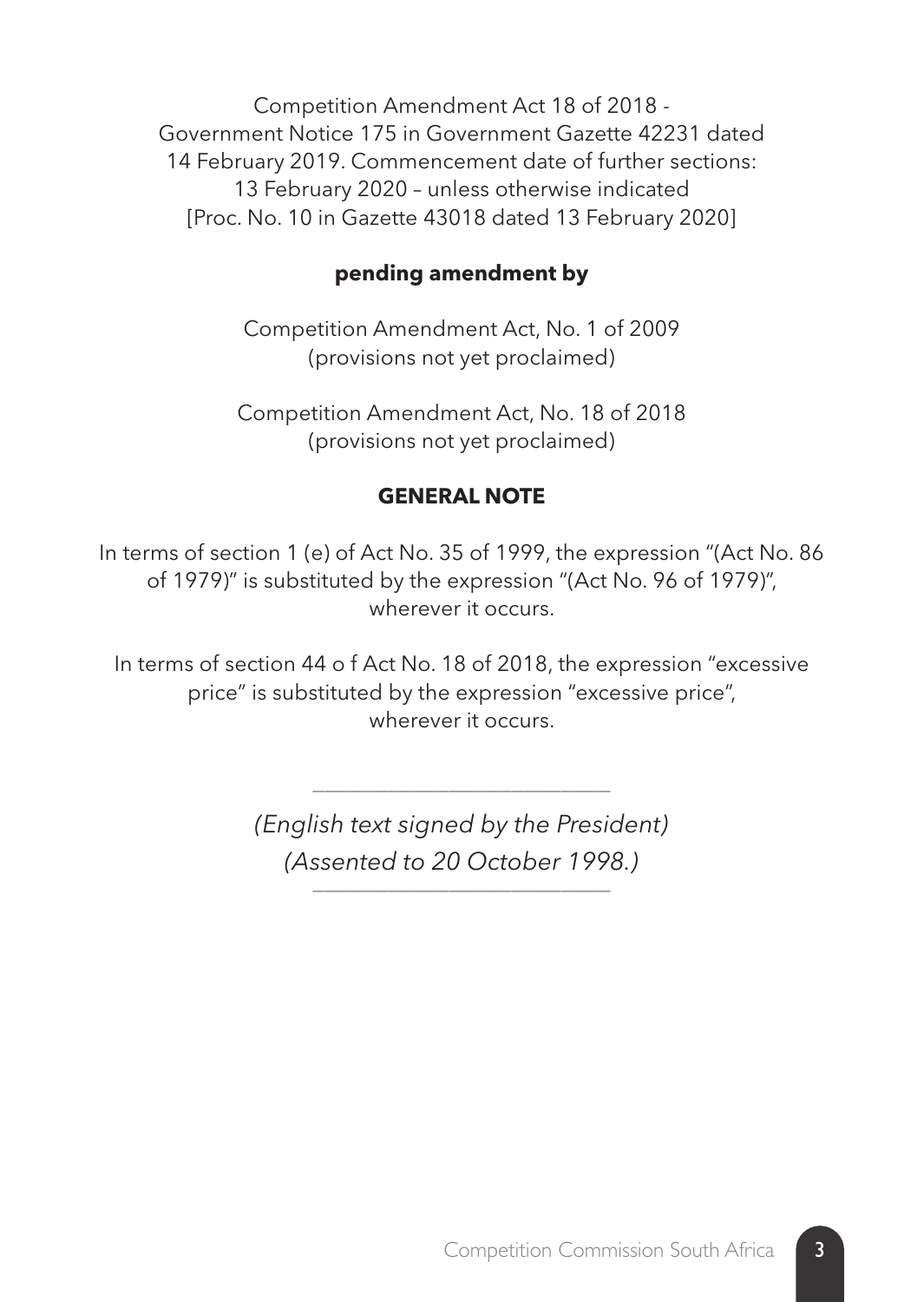To provide for the establishment of a Competition Commission responsible for the investigation, control and evaluation of restrictive practices, abuse of dominant position, and mergers; and for the establishment of a Competition Tribunal responsible to adjudicate such matters; and for the establishment of a Competition Appeal Court; and for related matters.

## PRFAMBLE

The people of South Africa recognise:

That apartheid and other discriminatory laws and practices of the past resulted in excessive concentrations of ownership and control within the national economy, inadequate restraints against anti-competitive trade practices, and unjust restrictions on full and free *participation* in the economy by all South Africans.

That the economy must be open to greater ownership by a greater number of South Africans.

That credible competition law, and effective structures to administer that law, are necessary for an efficient functioning economy.

That an efficient, competitive economic environment, balancing the interests of *workers*, owners and consumers and focussed on development, will benefit all South Africans.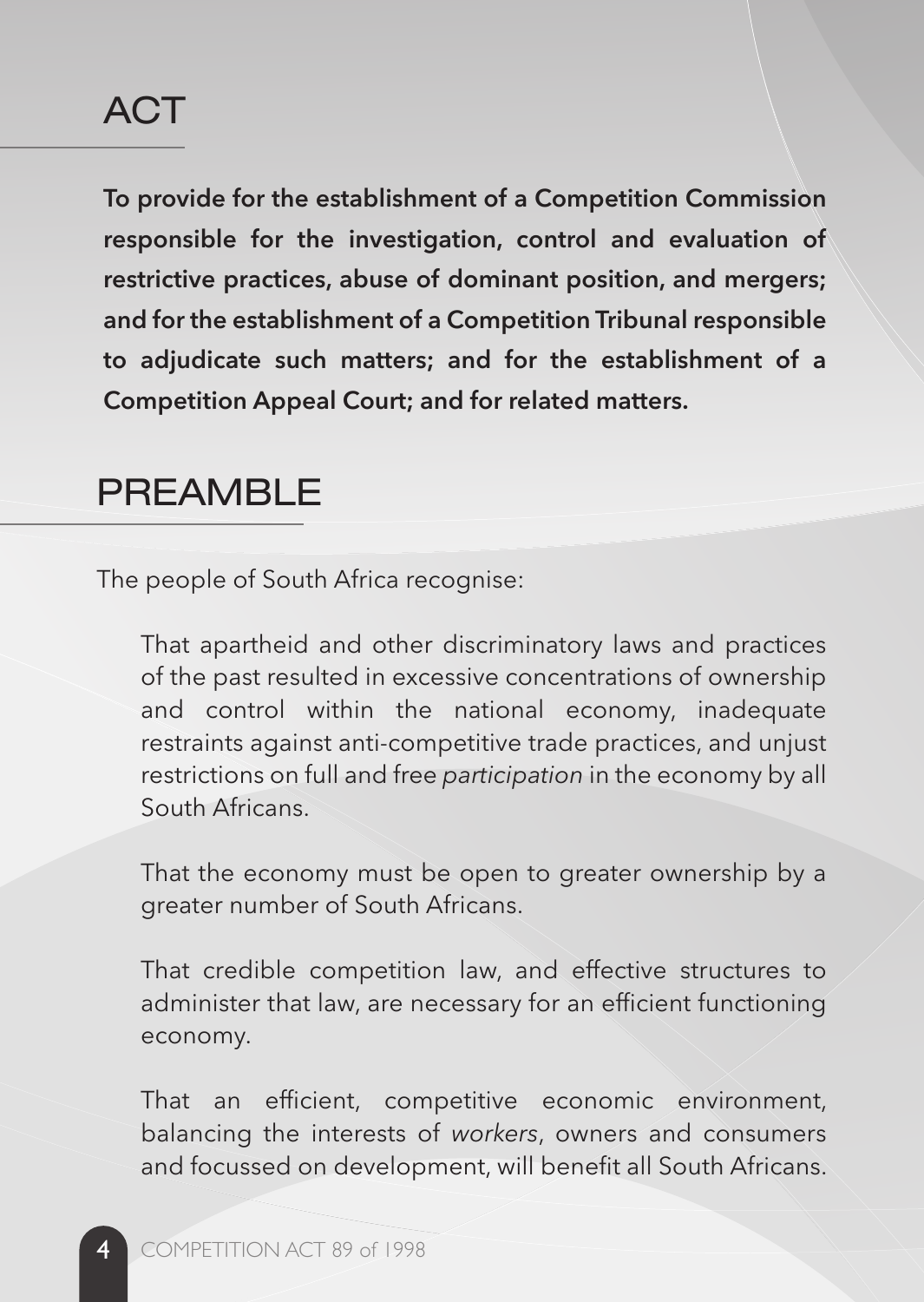#### IN ORDER TO -

provide all South Africans equal opportunity to *participate* fairly in the national economy;

achieve a more effective and efficient economy in South Africa;

provide for markets in which consumers have access to, and can freely select, the quality and variety of goods and services they desire;

create greater capability and an environment for South Africans to compete effectively in international markets;

restrain particular trade practices which undermine a competitive economy;

regulate the transfer of economic ownership in keeping with the public interest;

establish independent institutions to monitor economic competition; and give effect to the international law obligations of the Republic.

BE lT THEREFORE ENACTED by the Parliament of the Republic of South Africa, as follows:-

*(First paragraph of the Preamble substituted by section 22 of Act 39 of 2000)*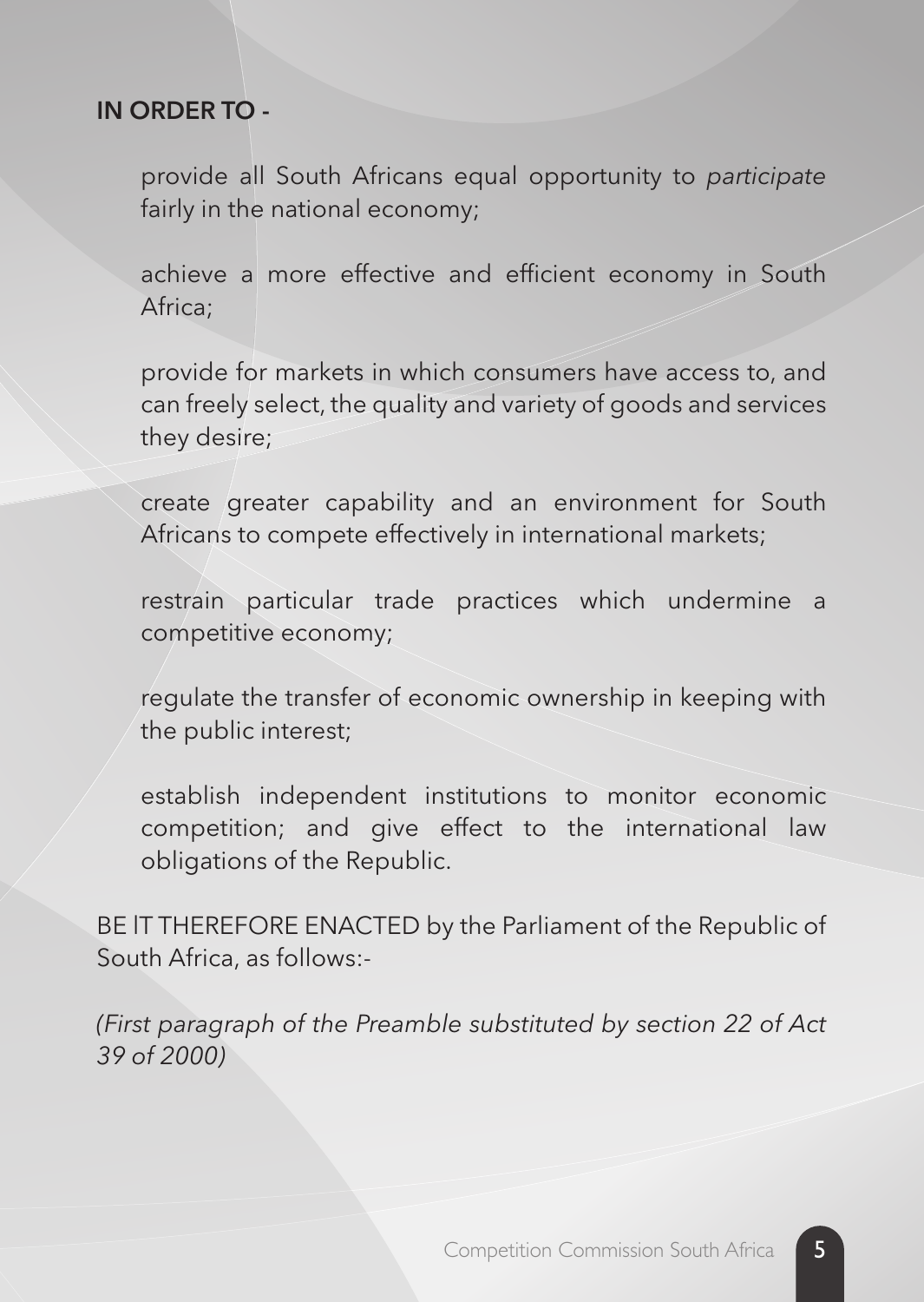# CONTENTS: TABLE OF

*(Pending amendment: Table of Contents to be amended by s. 45 (a) and (c) of Act No. 18 of 2018 with effect from a date fixed by the President by proclamation in the Gazette date not determined.)\* (\*Not in effect at the time of publication)*

## CHAPTER 1

## DEFINITIONS, INTERPRETATION, PURPOSE AND APPLICATION OF ACT

- 1. Definitions and interpretation 014
- 2. Purpose of Act 022
- 3. Application of Act 023

## CHAPTER 2

## PROHIBITED PRACTICES

## PART A: RESTRICTIVE PRACTICES

- 4. Restrictive horizontal practices prohibited 025
- 5. Restrictive vertical practices prohibited 028

## PART B: ARUSE OF A DOMINANT POSITION

- 6. Restrictive application of Part 029
- 7. Dominant firms 030
- 8. Abuse of dominance prohibited 031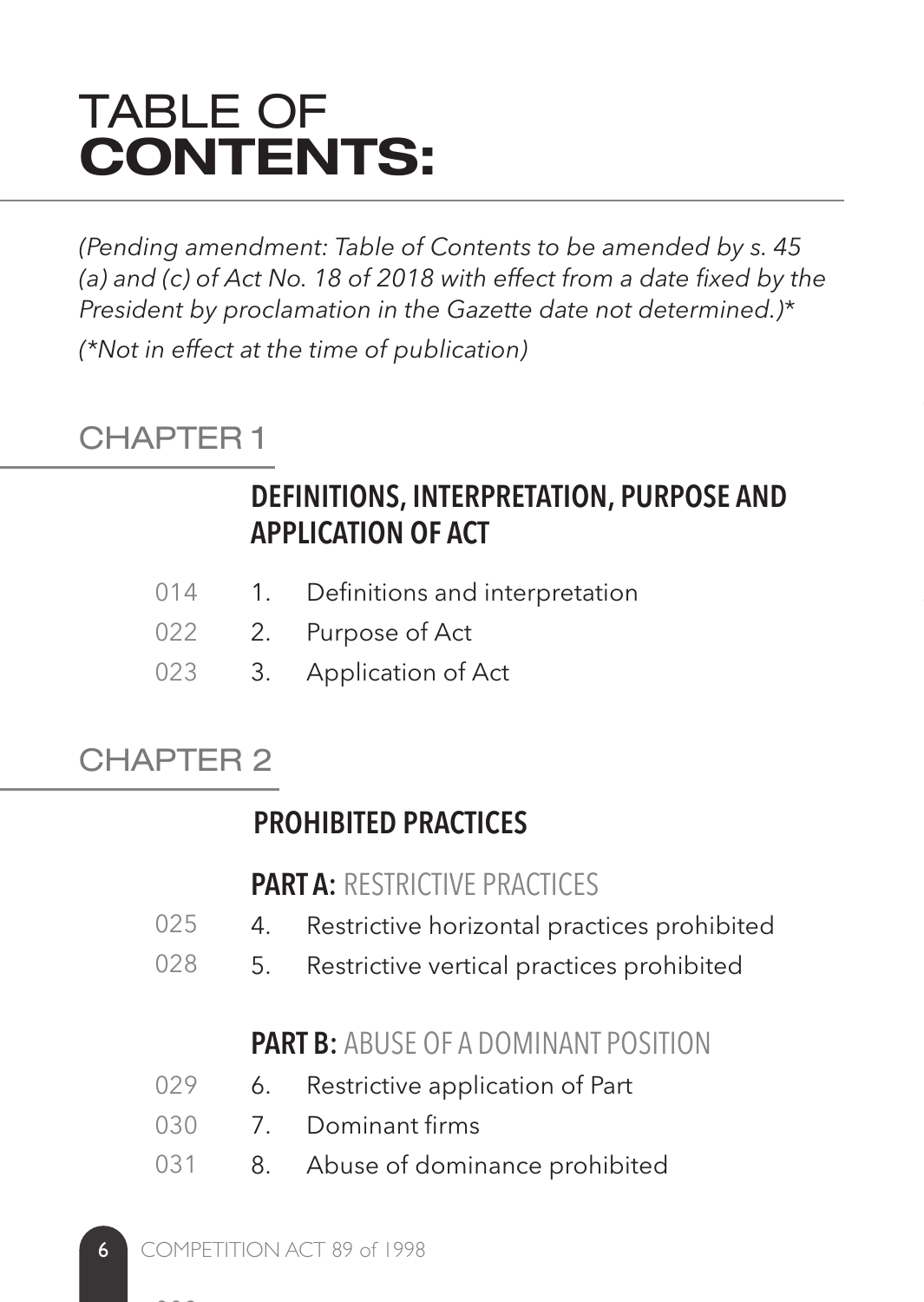9. Price discrimination by dominant firm prohibited 035

#### PART C: EXEMPTIONS FROM APPLICATION OF CHAPTER

039 10. Exemptions

## CHAPTER 2A

## COMPLEX MONOPOLY CONDUCT

044 **10A.** ...

## CHAPTER 3

## MERGER CONTROL

| 047 | 11. | Thresholds and categories of mergers                                  |
|-----|-----|-----------------------------------------------------------------------|
| 049 | 12. | Merger defined                                                        |
| 050 |     | 12A. Consideration of mergers                                         |
| 054 | 13. | Small merger notification and<br>implementation                       |
| 056 |     | 13A. Notification and implementation of<br>other mergers              |
| 057 |     | 13B. Merger investigations                                            |
| 057 | 14. | <b>Competition Commission intermediate</b><br>merger proceedings      |
| 058 |     | 14A. Competition Commission large<br>merger proceedings               |
| 060 | 15. | Revocation of merger approval and<br>enforcement of merger conditions |
| 060 | 16. | Competition Tribunal merger proceedings                               |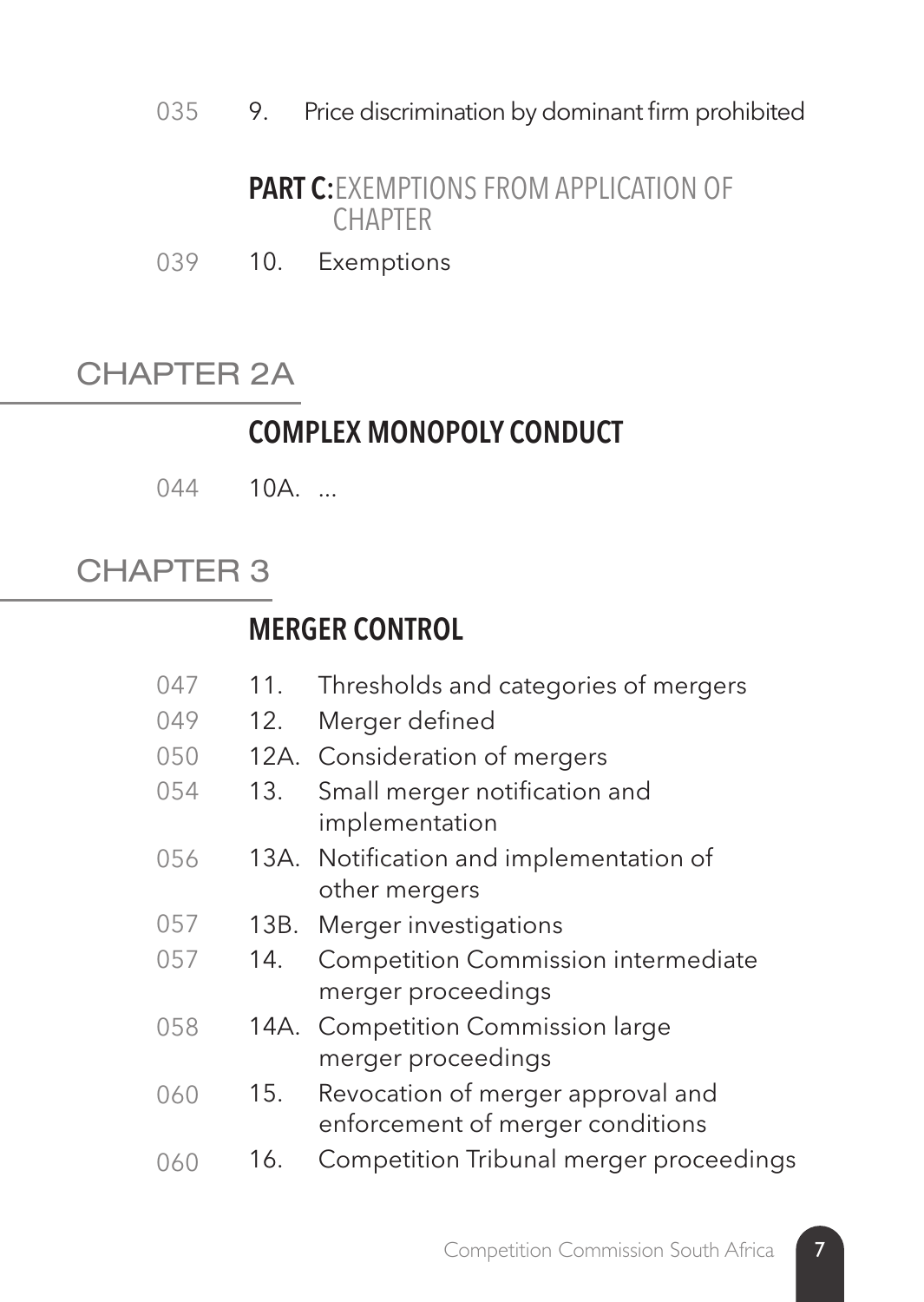| 062 | 17. Competition Appeal Court Merger |
|-----|-------------------------------------|
|     | Proceedings                         |

- 18. Intervention in merger proceedings 063
- 18A. Intervention in merger proceedings involving foreign acquiring firm 065

## CHAPTER 4

## COMPETITION COMMISSION, TRIBUNAL AND COURT

## PART A: THE COMPETITION COMMISSION

- 19. Establishment and constitution of Competition Commission 070
- 20. Independence of Competition Commission 071
- 21. Functions of Competition Commission 072
- 21A. Impact Studies 076
- 22. Appointment of Commissioner 077
- 23. Appointment of Deputy Commissioner 080
- 24. Appointment of inspectors 081
- 25. Staff of Competition Commission 082

## PART R · THE COMPETITION TRIBUNAL

- 26. Establishment and constitution of Competition Tribunal 083
- 27. Functions of Competition Tribunal 084
- 28. Qualifications of members of Competition Tribunal 085
- 29. Term of office of members of Competition Tribunal 086
- 30. Deputy Chairperson of Competition Tribunal 088
- 31. Competition Tribunal proceedings 088
- 32. Conflicts and disclosure of interest by members of Competition Tribunal 090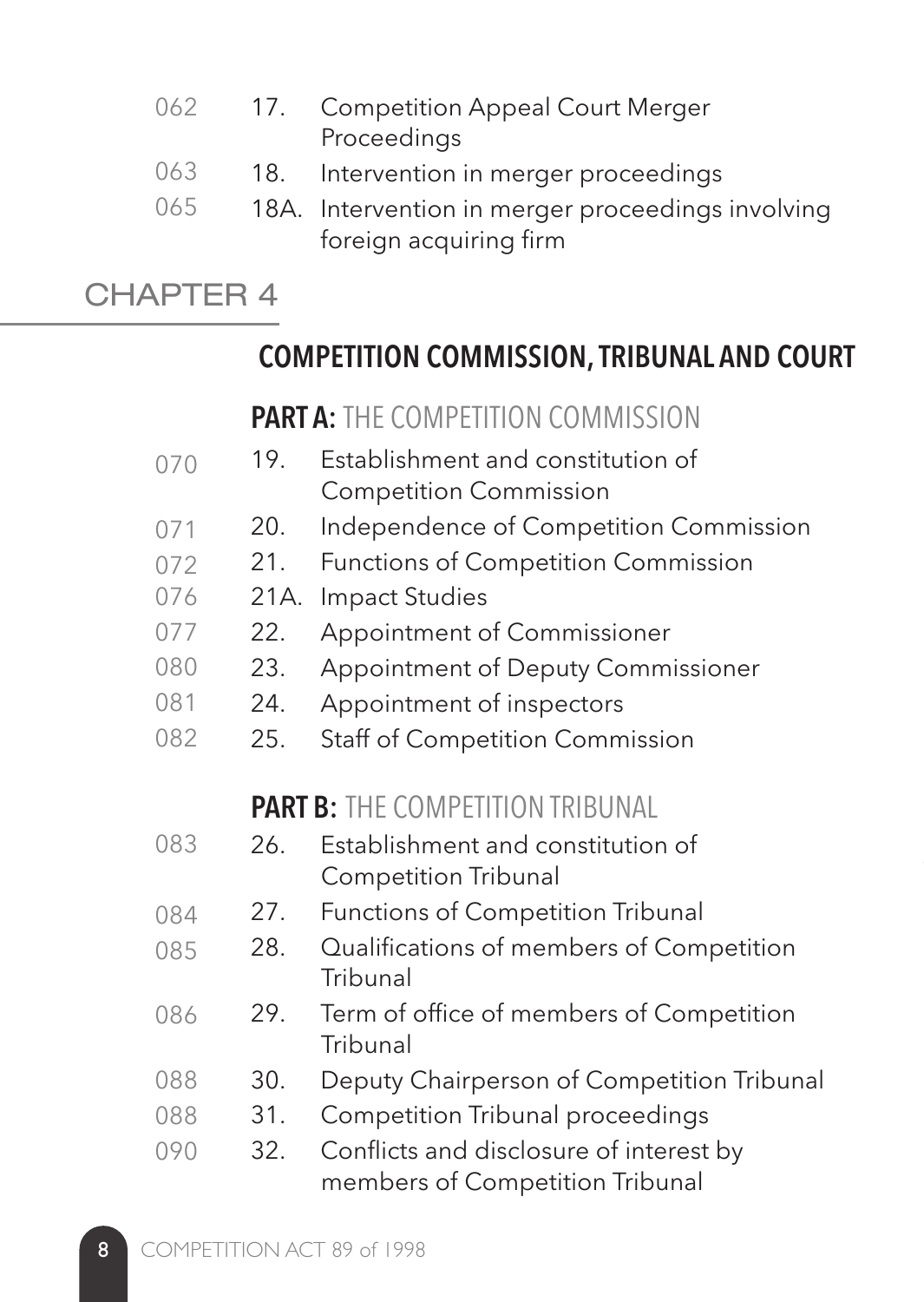- 33. Acting by member of Competition Tribunal after expiry of term of office 091
- 34. Remuneration and benefits of members of Competition Tribunal 091
- 35. Staff of Competition Tribunal 092

## PART C: THE COMPETITION APPEAL COURT

- 36. Establishment and constitution of Competition Appeal Court 092
- 37. Functions of Competition Appeal Court 093
- 38. Business of Competition Appeal Court 094
- 39. Term of office 096

#### PART D: ADMINISTRATIVE MATTERS CONCERNING THE COMPETITION COMMISSION AND THE COMPETITION TRIBUNAL

| 098<br>40. | <b>Finances</b> |
|------------|-----------------|
|------------|-----------------|

- 41. Annual Report 100
- 42. Rules applicable to Competition Tribunal 101
- 43. Liability 102

## CHAPTER 4A

#### MARKET INQUIRIES

- 103 43A. Interpretation and Application of this Chapter
- 105 43B. Initiating and conducting market inquiries
- 109 43C. Matters to be decided at market inquiry
- 110 43D. Duty to remedy adverse effects on competition
- 112 43E. Outcome of market inquiry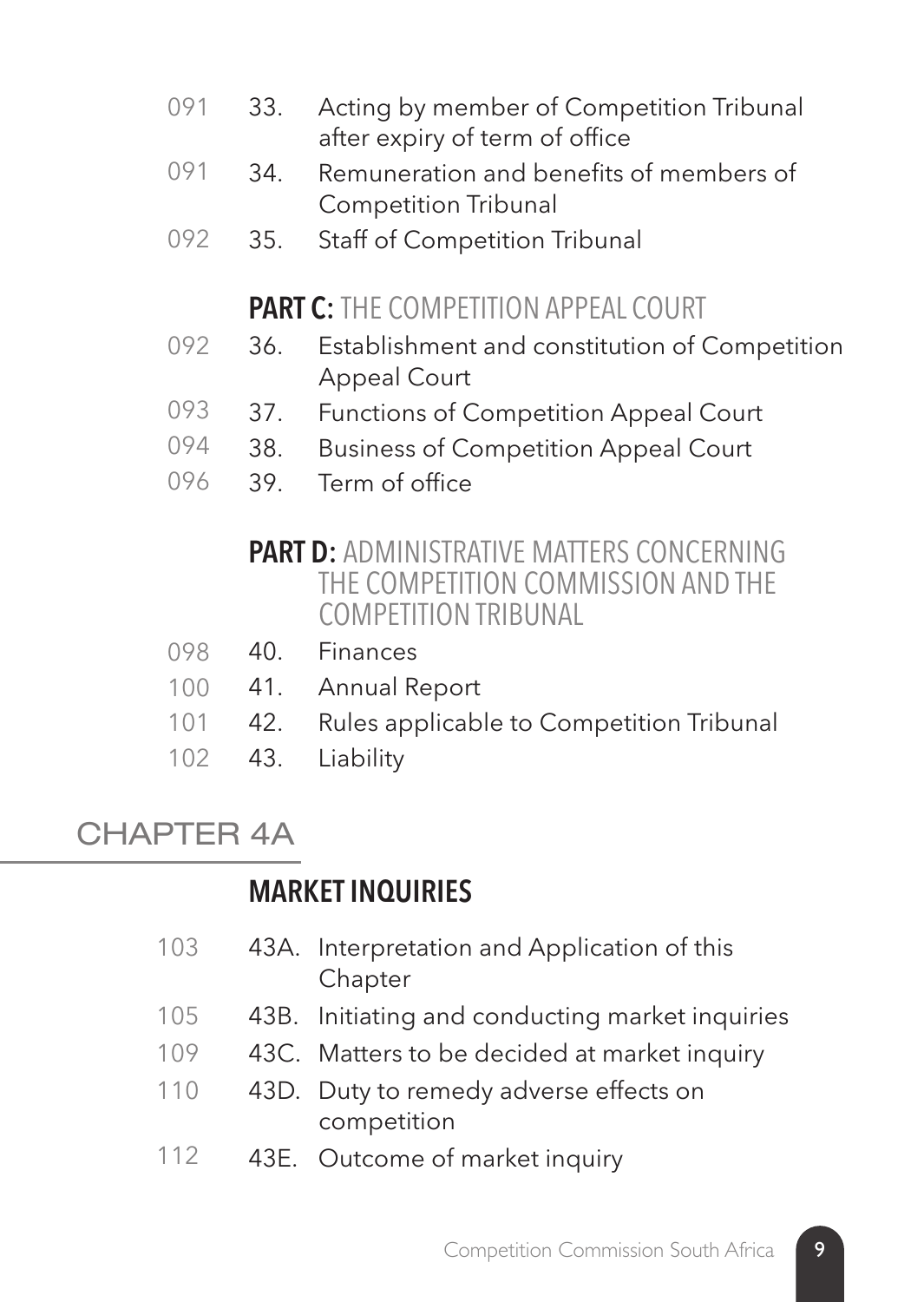- 43F. Appeals against decisions made under this Chapter 113
- 43G. Participation in and representations to market inquiry 114

## CHAPTER<sub>5</sub>

## INVESTIGATION AND ADJUDICATION PROCEDURES

#### PART A: CONFIDENTIAL INFORMATION

- 117 44. Right of informants to claim confidentiality
- 120 45. Disclosure of information
- 122 45A. Restricted use of information

#### PART B: POWERS OF SEARCH AND SUMMONS

- 123 46. Authority to enter and search under warrant
- 125 47. Authority to enter and search without warrant
- 125 48. Powers to enter and search
- 127 49. Conduct of entry and search
- 129 49A. Summons

## PART C: COMPLAINT PROCEDURES

- 130 49B. Initiating complaint
- 130 49C. Interim relief
- 132 49D. Consent orders
- 133 49E. Leniency
- 133 50. Outcome of complaint
- 135 51. Referral to Competition Tribunal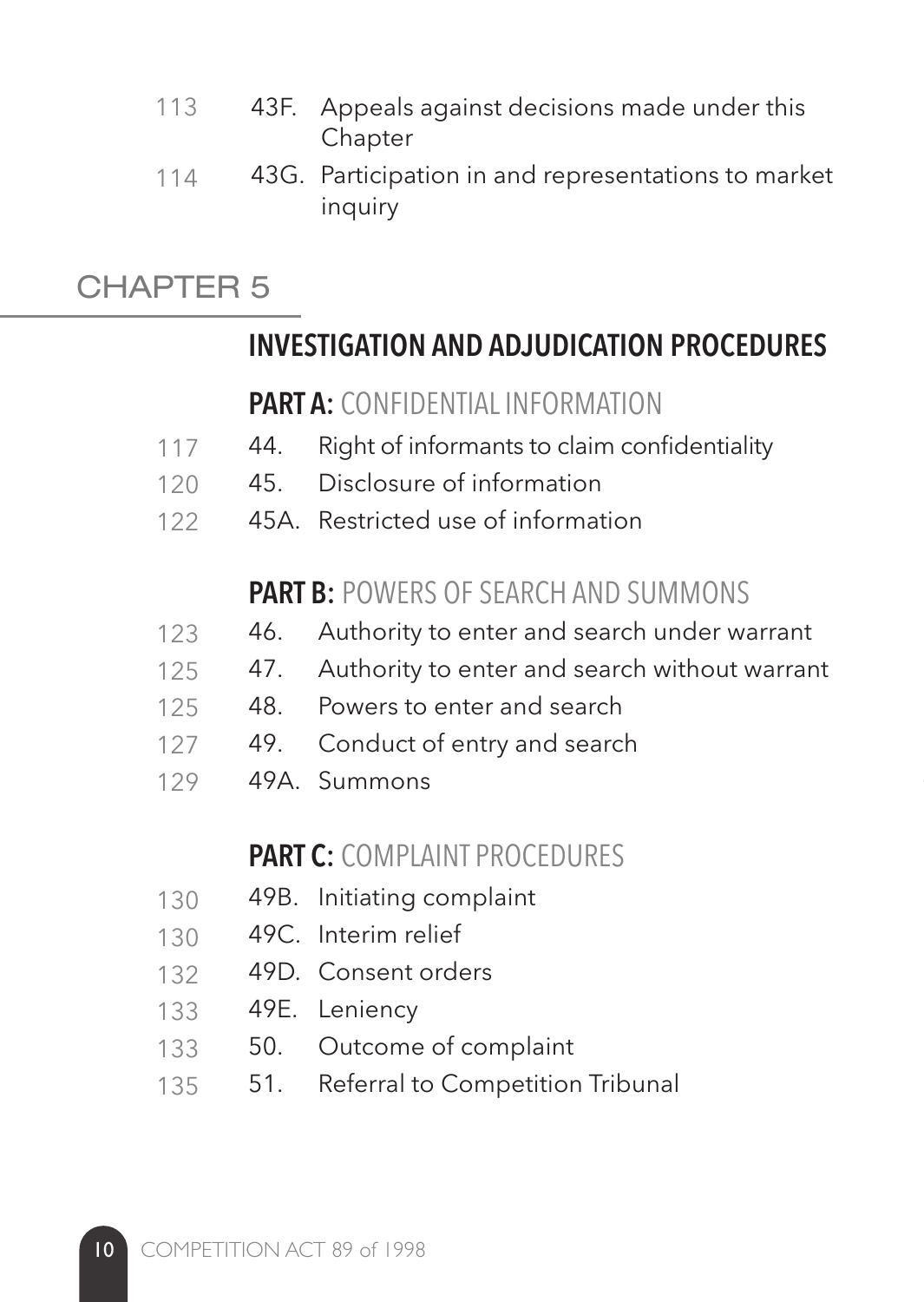## **PART D:** TRIBUNAL HEARINGS AND ORDERS

- 52. Hearings before Competition Tribunal 136
- 53. Right to participate in hearing 137
- 54. Powers of member presiding at hearing  $140$
- 55. Rules of procedure  $140$
- 56. Witnesses 141
- 57. Costs 142
- 58. Orders of Competition Tribunal 142
- 59. Administrative penalties 144
- 60. Divestiture 147

#### PART F: APPEALS AND REVIEWS TO COMPETITION APPEAL COURT

- 61. Appeals 149
- 62. Appellate jurisdiction 149
- 63. Leave to appeal 151

## CHAPTER 6

## **ENFORCEMENT**

- 153 64. Status and enforcement of orders
- 153 65. Civil actions and jurisdiction
- 156 66. Variation of order
- 157 67. Limitations of bringing action
- 157 68. Standard of proof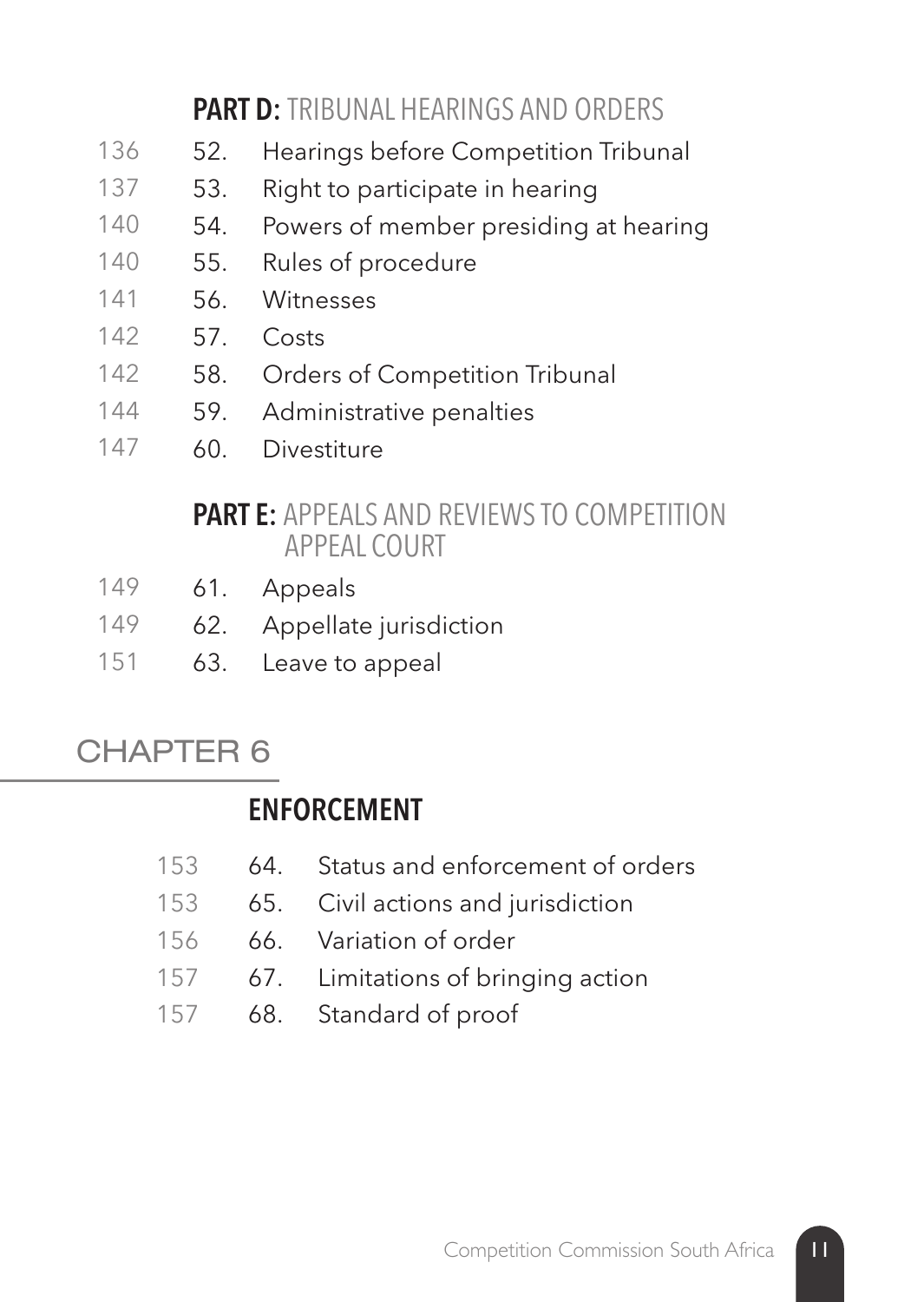## CHAPTER 7

## **OFFENCES**

| 158 | 69. | Breach of confidence                                                |
|-----|-----|---------------------------------------------------------------------|
| 159 | 70. | Hindering administration of Act                                     |
| 159 | 71. | Failure to attend when summoned                                     |
| 160 | 72. | Failure to answer fully or truthfully                               |
| 160 | 73. | Failure to comply with Act                                          |
| 162 |     | 73A. Causing or permitting firm to engage in<br>prohibited practice |
| 163 | 74. | Penalties                                                           |
| 164 | 75. | Magistrate's Court jurisdiction to impose<br>penalties              |
| 164 | 76. |                                                                     |
| 164 | 77. | Proof of facts                                                      |

## CHAPTER 8

## GENERAL PROVISIONS

- 78. Regulations 166
- 79. Guidelines 167
- 79A. Advisory opinions of Commission 168
- 80. Official seal 168
- Act binds State 168 81.
- 82. Relationship with other agencies 169
- 83. Transitional arrangements and repeal of laws 170
- 84. Short Title and commencement of Act 170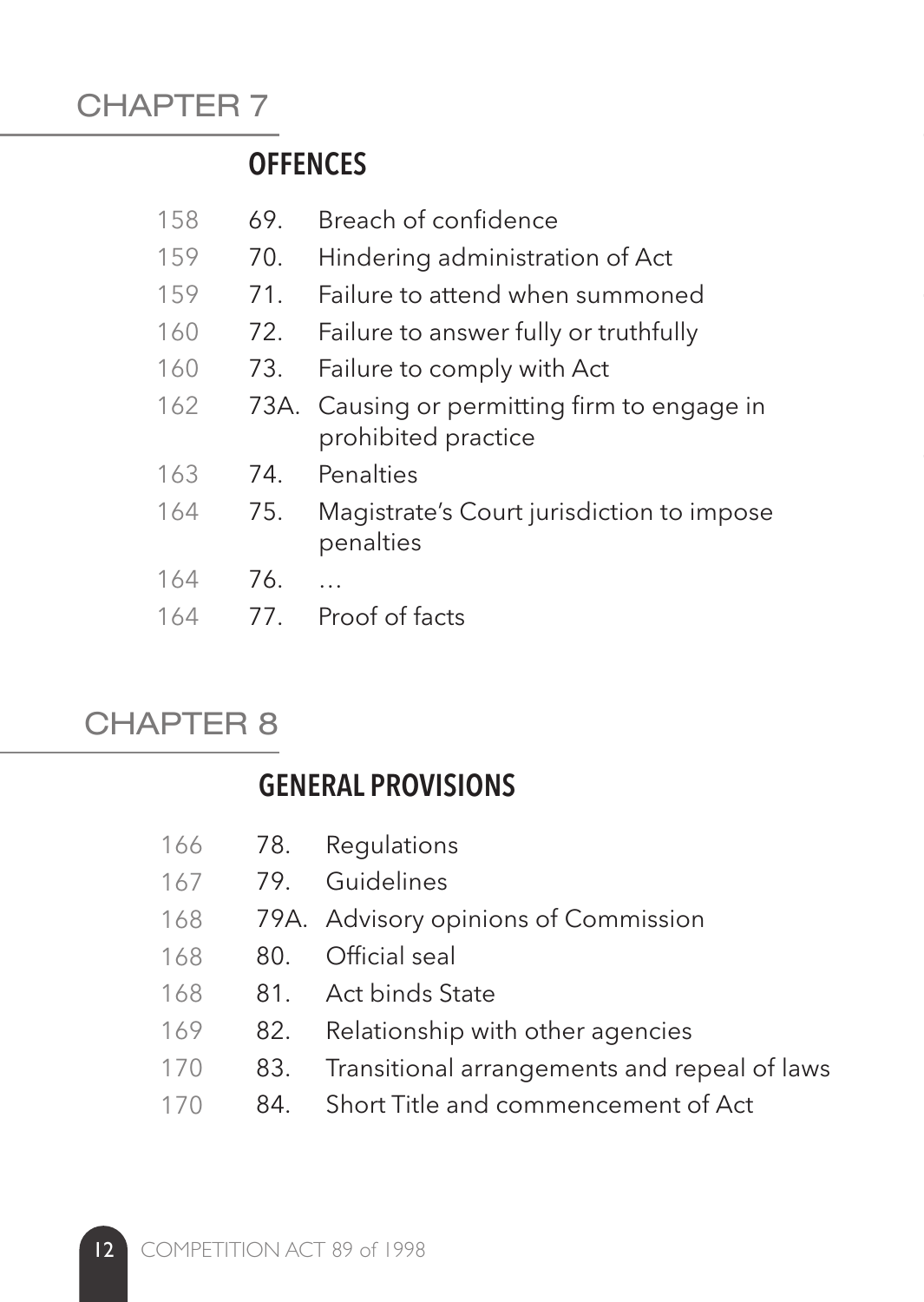SCHEDULE 1

## 172 EXEMPTION OF PROFESSIONAL RULES

SCHEDULE 2

177 REPEAL OF LAWS

SCHEDULE 3

#### 178 TRANSITIONAL ARRANGEMENTS

*(Arrangement of sections amended by section 45 of Act 18 of 2018)*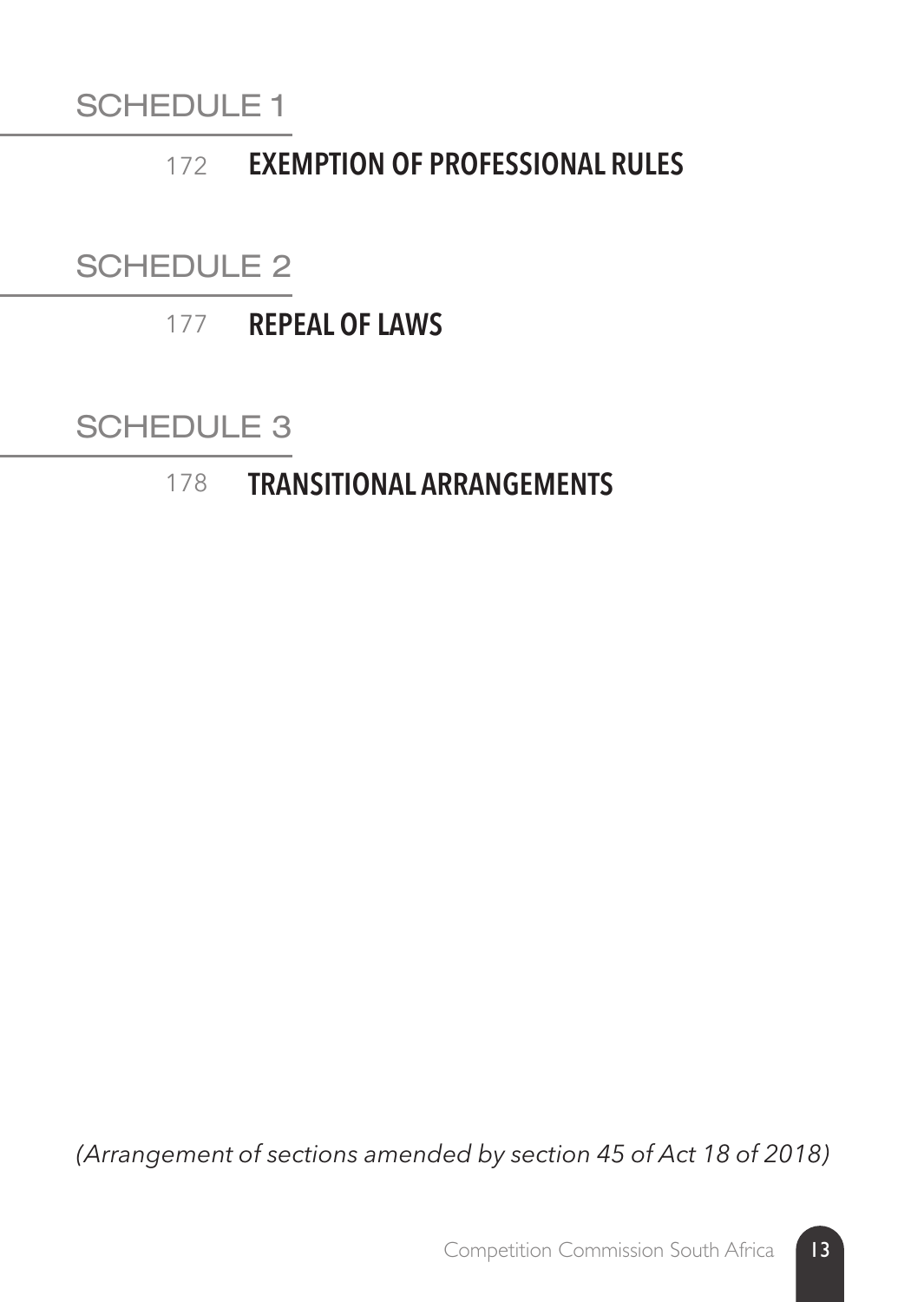# CHAPTER 1

## DEFINITIONS, INTERPRETATION, PURPOSE AND APPLICATION OF ACT

#### **1. Definitions and interpretation**

(1) In *this Act*-

(i) "**acquiring firm**" means a *firm*-

- (a) that, as a result of a transaction in any circumstances set out in section 12, would directly or indirectly acquire, or establish direct or indirect control over, the whole or part of the business of another *firm*;
- (b) that has direct or indirect control over the whole or part of the business of a *firm* contemplated in paragraph (a); or
- (c) the whole or part of whose business is directly or indirectly controlled by a *firm* contemplated in paragraph (a) or (b);

(Definition of "*acquiring firm*" inserted by section 1(a) of Act 39 of 2000)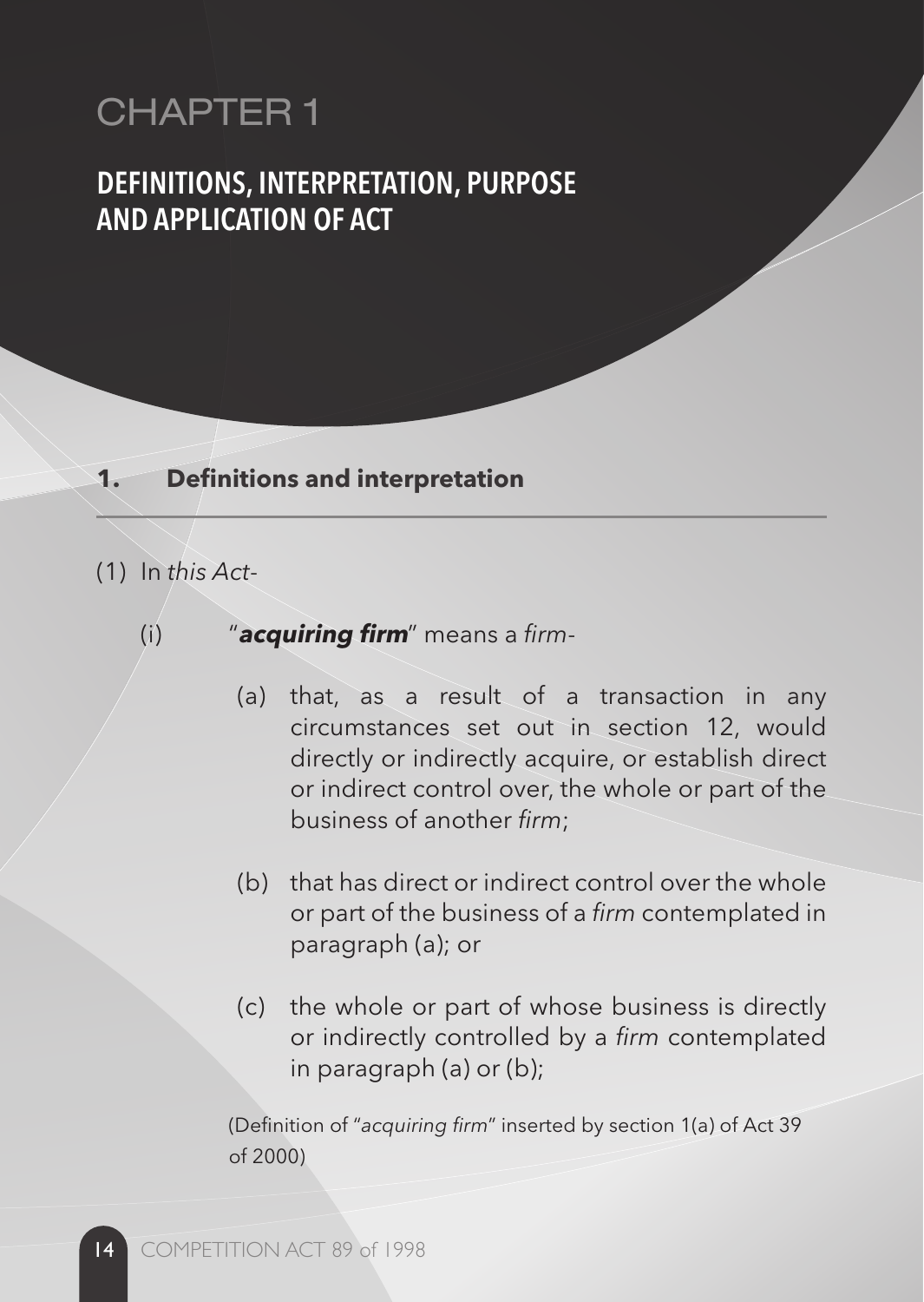- (ii) "**agreement**" when used in relation to a *prohibited practice*, includes a contract, arrangement or understanding, whether or not legally enforceable; (Definition of "*agreement*" substituted by section 1(b) of Act 39 of 2000)
- (iii) "**average avoidable cost**" means the sum of all costs, including variable costs and product-specific fixed costs, that could have been avoided if the *firm* ceased producing an identified amount of additional output, divided by the quantity of the additional output; (Definition of "*average avoidable cost*" inserted by section 1(a) of Act 18 of 2018)
- (iv) "**average variable cost**" means the sum of all the costs that vary with an identified quantity of a particular product, divided by the total produced quantity of that product;

(Definition of "*average variable cost*" inserted by section 1(a) of Act 18 of 2018*)*

- (v) "**civil court**" means a High Court or Magistrates Court, as referred to in sections 166(c) and (d) of the *Constitution;*
- (vi) "**complainant**" means a person who has submitted a complaint in terms of section 49B(2)(b); (Definition of "*complainant*" inserted by section 1(c) of Act 39 of 2000)
- (vii) "**confidential information**" means trade, business or industrial information that belongs to a *firm,* has a particular economic value, and is not generally available to or known by others;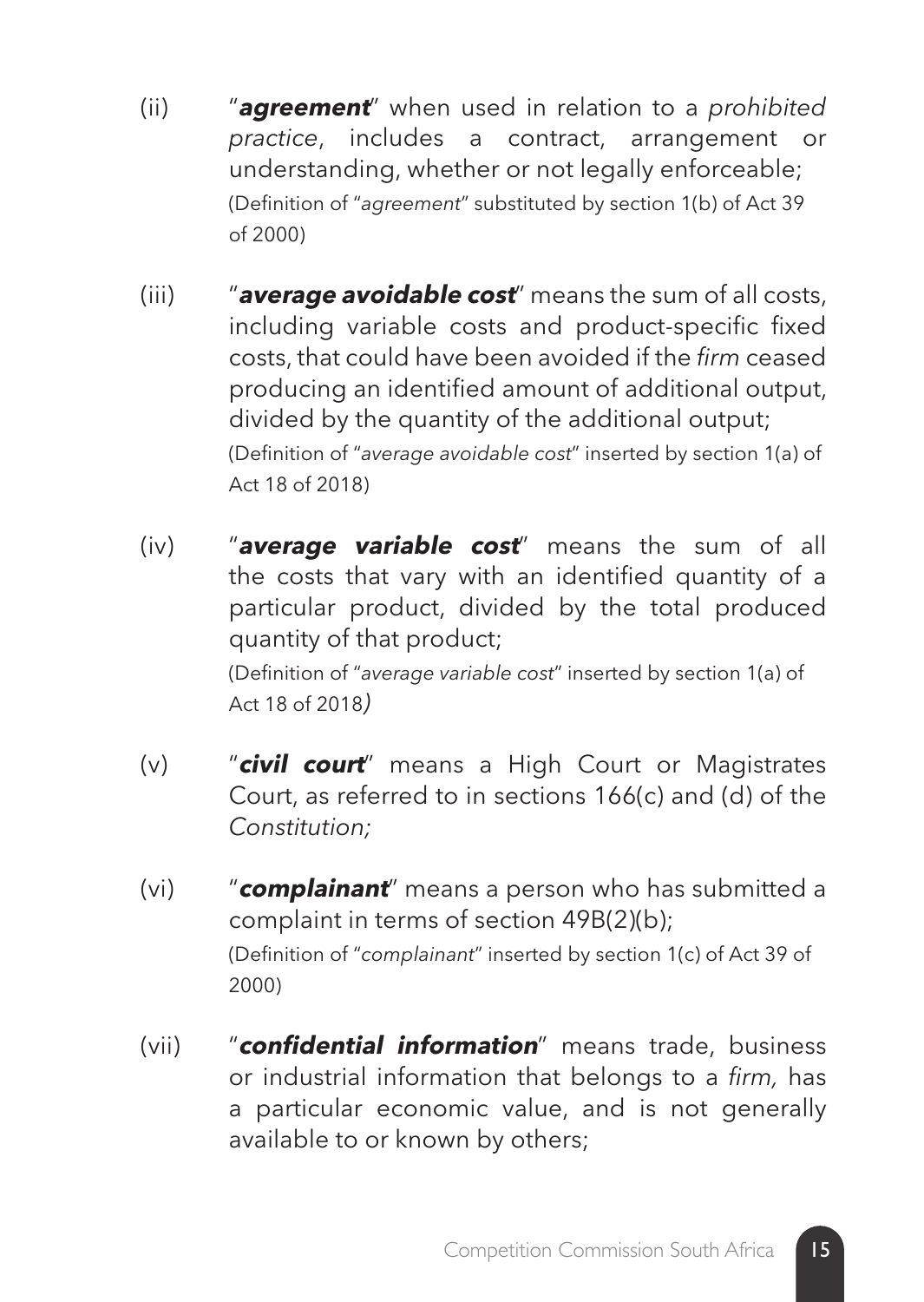- (viii) "**concerted practice**" means co-operative or coordinated conduct between *firms,* achieved through direct or indirect contact, that replaces their independent action, but which does not amount to an *agreement;*
- (ix) "**Constitution**" means the *Constitution* of the Republic of South Africa, 1996 (Act No. 108 of 1996);
- (x) "**deserving of leniency",** when used with respect to a *firm* contemplated in section 50, or a person contemplated in section 73A, means that the firm or person has provided information to the Competition Commission, or otherwise cooperated with the Commission's investigation of an alleged *prohibited practice* in terms of section 4 (1) (b) to the satisfaction of the Commission;\*

\*(Pending amendment: Definition of "*deserving of leniency*" to be inserted by s. 1 (c) of Act No. 1 of 2009 and comes into operation on a date fixed by the President by proclamation in the *Gazette* date not determined.)

(Date of commencement to be proclaimed)

- (xi) "**essential facility**" means an infrastructure or resource that cannot reasonably be duplicated, and without access to which competitors cannot reasonably provide *goods or services* to their customers;
- (xii) "**excessive price**" ………. (Definition of "*excessive price*" deleted by section 1(b) of Act 18 of 2018)
- (xiii) "**exclusionary act**" means an act that impedes or prevents a *firm* from entering into, participating in or expanding within a market;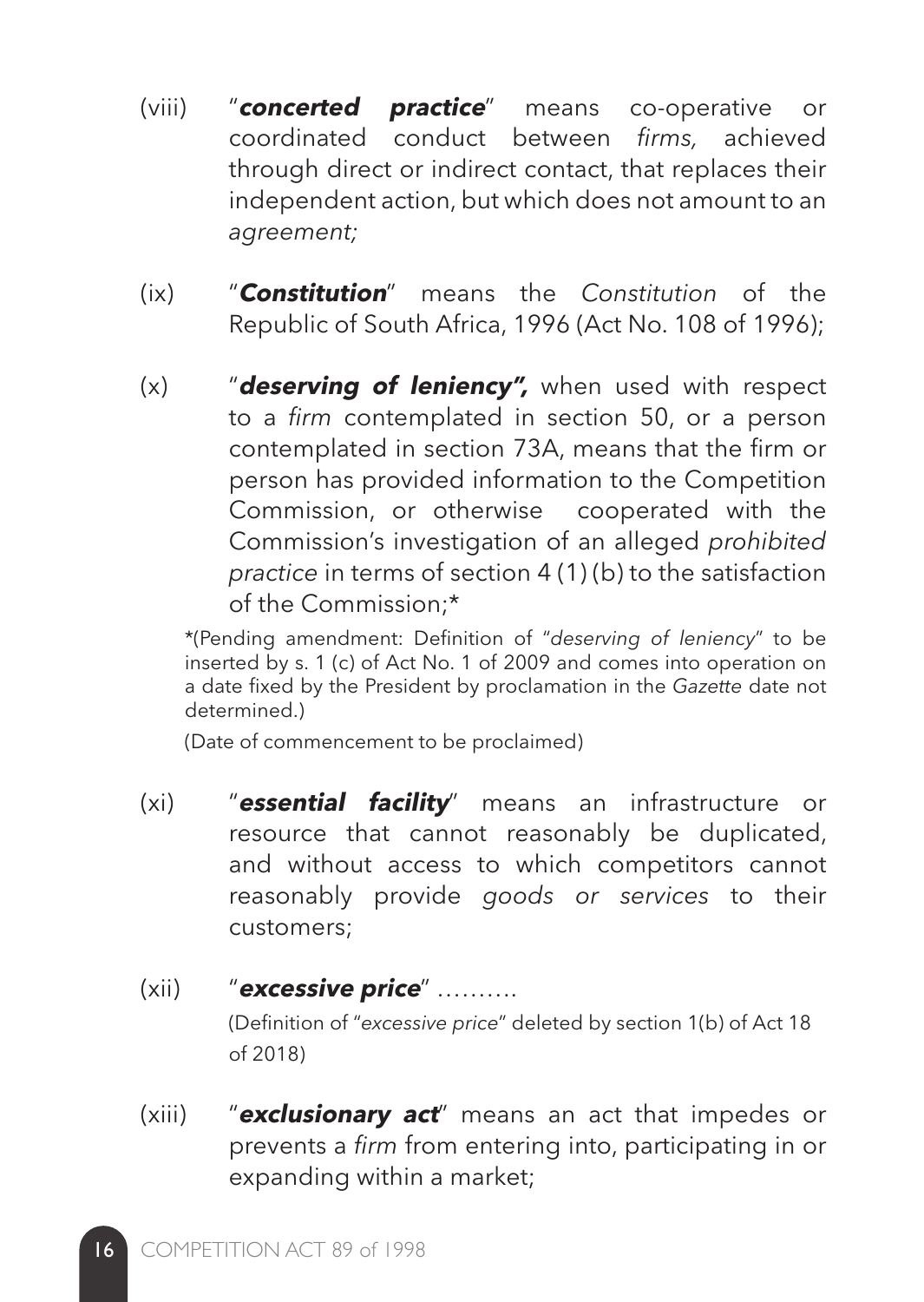(Definition of "*exclusionary act*" substituted by section 1(c) of Act 18 of 2018)

- (xiii) "**firm**" includes a person, partnership or a trust;
- (...) "**foreign acquiring firm**" means an *acquiring firm-*
	- (a) which was incorporated, established or formed under the laws of a country other than the Republic; or
	- (b) whose place of effective management is outside the Republic;\*

\*(Pending amendment: Definition of "*foreign acquiring firm*" to be inserted by s. 1 (d) of Act No. 18 of 2018 with effect from a date fixed by the President by proclamation in the *Gazette* date not determined.)

(Not effect at the time of publication)

- (xiv) "**goods or services**", when used with respect to particular *goods or services,* includes any other *goods or services* that are reasonably capable of being substituted for them, taking into account ordinary commercial practice and geographical, technical and temporal constraints;
- (xv) "**horizontal relationship**" means a relationship between competitors;
- (xvi) "**interest**" …

(Definition of "*interest*" deleted by section 1(d) of Act 39 of 2000)

(xvii) "**margin squeeze**" occurs when the margin between the price at which a vertically integrated *firm*, which is dominant in an input market, sells a downstream product, and the price at which it sells the key input to competitors, is too small to allow downstream competitors to *participate* effectively;

> (Definition of "*margin squeeze*" inserted by section 1(e) of Act 18 of 2018)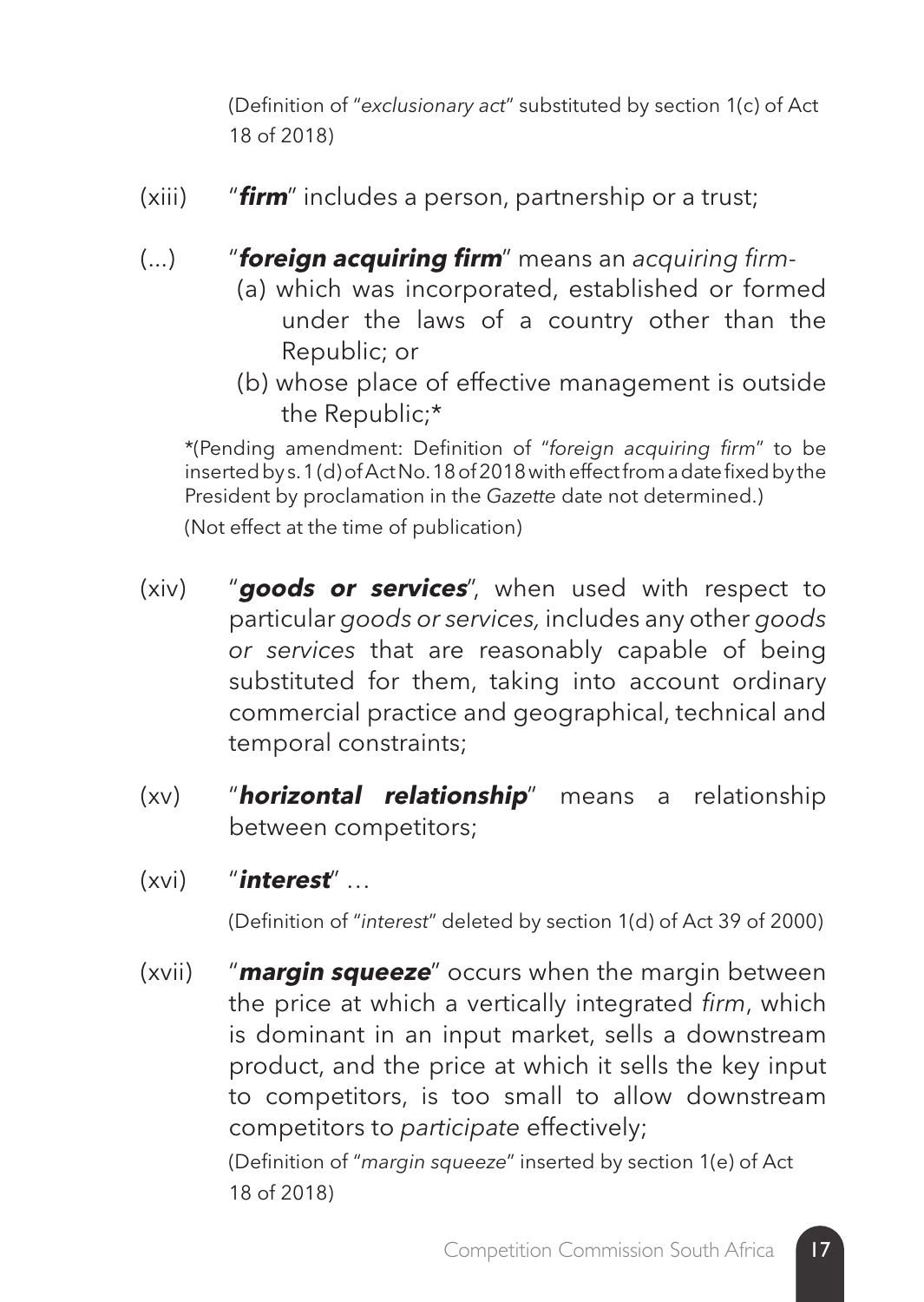- (xviii) "**market power**" means the power of a *firm* to control prices, to exclude competition or to behave to an appreciable extent independently of its competitors, customers or suppliers;
- (xix) "**medium-sized business**" means a medium-sized *firm* as determined by the *Minister* by notice in the *Gazette*; (Definition of "*medium-sized business*" inserted by section 1(f) of Act 18 of 2018)
- (xx) "**members' interest**" has the meaning set out in the Close Corporations Act, 1984 (Act No. 69 of 1984); (Definition of "*members*' interest" inserted by section 1(e) of Act 39 of 2000)
- (xxi) "**Minister**" means the Minister responsible for the administration of *this Act*;

(Definition of "*Minister*" substituted by section 1(g) of Act 18 of 2018)

- (xxii) "**organ of state**" has the meaning set out in section 239 of the *Constitution;*
- (xxiii) "**participate**" refers to the ability of or opportunity for *firms* to sustain themselves in the market, and "**participation**" has a corresponding meaning;

(Definition of "*participate*" inserted by section 1(h) of Act 18 of 2018)

(xxiv) "**party to a merger**" means an *acquiring firm* or a *target firm*; (Definition of "*party to a merger*" inserted by section 1(f) of Act 39 of 2000)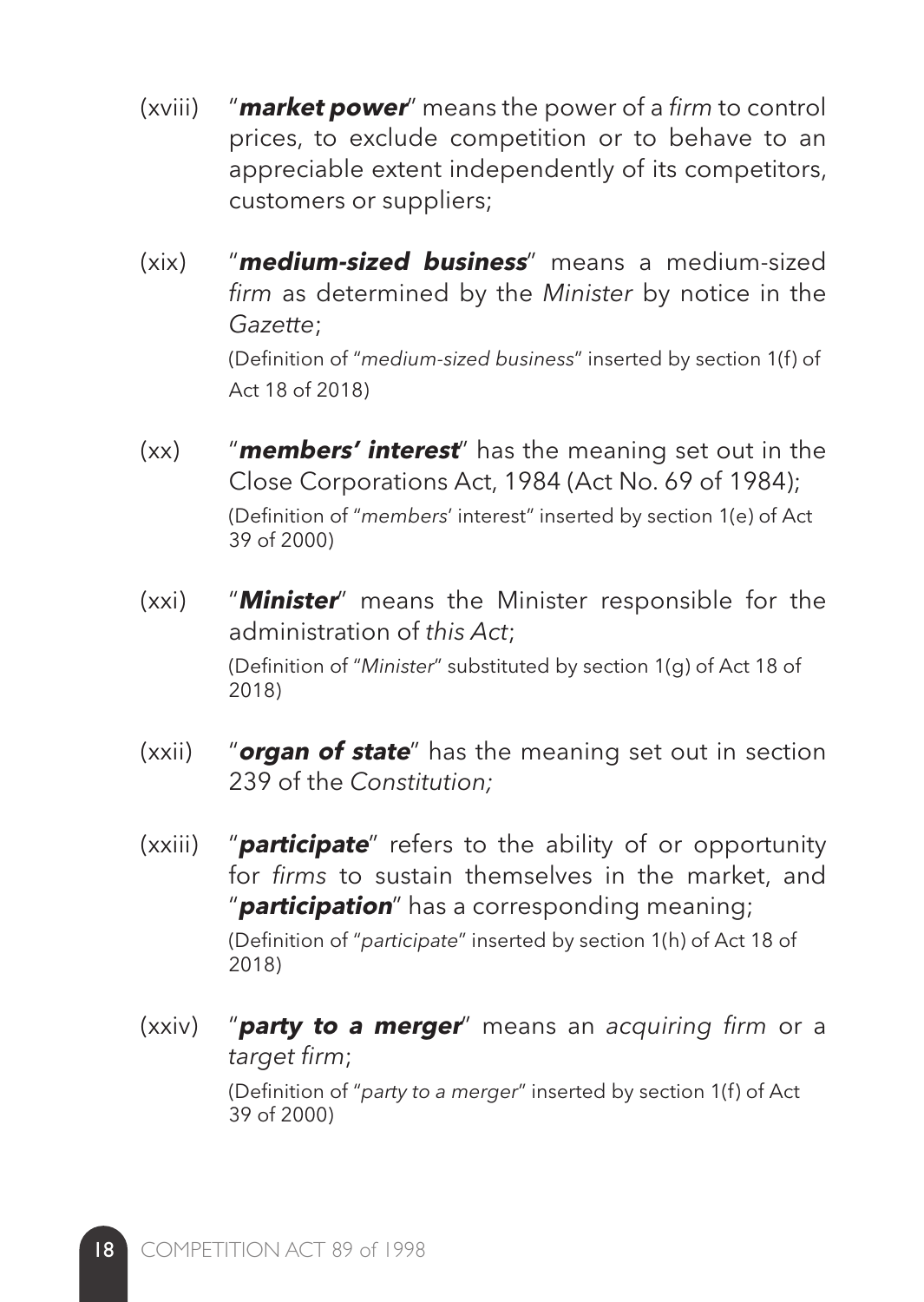(xxv) "**predatory prices**" means prices for *goods or services* below the *firm's average avoidable cost* or *average variable cost*;

(Definition of "*predatory prices"* inserted by section 1(i) of Act 18 of 2018)

- (xxvi) "**premises**" includes land, any building, structure, vehicle, ship, boat, vessel, aircraft or container;
- (xxvii) "**prescribed**" means *prescribed* by *regulation*; (Definition of "*prescribed*" substituted by section 1(g) of Act 39 of 2000)
- (xxviii) "**primary acquiring firm**" means any *firm* contemplated in paragraph (a) of the definition of "*acquiring firm*"; (Definition of "*primary acquiring firm*" inserted by section 1(h) of  $Act$  39 of 2000)
- (xxix) "**primary target firm**" means any *firm* contemplated in paragraph (a) or (b) of the definition of "*target firm*";

(Definition of "*primary target firm*" inserted by section 1(h) of Act 39 of 2000)

- (xxx) "**private dwelling**" means any part of a structure that is occupied as a residence, or any part of a structure or outdoor living area that is accessory to, and used wholly for the purposes of, a residence;
- (xxxi) "**prohibited practice**" means a practice prohibited in terms of Chapter 2; (Definition of "*prohibited practice*" substituted by section 1(j) of Act 18 of 2018)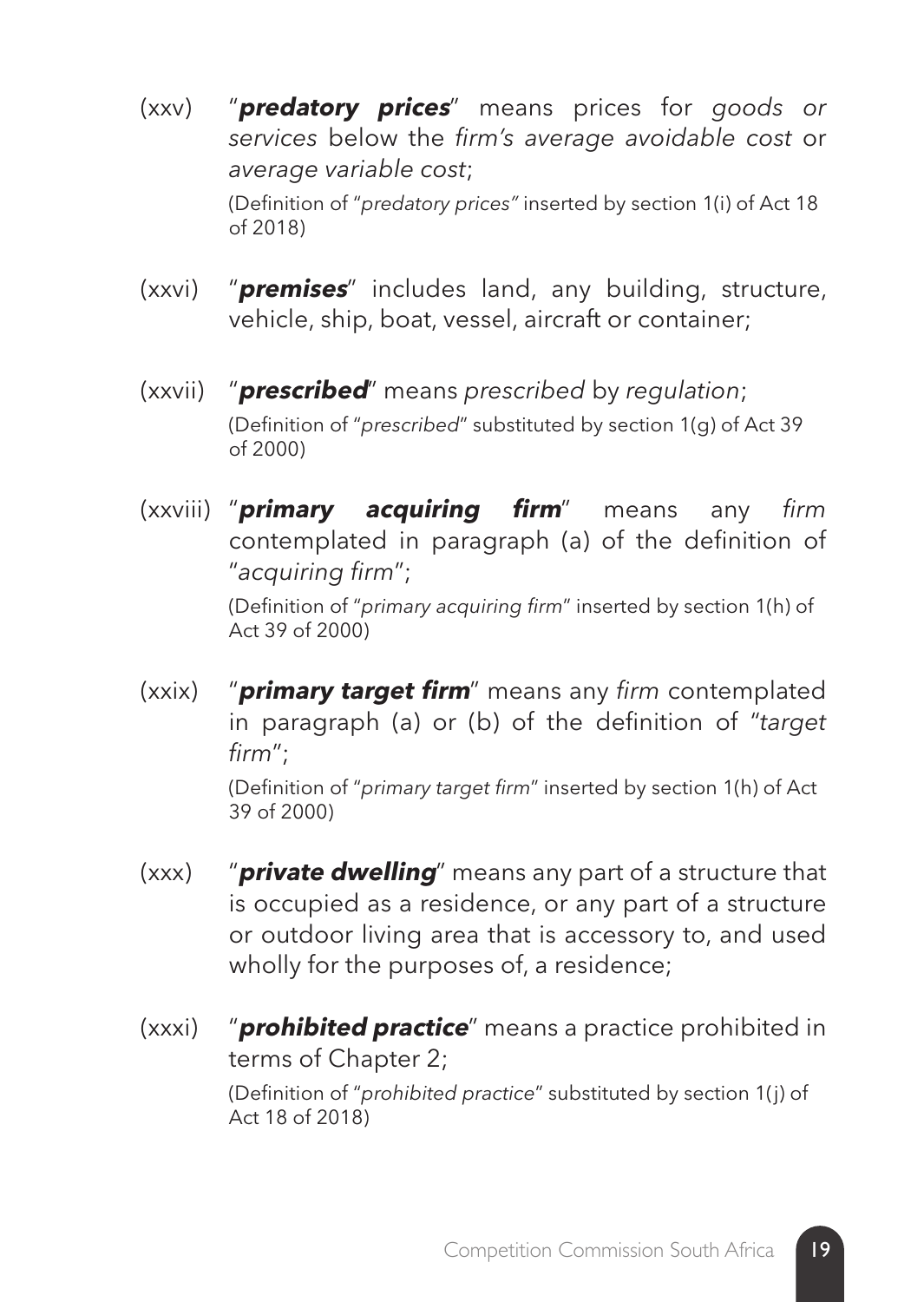- (xxxii) "**public regulation**" means any national, provincial or local government legislation or subordinate legislation, or any license, tariff, directive or similar authorisation issued by a *regulatory authority* or pursuant to any statutory authority;
- (xxxiii) "**registered trade union**" means a trade union registered in terms of section 96 of the Labour Relations Act, 1995 (Act No. 66 of 1995);

(Definition of "*registered trade union*" inserted by section 1(i) of Act 39 of 2000)

- (xxxiv) "**regulation**" means a *regulation* made under *this Act;*
- (xxxv) "**regulatory authority**" means an entity established in terms of national, provincial or local government legislation or subordinate legislation responsible for regulating an industry, or sector of an industry;
- (xxxvi) "**respondent**" means a *firm* against whom a complaint of a *prohibited practice* has been initiated in terms of *this Act;*
- (xxxvii) "**restrictive horizontal practice**" means any practice listed in section 4;
- (xxxviii) "**restrictive vertical practice**" means any practice listed in section 5;
- (xxxix) "**small and medium business**" means either a *small business* or a *medium-sized business*; (Definition of "*small and medium business*" inserted by section 1(k) of Act 18 of 2018)
- (xxxx) "**small business**" means a small *firm* determined by the *Minister* by notice in the *Gazette*, or if no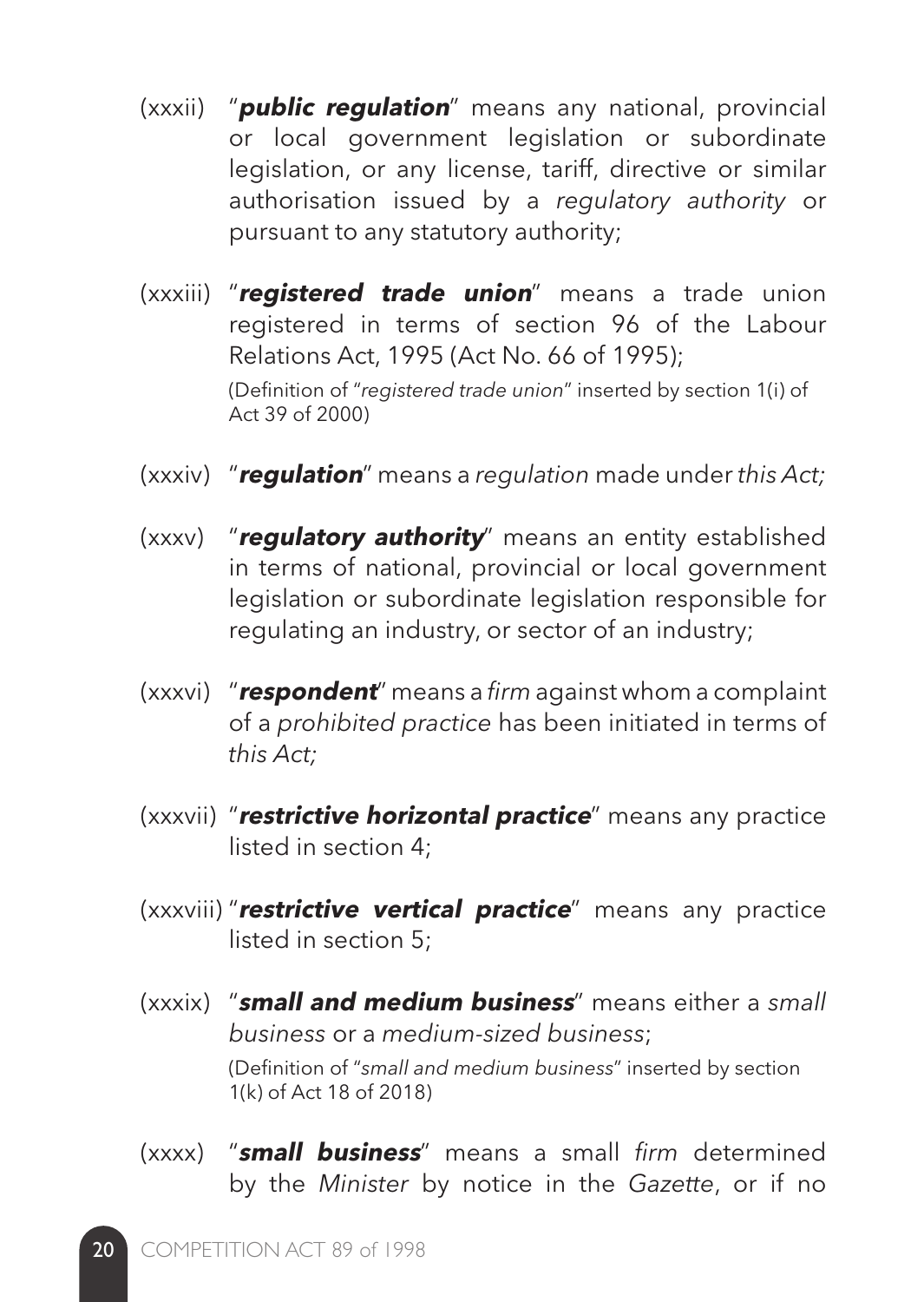determination has been made, as set out in the National Small Business Act, 1996 (Act No. 102 of 1996);

(Definition of "*small business*" substituted by section 1(l) of Act 18 of 2018)

#### (xxxxi) "**target firm**" means a *firm*-

- (a) the whole or part of whose business would be directly or indirectly controlled by an *acquiring firm* as a result of a transaction in any circumstances set out in section 12;
- (b) that, as a result of a transaction in any circumstances set out in section 12, would directly or indirectly transfer direct or indirect control of the whole or part of, its business to an *acquiring firm*; or
- (c) the whole or part of whose business is directly or indirectly controlled, by a *firm* contemplated in paragraph (a) or (b);

(Definition of "*target firm*" inserted by section 1(j) of Act 39 of 2000)

- (xxxxii) "**this Act**" includes the *regulations* and Schedules;
- (xxxxiii) "**vertical relationship**" means the relationship between a *firm* and its suppliers, its customers or both.
- (xxxxiv) "**workers**" means employees as defined in the Labour Relations Act, 1995 (Act No. 66 of 1995), and in the context of ownership, refers to ownership of a broad base of *workers*;

(Definition of "*small and medium business*" inserted by section 1(m) of Act 18 of 2018)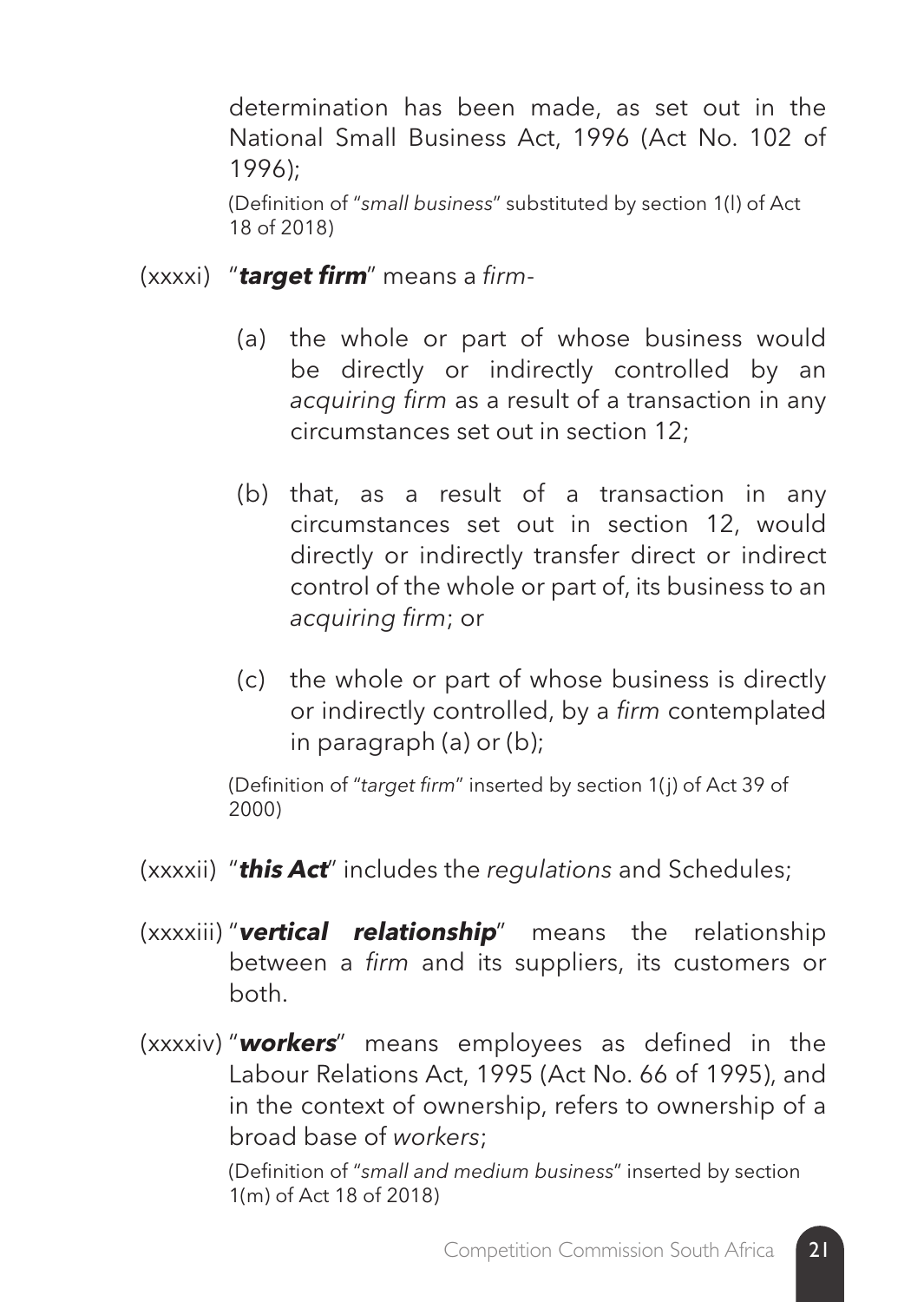- (1A) When a particular number of business days is provided for performing an act, the number of days must be calculated by-
	- (a) excluding the first day, any public holiday, Saturday and Sunday; and
	- (b) including the last day.

(Section 1(1A) inserted by section 1(k) of Act 39 of 2000)

- (2) *This Act* must be interpreted-
	- (a) in a manner that is consistent with the *Constitution* and gives effect to the purposes set out in section 2; and
	- (b) in compliance with the international law obligations of the Republic.
- (3) Any person interpreting or applying *this Act* may consider appropriate foreign and international law.

#### **2. Purpose of Act**

- (1) The purpose of *this Act* is to promote and maintain competition in the Republic in order-
	- (a) to promote the efficiency, adaptability and development of the economy;
	- (b) to provide consumers with competitive prices and product choices;
	- (c) to promote employment and advance the social and economic welfare of South Africans;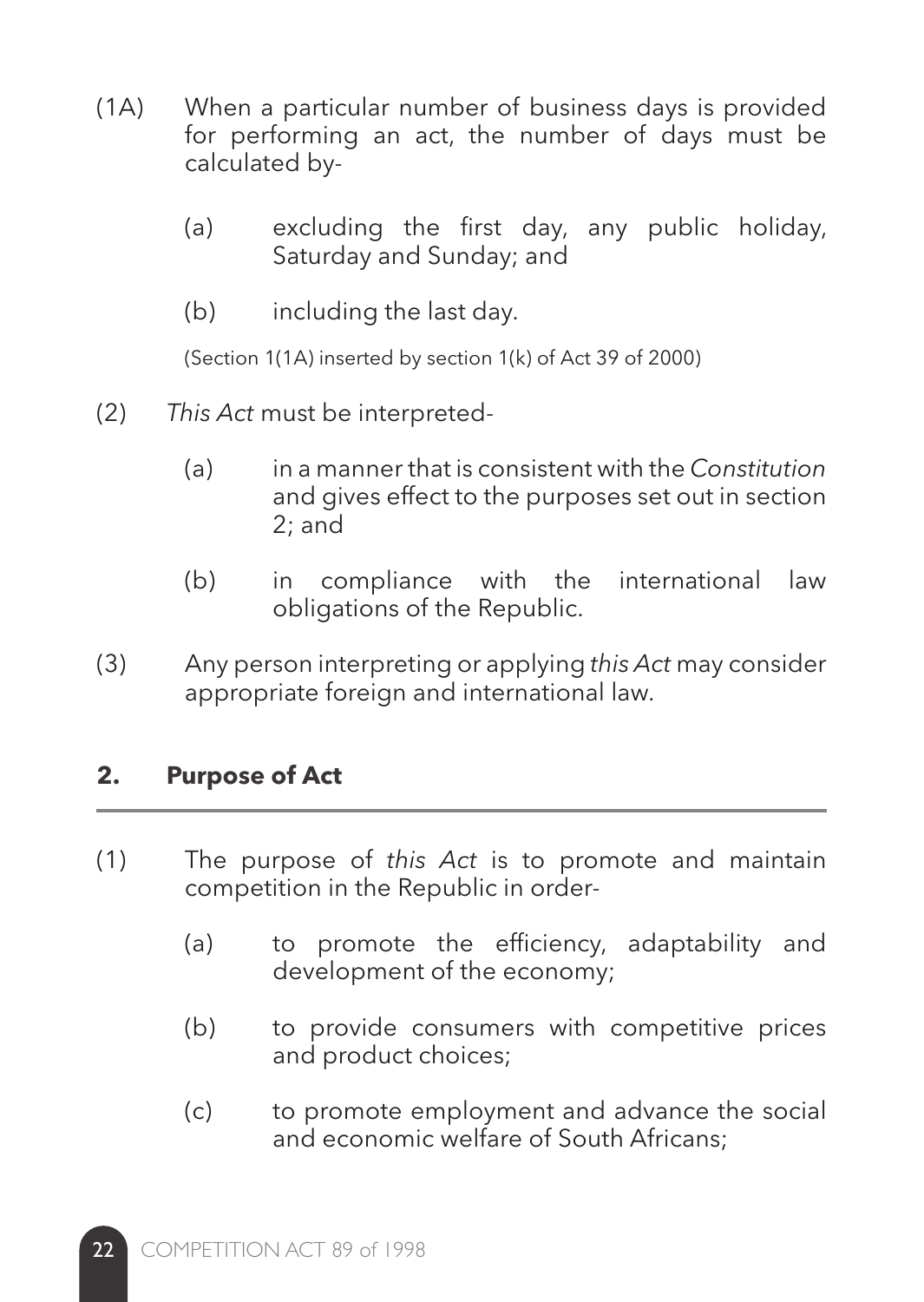- (d) to expand opportunities for South African *participation* in world markets and recognise the role of foreign competition in the Republic;
- (e) to ensure that small and medium-sized enterprises have an equitable opportunity to *participate* in the economy; and
- (f) to promote a greater spread of ownership, in particular to increase the ownership stakes of historically disadvantaged persons.

#### **3. Application of Act**

- (1) *This Act* applies to all economic activity within, or having an effect within, the Republic, except-
	- (a) collective bargaining within the meaning of section 23 of the *Constitution*, and the Labour Relations Act, 1995 (Act No. 66 of 1995);
	- (b) a collective agreement, as defined in section 213 of the Labour Relations Act, 1995; and
	- $(c)$  …

(Section 3(1)(c) deleted by section 2(a) of Act 39 of 2000)

(d) …

(Section 3(1)(d) deleted by section 2(a) of Act 39 of 2000)

- (e) concerted conduct designed to achieve a noncommercial socio-economic objective or similar purpose.
- (1A)
- (a) In so far as *this Act* applies to an industry, or sector of an industry, that is subject to the jurisdiction of another *regulatory authority*, which authority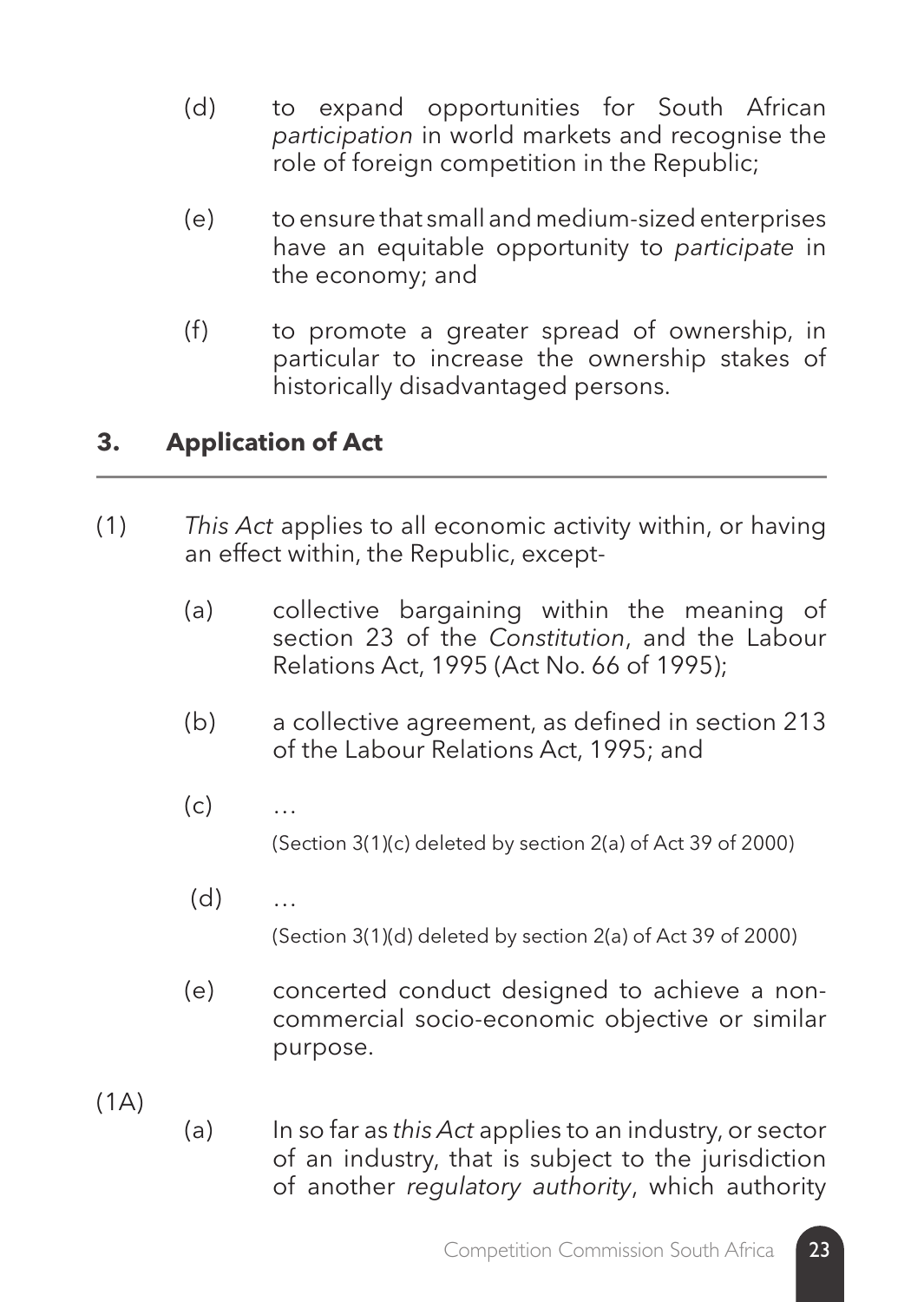has jurisdiction in respect of conduct regulated in terms of Chapter 2 or 3 of *this Act, this Act* must be construed as establishing concurrent jurisdiction in respect of that conduct.

(b) The manner in which the concurrent jurisdiction is exercised in terms of *this Act* and any other *public regulation*, must be managed, to the extent possible, in accordance with any applicable agreement concluded in terms of sections 21(1) (h) and 82(1) and (2).

(Section 3(1A) inserted by section 2(b) of Act 39 of 2000)

- (2) For all purposes of *this Act,* a person is a historically disadvantaged person if that person-
	- (a) is one of a category of individuals who, before the *Constitution* of the Republic of South Africa, 1993 (Act No. 200 of 1993), came into operation, were disadvantaged by unfair discrimination on the basis of race;
	- (b) is an association, a majority of whose members are individuals referred to in paragraph (a);
	- (c) is a juristic person other than an association, and individuals referred to in paragraph (a) own and control a majority of its issued share capital or *members' interest* and are able to control a majority of its votes; or
	- (d) is a juristic person or association, and persons referred to in paragraph (a), (b) or (c) own and control a majority of its issued share capital or members' interest and are able to control a majority of its votes.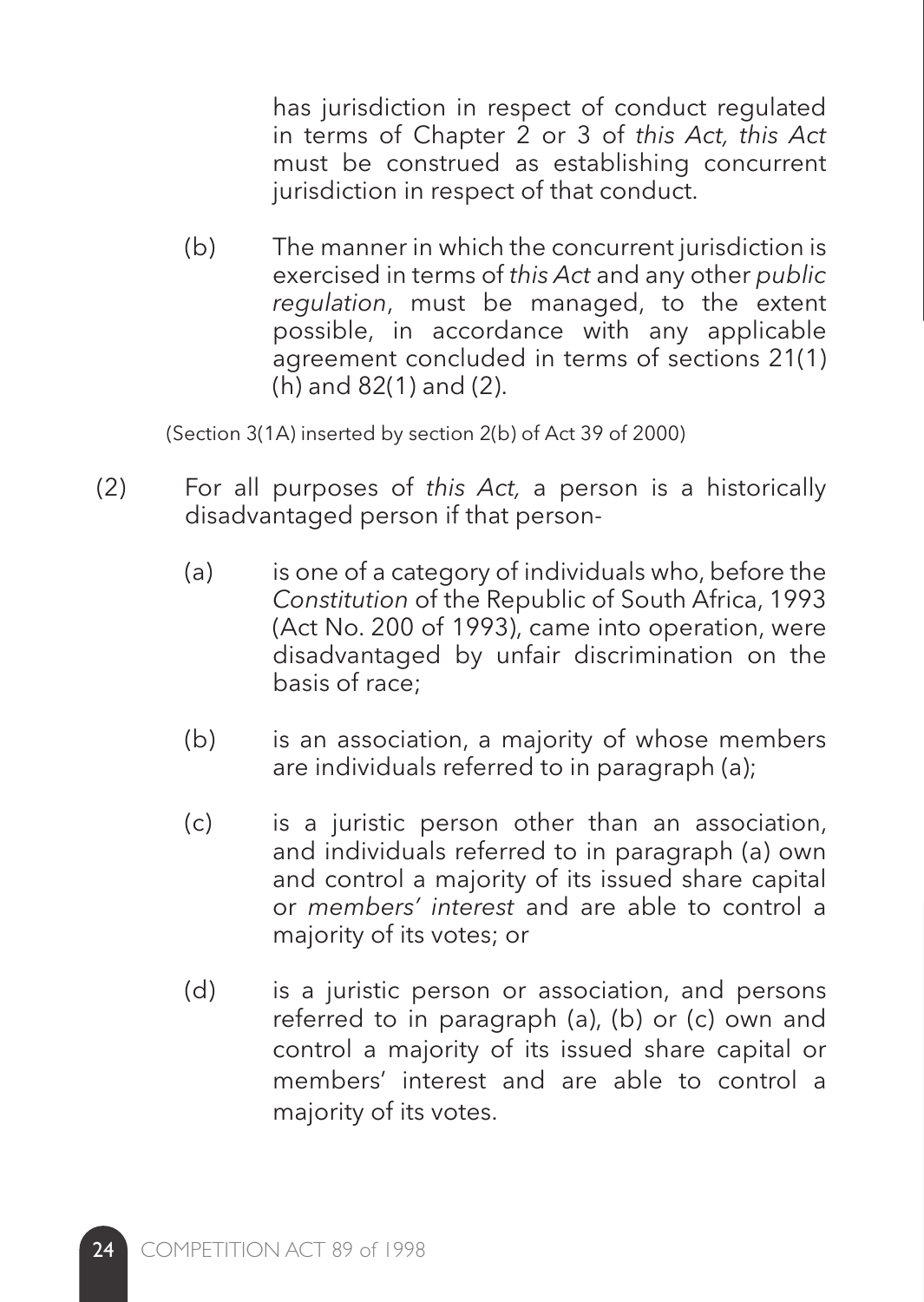# CHAPTER 2

## PROHIBITED PRACTICES

## PART A RESTRICTIVE PRACTICES

#### **4. Restrictive horizontal practices prohibited**

(1) An *agreement* between, or *concerted practice* by, *firms,*  or a decision by an association of *firms,* is prohibited if it is between parties in a *horizontal relationship* and if-

> (Words preceding section 4(1)(a) substituted by section 3(a) of Act 39 of 2000)

> (a) it has the effect of substantially preventing or lessening competition in a market, unless a party to the *agreement, concerted practice*, or decision can prove that any technological, efficiency or other pro-competitive, gain resulting from it outweighs that effect; or

> > (Section 4(1)(a) substituted by section 3(b) of Act 39 of 2000)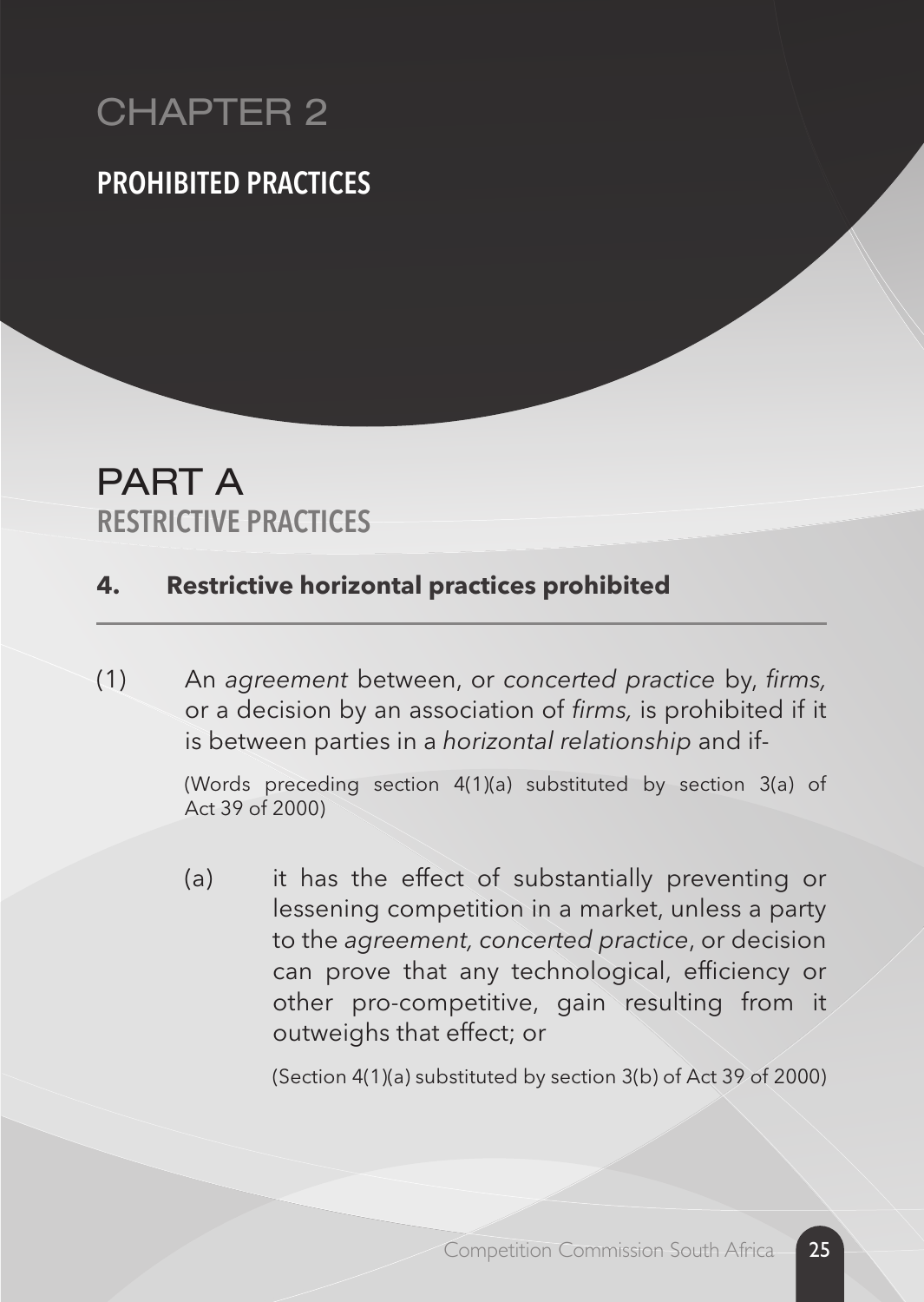- (b) it involves any of the following *restrictive horizontal practices:*
	- (i) directly or indirectly fixing a purchase or selling price or any other trading condition;
	- (ii) dividing markets by allocating customers, suppliers, territories, or specific types of *goods or services;* or
	- (ii) dividing markets by allocating market shares, customers, suppliers, territories or specific types of *goods or services*; or\*

\*(Pending amendment: Subpara. (ii) to be substituted by s. 3 (a) of Act No. 18 of 2018 with effect from a date fixed by the President by proclamation in the *Gazette* date not determined.)

(Not in effect at the time of publication)

- (iii) collusive tendering.
- (2) An *agreement* to engage in a *restrictive horizontal practice* referred to in subsection (1)(b) is presumed to exist between two or more *firms* if-
	- (a) anyone of those *firms* owns a significant interest in the other, or they have at least one director or substantial shareholder in common; and

(Section 4(2)(a) substituted by section 3(c) of Act 39 of 2000)

(b) any combination of those *firms* engages in that *restrictive horizontal practice.*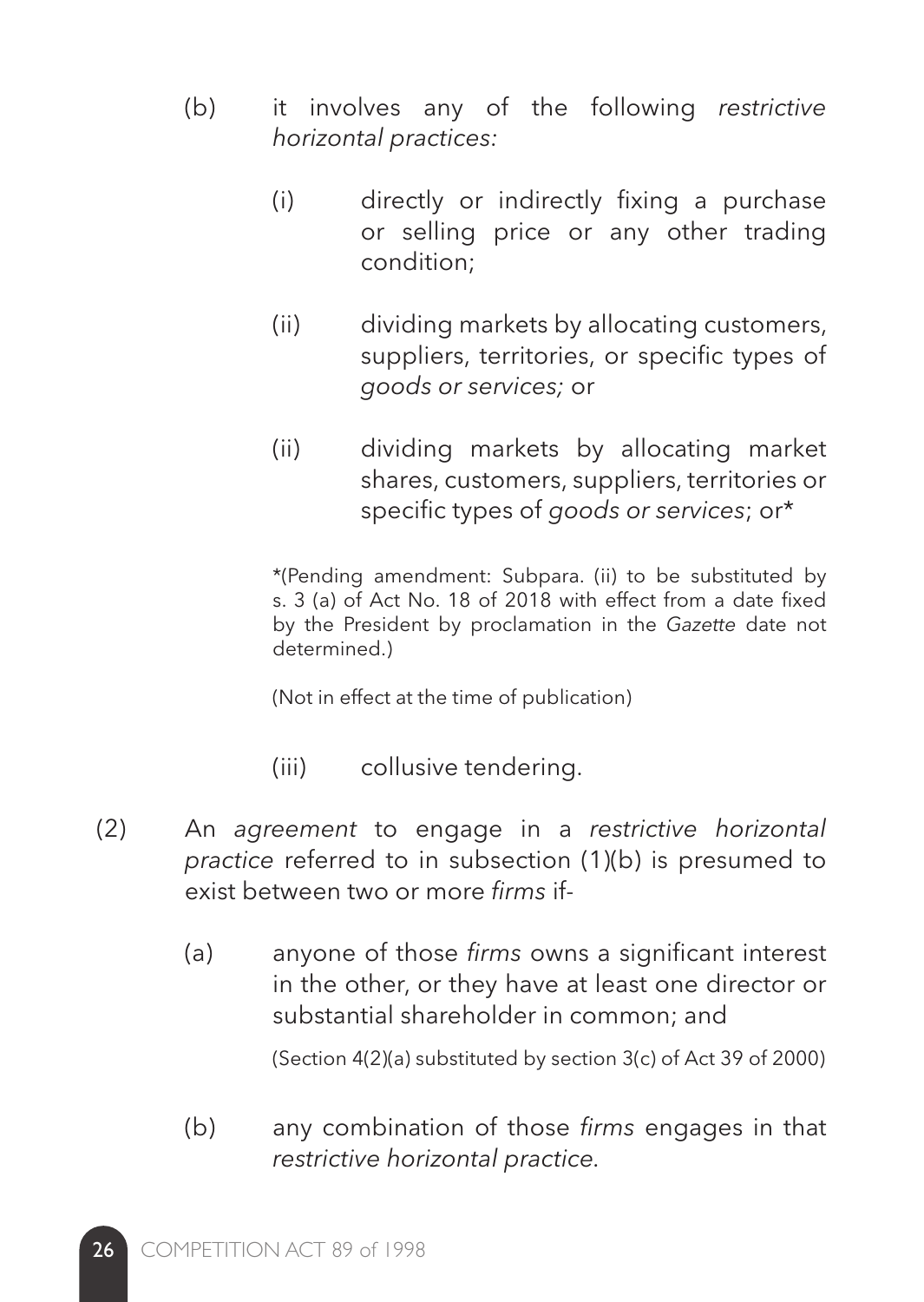- (3) A presumption contemplated in subsection (2) may be rebutted if *a firm,* director or shareholder concerned establishes that a reasonable basis exists to conclude that the practice referred to in subsection (1)(b) was a normal commercial response to conditions prevailing in that market.
- (4) For purposes of subsections (2) and (3), "director" means-

 (Words preceding of section 4(4)(a) substituted by section 3(d) of Act 39 of 2000)

- (a) a director of a company as defined in the Companies Act, 1973 (Act No. 61 of 1973);
- (b) a member of a close corporation as defined in the Close Corporations Act, 1984 (Act No. 69 of 1984);
- (c) a trustee of a trust; or
- (d) a person holding an equivalent position in *a firm.*
- (5) The provisions of subsection (1) do not apply to an *agreement* between, or *concerted practice* engaged in by-
	- (a) a company, its wholly owned subsidiary as contemplated in section 1(5) of the Companies Act, 1973, a wholly owned subsidiary of that subsidiary or any combination of them; or
	- (b) the constituent *firms* within a single economic entity similar in structure to those referred to in paragraph (a).

(Commencement date of this section: 1 September 1999)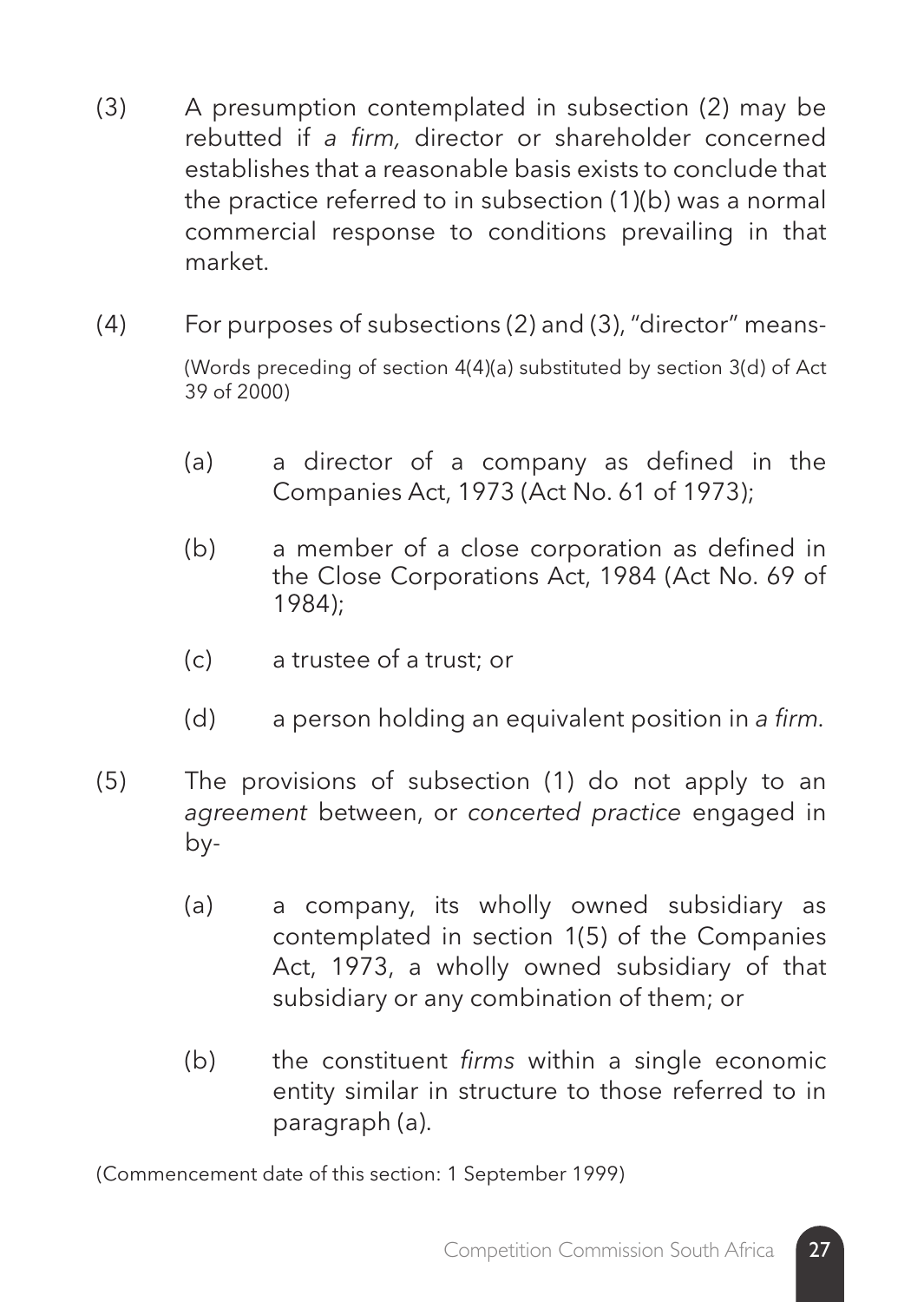(6) The *Minister* must make regulations in terms of section 78 regarding the application of this section.\*

> \*(Pending amendment: Subs. (6) to be added by s. 3 (b) of Act No. 18 of 2018 with effect from a date fixed by the President by proclamation in the *Gazette* date not determined.)

(Not in effect at the time of publication)

#### **5. Restrictive vertical practices prohibited**

- (1) An *agreement* between parties in a *vertical relationship* is prohibited if it has the effect of substantially preventing or lessening competition in a market, unless a party to the *agreement* can prove that any technological, efficiency or other pro-competitive, gain resulting from that *agreement*  outweighs that effect.
- (2) The practice of minimum resale price maintenance is prohibited.
- (3) Despite subsection (2), a supplier or producer may recommend a minimum resale price to the reseller of a *good or service* provided-
	- (a) the supplier or producer makes it clear to the reseller that the recommendation is not binding; and
	- (b) if the product has its price stated on it, the words "recommended price" appear next to the stated price.

(Commencement date of this section: 1 September 1999)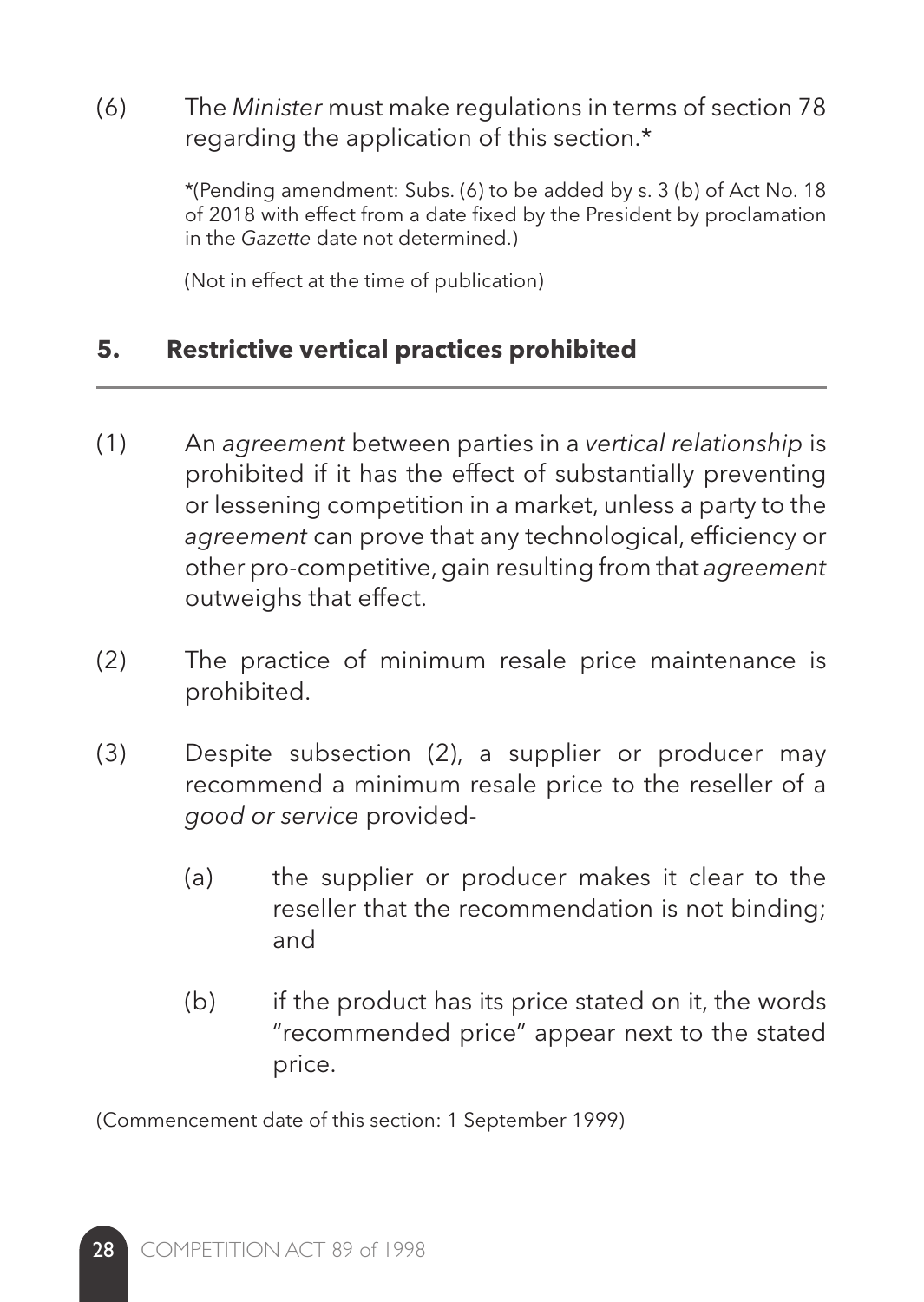(4) The *Minister* must make regulations in terms of section 78 regarding the application of this section.\*

> \*(Pending amendment: Subs. (4) to be added by s. 4 of Act No. 18 of 2018 with effect from a date fixed by the President by proclamation in the *Gazette* date not determined.)

(Not in effect at the time of publication)

## PART B ABUSE OF A DOMINANT POSITION

- **6. Restrictive application of Part**
- (1) The *Minister*, in consultation with the Competition Commission, must determine-
	- (a) a threshold of annual turnover, or assets, in the Republic, either in general or in relation to specific industries, below which this Part does not apply to a *firm*; and
	- (b) a method for the calculation of annual turnover or assets to be applied in relation to that threshold.
- (2) The *Minister* may make a new determination in terms of subsection (1) in consultation with the Competition Commission.
- (3) Before making a determination contemplated in this section, the *Minister*, in consultation with the Competition Commission, must publish in the *Gazette* a notice-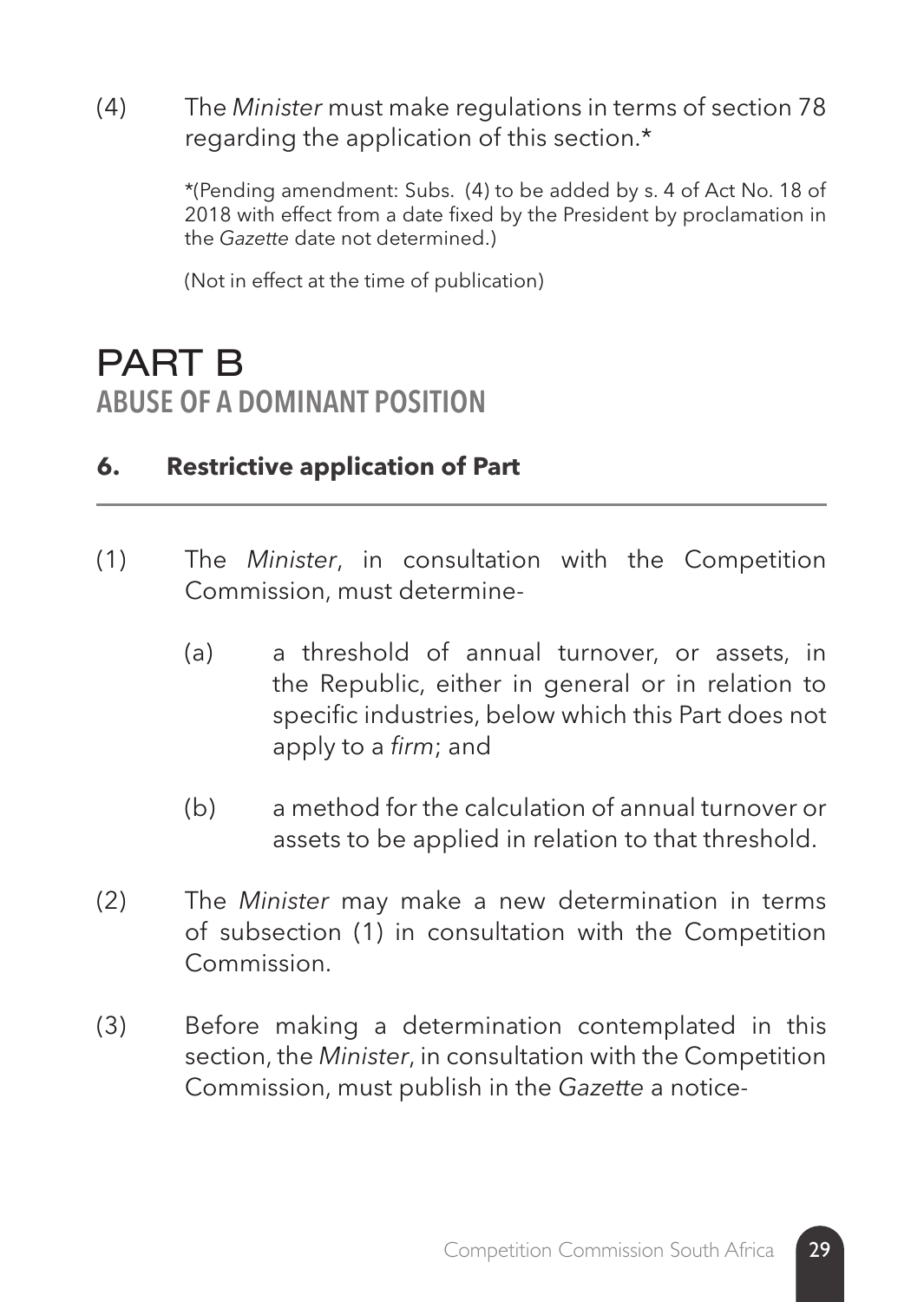- (a) setting out the proposed threshold and method of calculation for purposes of this section; and
- (b) inviting written submissions on that proposal.
- (4) Within six months after publishing a notice in terms of subsection (3), the *Minister*, in consultation with the Competition Commission, must publish in the *Gazette* a notice-
	- (a) setting out the threshold and method of calculation for purposes of this section; and
	- (b) the effective date of that threshold.

(Section 6 substituted by section 4 of Act 39 of 2000)

#### **7. Dominant firms**

A firm is dominant in a market if-

- (a) it has at least 45% of that market;
- (b) it has at least 35%, but less than 45%, of that market, unless it can show that it does not have *market power;* or
- (c) it has less than 35% of that market, but has *market power.*

(Commencement date of this section: 1 September 1999)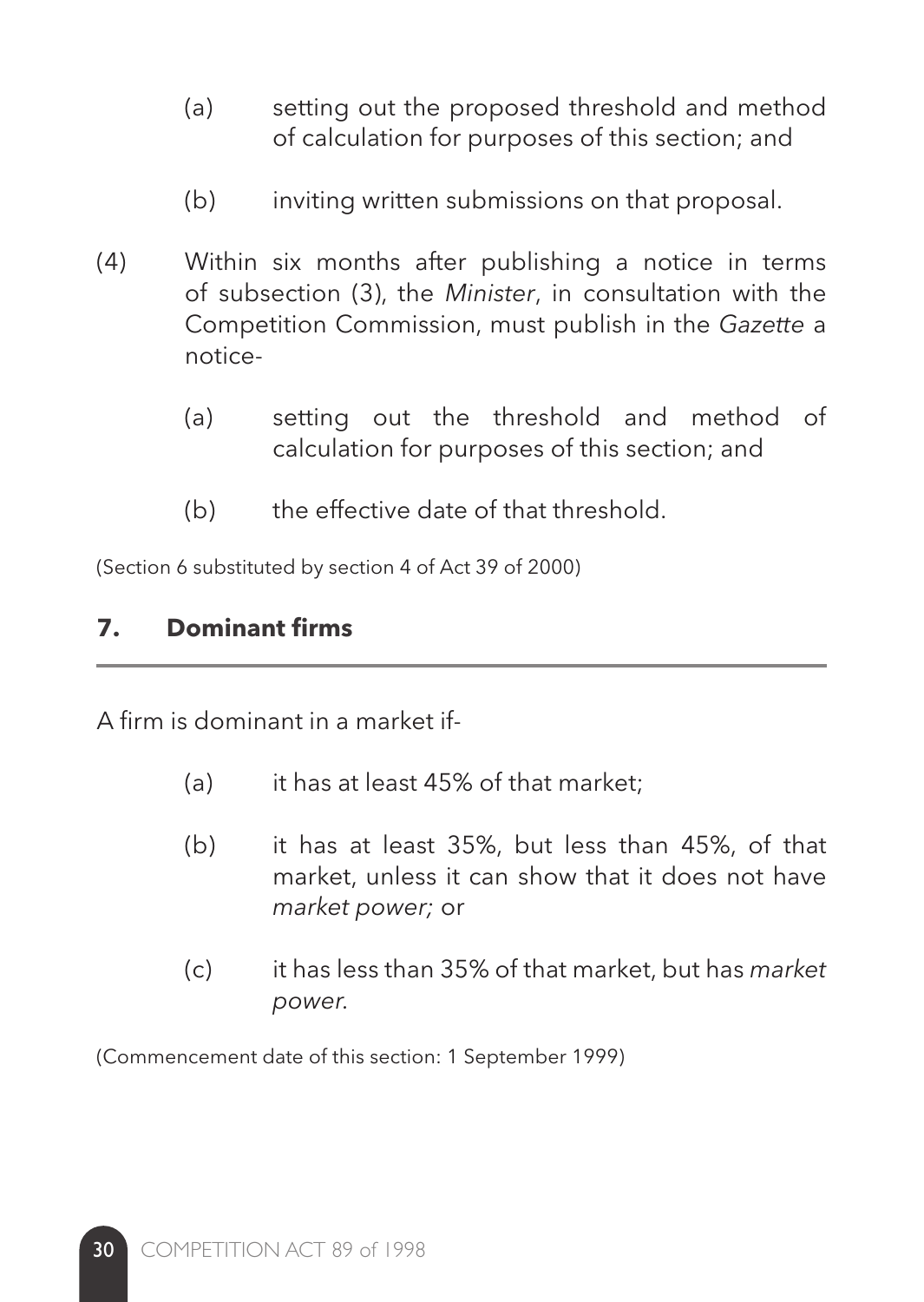- (1) It is prohibited for a dominant *firm* to—
	- (a) charge an excessive price to the detriment of consumers or customers;
	- (b) refuse to give a competitor access to an *essential facility* when it is economically feasible to do so;
	- (c) engage in an *exclusionary act*, other than an act listed in paragraph (d), if the anti-competitive effect of that act outweighs its technological, efficiency or other pro-competitive gain; or
	- (d) engage in any of the following *exclusionary acts,* unless the *firm* concerned can show technological, efficiency or other pro-competitive gains which outweigh the anti-competitive effect of its act—
		- (i) requiring or inducing a supplier or customer to not deal with a competitor;
		- (ii) refusing to supply scarce *goods or services* to a competitor or customer when supplying those *goods or services* is economically feasible;
		- (iii) selling *goods or services* on condition that the buyer purchases separate *goods or services* unrelated to the object of a contract, or forcing a buyer to accept a condition unrelated to the object of a contract;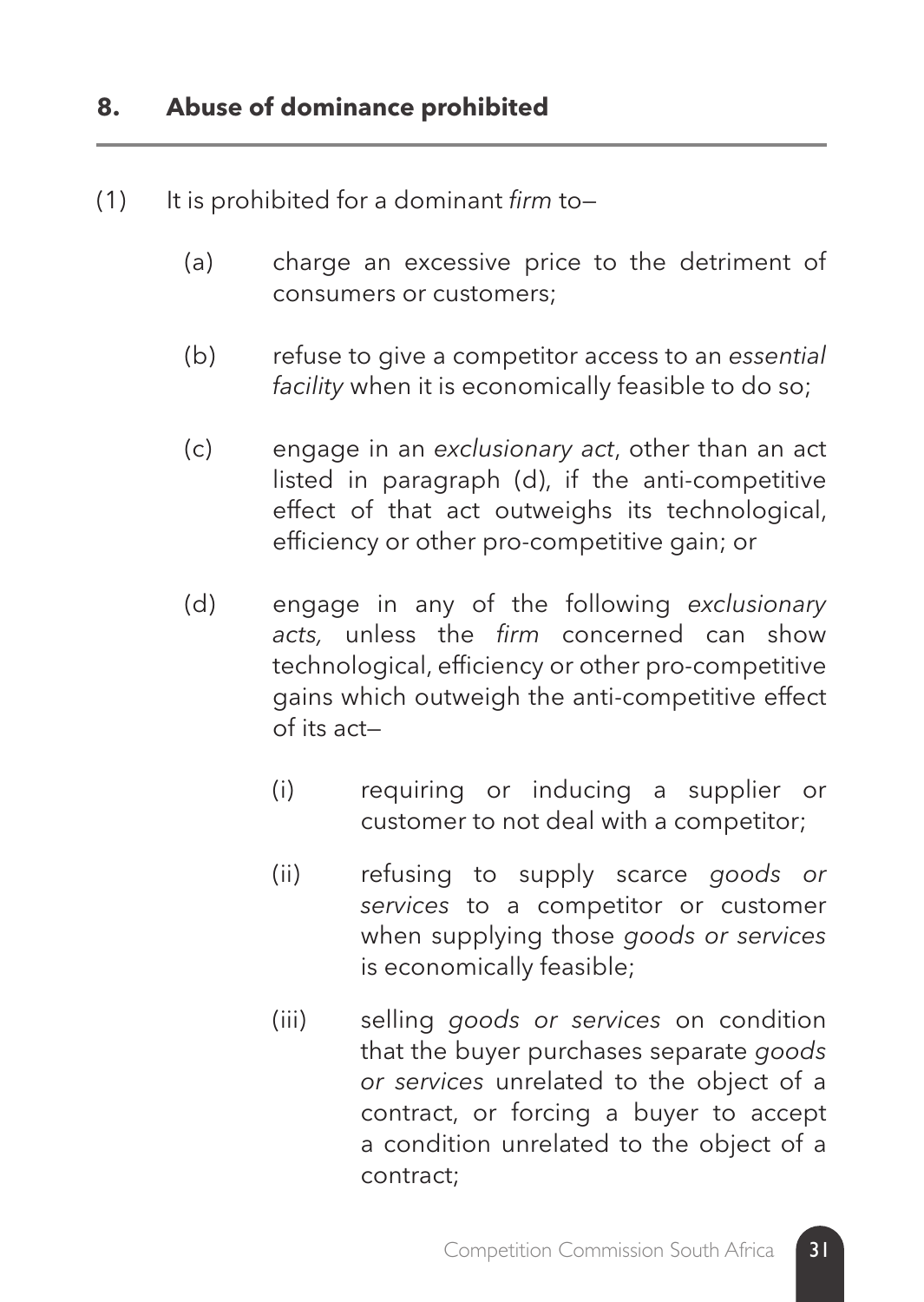- (iv) selling *goods or services* at *predatory prices*;
- (v) buying-up a scarce supply of intermediate goods or resources required by a competitor; or
- (vi) engaging in a *margin squeeze*.
- (2) If there is a *prima facie* case of abuse of dominance because the dominant *firm* charged an excessive price, the dominant *firm* must show that the price was reasonable.
- (3) Any person determining whether a price is an excessive price must determine if that price is higher than a competitive price and whether such difference is unreasonable, determined by taking into account all relevant factors, which may include—
	- (a) the *respondent's* price-cost margin, internal rate of return, return on capital invested or profit history;
	- (b) the *respondent's* prices for the *goods or services*
		- (i) in markets in which there are competing products;
		- (ii) to customers in other geographic markets;
		- (iii) for similar products in other markets; and
		- (iv) historically;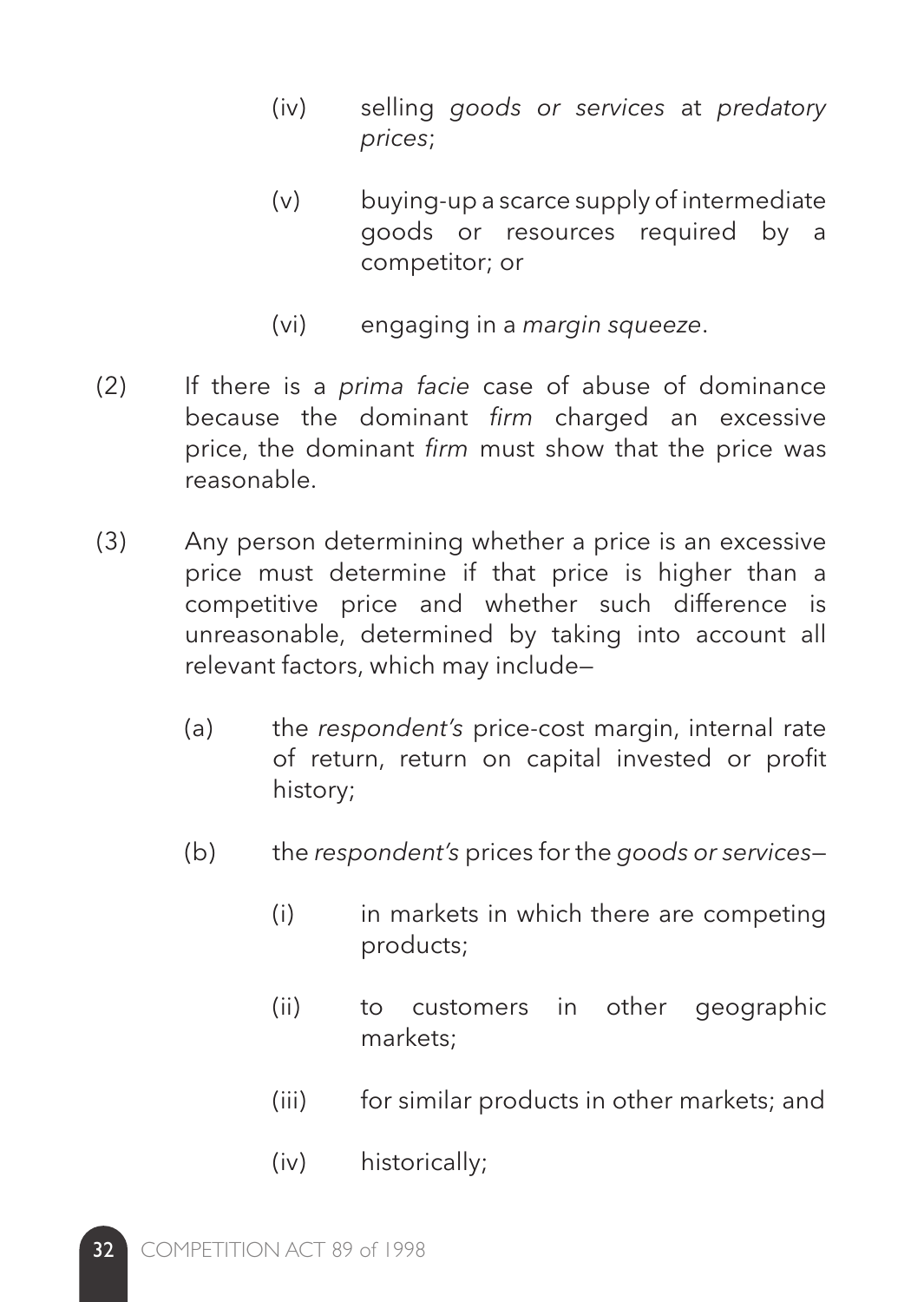- (c) relevant comparator *firm's* prices and level of profits for the *goods or services* in a competitive market for those *goods or services*;
- (d) the length of time the prices have been charged at that level;
- (e) the structural characteristics of the relevant market, including the extent of the *respondent's*  market share, the degree of contestability of the market, barriers to entry and past or current advantage that is not due to the *respondent's*  own commercial efficiency or investment, such as direct or indirect state support for a *firm* or *firms* in the market; and
- (f) any *regulations* made by the *Minister*, in terms of section 78 regarding the calculation and determination of an excessive price.
- (4) (a) It is prohibited for a dominant *firm* in a sector designated by the *Minister* in terms of paragraph (d) to directly or indirectly, require from or impose on a supplier that is a *small and medium business* or a *firm* controlled or owned by historically disadvantaged persons, unfair—
	- (i) prices; or
	- (ii) other trading conditions.
	- (b) It is prohibited for a dominant *firm* in a sector designated by the *Minister* in terms of paragraph (d) to avoid purchasing, or refuse to purchase, *goods or services* from a supplier that is a *small and*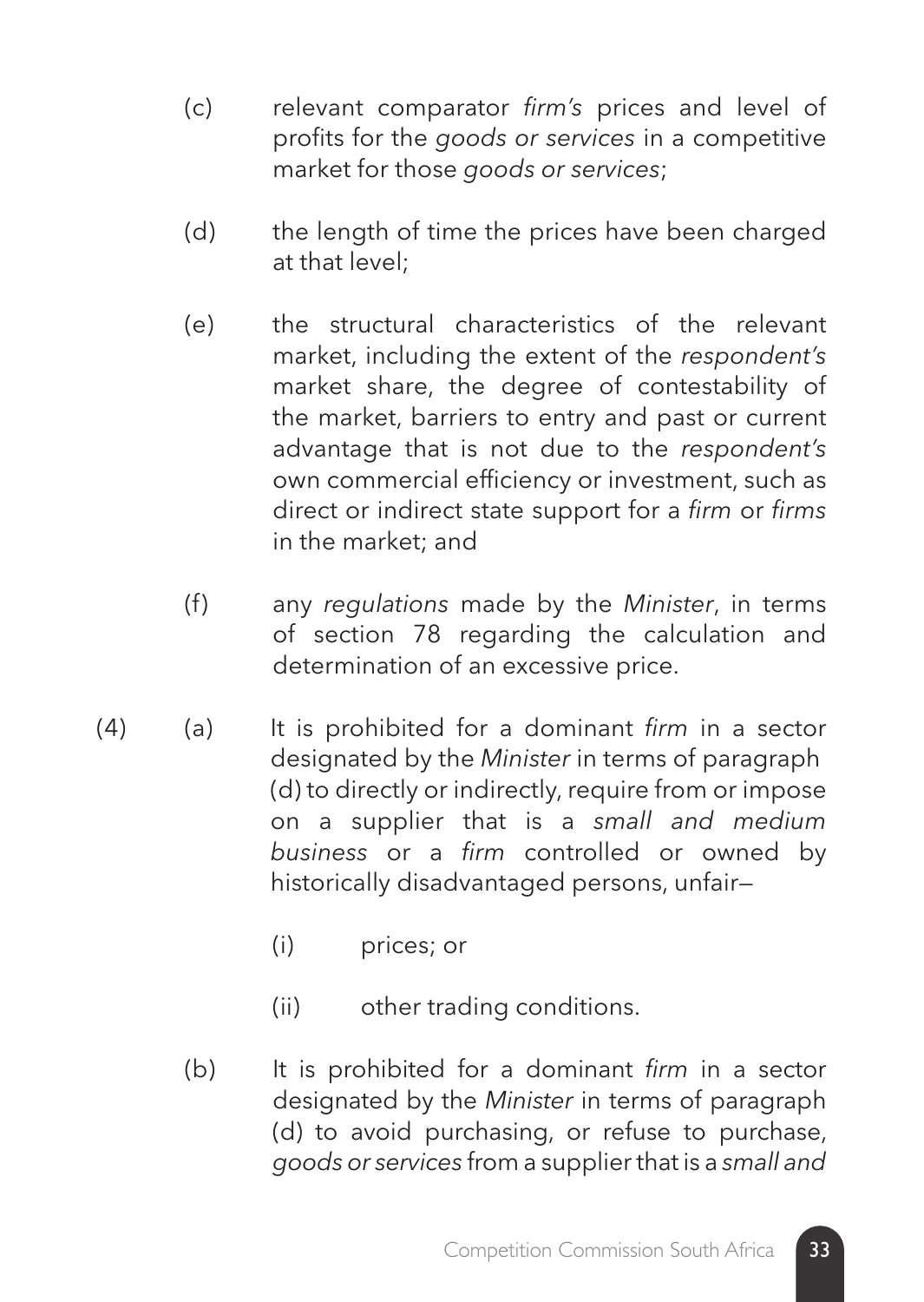*medium business* or a *firm* controlled or owned by historically disadvantaged persons in order to circumvent the operation of paragraph (a).

- (c) If there is a *prima facie* case of a contravention of paragraph (a) or (b), the dominant *firm* alleged to be in contravention must show that—
	- $(i)$  in the case of paragraph  $(a)$ , the price or other trading condition is not unfair; and
	- (ii) in the case of paragraph (b), it has not avoided purchasing, or refused to purchase, *goods or services* from a supplier referred to in paragraph (b) in order to circumvent the operation of paragraph (a).
- (d) The *Minister* must, in terms of section 78, make *regulations*—
	- (i) designating the sectors, and in respect of *firms* owned or controlled by historically disadvantaged persons, the benchmarks for determining the *firms*, to which this subsection will apply; and
	- (ii) setting out the relevant factors and benchmarks in those sectors for determining whether prices and other trading conditions contemplated in paragraph (a) are unfair.

(Commencement date of section 8(4) as added by section 5 of Act 18 of 2018: 13 February 2020.)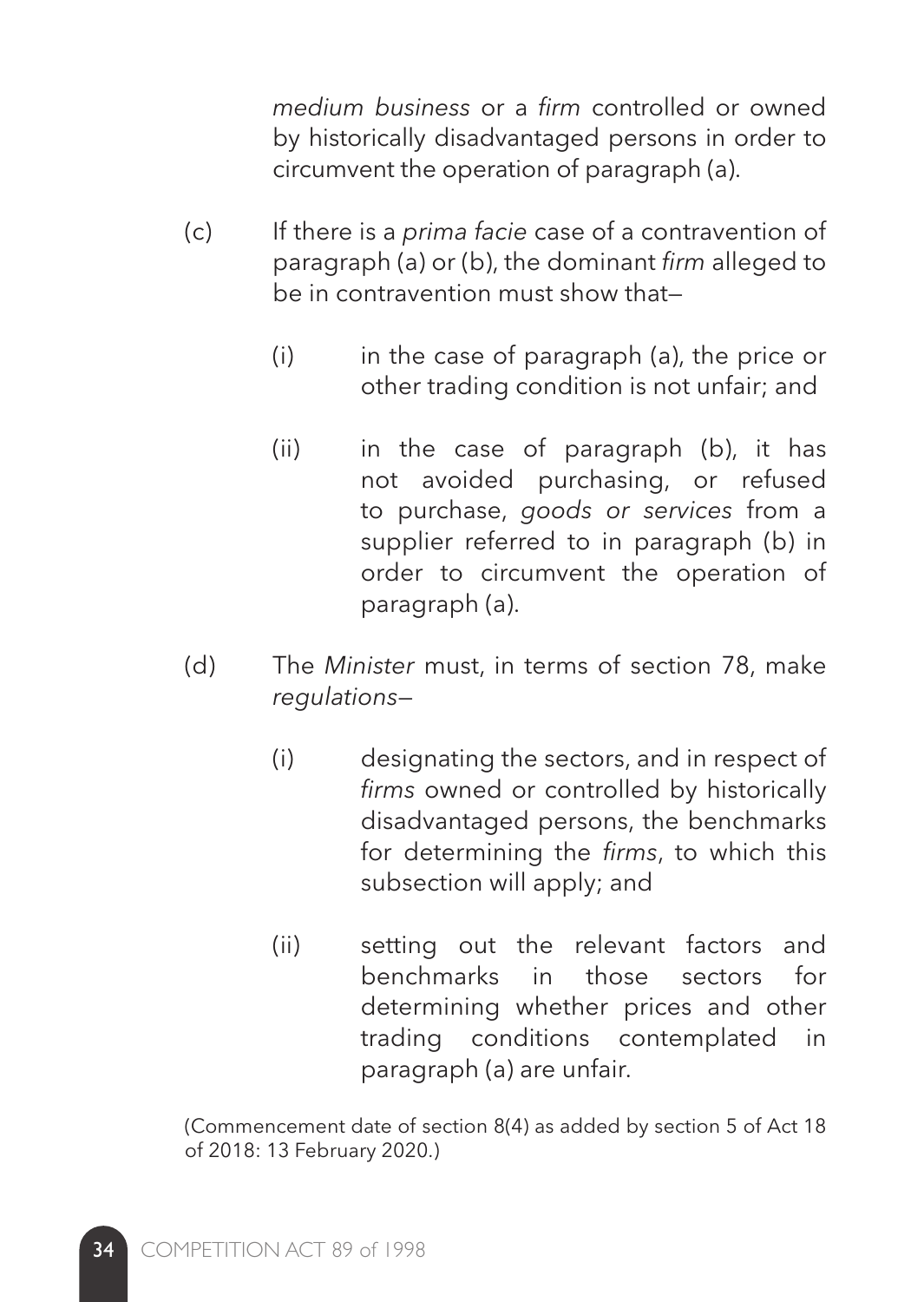(Section 8 substituted by section 5 of Act 18 of 2018.) (Commencement date of this section: 1 September 1999)

#### **9. Price discrimination by dominant firm as seller prohibited**

(Heading of section 9 substituted by section 6(a) of Act 18 of 2018, with effect from 13 February 2020.)

- (1) An action by a dominant *firm,* as the seller of *goods or services,* is prohibited price discrimination, if-
	- (a) it is likely to have the effect of—
		- (i) substantially preventing or lessening competition; or
		- (ii) impeding the ability of *small and medium businesses* or *firms* controlled or owned by historically disadvantaged persons, to *participate* effectively;

(Section 9(1)(a) substituted by section 6(b) of Act 18 of 2018, with effect from 13 February 2020.)

- (b) it relates to the sale, in equivalent transactions, of *goods or services* of like grade and quality to different purchasers; and
- (c) it involves discriminating between those purchasers in terms of-
	- (i) the price charged for the *goods or services;*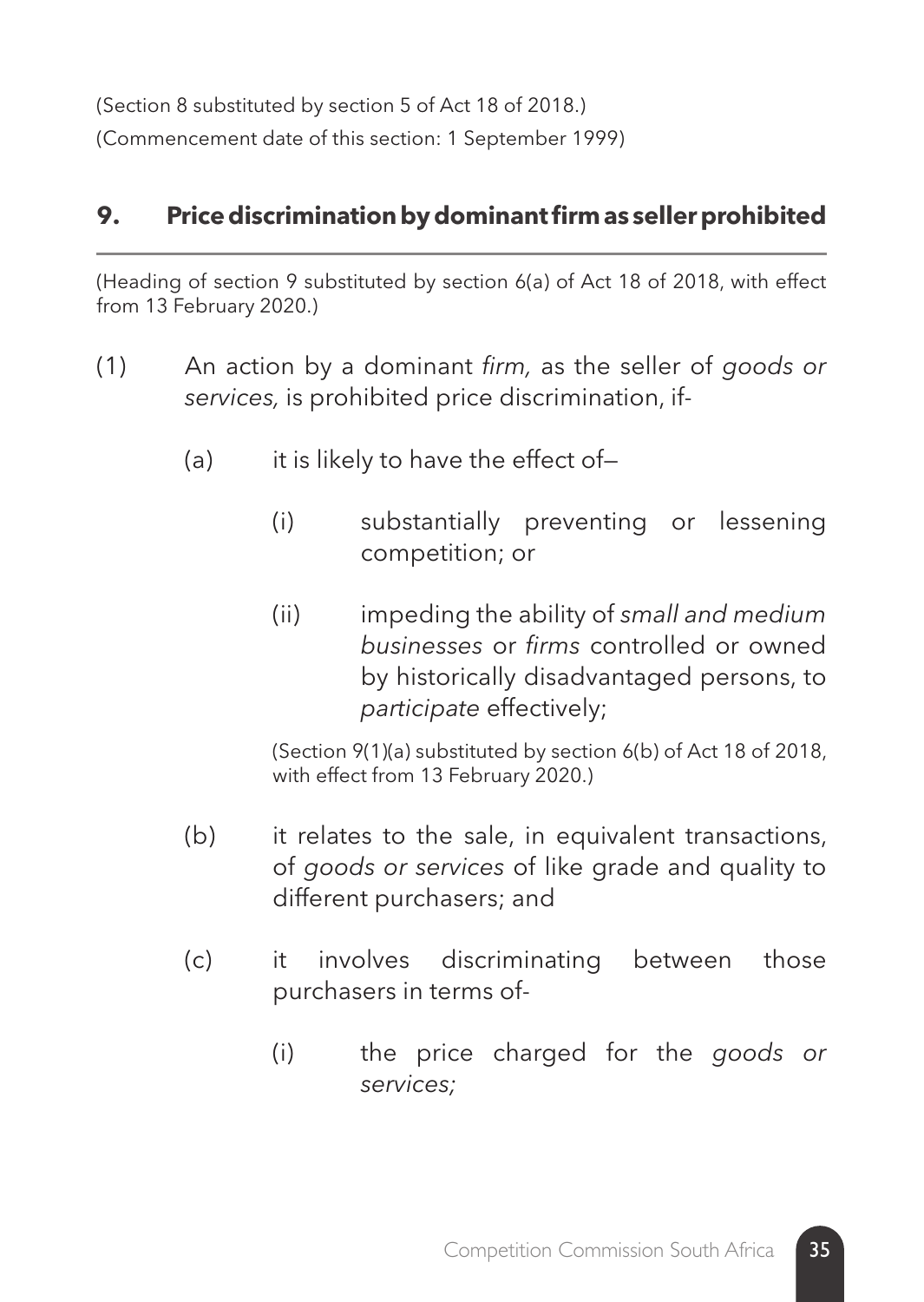- (ii) any discount, allowance, rebate or credit given or allowed in relation to the supply of *goods or services;*
- (iii) the provision of services in respect of the *goods or services;* or
- (iv) payment for services provided in respect of the *goods* or *services.*
- (1A) It is prohibited for a dominant *firm* to avoid selling, or refuse to sell, *goods or services* to a purchaser that is a *small and medium business* or a *firm* controlled or owned by historically disadvantaged persons in order to circumvent the operation of subsection (1)(a)(ii).

```
(Section 9(1A) inserted by section 6(c) of Act 18 of 2018, with effect 
from 13 February 2020.)
```
- (2) Despite subsection (1), but subject to subsection (3), conduct involving differential treatment of purchasers in terms of any matter listed in paragraph (c) of subsection (1) is not prohibited price discrimination if the dominant *firm* establishes that the differential treatment—
	- (a) makes only reasonable allowance for differences in cost or likely cost of manufacture, distribution, sale, promotion or delivery resulting from—
		- (i) the differing places to which *goods or services* are supplied to different purchasers;
		- (ii) methods by which *goods or services* are supplied to different purchasers; or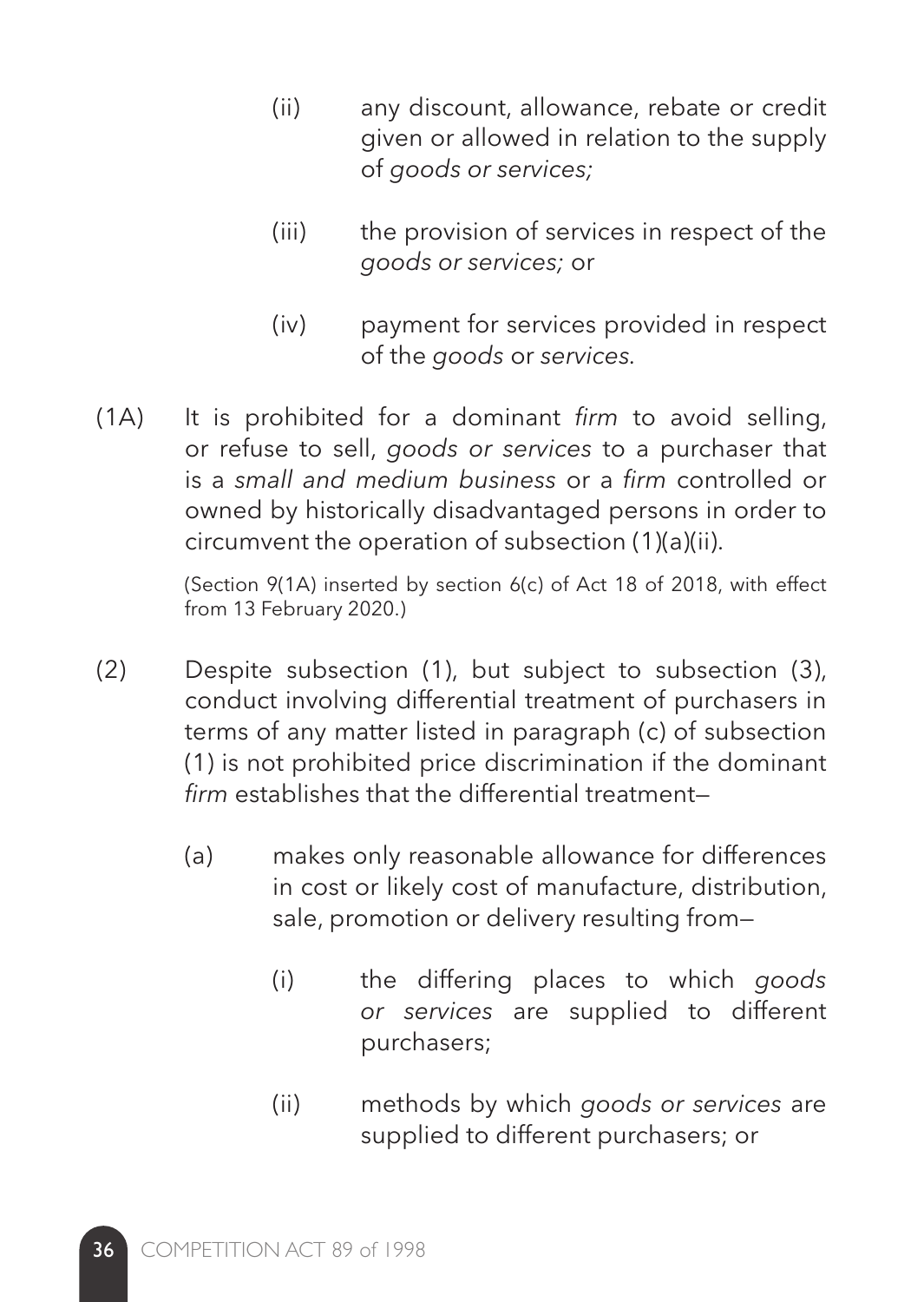- (iii) quantities in which *goods or services* are supplied to different purchasers;
- (b) is constituted by doing acts in good faith to meet a price or benefit offered by a competitor; or
- (c) is in response to changing conditions affecting the market for the *goods or services* concerned, including—
	- (i) any action in response to the actual or imminent deterioration of perishable goods;
	- (ii) any action in response to the obsolescence of goods;
	- (iii) a sale pursuant to a liquidation or sequestration procedure; or
	- (iv) a sale in good faith in discontinuance of business in the *goods or services* concerned.

(Section 9(2) substituted by section 6(d) of Act 18 of 2018, with effect from 13 February 2020.)

- (3) If there is a *prima facie* case of a contravention of section  $(1)(a)(ii)$ 
	- (a) subsection (2)(a)(iii) is not applicable; and
	- (b) the dominant *firm* must, subject to *regulations*  issued under section 9(4), show that its action did not impede the ability of *small and medium businesses* and *firms* controlled or owned by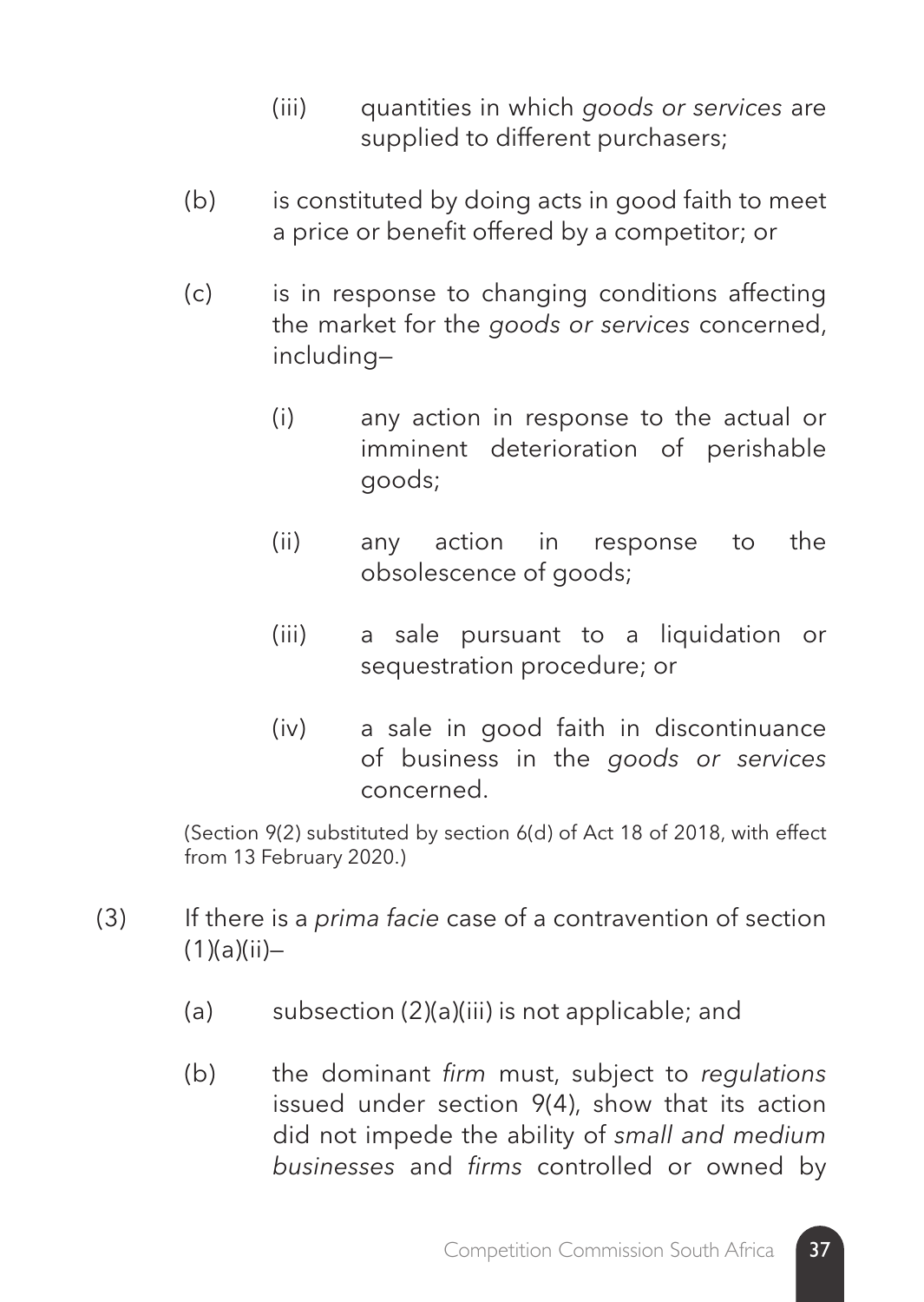historically disadvantaged persons to *participate* effectively.

(Section 9(3) added by section 6(e) of Act 18 of 2018, with effect from 13 February 2020.)

(3A) If there is a *prima facie* case of a contravention of subsection (1A), the dominant *firm* alleged to be in contravention must show that it has not avoided selling, or refused to sell, *goods or services* to a purchaser referred to in subsection (1A) in order to circumvent the operation of subsection (1)(a)(ii).

> (Section 9(3A) added by section 6(e) of Act 18 of 2018, with effect from 13 February 2020.)

- (4) The *Minister* must make *regulations* in terms of section 78—
	- (a) to give effect to this section, including the benchmarks for determining the application of this section to *firms* owned and controlled by historically disadvantaged persons; and
	- (b) setting out the relevant factors and benchmarks for determining whether a dominant *firm's* action is price discrimination that impedes the *participation* of *small and medium businesses*  and *firms* controlled or owned by historically disadvantaged persons.

(Section 9(4) added by section 6(e) of Act 18 of 2018, with effect from 13 February 2020.)

(Commencement date of this section: 1 September 1999)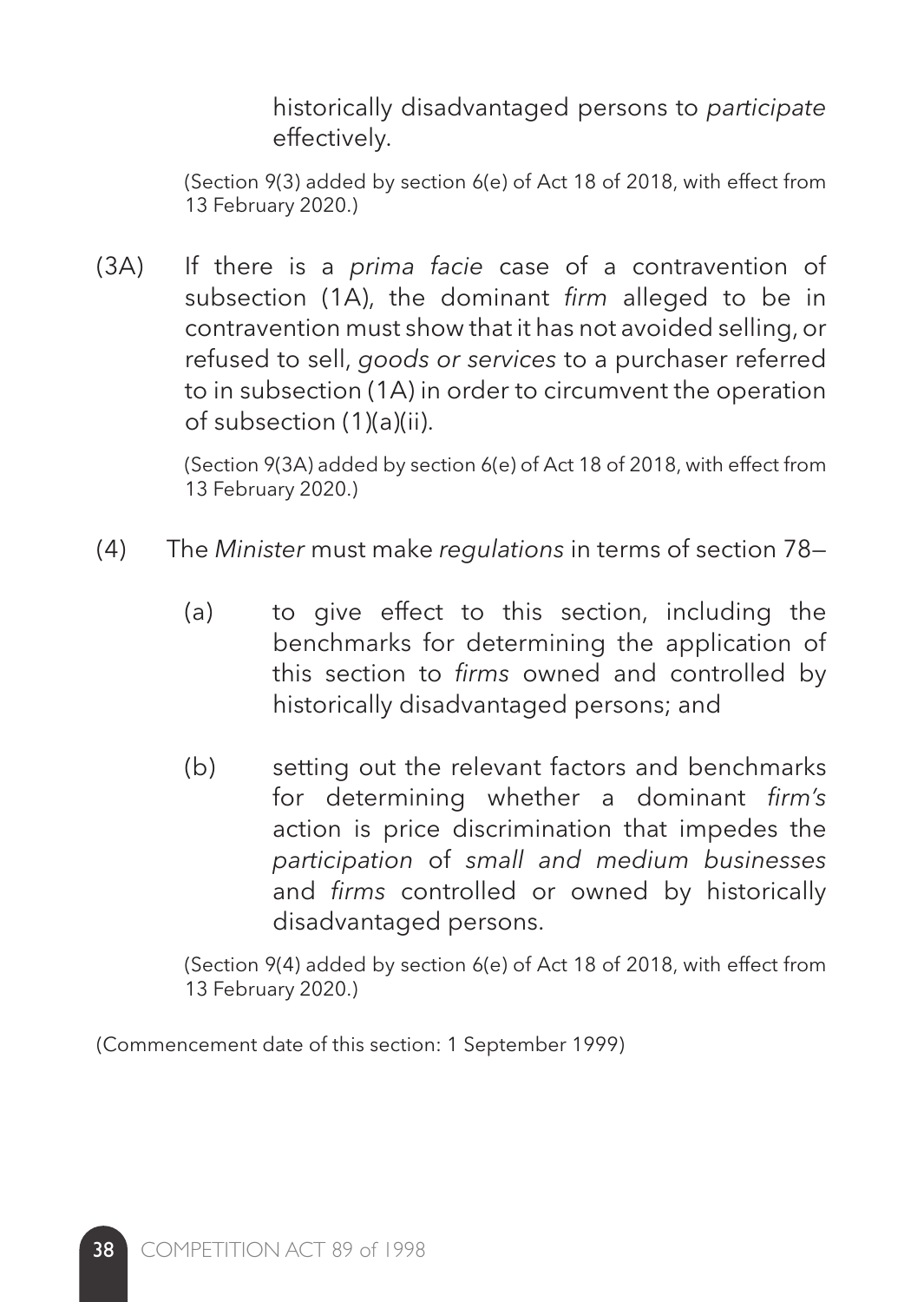# PART C EXEMPTIONS FROM APPLICATION OF CHAPTER

#### **10. Exemptions**

- (1) *A firm* may apply to the Competition Commission to exempt from the application of this Chapter-
	- (a) an *agreement* or practice, if that *agreement* or practice meets the requirements of subsection (3); or
	- (b) a category of *agreements* or practices, if that category of *agreements* or practices meets the requirements of subsection (3).
- (2) Upon receiving an application in terms of subsection (1), the Competition Commission must-
	- (a) grant a conditional or unconditional exemption for a specified term, if the *agreement* or practice concerned, or category of *agreements* or practices concerned, meets the requirements of subsection (3); or
	- (b) refuse to grant an exemption, if
		- (i) the *agreement* or practice concerned, or category of *agreements* or practices concerned, does not meet the requirements of subsection (3); or
		- (ii) the *agreement* or practice, or category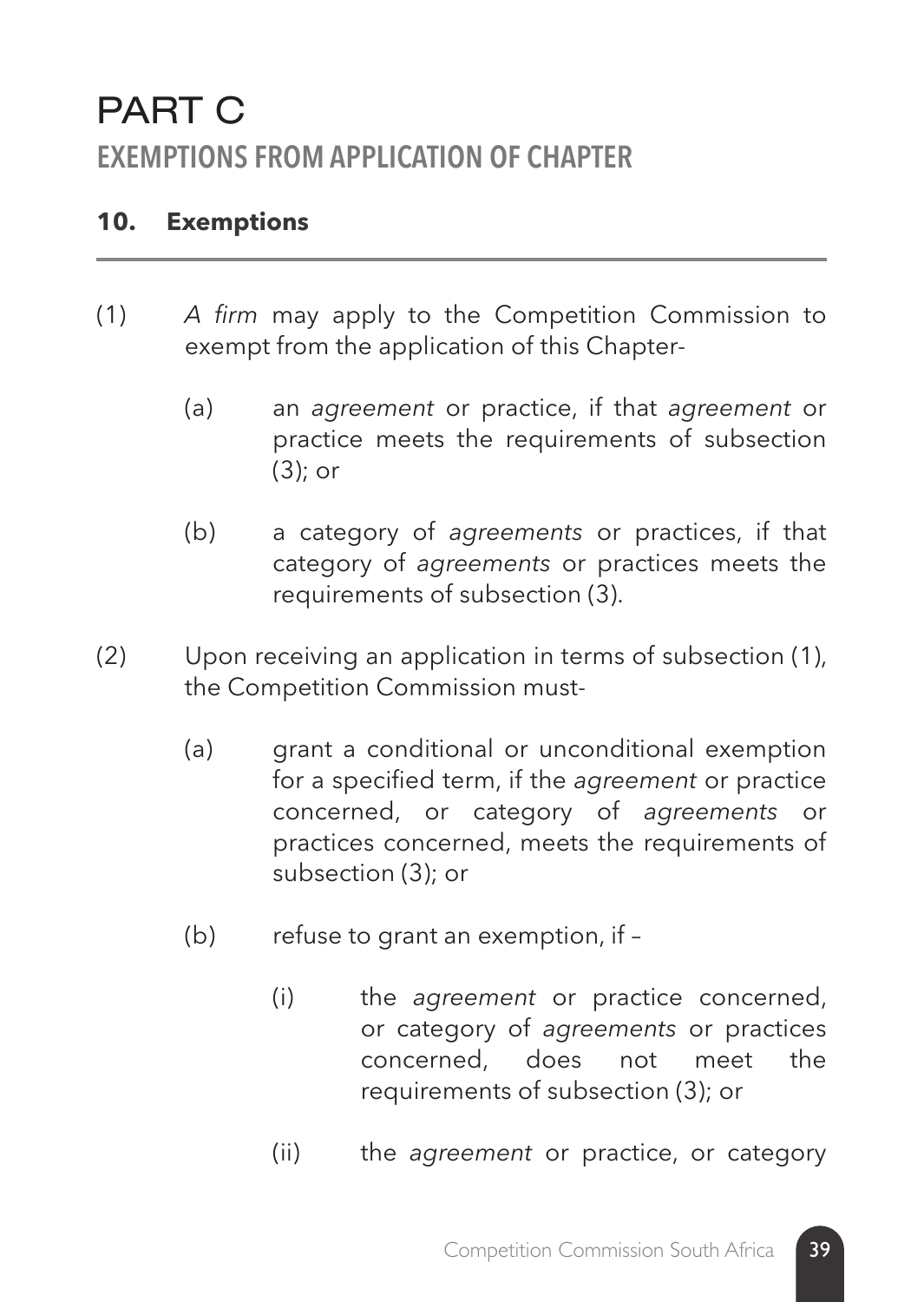of *agreements* or practices, does not constitute a *prohibited practice* in terms of this Chapter.

(2A) Unless the Competition Commission and the applicant agree otherwise, the Competition Commission must grant or refuse to grant the exemption referred to in subsection (2) within one year of the receipt of the application or within such period as may be *prescribed* in terms of section 78.\*

> \*(Pending amendment: Subs. (2A) to be inserted by s. 7 (a) of Act No. 18 of 2018 with effect from a date fixed by the President by proclamation in the *Gazette* date not determined.)

(Not in effect at the time of publication)

- (3) The Competition Commission may grant an exemption in terms of subsection (2)(a) only if-
	- (a) any restriction imposed on the *firms* concerned by the *agreement* or practice concerned, or category of *agreements* or practices concerned, is required to attain an objective mentioned in paragraph (b); and
	- (b) the *agreement* or practice concerned, or category of *agreements* or practices concerned, contributes to any of the following objectives:
		- (i) maintenance or promotion of exports;
		- (ii) promotion of the effective entry into, *participation* in or expansion within a market by *small and medium businesses*,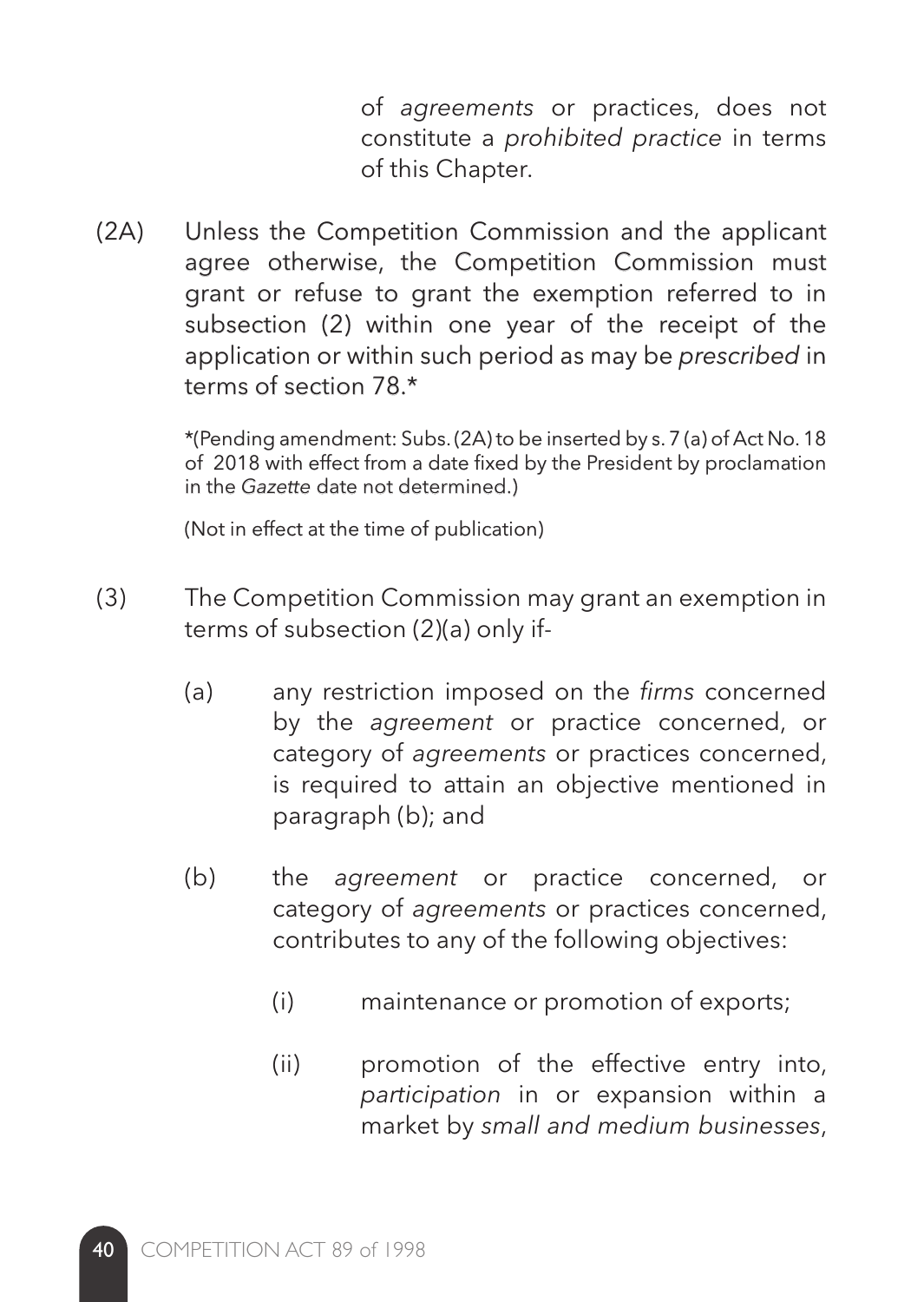or *firms* controlled or owned by historically disadvantaged persons;

(Section 10(3)(b)(ii) substituted by section 7(b) of Act 18 of 2018)

(iii) change in productive capacity necessary to stop decline in an industry;

> (Section 10(3)(b)(iii) amended by section 7(c) of Act 18 of 2018)

(iv) the economic development, growth, transformation or stability of any industry designated by the *Minister*, after consulting the *Minister* responsible for that industry; or

> (Section 10(3)(b)(iv) substituted by section 7(c) of Act 18 of 2018)

(v) competitiveness and efficiency gains that promote employment or industrial expansion.

> (Section 10(3)(b)(v) added by section 7(d) of Act 18 of 2018)

(4) A *firm* may apply to the Competition Commission to exempt from the application of this Chapter an *agreement*  or practice, or category of *agreements* or practices, that relates to the exercise of intellectual property rights, including a right acquired or protected in terms of the Performers' Protection Act, 1967 (Act No. 11 of 1967), the Plant Breeders' Rights Act, 1976 (Act No. 15 of 1976), the Patents Act, 1978 (Act No. 57 of 1978), the Copyright Act,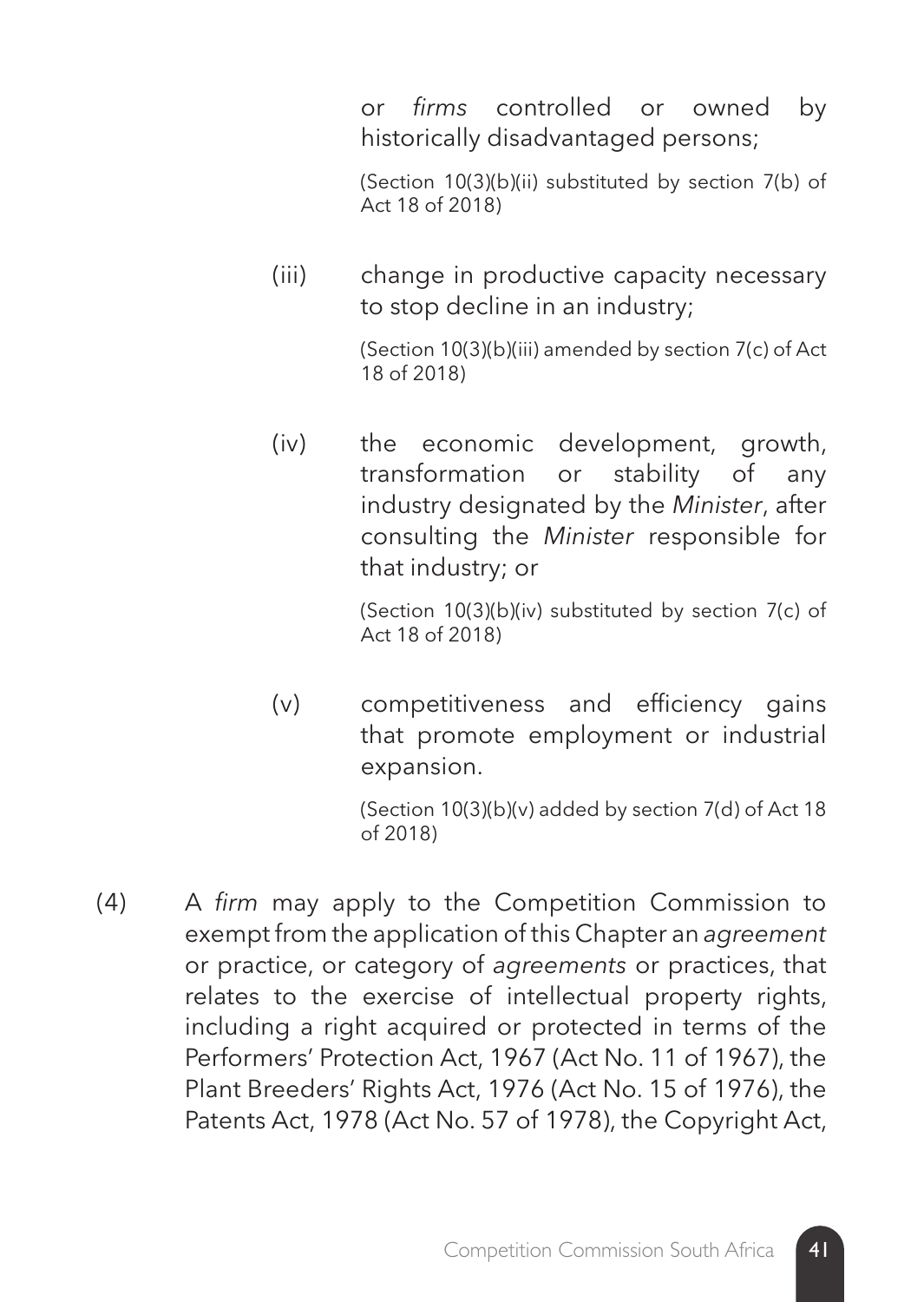1978 (Act No. 98 of 1978), the Trade Marks Act, 1993 (Act No. 194 of 1993), and the Designs Act, 1993 (Act No. 195 of 1993).

- (4A) Upon receiving an application in terms of subsection (4), the Competition Commission may grant an exemption for a specified term.
- (5) The Competition Commission may revoke an exemption granted in terms of subsection (2)(a) or subsection (4A) if-
	- (a) the exemption was granted on the basis of false or incorrect information;
	- (b) a condition for the exemption is not fulfilled; or
	- (c) the reason for granting the exemption no longer exists.
- (6) Before granting an exemption in terms of subsection (2) or (4A), or revoking an exemption in terms of subsection (5), the Competition Commission -
	- (a) must give notice in the *Gazette* of the application for an exemption, or of its intention to revoke that exemption;
	- (b) must allow interested parties 20 business days from the date of that notice to make written representations as to why the exemption should not be granted or revoked; and
	- (c) may conduct an investigation into the *agreement* or practice concerned, or category of *agreements* or practices concerned.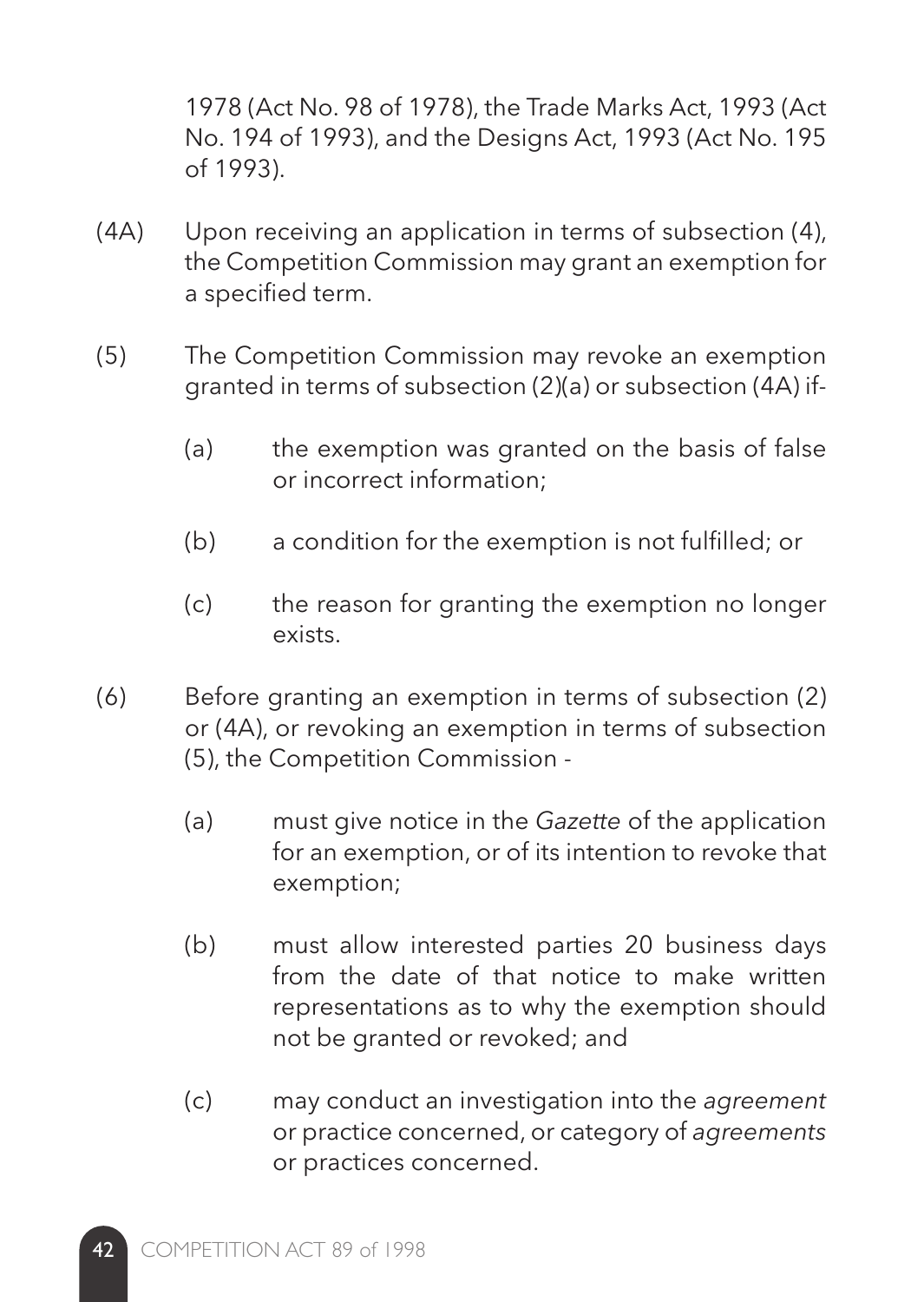- (7) The Competition Commission, by notice in the *Gazette, must* give notice of any exemption granted, refused or revoked in terms of this section.
- (8) The *firm* concerned, or any other person with a substantial financial interest affected by a decision of the Competition Commission in terms of subsection (2), (4A) or (5), may appeal that decision to the Competition Tribunal, in the *prescribed* manner.
- (9) At any time after refusing to grant an exemption in terms of subsection (2)(b)(ii), the Competition Commission-
	- (a) may withdraw its notice of refusal to grant the exemption, in the *prescribed* manner; and
	- (b) if it does withdraw its notice of refusal, must reconsider the application for exemption.
- (10) The *Minister* may, after consultation with the Competition Commission, and in order to give effect to the purposes of *this Act* as set out in section 2, issue regulations in terms of section 78 exempting a category of *agreements*  or practices from the application of this Chapter.

(Section 10(10) added by section 7(e) of Act 18 of 2018)

(Section 10 substituted by section 5 of Act 39 of 2000)

(Commencement date of this section: 1 September 1999)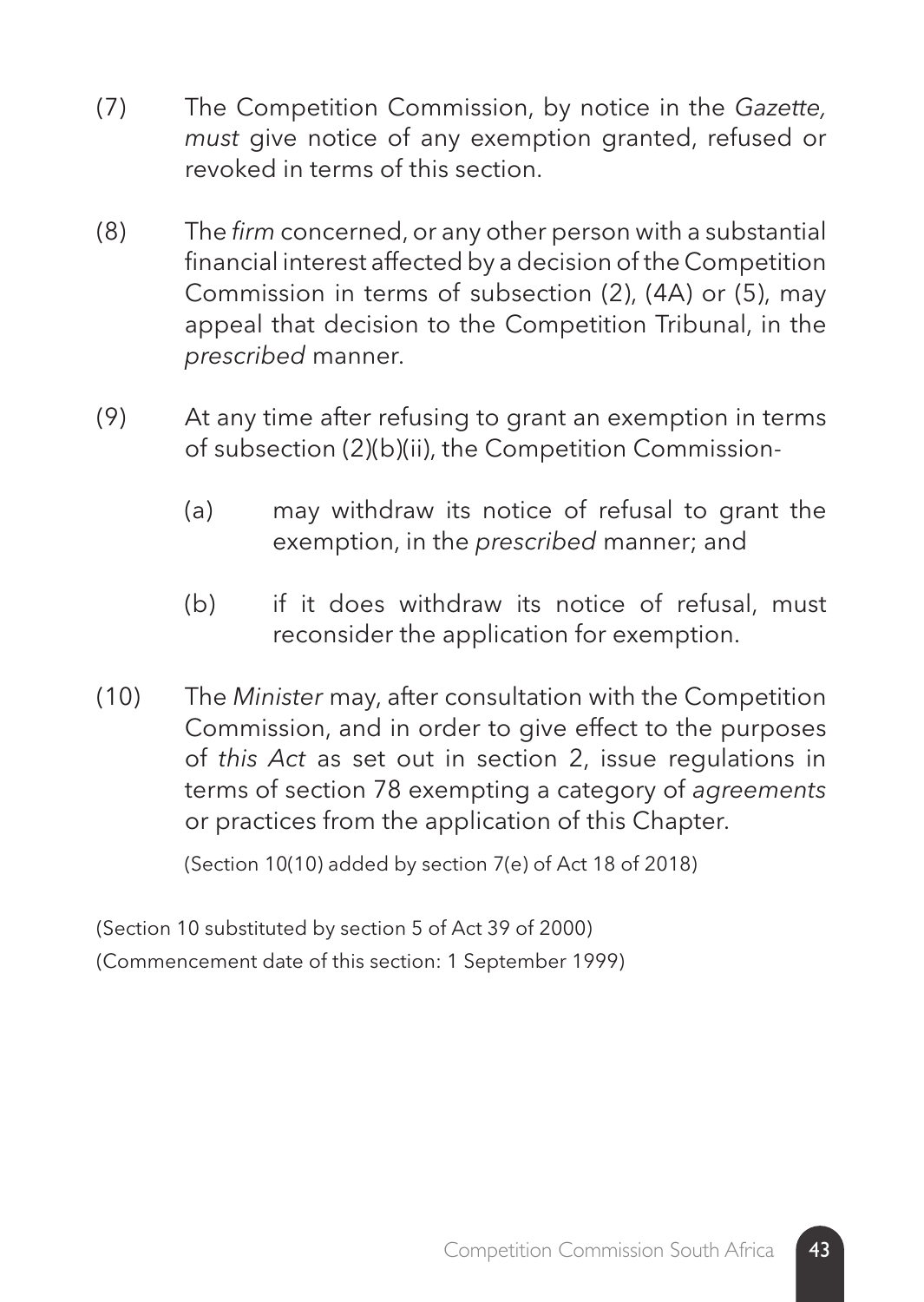# CHAPTER 2A

## COMPLEX MONOPOLY CONDUCT\*

\*[Ch. 2A repealed by s. 8 of Act No. 18 of 2018 (Editorial note: Ch. 2A to be inserted by s. 4 of Act No. 1 of 2009. In terms of Proc. 46 in *Government Gazette* 42578 of 12 July, 2019, the repeal of this Ch. has been implemented before the insertion by Act No. 1 of 2009.).]

(Pending amendment: Ch 2A to be inserted by s. 4 of Act No. 1 of 2009 and comes into operation on a date fixed by the President by proclamation in the *Gazette* date not determined.)

(Not in effect at the time of publication)

### **10A. Complex monopoly conduct**

- (1) Complex monopoly conduct subsists within the market for any particular goods or services if-
	- (a) at least 75% of the goods or services in that market are supplied to, or by, five or fewer firms;
	- (b) any two or more of the firms contemplated in paragraph (a) conduct their respective business affairs in a conscious parallel manner or coordinated manner, without agreement between or among themselves; and
	- (c) the conduct contemplated in paragraph (b) has the effect of substantially preventing or lessening competition in that market,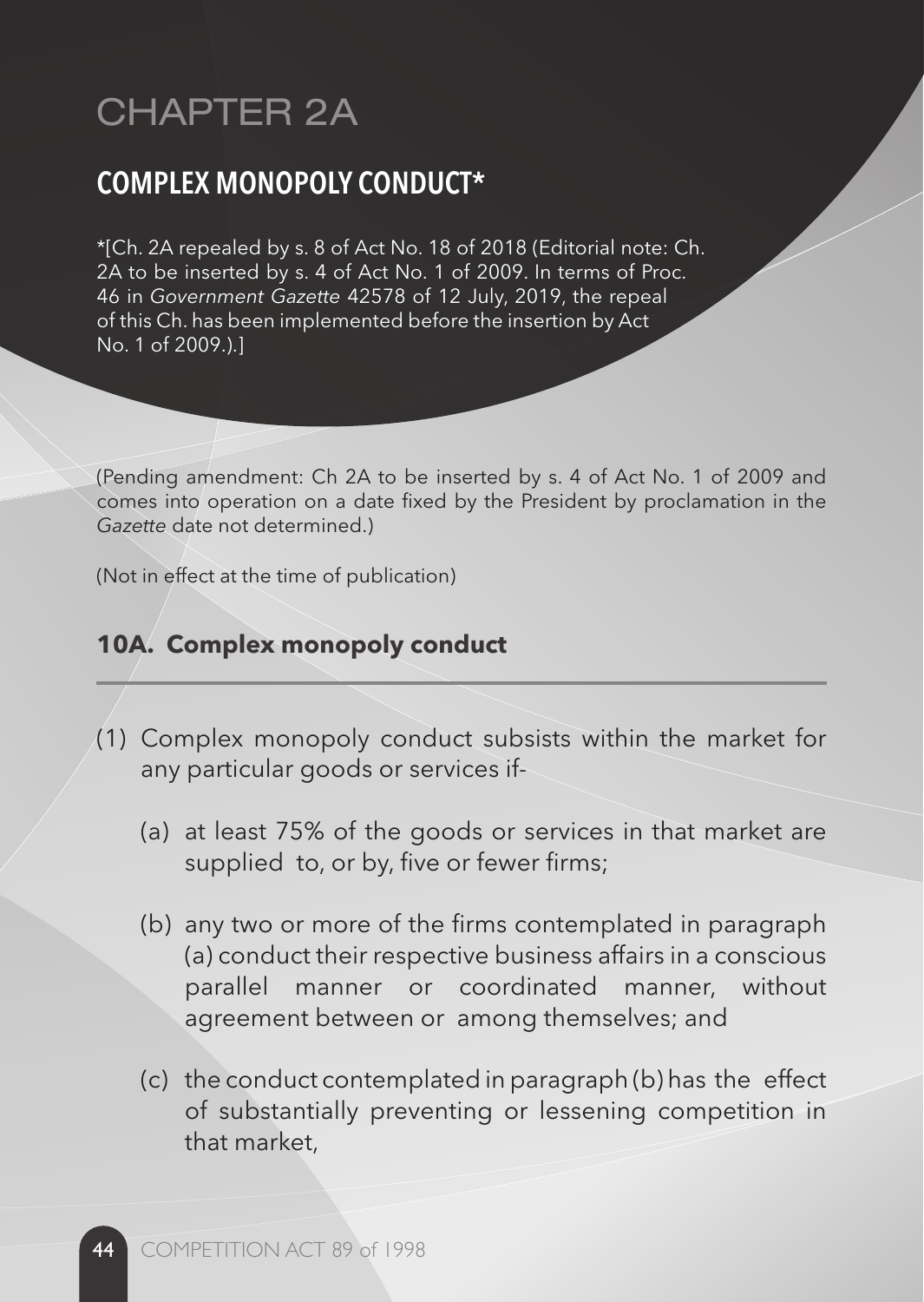unless a firm engaging in the conduct can prove that any technological, efficiency or other procompetitive gain resulting from it outweighs that effect.

- (2) For the purposes of subsection (1) (b) 'conscious parallel conduct' occurs when two or more *firms* in a concentrated market, being aware of each other's action, conduct their business affairs in a cooperative manner without discussion or agreement.
- (3) If the Competition Commission has reason to believe that complex monopoly conduct subsists within a market
	- (a) the Commission may investigate any conduct within that market without initiating or having received a complaint in terms of Chapter 5; and
	- (b) Parts A and B of Chapter 5, and section 49D, each read with the changes required by the context, apply to an investigation in terms of paragraph (a).
- (4) After conducting an investigation in terms of subsection (3), the Competition Commission may apply to the Competition Tribunal for a declaratory order contemplated in subsection (5) against two or more *firms* if
	- (a) at least one of the *firms*
		- (i) has at least 20% of the relevant market; and
		- (ii) are engaged in complex monopoly conduct as described in subsection (1); and
	- (b) the conduct of the *firms* has resulted in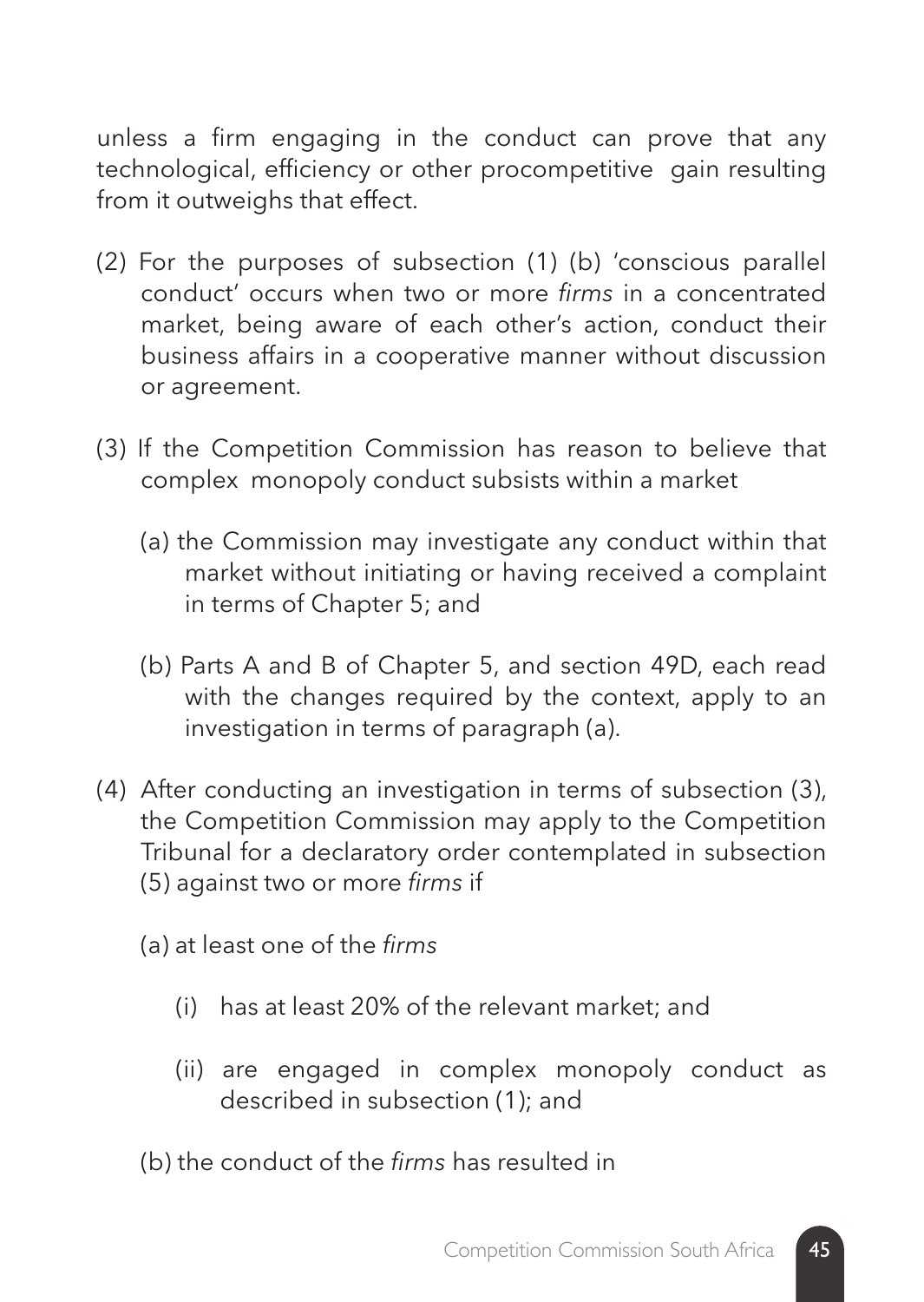- (i) high entry barriers to that market;
- (ii) exclusion of other *firms* from the market;
- (iii) excessive pricing within that market;
- (iv) refusal to supply other *firms* within that market; or
- (v) other market characteristics that indicate coordinated conduct.
- (5) If the Tribunal, after conducting a hearing in the manner required by Part D of Chapter 5, read with the changes required by the context, is satisfied that the requirements of subsection (4) are satisfied, the Tribunal may make an order reasonably requiring, prohibiting or setting conditions upon any particular conduct by the firm, to the extent justifiable to mitigate or ameliorate the effect of the complex monopoly conduct on the market, as contemplated in subsection (4) (b).
- (6) Contravention by a *firm* of an order contemplated in subsection (5) is a prohibited practice.

(Pending amendment: S. 10A to be inserted by s. 4 of Act No. 1 of 2009 and comes into operation on a date fixed by the President by proclamation in the *Gazette* date not determined.)

(Not in effect at the time of publication)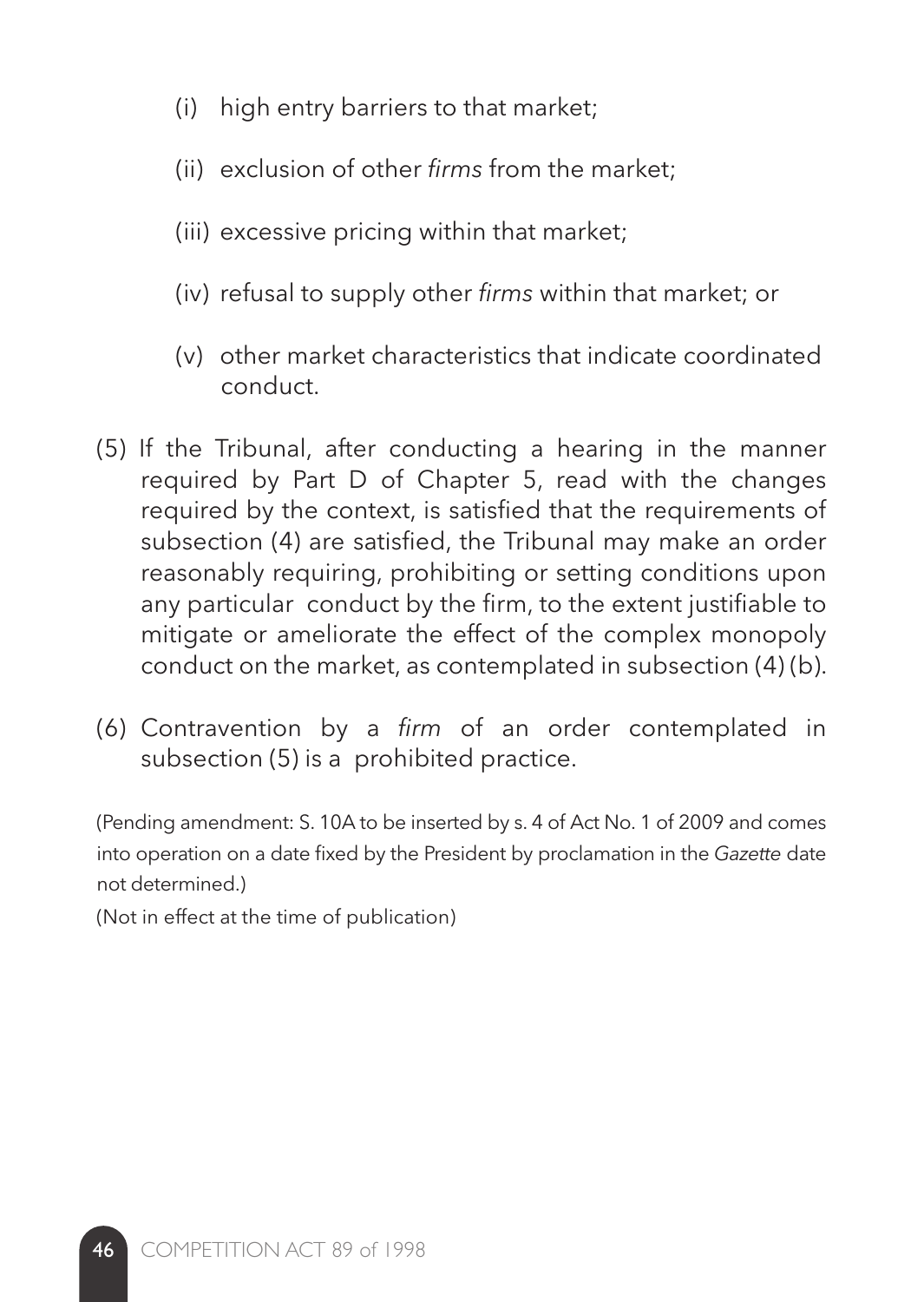# CHAPTER 3

## MERGER CONTROL

#### **11. Thresholds and categories of mergers**

- (1) The *Minister*, in consultation with the Competition Commission, must determine-
	- (a) a lower and a higher threshold of combined annual turnover or assets, or a lower and a higher threshold of combinations of turnover and assets, in the Republic, in general or in relation to specific industries, for purposes of determining categories of mergers contemplated in subsection (5); and
	- (b) a method for the calculation of annual turnover or assets to be applied in relation to each of those thresholds.
- (2) The *Minister* may make a new determination in terms of subsection (1) in consultation with the Competition Commission.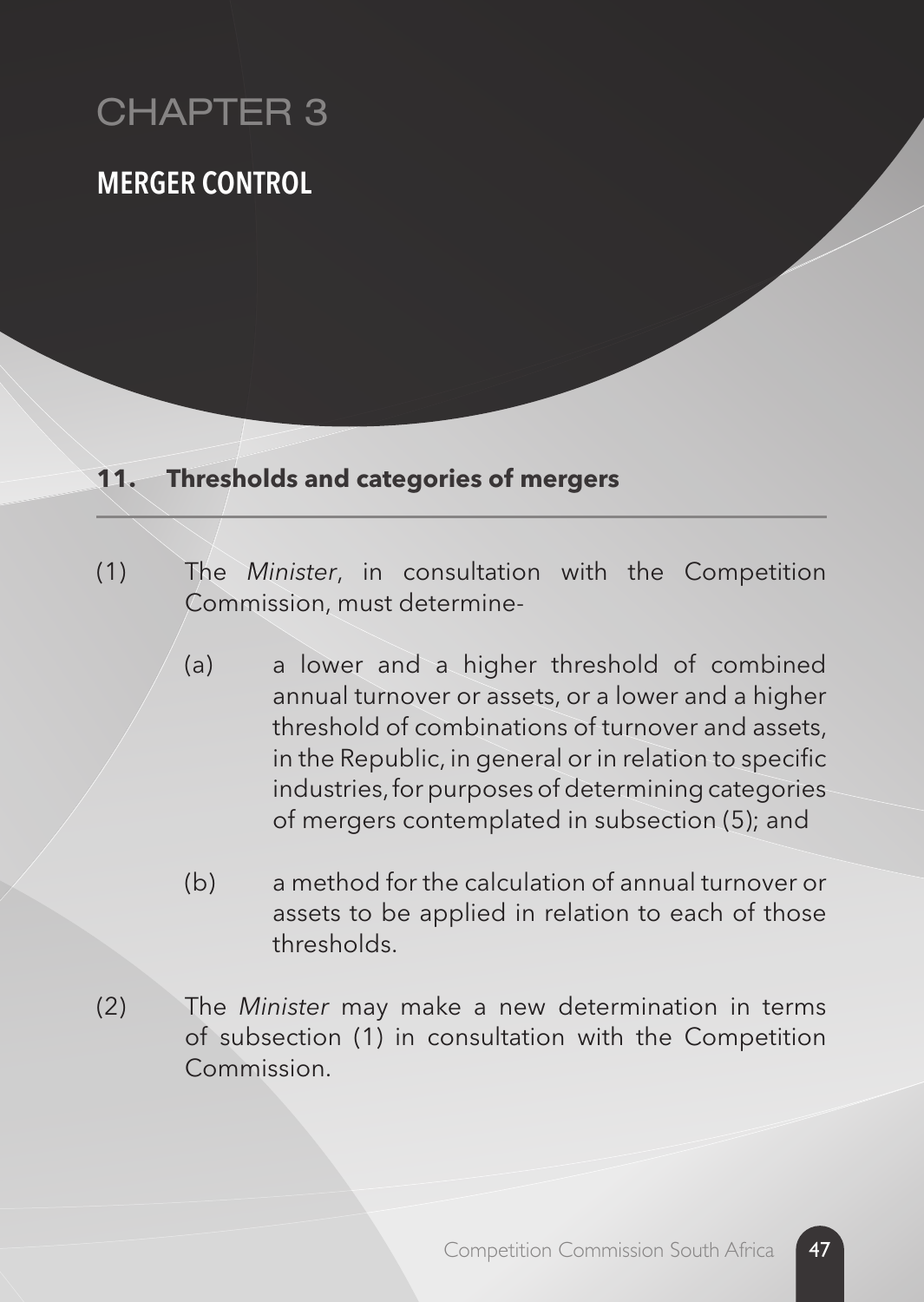- (3) Before making a determination contemplated in this section, the *Minister*, in consultation with the Competition Commission, must publish in the *Gazette* a notice-
	- (a) setting out the proposed threshold and method of calculation for purposes of this section; and
	- (b) inviting written submissions on that proposal.
- (4) Within six months after publishing a notice in terms of subsection (3), the *Minister*, in consultation with the Competition Commission, must publish in the *Gazette* a notice-
	- (a) setting out the new threshold and method of calculation for purposes of this section; and
	- (b) the effective date of that threshold.
- (5) For purposes of this Chapter-
	- (a) **'a small merger'** means a merger or proposed merger with a value at or below the lower threshold established in terms of subsection (1) (a);
	- (b) **'an intermediate merger'** means a merger or proposed merger with a value between the lower and higher thresholds established in terms of subsection (1)(a); and
	- (c) **'a large merger'** means a merger or proposed merger with a value at or above the higher threshold established in terms of subsection (1)(a).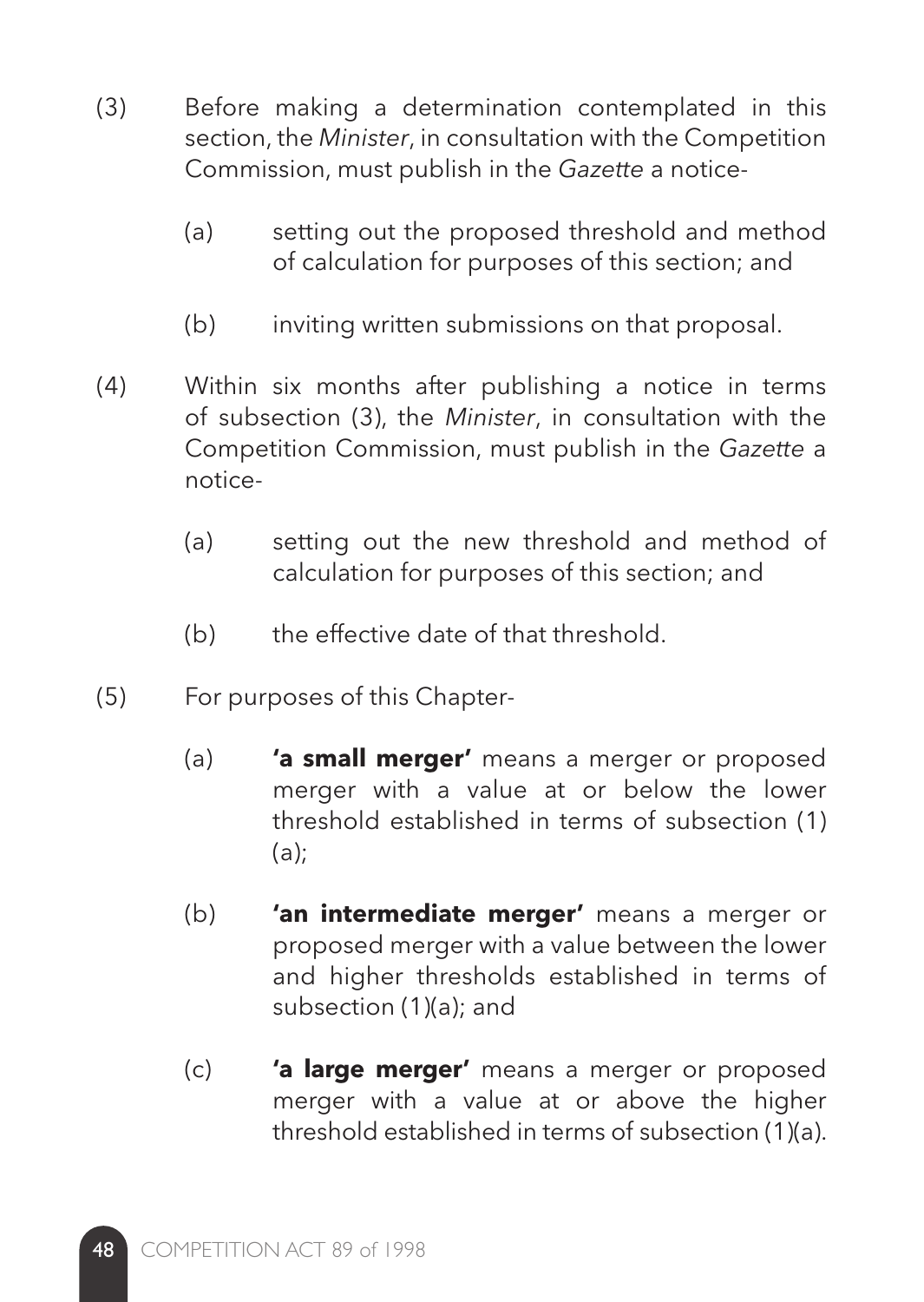(1)

- (a) For purposes of *this Act*, a merger occurs when one or more *firms* directly or indirectly acquire or establish direct or indirect control over the whole or part of the business of another *firm*.
- (b) A merger contemplated in paragraph (a) may be achieved in any manner, including through-
	- (i) purchase or lease of the shares, an interest or assets of the other *firm* in question; or
	- (ii) amalgamation or other combination with the other *firm* in question.
- (2) A person controls a *firm* if that person-
	- (a) beneficially owns more than one half of the issued share capital of the *firm*;
	- (b) is entitled to vote a majority of the votes that may be cast at a general meeting of the *firm*, or has the ability to control the voting of a majority of those votes, either directly or through a controlled entity of that person;
	- (c) is able to appoint or to veto the appointment of a majority of the directors of the *firm*;
	- (d) is a holding company, and the *firm* is a subsidiary of that company as contemplated in section 1(3)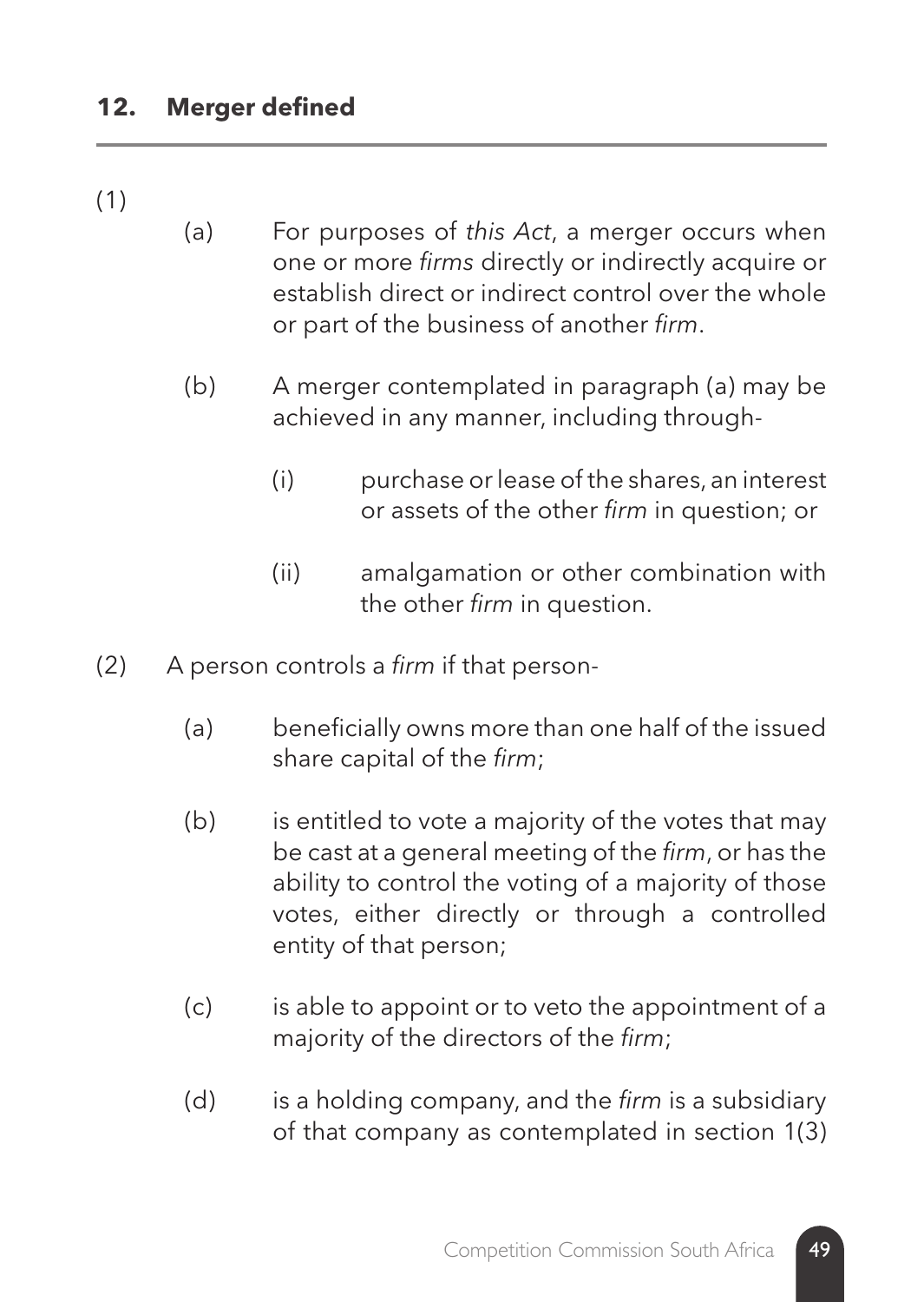(a) of the Companies Act, 1973 (Act No. 61 of 1973);

- (e) in the case of a *firm* that is a trust, has the ability to control the majority of the votes of the trustees, to appoint the majority of the trustees or to appoint or change the majority of the beneficiaries of the trust;
- (f) in the case of a close corporation, owns the majority of *members' interest* or controls directly or has the right to control the majority of members' votes in the close corporation; or
- (g) has the ability to materially influence the policy of the *firm* in a manner comparable to a person who, in ordinary commercial practice, can exercise an element of control referred to in paragraphs (a) to (f).

#### **12A. Consideration of mergers**

- (1) Whenever required to consider a merger, the Competition Commission or Competition Tribunal must initially determine whether or not the merger is likely to substantially prevent or lessen competition, by assessing the factors set out in subsection (2), and if it appears that the merger is likely to substantially prevent or lessen competition, then determine—
	- (a) whether or not the merger is likely to result in any technological, efficiency or other procompetitive gain which will be greater than, and offset, the effects of any prevention or lessening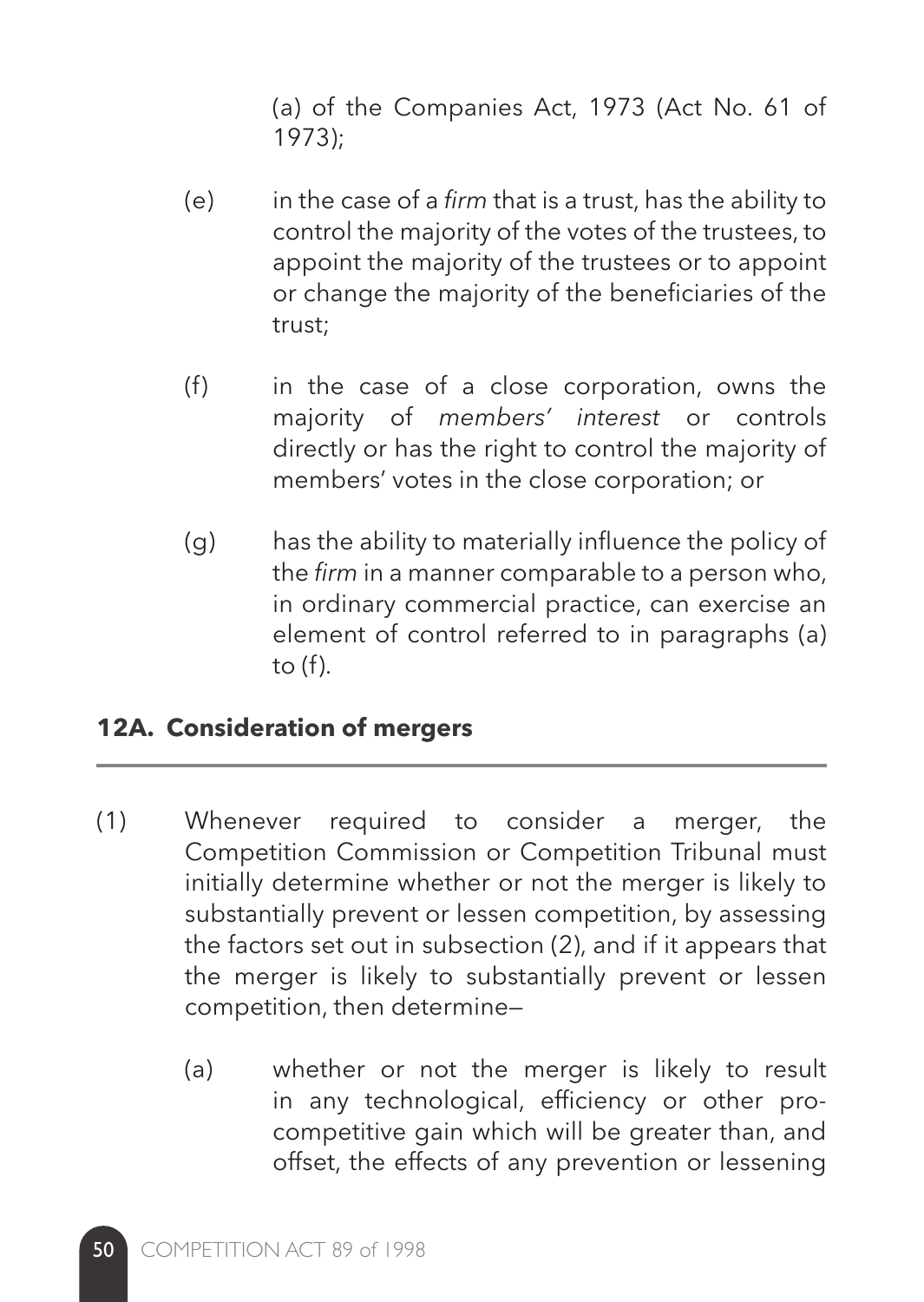of competition, that may result or is likely to result from the merger, and would not likely be obtained if the merger is prevented; and

(b) whether the merger can or cannot be justified on substantial public interest grounds by assessing the factors set out in subsection (3).

(Section 12A(1) substituted by section 9(a) of Act 18 of 2018)

(1A) Despite its determination in subsection (1), the Competition Commission or Competition Tribunal must also determine whether the merger can or cannot be justified on substantial public interest grounds by assessing the factors set out in subsection (3).

(Section 12A(1A) inserted by section 9(b) of Act 18 of 2018)

- (2) When determining whether or not a merger is likely to substantially prevent or lessen competition, the Competition Commission or Competition Tribunal must assess the strength of competition in the relevant market, and the probability that the *firms* in the market after the merger will behave competitively or co-operatively, taking into account any factor that is relevant to competition in that market, including-
	- (a) the actual and potential level of import competition in the market;
	- (b) the ease of entry into the market, including tariff and regulatory barriers;
	- (c) the level and trends of concentration, and history of collusion, in the market;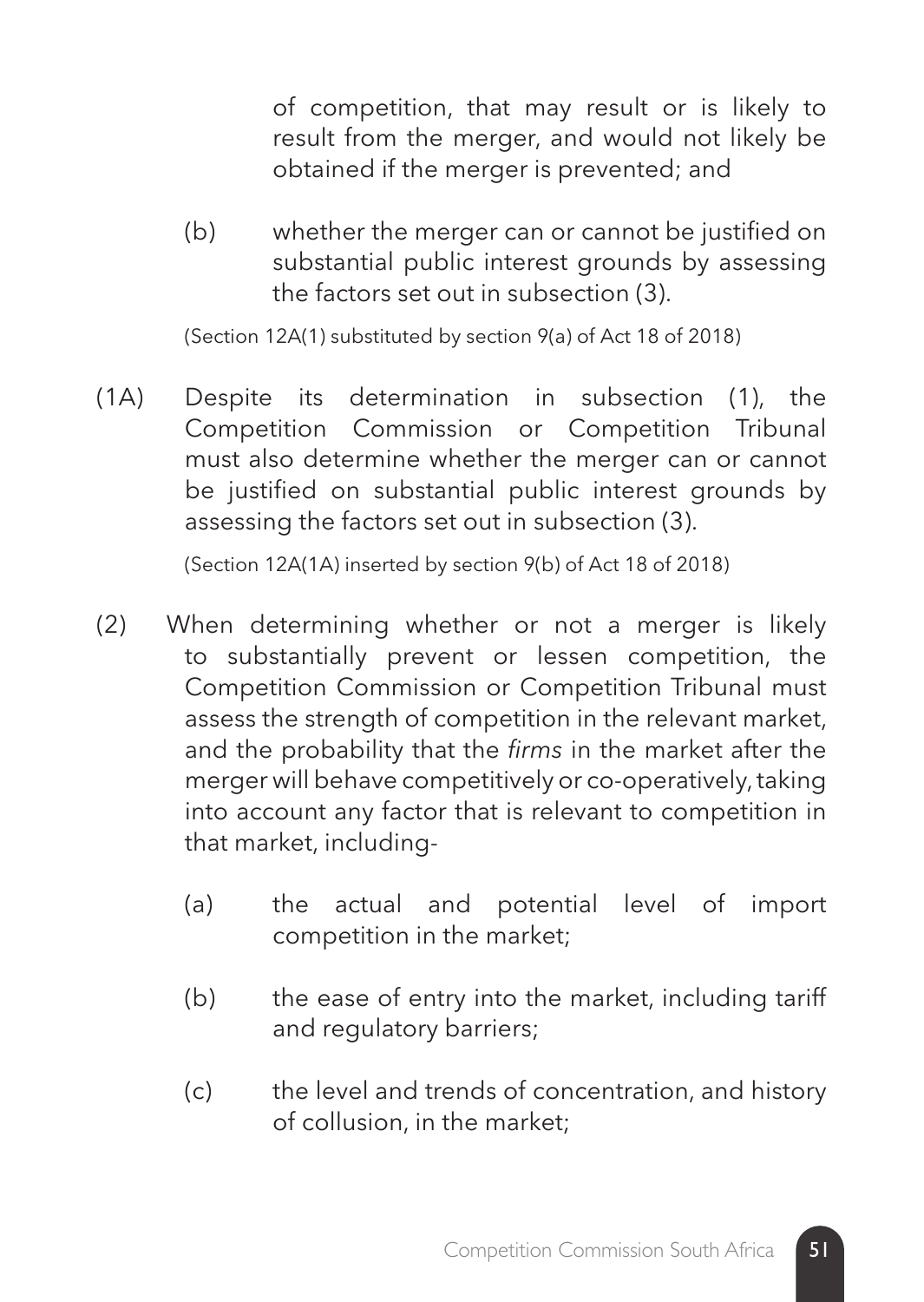- (d) the degree of countervailing power in the market;
- (e) the dynamic characteristics of the market, including growth, innovation, and product differentiation;
- (f) the nature and extent of vertical integration in the market;
- (g) whether the business or part of the business of a party to the merger or proposed merger has failed or is likely to fail;

(Section 12A(2)(g) substituted by section 9(c) of Act 18 of 2018)

(h) whether the merger will result in the removal of an effective competitor;

> (Section 12A(2)(h) substituted by section 9(c) of Act 18 of 2018)

(i) the extent of ownership by a party to the merger in another *firm* or other *firms* in related markets;

(Section 12A(2)(i) added by section 9(d) of Act 18 of 2018)

(j) the extent to which a party to the merger is related to another *firm* or other *firms* in related markets, including through common members or directors; and

(Section 12A(2)(j) added by section 9(d) of Act 18 of 2018)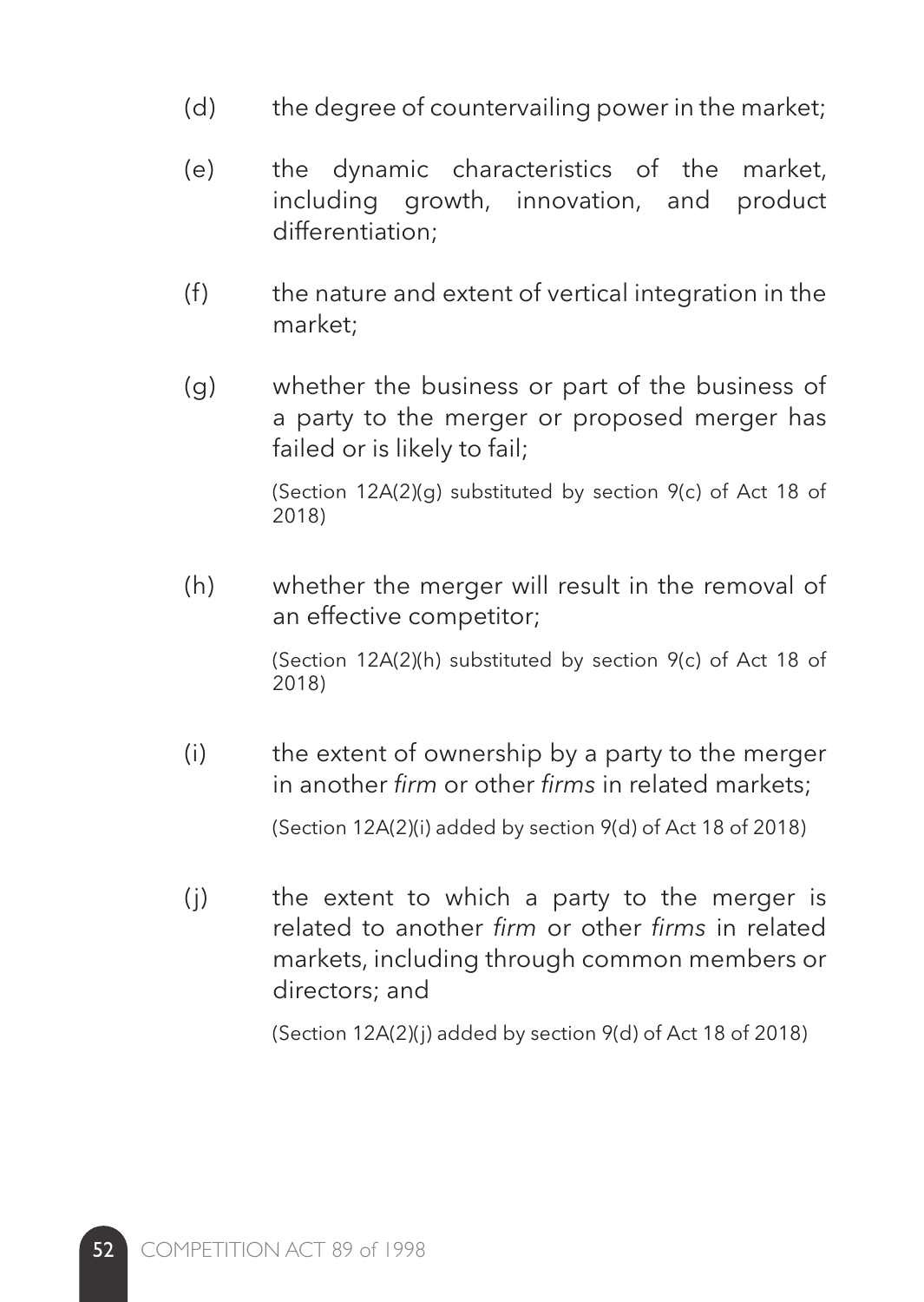(k) any other mergers engaged in by a *party to a merger* for such period as may be stipulated by the Competition Commission.

(Section 12A(2)(k) added by section 9(d) of Act 18 of 2018)

- (3) When determining whether a merger can or cannot be justified on public interest grounds, the Competition Commission or the Competition Tribunal must consider the effect that the merger will have on-
	- (a) a particular industrial sector or region;
	- (b) employment;
	- (c) the ability of *small and medium businesses,* or *firms* controlled or owned by historically disadvantaged persons, to effectively enter into, *participate* in or expand within the market;

(Section 12A(3)(c) substituted by section 9(e) of Act 18 of 2018)

(d) the ability of national industries to compete in international markets; and

> (Section 12A(3)(d) substituted by section 9(e) of Act 18 of 2018)

(e) the promotion of a greater spread of ownership, in particular to increase the levels of ownership by historically disadvantaged persons and *workers* in *firms* in the market.

(Section 12A(3)(e) added by section 9(f) of Act 18 of 2018)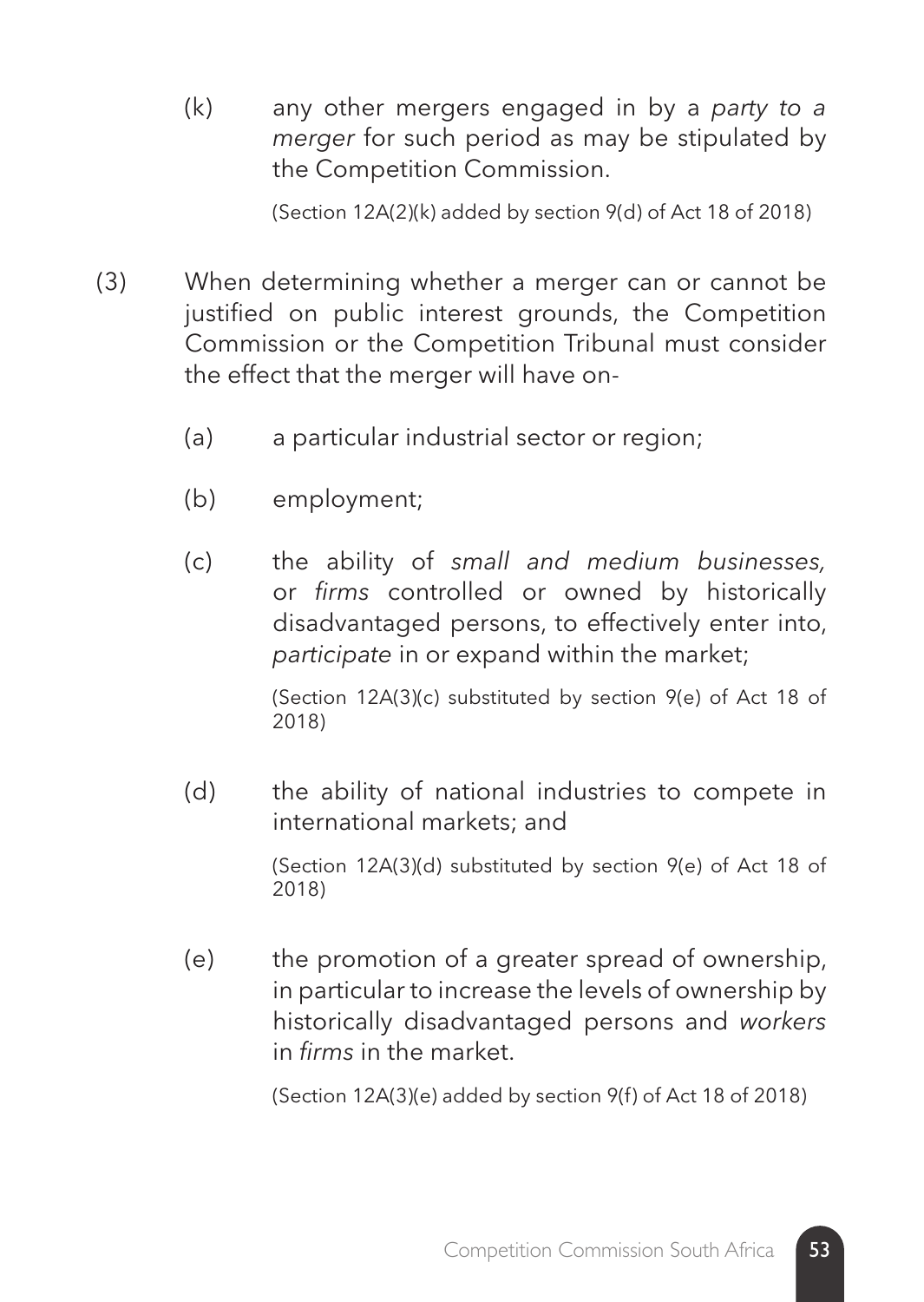- (1) A party to a small merger-
	- (a) is not required to notify the Competition Commission of that merger unless the Commission requires it to do so in terms of subsection (3): and
	- (b) may implement that merger without approval, unless required to notify the Competition Commission in terms of subsection (3).
- (2) A party to a small merger may voluntarily notify the Competition Commission of that merger at any time.
- (3) Within six months after a small merger is implemented, the Competition Commission may require the parties to that merger to notify the Commission of that merger in the *prescribed* manner and form if, in the opinion of the Commission, having regard to the provisions of section 12A, the merger-
	- (a) may substantially prevent or lessen competition; or
	- (b) cannot be justified on public interest grounds.
- (4) A *party to a merger* contemplated in subsection (3) may take no further steps to implement that merger until the merger has been approved or conditionally approved.
- (5) Within 20 business days after all parties to a small merger have fulfilled all their notification requirements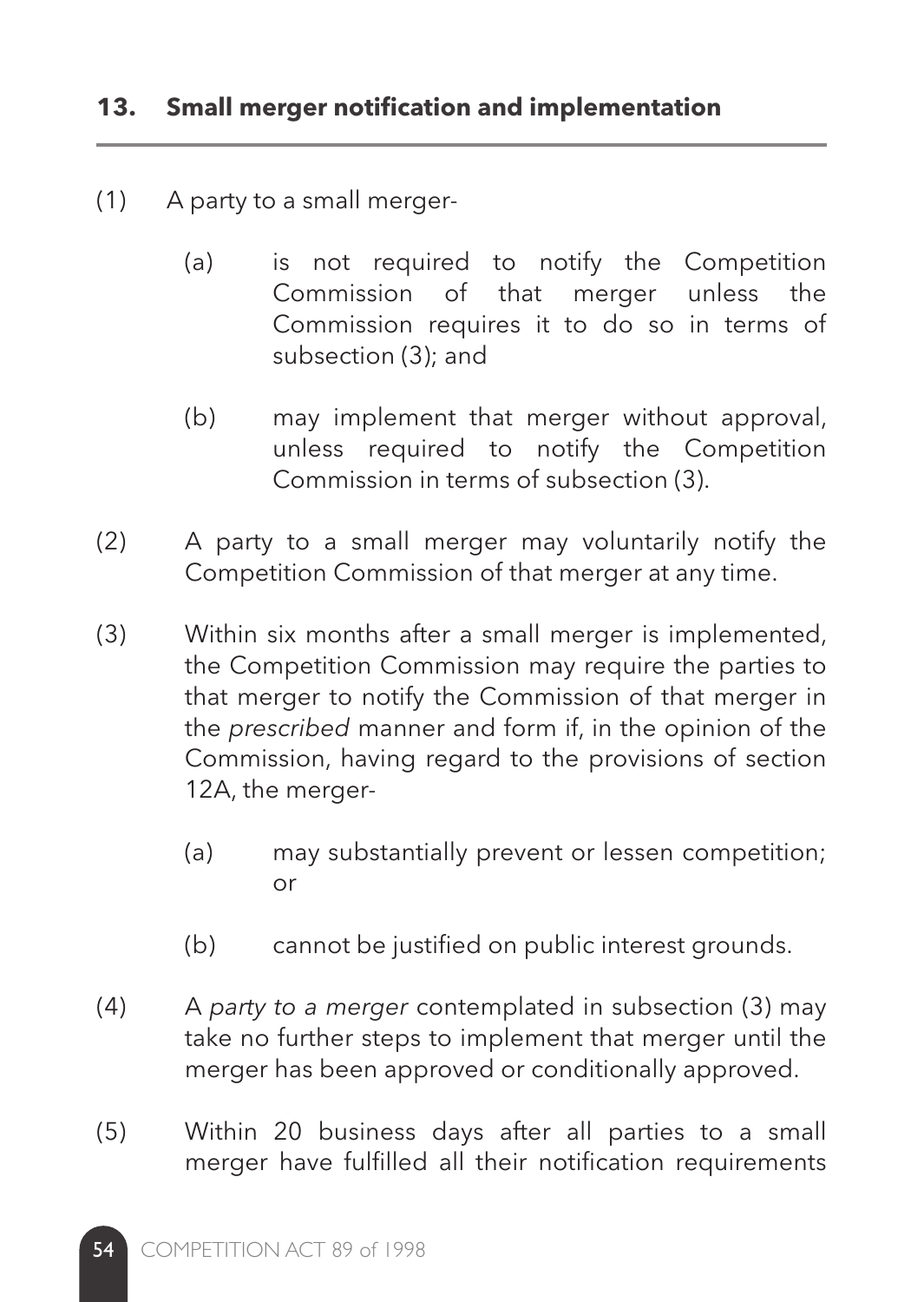in the *prescribed* manner and form, the Competition Commission-

- (a) may extend the period in which it has to consider the proposed merger by a single period not exceeding 40 business days and, in that case, must issue an extension certificate to any party who notified it of the merger; or
- (b) after having considered the merger in terms of section 12A, must issue a certificate in the *prescribed* form-
	- (i) approving the merger;
	- (ii) approving the merger subject to any conditions;
	- (iii) prohibiting implementation of the merger, if it has not been implemented; or
	- (iv) declaring the merger to be prohibited.
- (6) If, upon the expiry of the 20 business day period provided for in subsection (5), the Competition Commission has not issued any of the certificates referred to in that subsection or, upon the expiry of an extension period contemplated in subsection (5)(a), the Commission has not issued a certificate referred to in subsection (5)(b), the merger must be regarded as having been approved, subject to section 15.
- (7) The Competition Commission must-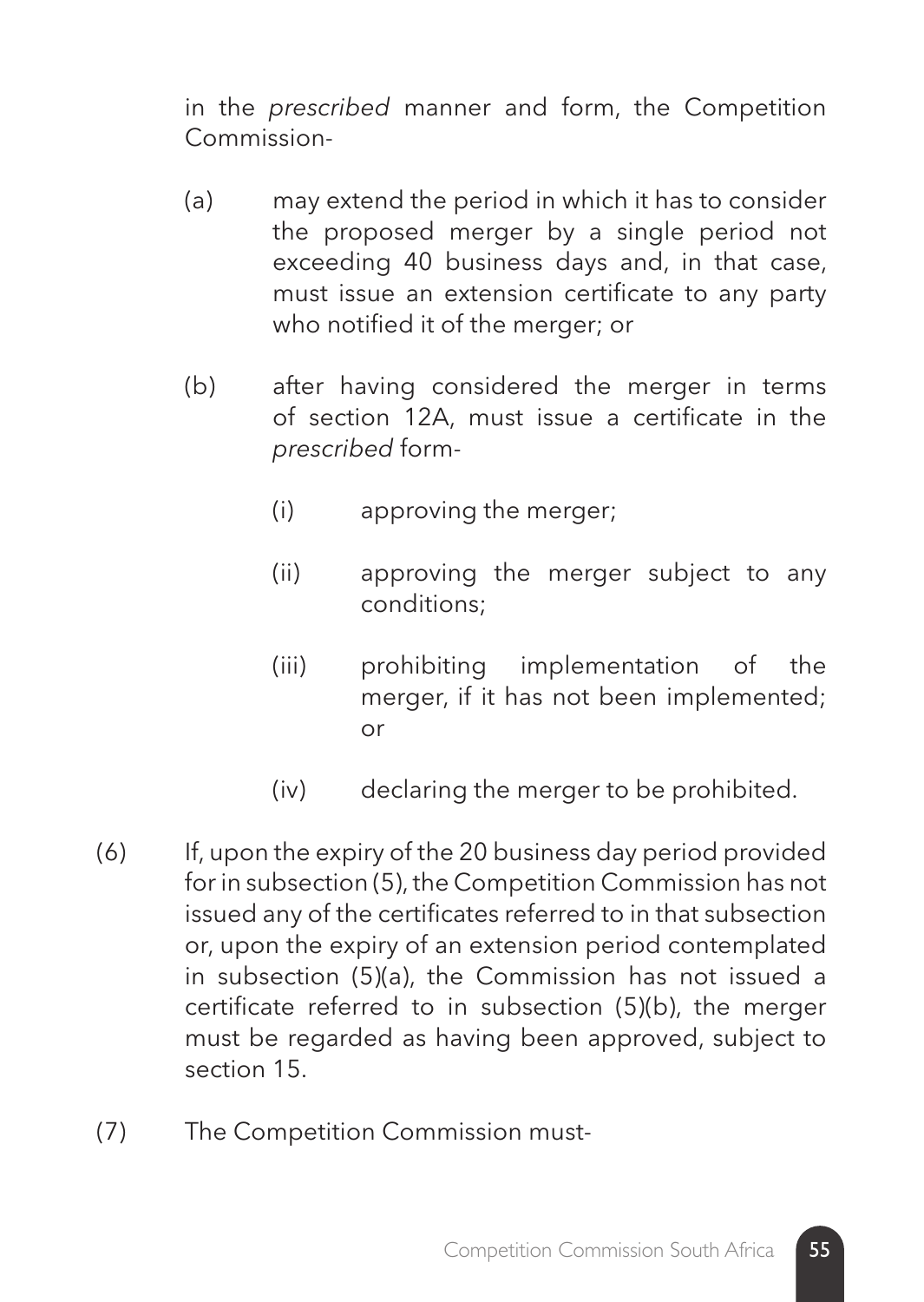- (a) publish a notice of the decision in the *Gazette*; and
- (b) issue written reasons for the decision if-
	- (i) it prohibits or conditionally approves the merger; or
	- (ii) requested to do so by a party to the merger.

### **13A. Notification and implementation of other mergers**

- (1) A party to an intermediate or a large merger must notify the Competition Commission of that merger, in the *prescribed* manner and form.
- (2) In the case of an intermediate or a large merger, the *primary acquiring firm* and the *primary target firm* must each provide a copy of the notice contemplated in subsection (1) to-
	- (a) any *registered trade union* that represents a substantial number of its employees; or
	- (b) the employees concerned or representatives of the employees concerned, if there are no such *registered trade unions*.
- (3) The parties to an intermediate or large merger may not implement that merger until it has been approved, with or without conditions, by the Competition Commission in terms of section 14(1)(b), the Competition Tribunal in terms of section 16(2) or the Competition Appeal Court in terms of section 17.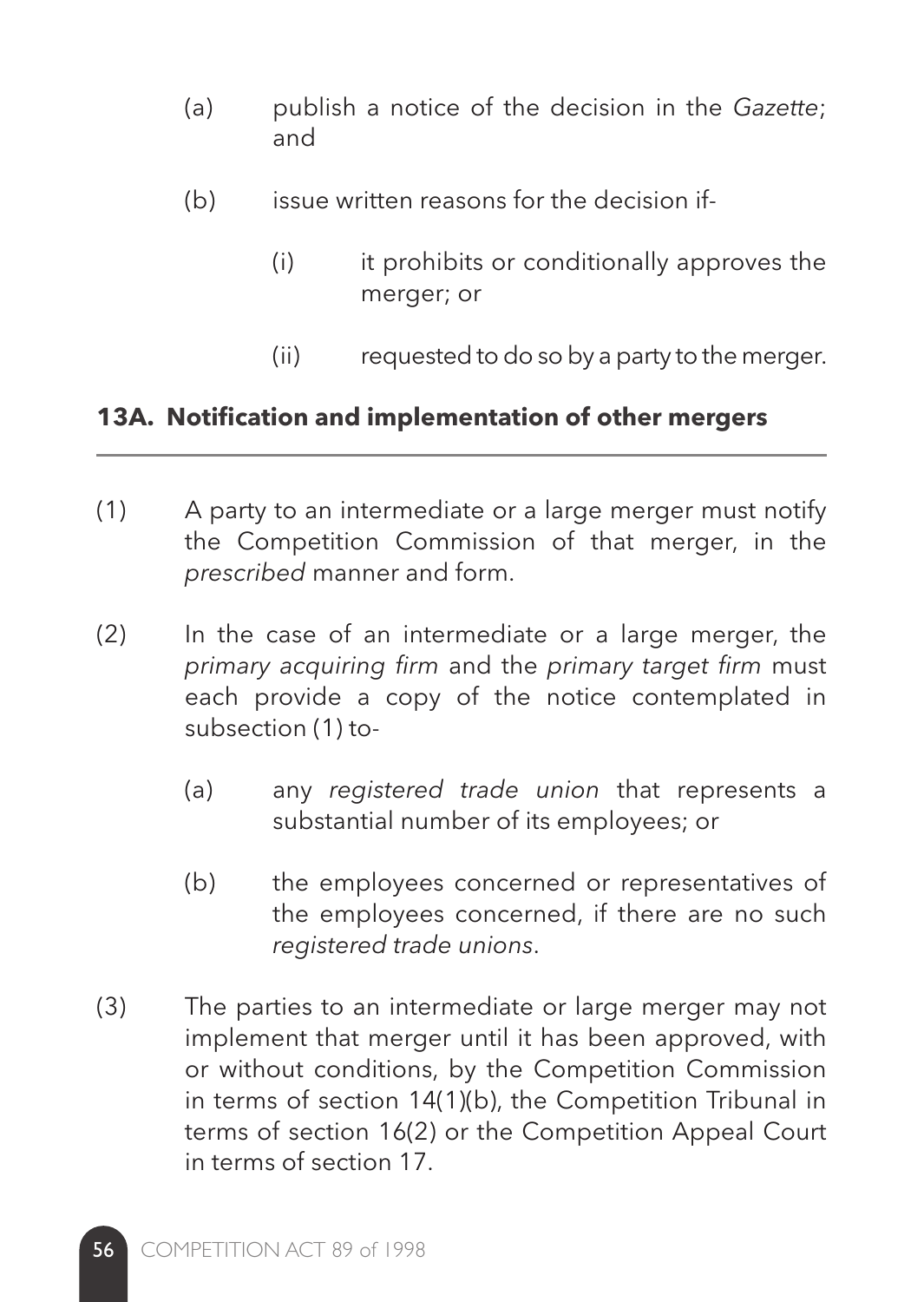- (1) The Competition Commission may direct an inspector to investigate any merger, and may designate one or more persons to assist the inspector.
- (2) The Competition Commission may require any *party to a merger* to provide additional information in respect of the merger.
- (3) Any person, whether or not a party to or a participant in merger proceedings, may voluntarily file any document, affidavit, statement or other relevant information in respect of that merger.

### **14. Competition Commission intermediate merger proceedings**

- (1) Within 20 business days after all parties to an intermediate merger have fulfilled all their notification requirements in the *prescribed* manner and form, the Competition Commission-
	- (a) may extend the period in which it has to consider the proposed merger by a single period not exceeding 40 business days and, in that case, must issue an extension certificate to any party who notified it of the merger; or
	- (b) after having considered the merger in terms of section 12A, must issue a certificate in the *prescribed* form-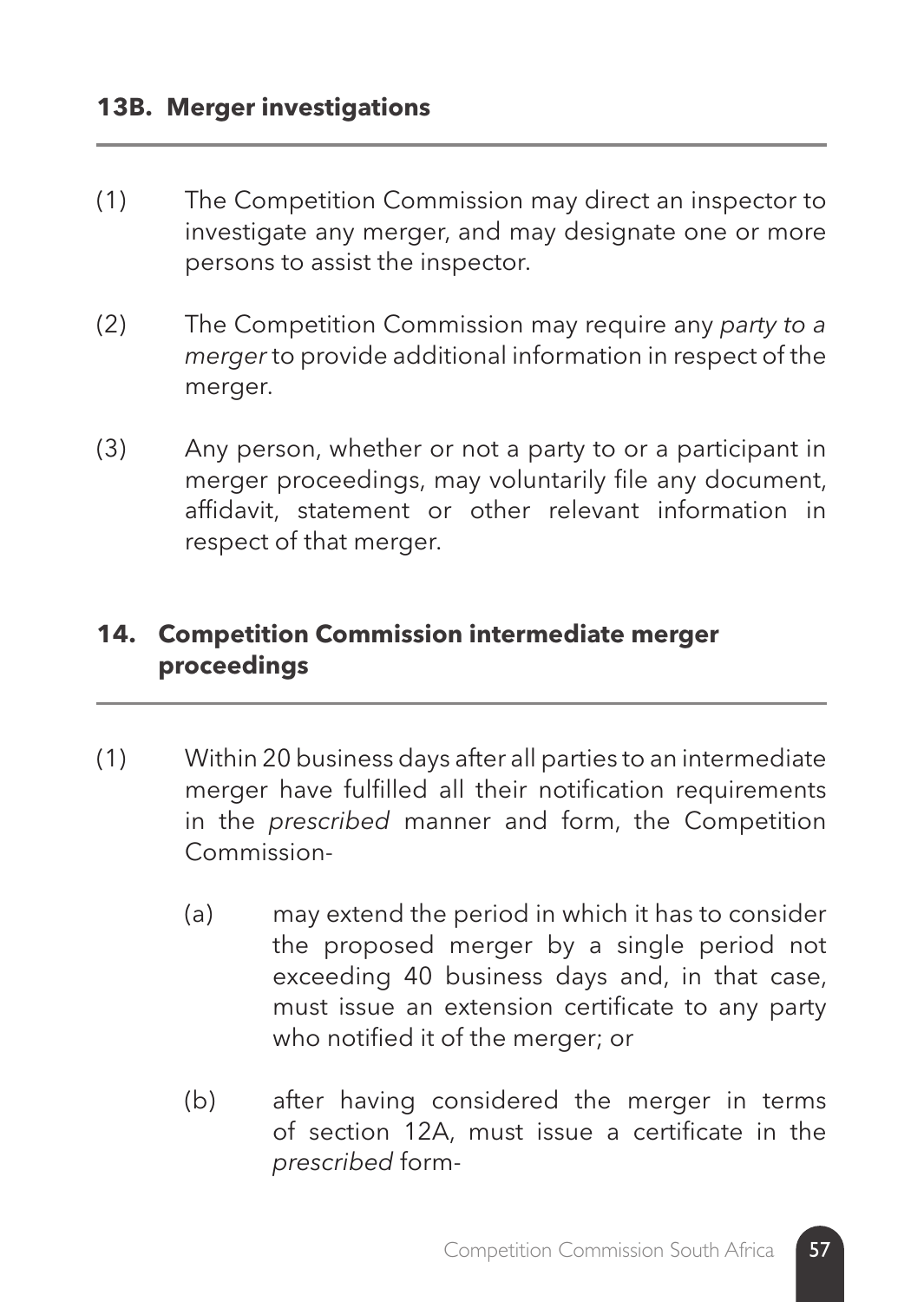- (i) approving the merger;
- (ii) approving the merger subject to any conditions; or
- (iii) prohibiting implementation of the merger.
- (2) If, upon the expiry of the 20 business day period provided for in subsection (1), the Competition Commission has not issued any of the certificates referred to in that subsection or, upon the expiry of an extension period contemplated in subsection (1)(a), the Commission has not issued a certificate referred to in subsection (1)(b), the merger must be regarded as having been approved, subject to section 15.
- (3) The Competition Commission must-
	- (a) publish a notice of the decision in the *Gazette*; and
	- (b) issue written reasons for the decision if-
		- (i) it prohibits or conditionally approves the merger; or
		- (ii) requested to do so by a party to the merger.

### **14A. Competition Commission large merger proceedings**

(1) After receiving notice of a large merger, the Competition Commission-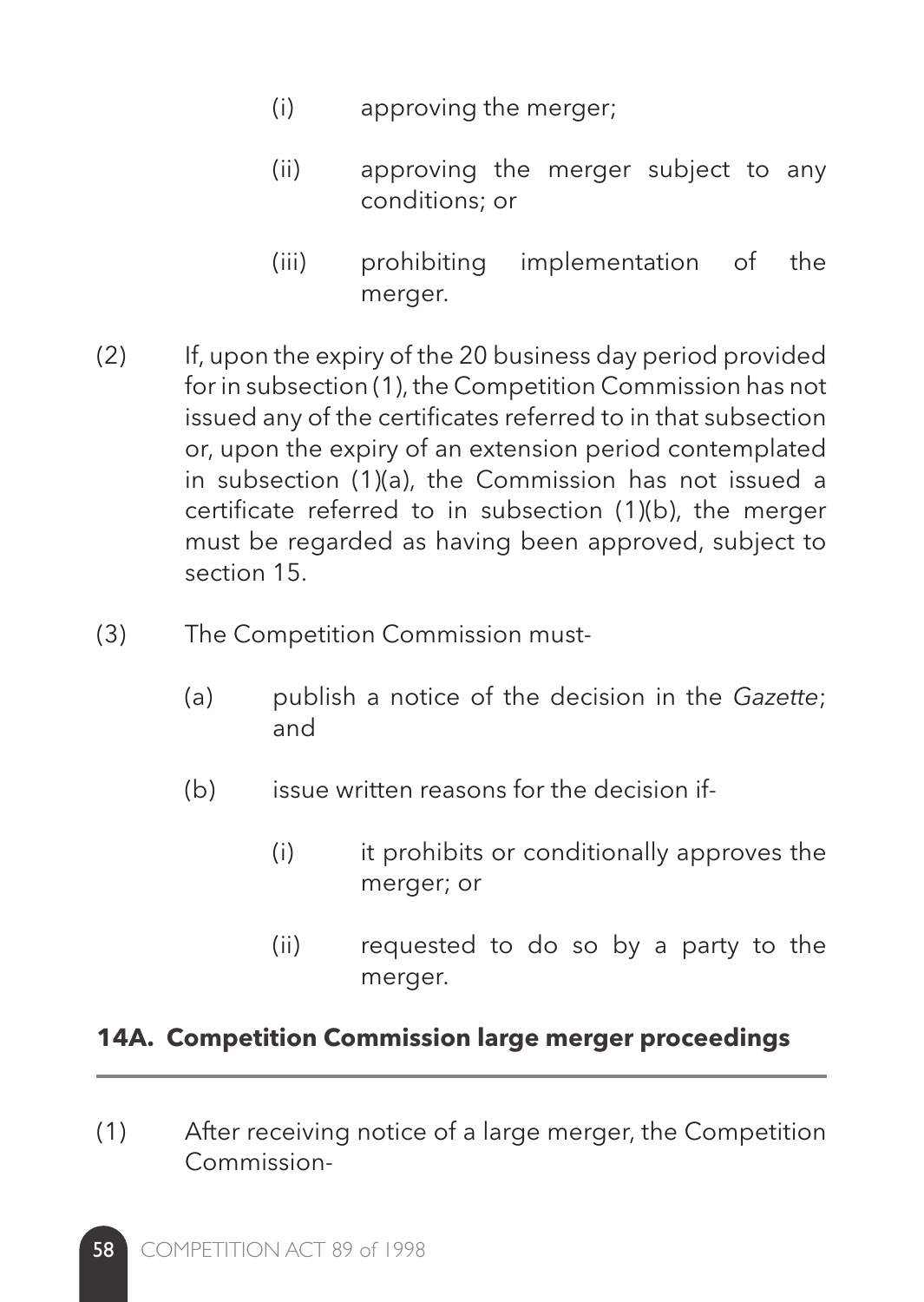- (a) must refer the notice to the Competition Tribunal and to the *Minister*; and
- (b) within 40 business days after all parties to a large merger have fulfilled their *prescribed* notification requirements, must forward to the Competition Tribunal and the *Minister* a written recommendation, with reasons, whether or not implementation of the merger should be-
	- (i) approved;
	- (ii) approved subject to any conditions; or
	- (iii) prohibited.
- (2) The Competition Tribunal may extend the period for making a recommendation in respect of a particular merger upon an application by the Competition Commission, but the Tribunal may not grant an extension of more than 15 business days at a time.
- (3) If, upon the expiry of the period contemplated in subsection (1), or an extended period contemplated in subsection (2), the Competition Commission has neither applied for an extension or further extension, as the case may be, nor forwarded a recommendation to the Competition Tribunal, any party to the merger may apply to the Tribunal to begin the consideration of the merger without a recommendation from the Commission.
- (4) Upon receipt of an application by a party contemplated in subsection (3), the Tribunal must set a date for proceedings in respect of that merger.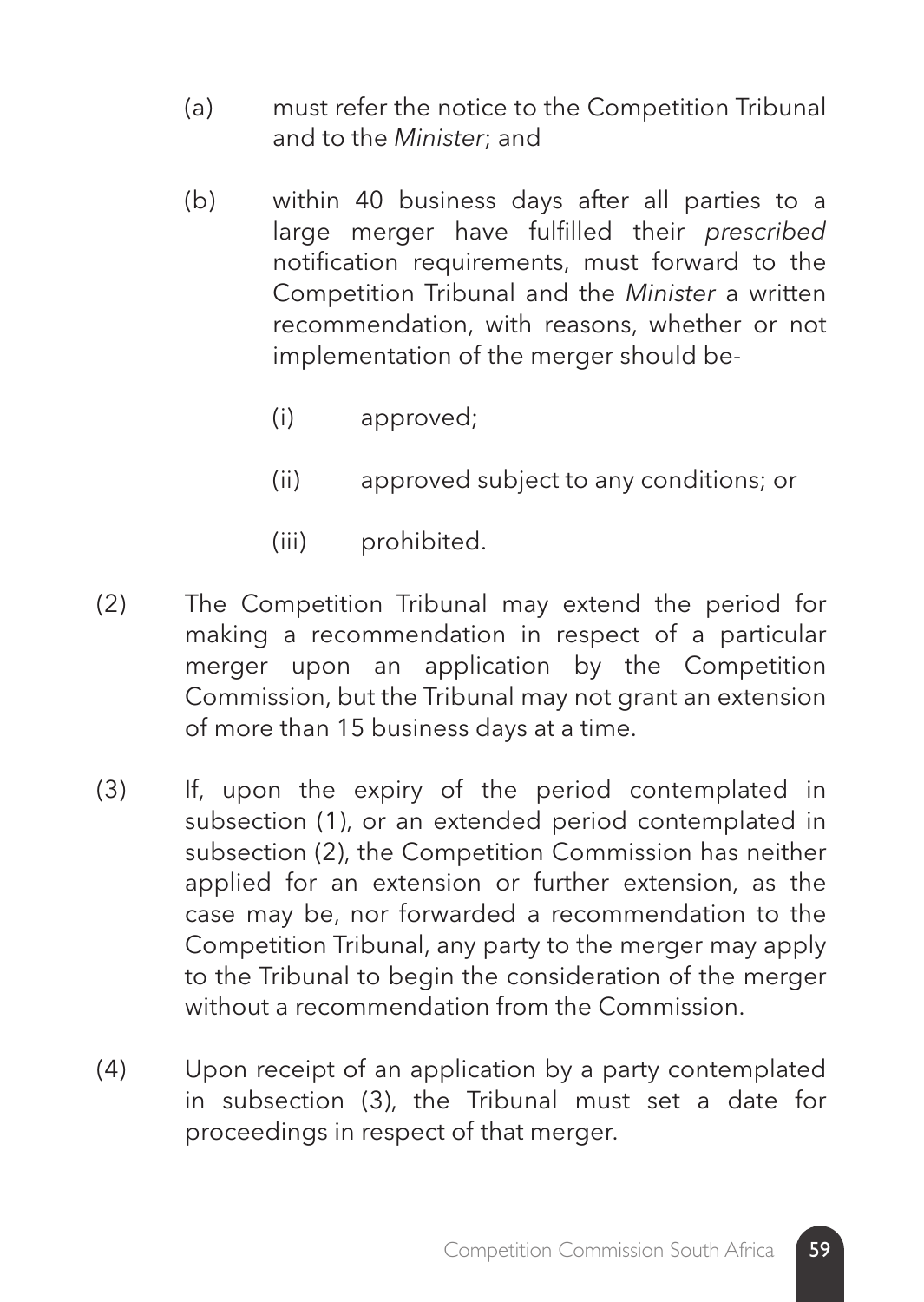## **15. Revocation of merger approval and enforcement of merger conditions**

(Heading of section 15 substituted by section 10(a) of Act 18 of 2018)

- (1) The Competition Commission may revoke its own decision to approve or conditionally approve a small or intermediate merger or, in respect of a conditional approval, make any appropriate decision regarding any condition relating to the merger, including the issues referred to in section 12A(3)(b) and (c) if—
	- (a) the decision was based on incorrect information for which a *party to a merger* is responsible;
	- (b) the approval was obtained by deceit; or
	- (c) a *firm* concerned has breached an obligation attached to the decision.

(Section 15(1) substituted by section 10(b) of Act 18 of 2018)

(2) If the Competition Commission revokes a decision to approve a merger under subsection (1), it may prohibit that merger even though any time limit set out in this Chapter may have elapsed.

#### **16. Competition Tribunal merger proceedings**

- (1) If the Competition Commission approves-
	- (a) a small or intermediate merger subject to any conditions, or prohibits such merger, any party to the merger, by written notice and in the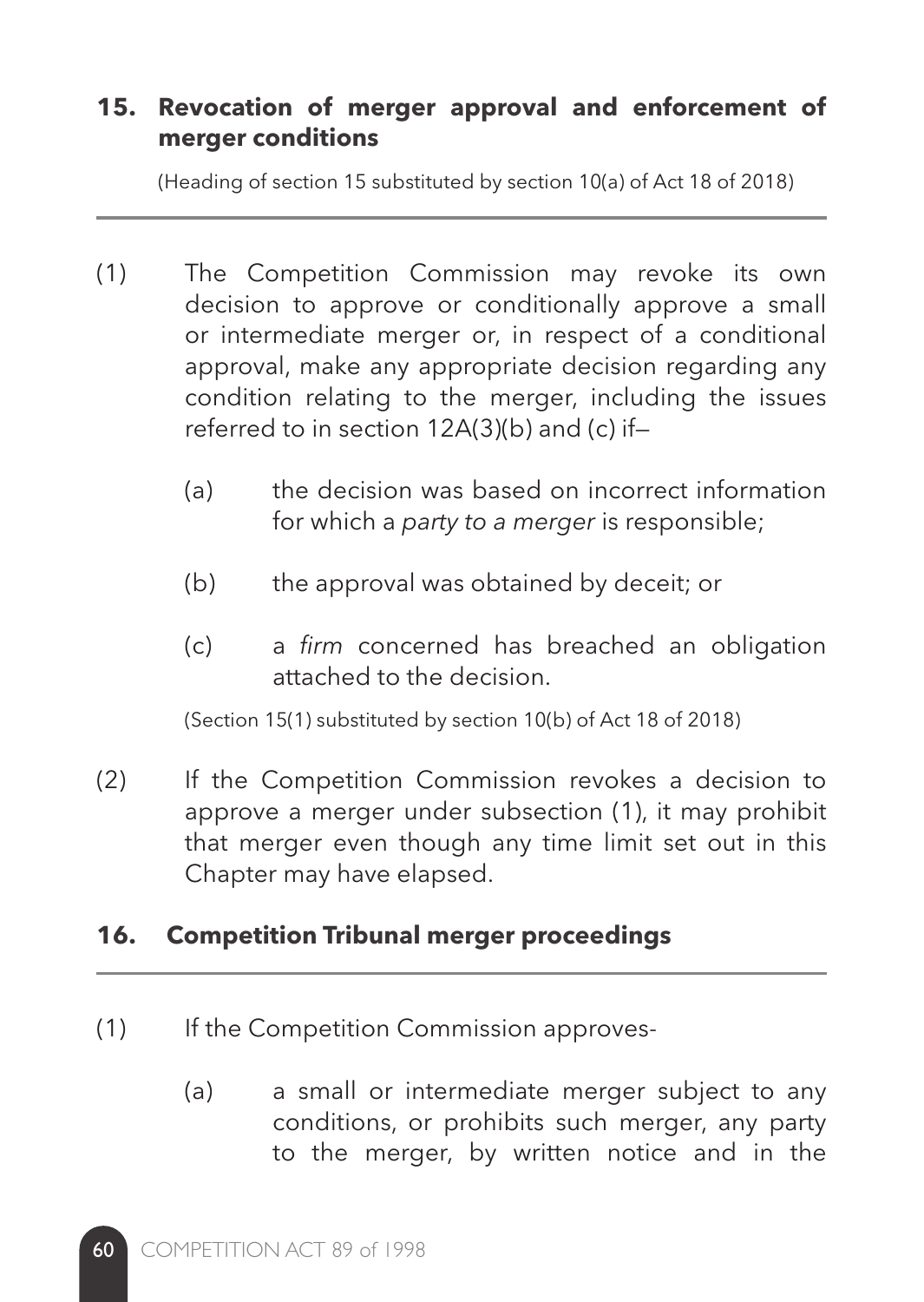*prescribed* form, may request the Competition Tribunal to consider the conditions or prohibited merger; or

- (b) an intermediate merger, or approves such merger subject to any conditions, a person who in terms of section 13A(2) is required to be given notice of the merger, by written notice and in the *prescribed* form, may request the Competition Tribunal to consider the approval or conditional approval, provided the person had been a participant in the proceedings of the Competition Commission.
- (2) Upon receiving a referral of a large merger and recommendation from the Competition Commission in terms of section 14A(1), or a request in terms of subsection (1), the Competition Tribunal must consider the merger in terms of section 12A and the recommendation or request, as the case may be, and within the *prescribed* time-
	- (a) approve the merger;
	- (b) approve the merger subject to any conditions; or
	- (c) prohibit implementation of the merger.
- (3) Upon application by the Competition Commission, the Competition Tribunal may revoke its own decision to approve or conditionally approve a merger or, in respect of a conditional approval, make any appropriate decision regarding any condition relating to the merger, including the issues referred to in section 12A(3)(b) or section 15,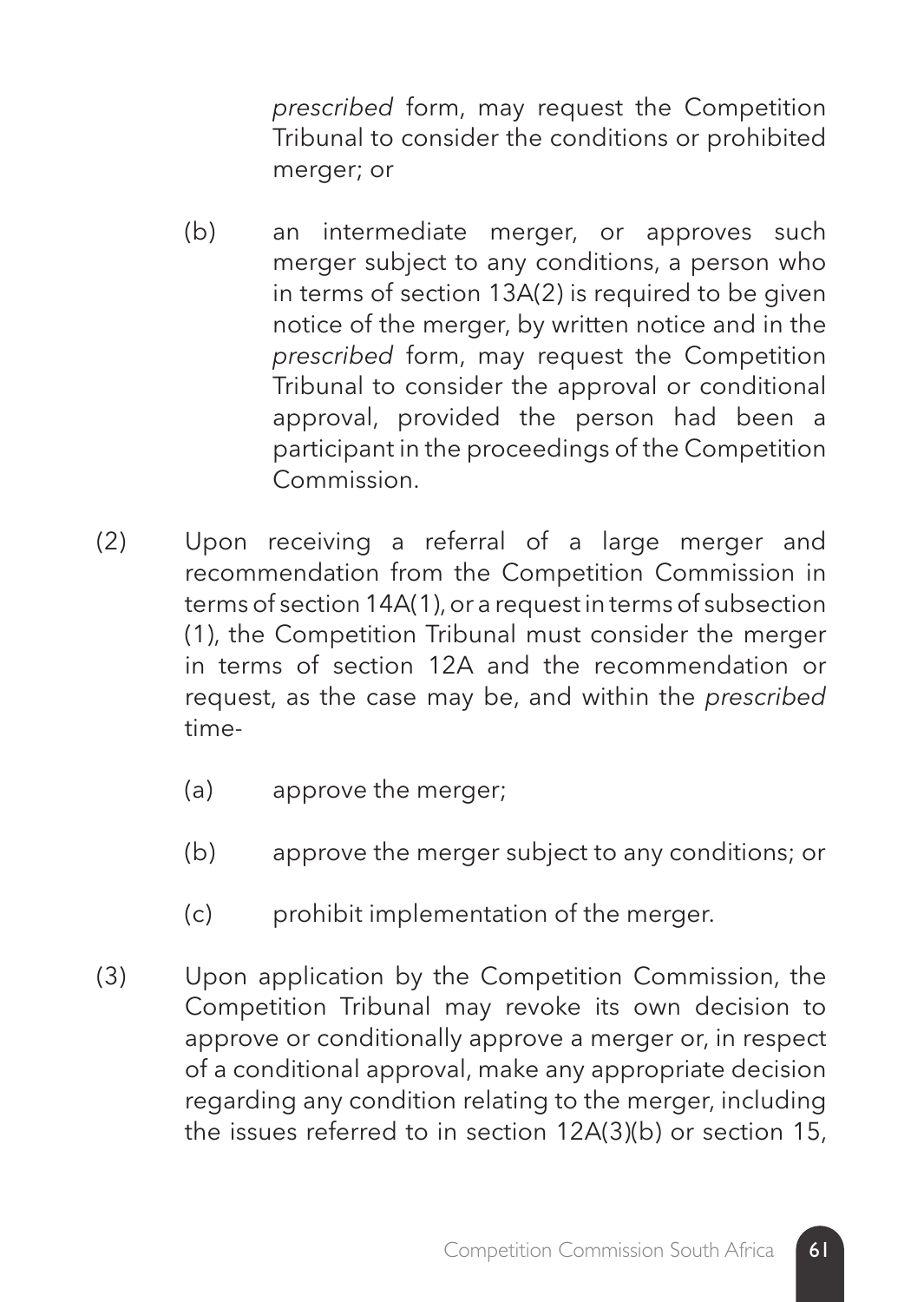read with the changes required by the context, applies to a revocation or other decision in terms of this subsection.

(Section 16(3) substituted by section 11 of Act 18 of 2018)

- (4) The Competition Tribunal must-
	- (a) publish a notice of a decision made in terms of subsection (2) or (3) in the *Gazette*; and
	- (b) issue written reasons for any such decision.

### **17. Competition Appeal Court merger proceedings**

- (1) Within 20 business days after notice of a decision by the Competition Tribunal in terms of section 16, an appeal from that decision may be made to the Competition Appeal Court, subject to its rules, by—
	- (a) any party to the merger;
	- (b) the Competition Commission;
	- (c) the *Minister* on matters raised in terms of section 12A(3), where the *Minister participated* in the Competition Commission's or Competition Tribunal's proceedings in terms of section 18 or on application for leave to appeal to the Competition Appeal Court; or
	- (d) a person who, in terms of section 13A(2), is required to be given notice of the merger,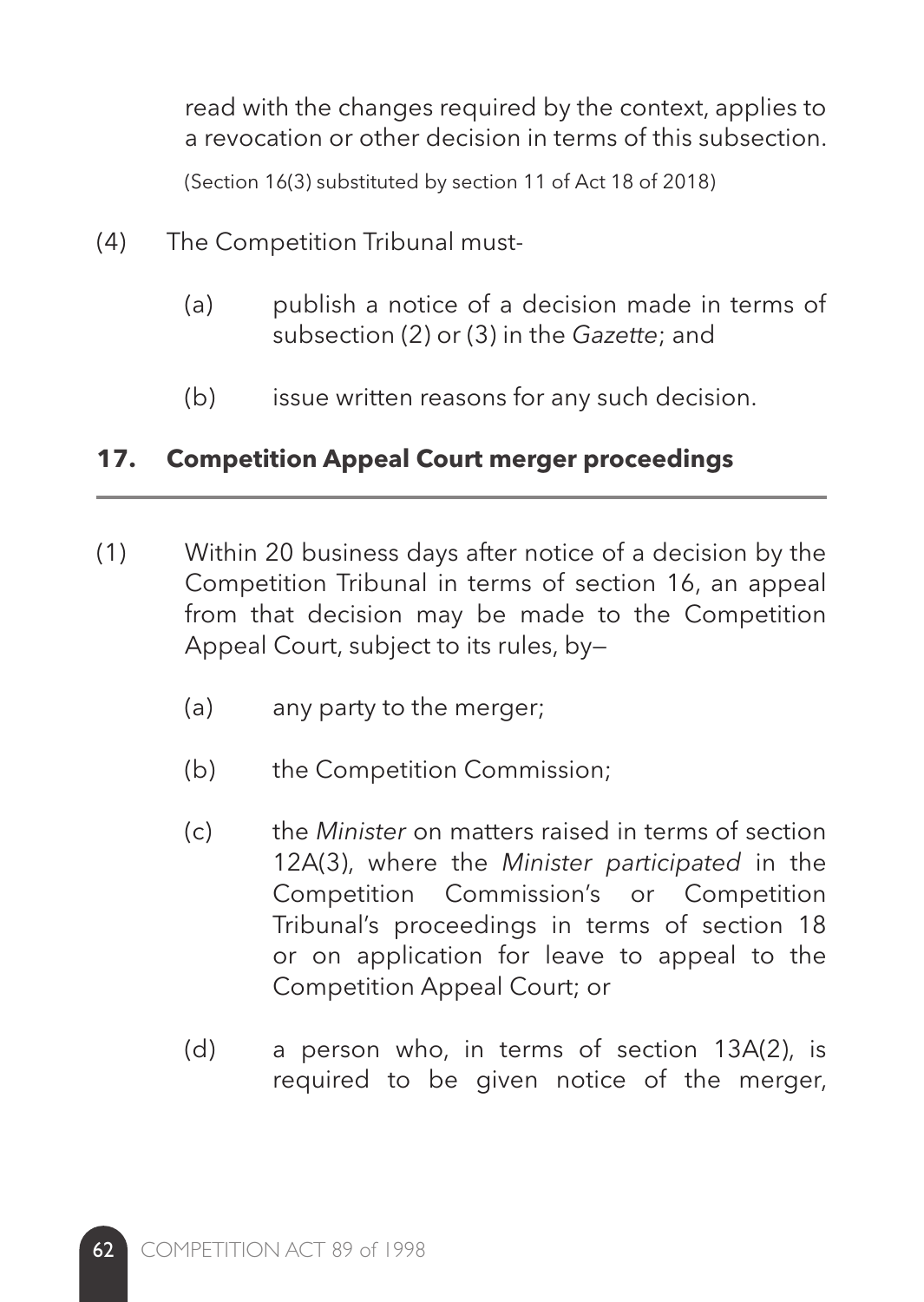provided the person had been a participant in the proceedings of the Competition Tribunal.

(Section 17(1) substituted by section 12 of Act 18 of 2018)

- (2) The Competition Appeal Court may-
	- (a) set aside the decision of the Competition Tribunal;
	- (b) amend the decision by ordering or removing restrictions, or by including or deleting conditions; or
	- (c) confirm the decision.
- (3) If the Competition Appeal Court sets aside a decision of the Competition Tribunal, the Court must-
	- (a) approve the merger;
	- (b) approve the merger subject to any conditions; or
	- (c) prohibit implementation of the merger.

#### **18. Intervention in merger proceedings**

(1) In order to make representations on any public interest ground referred to in section 12A(3), the *Minister* may *participate* as a party in any merger proceedings before the Competition Commission, Competition Tribunal or the Competition Appeal Court, in the *prescribed* manner.

(Section 18(1) substituted by section 13 of Act 18 of 2018)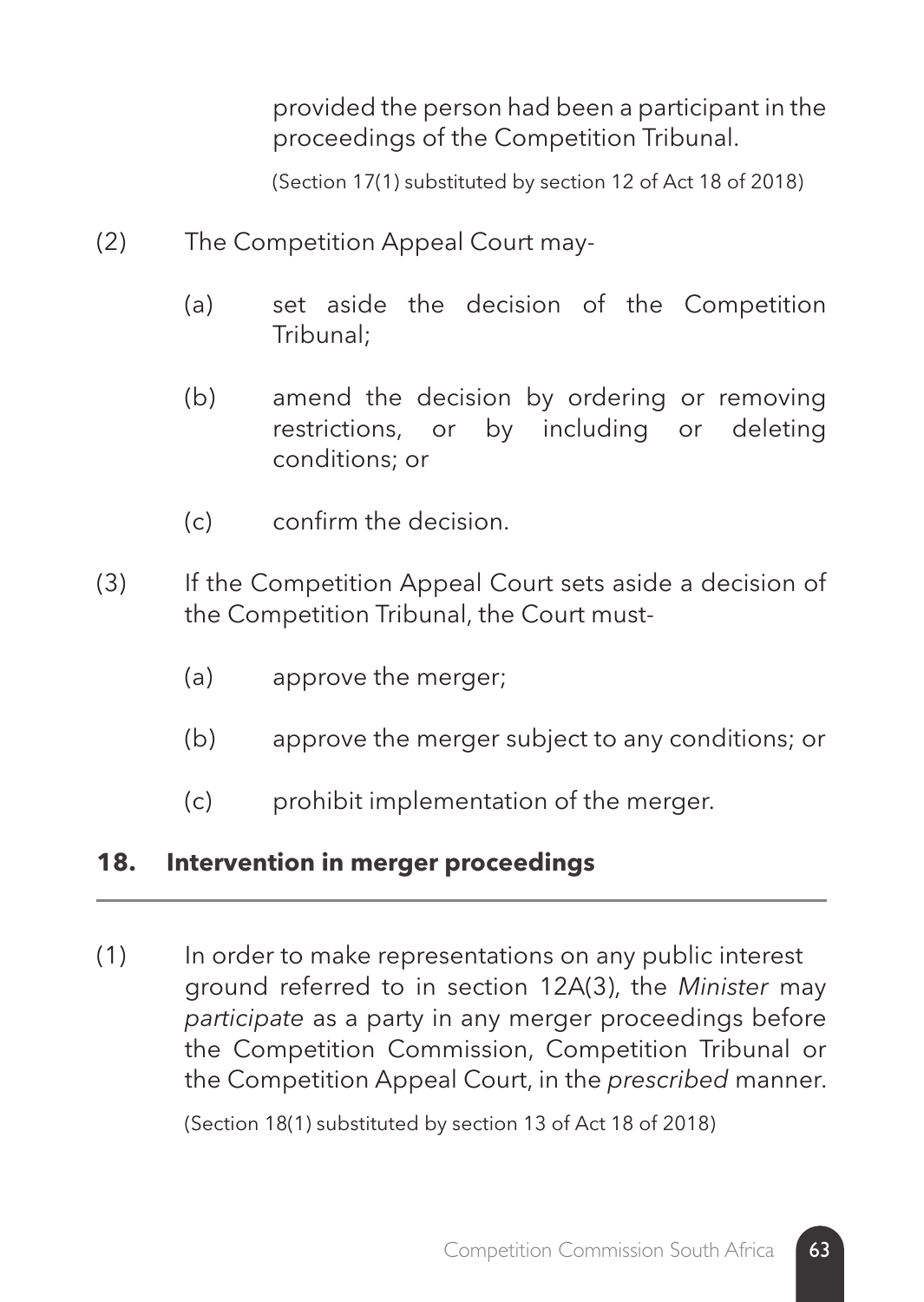- (2) Despite anything to the contrary in *this Act*, the Competition Commission may not make a decision in terms of section 13(5)(b) or 14(1)(b), and the Competition Tribunal may not make an order in terms of section 16(2), if the-
	- (a) merger constitutes-
		- (i) an acquisition of shares for which permission is required in terms of section 37 of the Banks Act, 1990 (Act No. 94 of 1990);
		- (ii) a transaction for which consent is required in terms of section 54 of the Banks Act, 1990 (Act No. 94 of 1990);
		- (iii) an acquisition of shares for which approval is required in terms of section 67 of the Financial Markets Act, 2012; or
		- (iv) a transaction for which approval is required in terms of section 64 of the Financial Markets Act, 2012; and
	- (b) Minister of Finance has, in the *prescribed* manner, issued a notice to the Commissioner specifying the names of the parties to the merger and certifying that-
		- (i) the merger is a merger contemplated in paragraph (a); and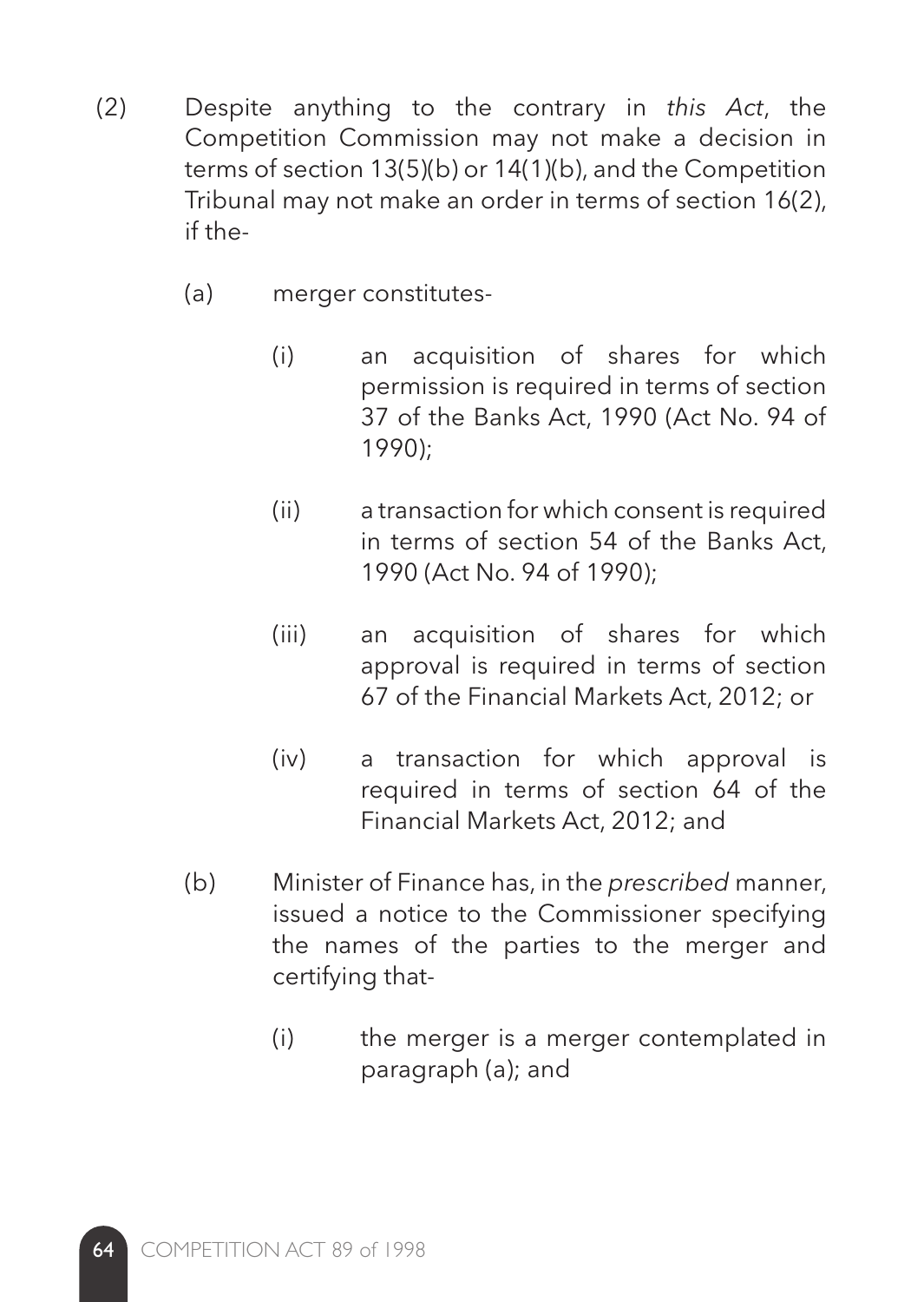(ii) it is in the public interest that the merger is subject to the jurisdiction of the Banks Act, 1990 (Act No. 94 of 1990) or the Financial Markets Act, 2012, as the case may be, only.

(Section 18(2) amended by section 90 of Act 40 of 2007)

(Section 18(2) substituted by section 111 of Act 19 of 2012)

(3) Sections 13(6) and 14(2) do not apply to a merger in respect of which the Minister of Finance has issued a certificate contemplated in subsection (2).

(Chapter 3 substituted by section 6 of Act 39 of 2000)

## **18A. Intervention in merger proceedings involving foreign acquiring firm.\***

- (1) The President must constitute a Committee which must be responsible for considering in terms of this section whether the implementation of a merger involving a *foreign acquiring firm* may have an adverse effect on the national security interests of the Republic.
- (2) The Committee contemplated in subsection (1) must consist of such Cabinet Members and other public officials as may be determined and appointed by the President.
- (3) The President must identify and publish in the *Gazette* a list of national security interests of the Republic, including the markets, industries, *goods or services*, sectors or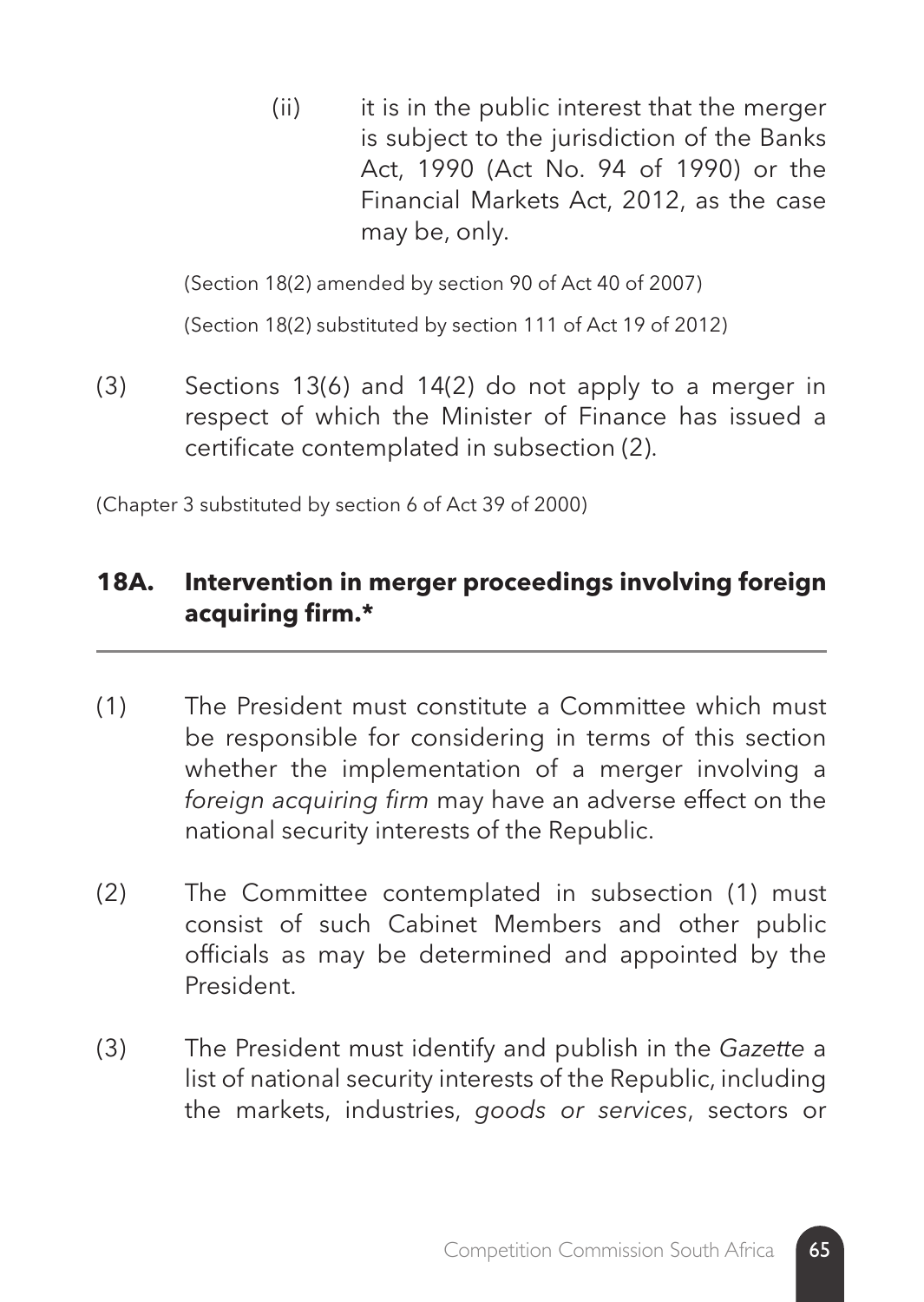regions in which a merger involving a foreign *acquiring firm* must be notified to the committee referred to in subsection (1), in terms of subsection (6).

- (4) In determining what constitutes national security interests for purposes of *this Act*, the President must take into account all relevant factors, including the potential impact of a merger transaction
	- (a) on the Republic's defence capabilities and interests;
	- (b) on the use or transfer of sensitive technology or knowhow outside of the Republic;
	- (c) on the security of infrastructure, including processes, systems, facilities, technologies, networks, assets and services essential to the health, safety, security or economic wellbeing of citizens and the effective functioning of government;
	- (d) on the supply of critical *goods or services* to citizens, or the supply of *goods or services* to government;
	- (e) to enable foreign surveillance or espionage, or hinder current or future intelligence or law enforcement operations;
	- (f) on the Republic's international interests, including foreign relationships;
	- (g) to enable or facilitate the activities of illicit actors, such as terrorists, terrorist organisations or organised crime; and
	- (h) on the economic and social stability of the Republic.
- (5) The President must issue *regulations* governing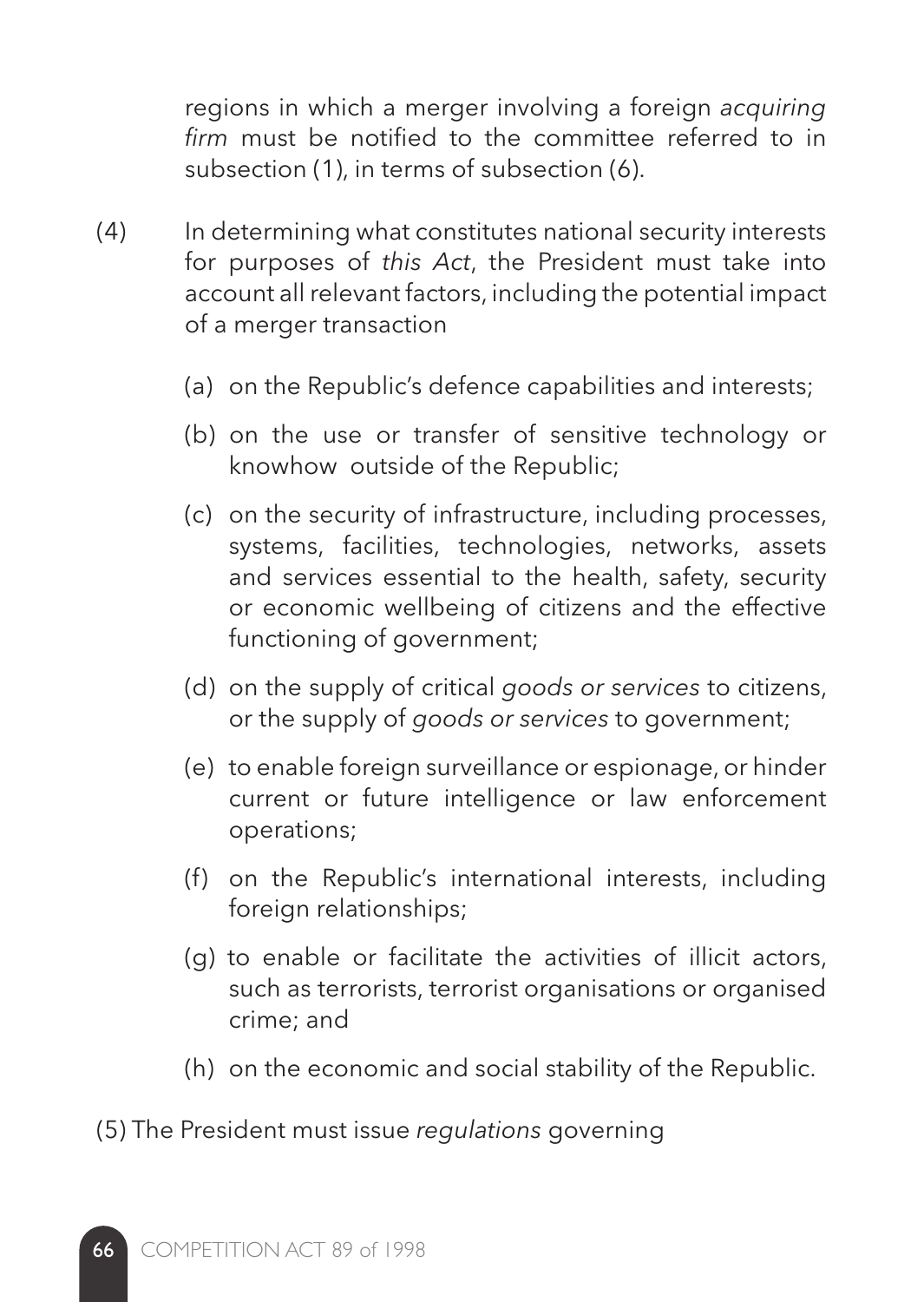- (a) the notification, processes, procedure and timeframes to be followed by the Committee referred to in subsection (1) when performing its functions under this section; and
- (b) access to information concerning the merger, including *confidential information.*
- (6) A *foreign acquiring firm* which is required to notify the Competition Commission in terms of section 13A (1) of an intended merger must, at the time of the notification of the merger to the Competition Commission, file a notice with the Committee referred to in subsection (1) in the *prescribed* form and manner if the merger relates to the list of national security interests of the Republic as identified by the President in terms of subsection (3).
- (7) Within 60 days of receipt by the Committee referred to in subsection (1) of a notice in terms of subsection (6), or such further period which the President may agree to, on good cause shown, the Committee must consider and decide on whether the merger involving a *foreign acquiring firm* may have an adverse effect on the national security interests of the Republic identified by the President in terms of subsection (3).
- (8) The Committee referred to in subsection (1) may take into account other relevant factors, including whether the *foreign acquiring firm* is a firm controlled by a foreign government.
- (9) During its consideration of a merger in terms of this section, the Committee may consult and seek the advice of the Competition Commission or any other relevant *regulatory authority* or public institution.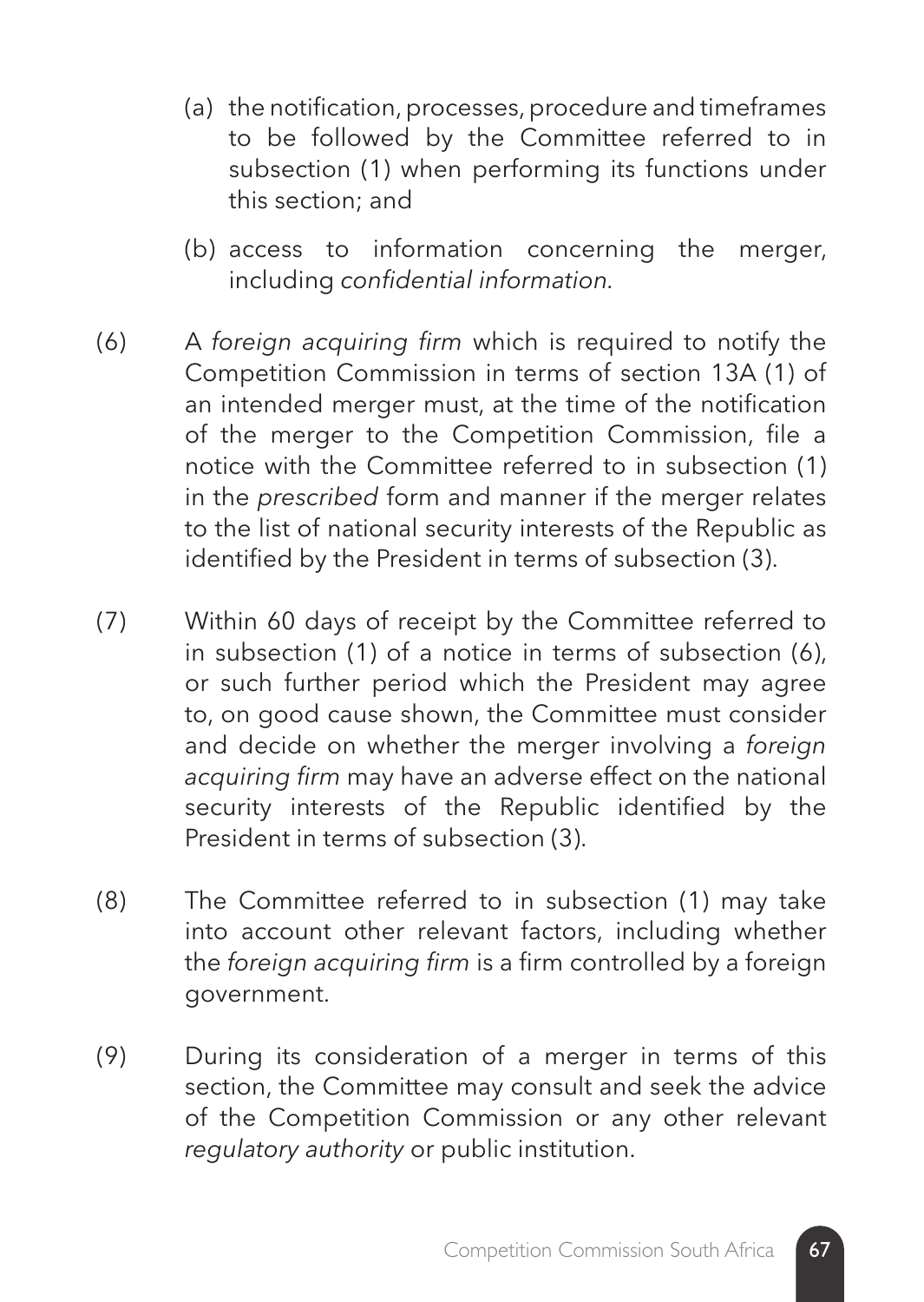- (10) The *Minister* must, within 30 days of the decision contemplated in subsection (7)
	- (a) publish a notice in the Gazette of the decision to permit, permit with conditions or prohibit the implementation of a merger; and
	- (b) inform the National Assembly, in appropriate detail, of the decision.
- (11) The Competition Commission may not consider a merger in terms of section 12A, and the Competition Tribunal may not consider a merger in terms of section 16 (2), if the *foreign acquiring firm* failed to notify the Committee in terms of subsection (6).
- (12) The Competition Commission may not make a decision in terms of section 13 (5) (b) or 14 (1) (b), and the Competition Tribunal may not make an order in terms of section 16 (2), where the *Minister* has published a notice in the *Gazette* prohibiting the implementation of the merger on national security grounds.
- (13) (a) The Committee may revoke its approval of the merger or, in respect of a conditional approval, make any appropriate decision regarding any condition relating to the merger, if
	- (i) the approval was based on incorrect information for which a party to the merger is responsible;
	- (ii) the approval was obtained by deceit; or
	- (iii) a firm concerned has breached an obligation attached to the approval.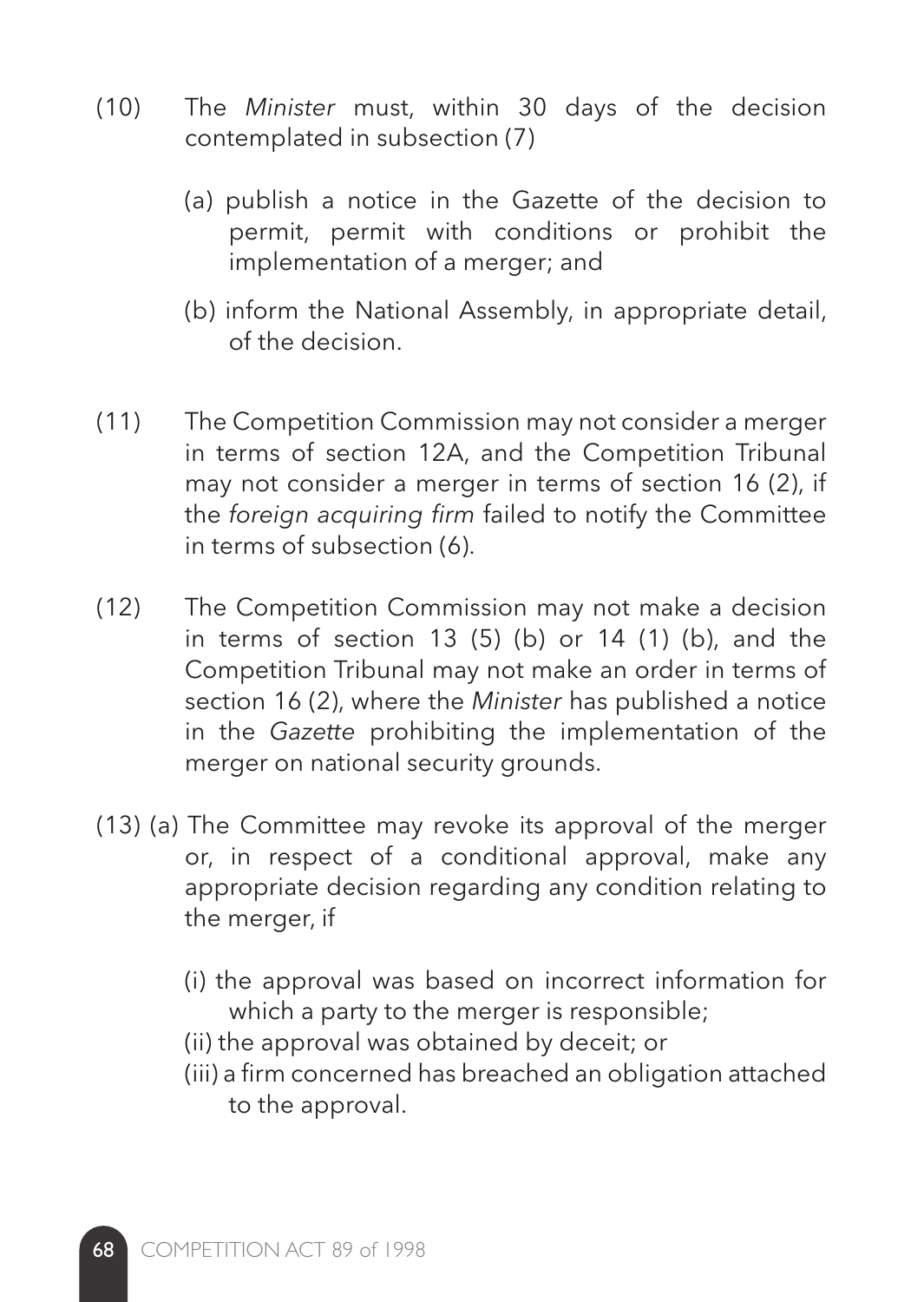- (b) If the Committee revokes its permission in terms of paragraph (a), the Competition Commission's or Competition Tribunal's approval or conditional approval of the merger is deemed to be revoked.
- (c) Unless the Committee determines otherwise, the Competition Commission's or Competition Tribunal's approval or conditional approval of a merger involving a *foreign acquiring firm* is deemed to be revoked if the *foreign acquiring firm* failed to notify the Committee in terms of subsection (6).
- (14) The Competition Tribunal may impose an administrative penalty, in accordance with the provisions of section 59 (3), on the parties to a merger involving a *foreign acquiring firm* for any contravention contemplated in section 59 (1) (d), read with the changes required by the context.
- (15) The President may delegate any power or function conferred on him or her under subsection (3) or (4) to any Cabinet Member.

\*(Pending amendment: S. 18A to be inserted by s. 14 of Act No. 18 of 2018 with effect from a date fixed by the President by proclamation in the *Gazette* date not determined.)

(Not in effect at the time of publication)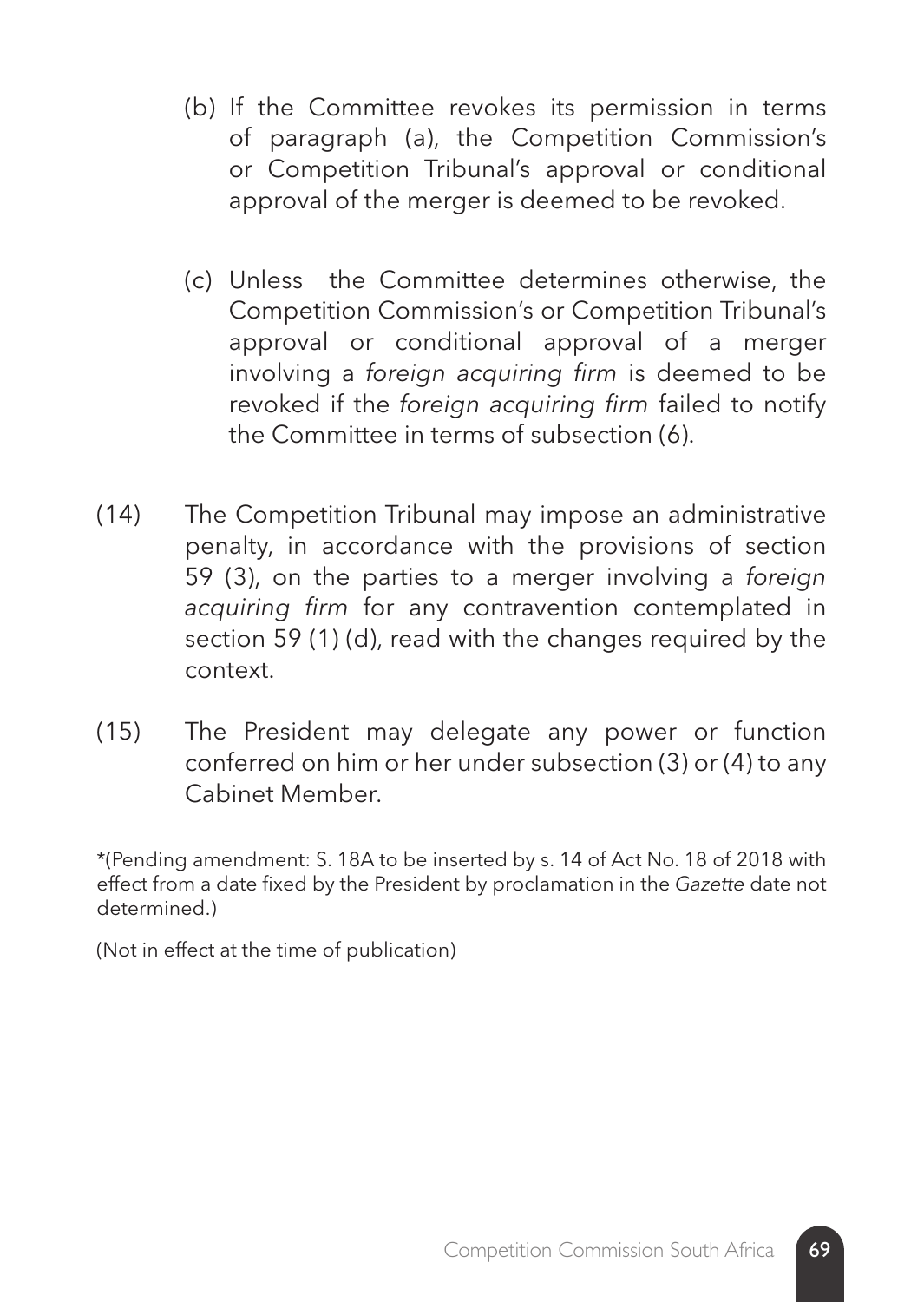# CHAPTER 4

## COMPETITION COMMISSION, TRIBUNAL AND COURT

# PART A THE COMPETITION COMMISSION

#### **19. Establishment and constitution of Competition Commission**

- (1) There is hereby established a body to be known as the Competition Commission, which-
	- (a) has jurisdiction throughout the Republic;
	- (b) is a juristic person; and
	- (c) must exercise its functions in accordance with *this Act.*
- (2) The Competition Commission consists of the Commissioner and two or more Deputy Commissioners, appointed by the *Minister* in terms of *this Act.*

(Section 19(2) substituted by section 7 of Act 39 of 2000) (Section 19(2) substituted by section 15 of Act 18 of 2018)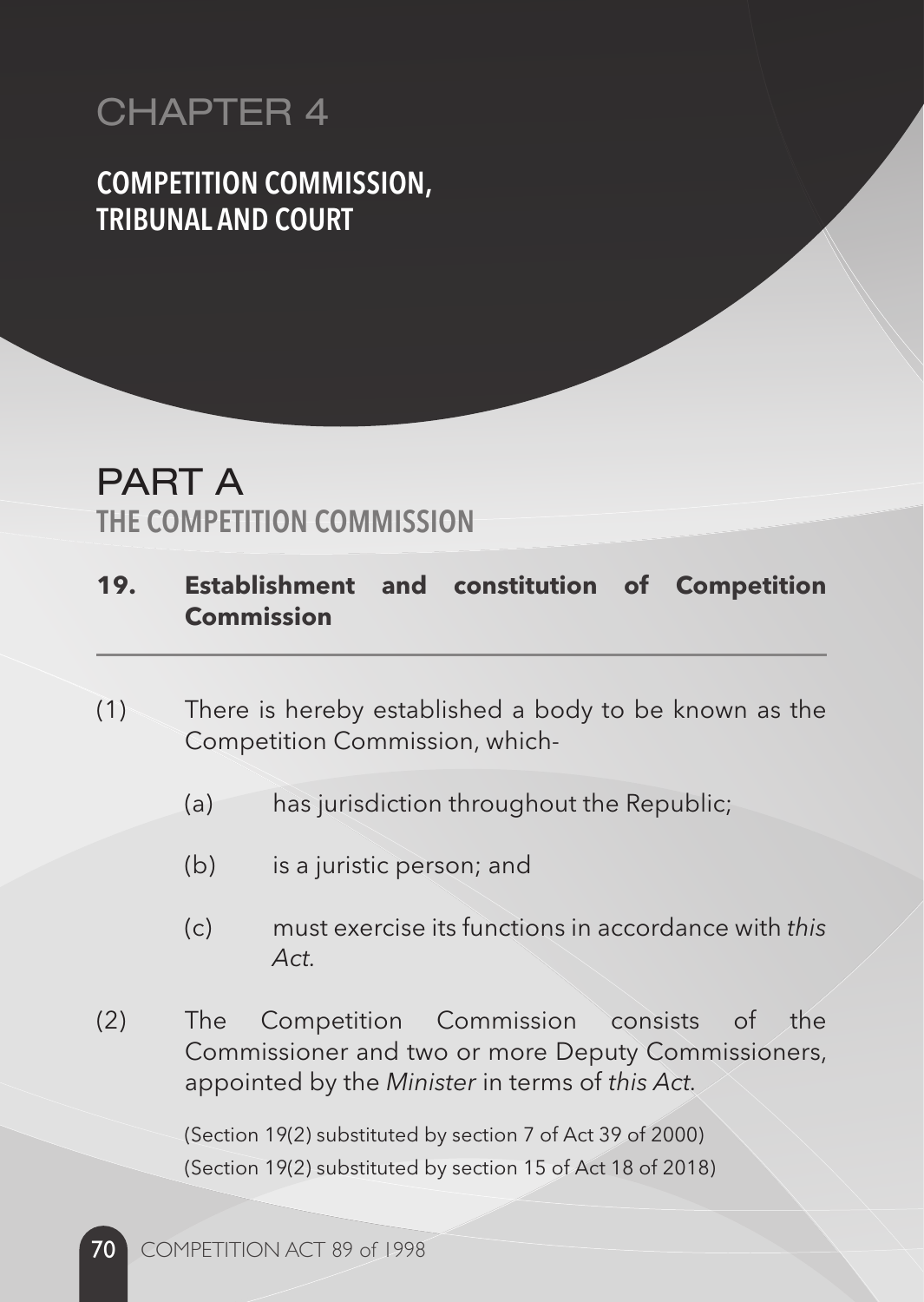- (1) The Competition Commission-
	- (a) is independent and subject only to the *Constitution* and the law; and
	- (b) must be impartial and must perform its functions without fear, favour, or prejudice.
- (2) The Commissioner, each Deputy Commissioner and each member of the staff of the Competition Commission, must not-
	- (a) engage in any activity that may undermine the integrity of the Commission;
	- (b) *participate* in any investigation, hearing or decision concerning a matter in respect of which that person has a direct financial interest or any similar personal interest;
	- (c) make private use of, or profit from, any *confidential information* obtained as a result of performing that person's official functions in the Commission; or
	- (d) divulge any information referred to in paragraph 2(c) to any third party, except as required as part of that person's official functions within the Commission.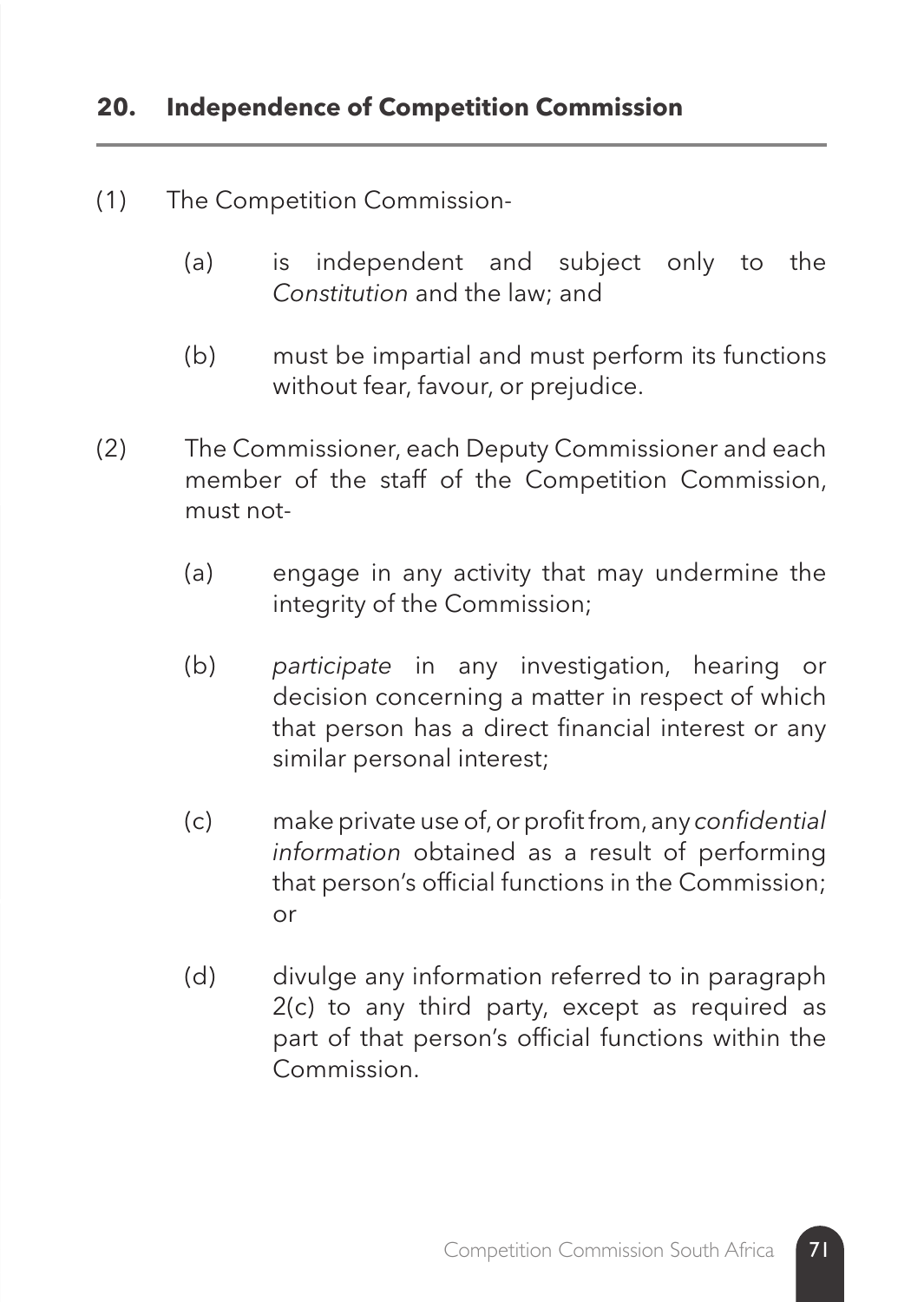(3) Each *organ of state* must assist the Commission to maintain its independence and impartiality, and to effectively carry out its powers and duties.

#### **21. Functions of Competition Commission**

- (1) The Competition Commission is responsible to-
	- (a) implement measures to increase market transparency;
	- (b) implement measures to develop public awareness of the provisions of *this Act;*
	- (c) investigate and evaluate alleged contraventions of Chapter 2;
	- (d) grant or refuse applications for exemption in terms of Chapter 2;
	- (e) authorise, with or without conditions, prohibit or refer mergers of which it receives notice in terms of Chapter 3;
	- (f) negotiate and conclude consent orders in terms of section 63;
	- (g) refer matters to the Competition Tribunal, and appear before the Tribunal, as required by *this Act;*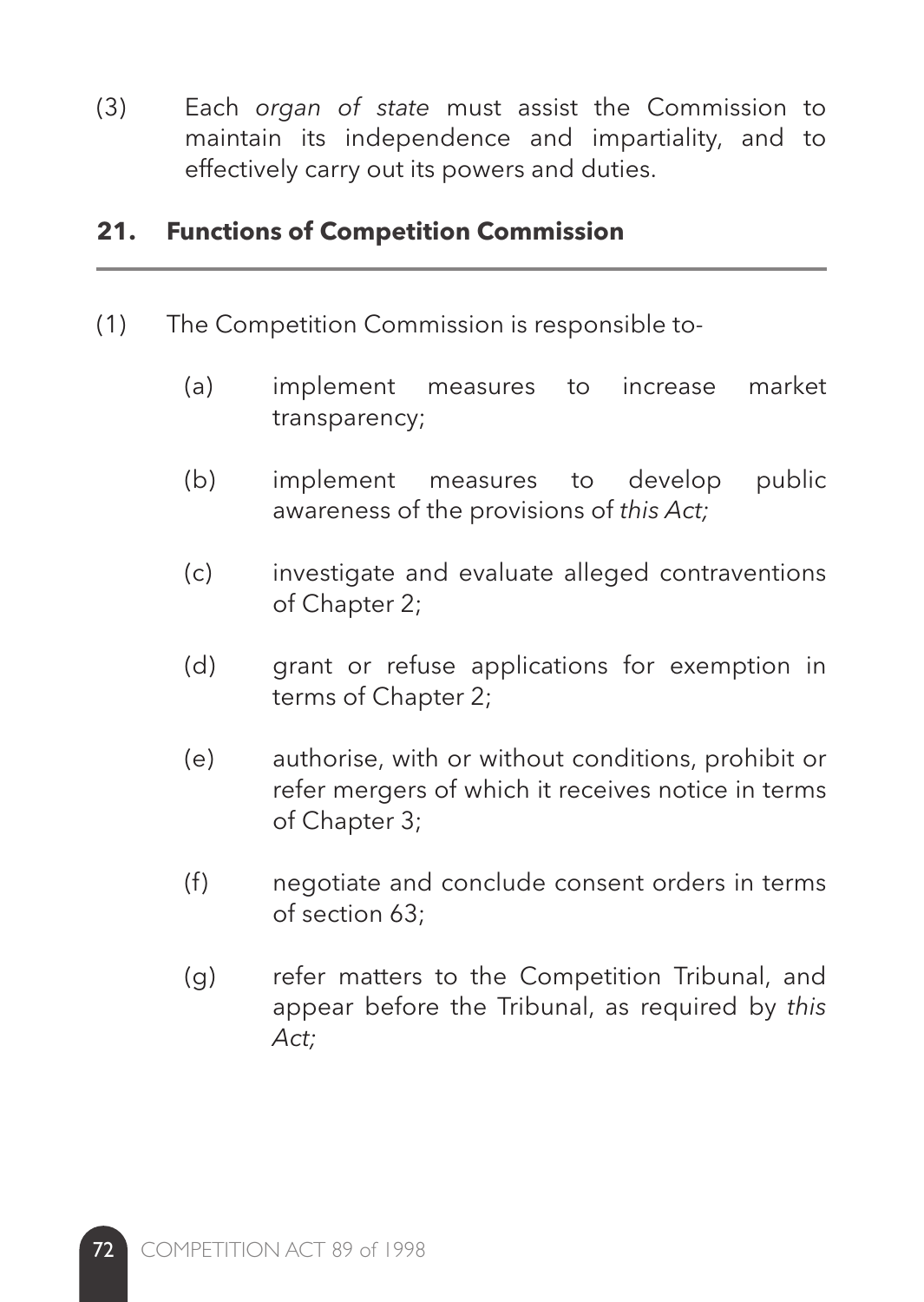- (gA) initiate and conduct market inquiries in terms of Chapter 4A; (Section 21(1)(gA) inserted by section 16(a) of Act 18 of 2018)
- (gB) conduct impact studies in terms of section 21A; (Section 21(1)(gB) inserted by section 16(a) of Act 18 of 2018)
- (gC) grant or refuse applications for leniency in terms of section 49E;

(Section 21(1)(gC) inserted by section 16(a) of Act 18 of 2018)

- (gD) develop a policy regarding the granting of leniency to any *firm* contemplated in section 50; (Section 21(1)(gD) inserted by section 16(a) of Act 18 of 2018)
- (gE) issue guidelines in terms of section 79; and (Section 21(1)(gE) inserted by section 16(a) of Act 18 of 2018)
- (gF) issue advisory opinions in terms of section 79A; (Section 21(1)(gF) inserted by section 16(a) of Act 18 of 2018)
- (h) negotiate agreements with any *regulatory authority* to co-ordinate and harmonise the exercise of jurisdiction over competition matters within the relevant industry or sector, and to ensure the consistent application of the principles of *this Act;*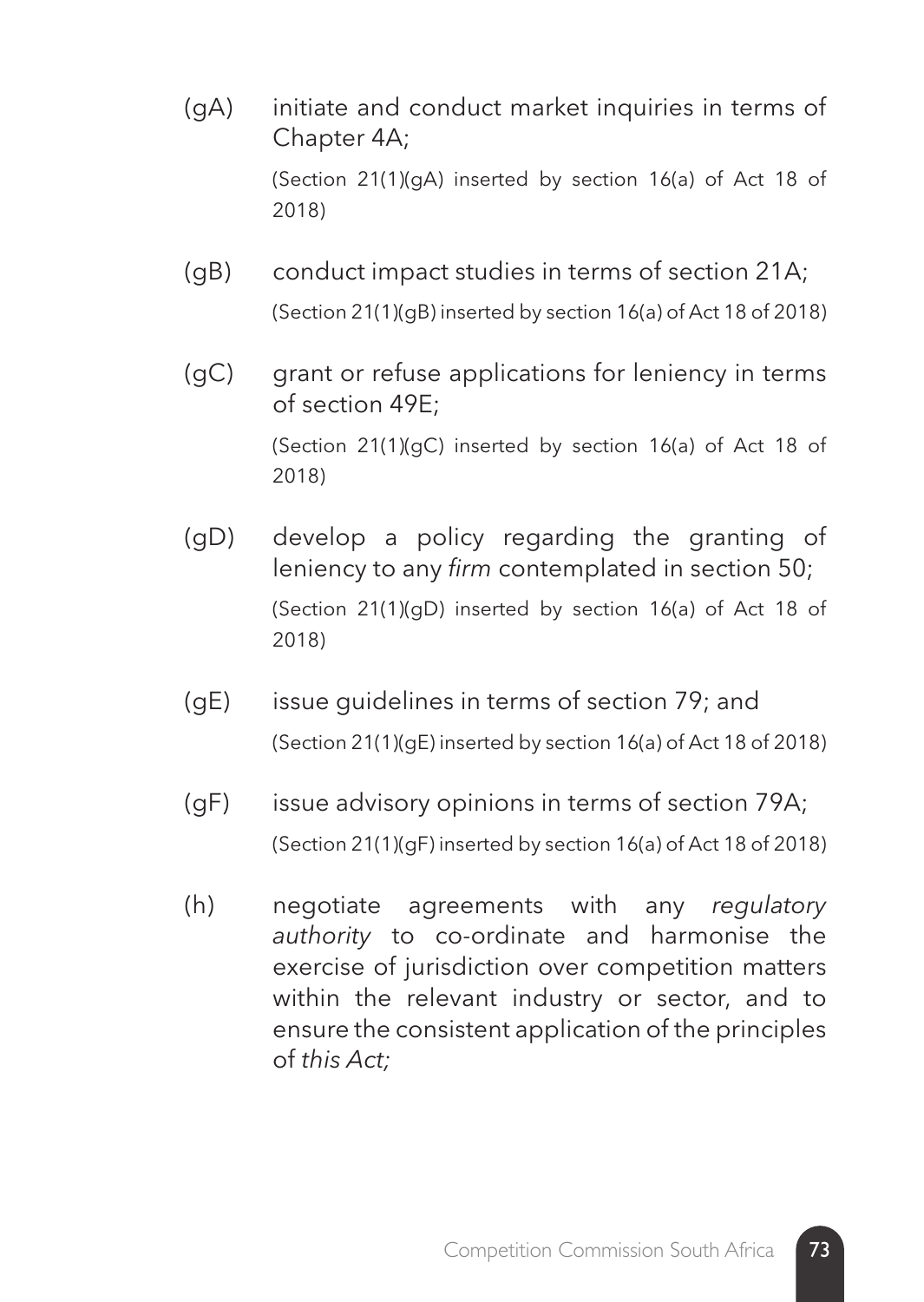- (i) *participate* in the proceedings of any *regulatory authority;*
- (j) advise, and receive advice from, any *regulatory authority;*
- (k) over time, review legislation and *public regulations,* and report to the *Minister* concerning any provision that permits uncompetitive behaviour; and
- (I) deal with any other matter referred to it by the Tribunal.
- (2) In addition to the functions listed in subsection (1), the Competition Commission may-
	- (a) report to the *Minister* on any matter relating to the application of *this Act;*
	- (b) enquire into and report to the *Minister* on any matter concerning the purposes of *this Act;* and
	- (c) perform any other function assigned to it in terms of this or any other Act.
- (3) The *Minister* must table in Parliament any report submitted in terms of subsection  $(1)(k)$  or section  $43E(1)$ , and any report submitted in terms of subsection (2) if that report deals with a substantial matter relating to the purposes of *this Act*—

(Words preceding section 21(3)(a) substituted by section 16(b) of Act 18 of 2018)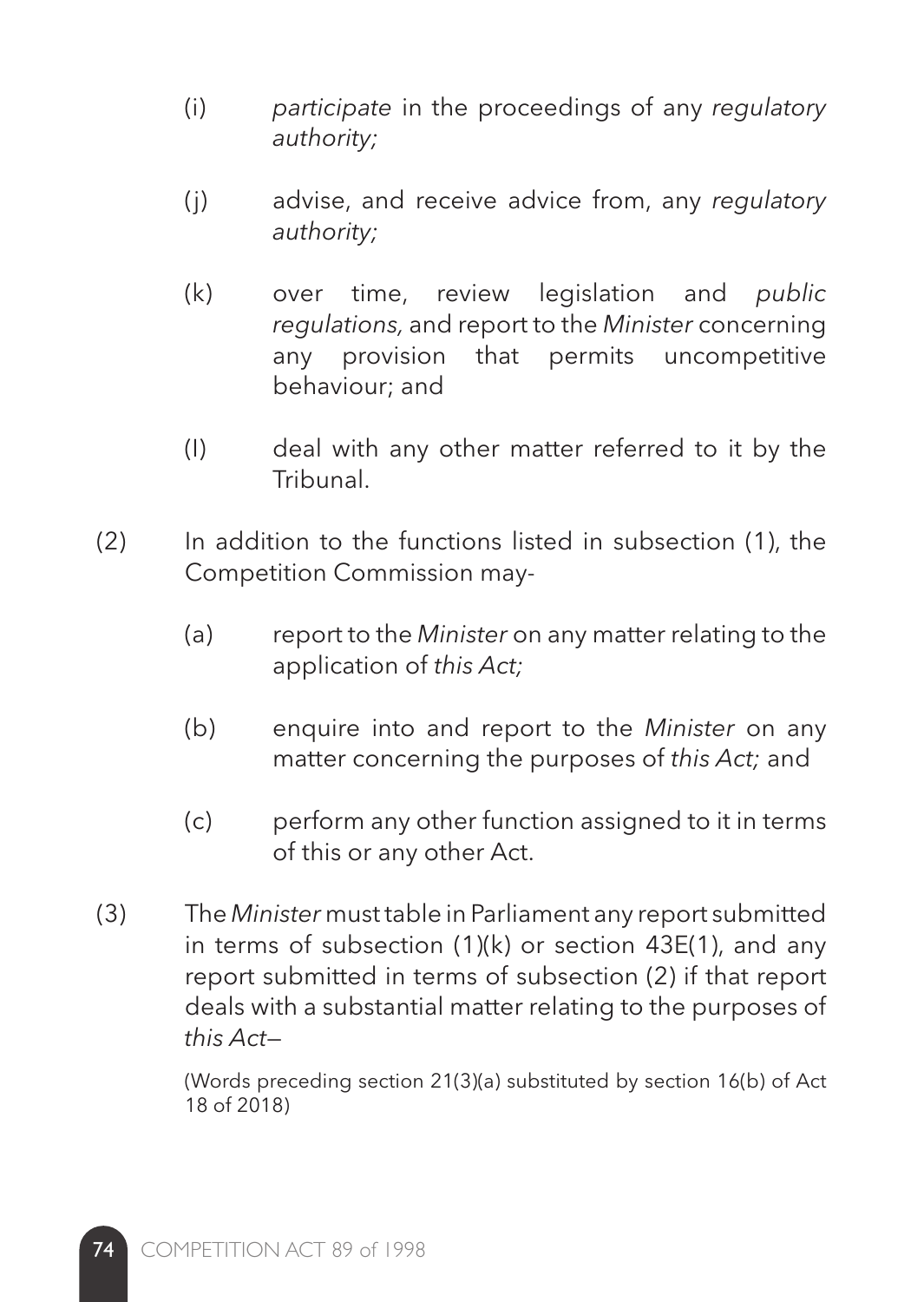(a) within 10 business days after receiving that report from the Competition Commission; or

> (Section 21(3)(a) substituted by section 8(a) of Act 39 of 2000)

 (b) if Parliament is not then sitting, within 10 business days after the commencement of the next sitting.

> (Section 21(3)(b) substituted by section 8(a) of Act 39 of 2000)

(4) The *Minister*, in consultation with the Commissioner and by notice in the *Gazette,* may *prescribe regulations*  for matters relating to the functions of the Commission, including-

> (Words preceding section 21(4)(a) substituted by section 8(b) of Act 39 of 2000)

- (a) forms;
- (b) time periods;
- (c) information required;
- (d) additional definitions;
- (e) filing fees;
- (f) access to *confidential information;*
- (g) manner and form of *participation* in Commission procedures; and
- (h) procedures.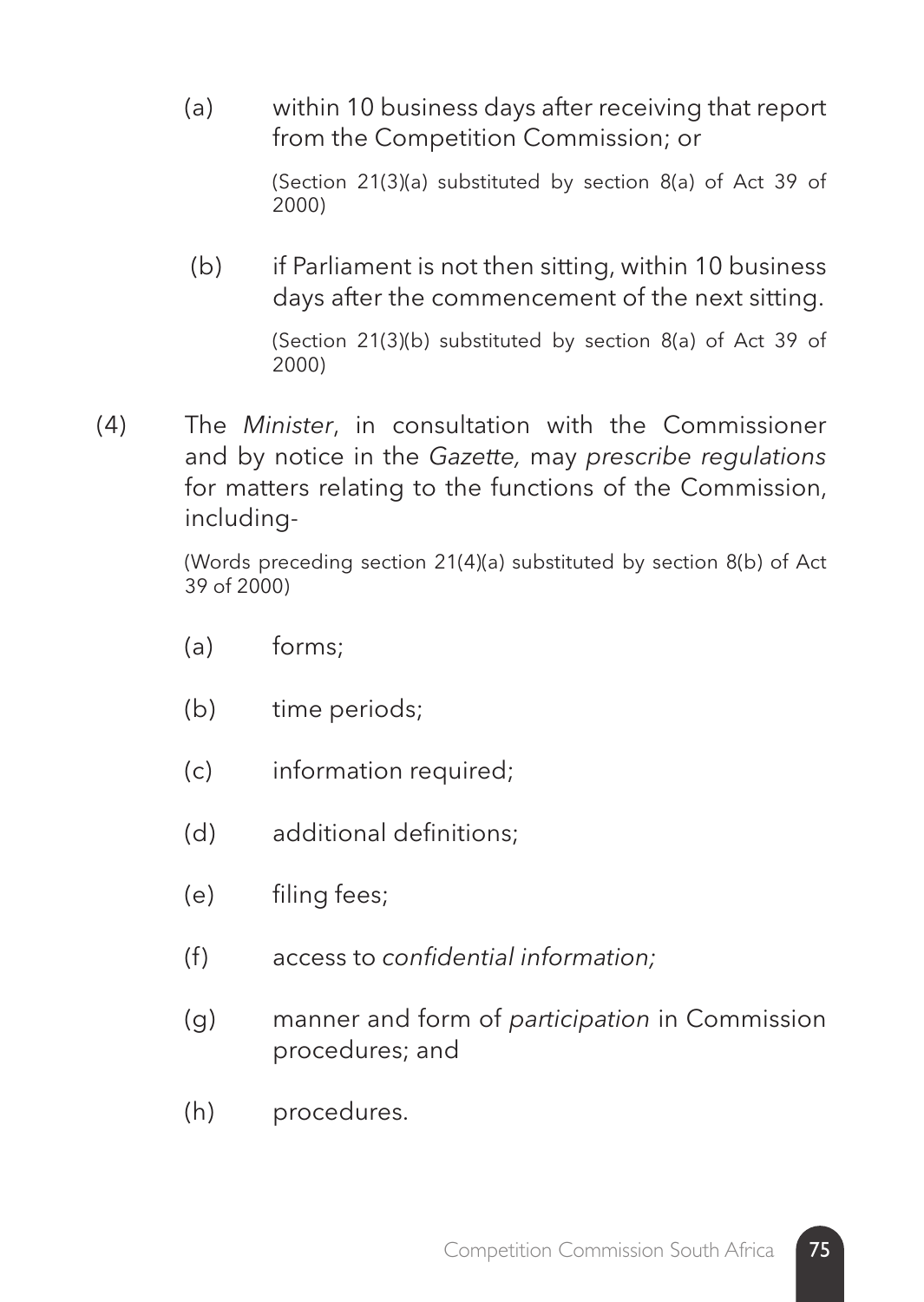- (1) The Competition Commission may study the impact of any decision, ruling or judgment of the Commission, the Competition Tribunal or the Competition Appeal Court.
- (2) The Commission may request information from any *firm* in order to compile its impact study report.
- (3) The Commission must submit its report to the *Minister* and publish its report in the *Gazette* within 15 business days after submitting it to the *Minister*.
- (4) The *Minister* must table in the National Assembly any impact study report within 10 business days after receiving the report from the Commission and, if Parliament is not sitting, within 10 business days after the commencement of the next sitting.
- (5) Sections 44 and 45A, read with the changes required by the context, apply to the Commission's request for information from a *firm* and the publication of its report.
- (6) A *firm* that receives a request for information in terms of subsection (2) may lodge an objection with the Competition Tribunal within 20 business days of receiving the request.
- (7) The Competition Tribunal must determine the objection referred to in subsection (6) and may make any appropriate order after having considered all relevant information, including—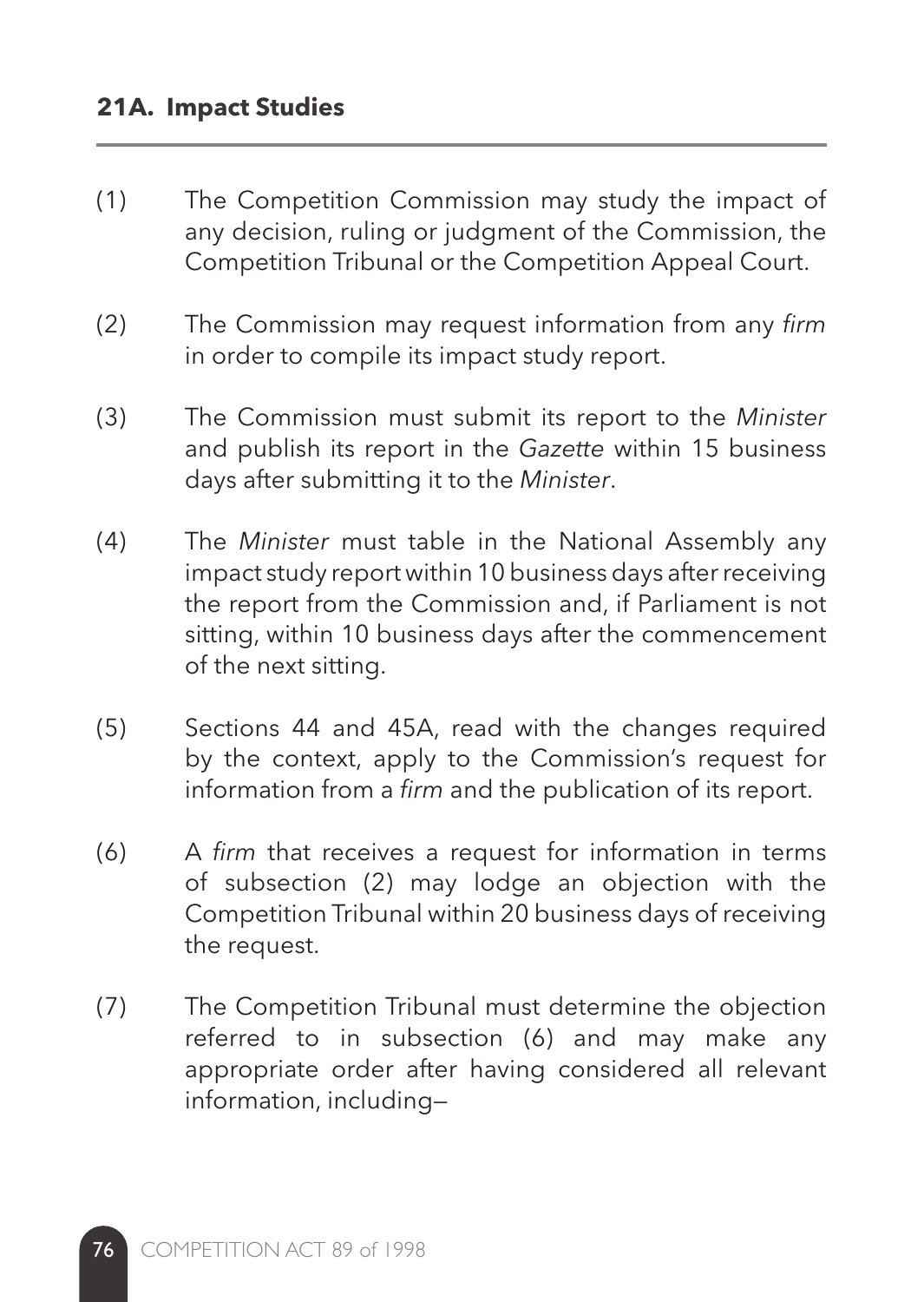- (a) the nature and extent of the information requested;
- (b) the purpose and scope of the impact study; and
- (c) the relevance of the information requested to the impact study.

(Section 21A inserted by section 17 of Act 18 of 2018)

### **22. Appointment of Commissioner**

- (1) The *Minister* must appoint a person with suitable qualifications and experience in economics, law, commerce, industry or public affairs to be the Commissioner for a term of five years.
- (2) The *Minister* may re-appoint a person as Commissioner at the expiry of that person's term of office.
- (3) The Commissioner, who is the Chief Executive Officer of the Competition Commission, is responsible for the general administration of the Commission and for carrying out any functions assigned to it in terms of *this Act,* and must-
	- (a) perform the functions that are conferred on the Commissioner by or in terms of *this Act;*
	- (b) manage and direct the activities of the Commission; and
	- (c) supervise the Commission's staff.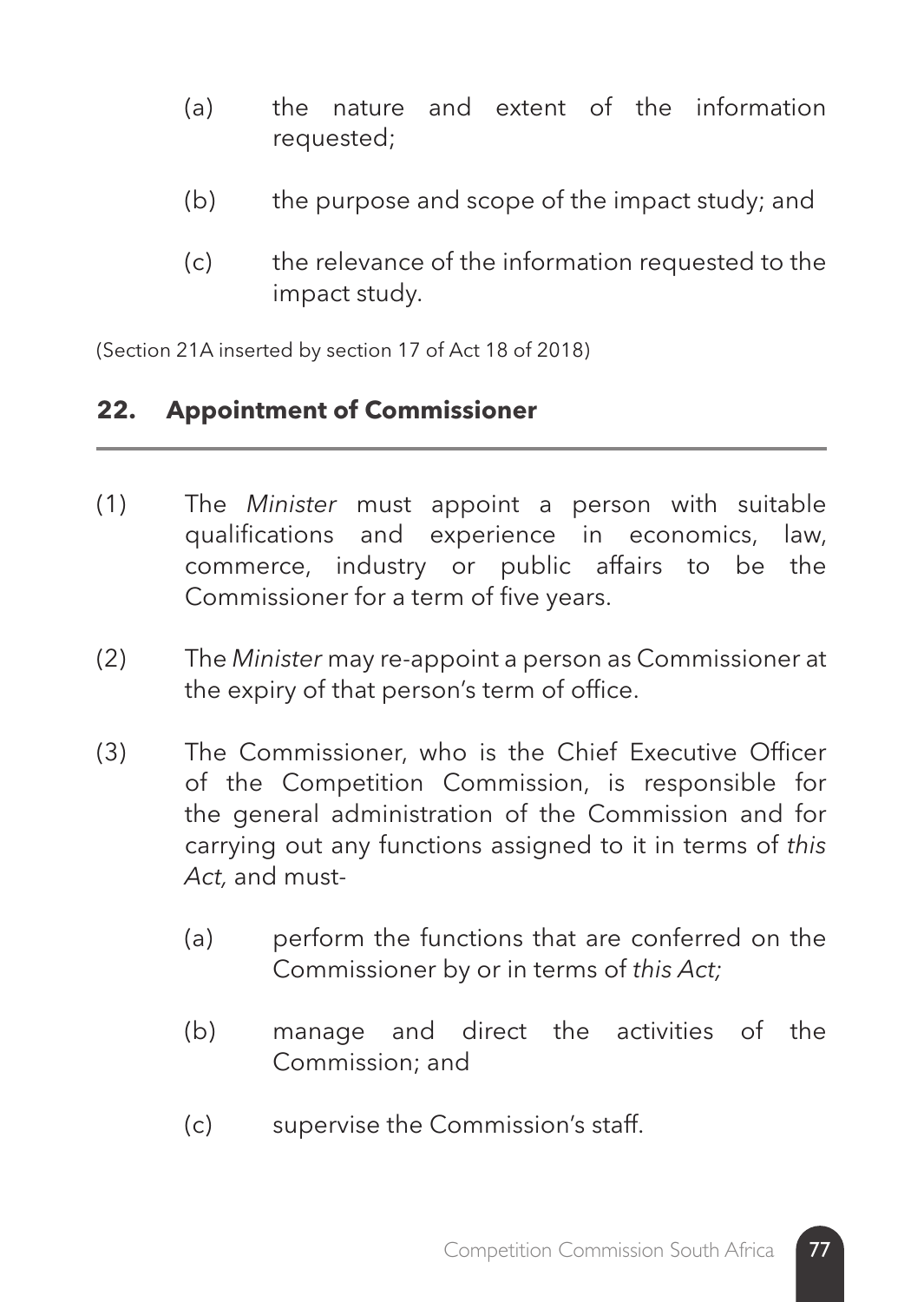(3A) The Commissioner, after consultation with the *Minister*, may determine a policy regarding the delegation of authority in the Competition Commission in order to facilitate administrative and operational efficiency.

(Section 22(3A) inserted by section 18 of Act 18 of 2018)

- (3B) The delegation of authority referred to in subsection (3A) may—
	- (a) provide for the delegation to a Deputy Commissioner or another staff member of the Commission of—
		- (i) any of the Commissioner's powers, functions or duties conferred or imposed upon the Commissioner under *this Act*, except those referred to in sections 24 and 25(1)(b); and
		- (ii) any of the Competition Commission's powers, functions or duties conferred or imposed upon the Commission under *this Act*, except those referred to in section 15; and
	- (b) in appropriate circumstances, include the power to sub-delegate a delegated power.

(Section 22(3B) inserted by section 18 of Act 18 of 2018)

- (3C) The Commissioner may—
	- (a) delegate only in terms of the policy on delegations of authority;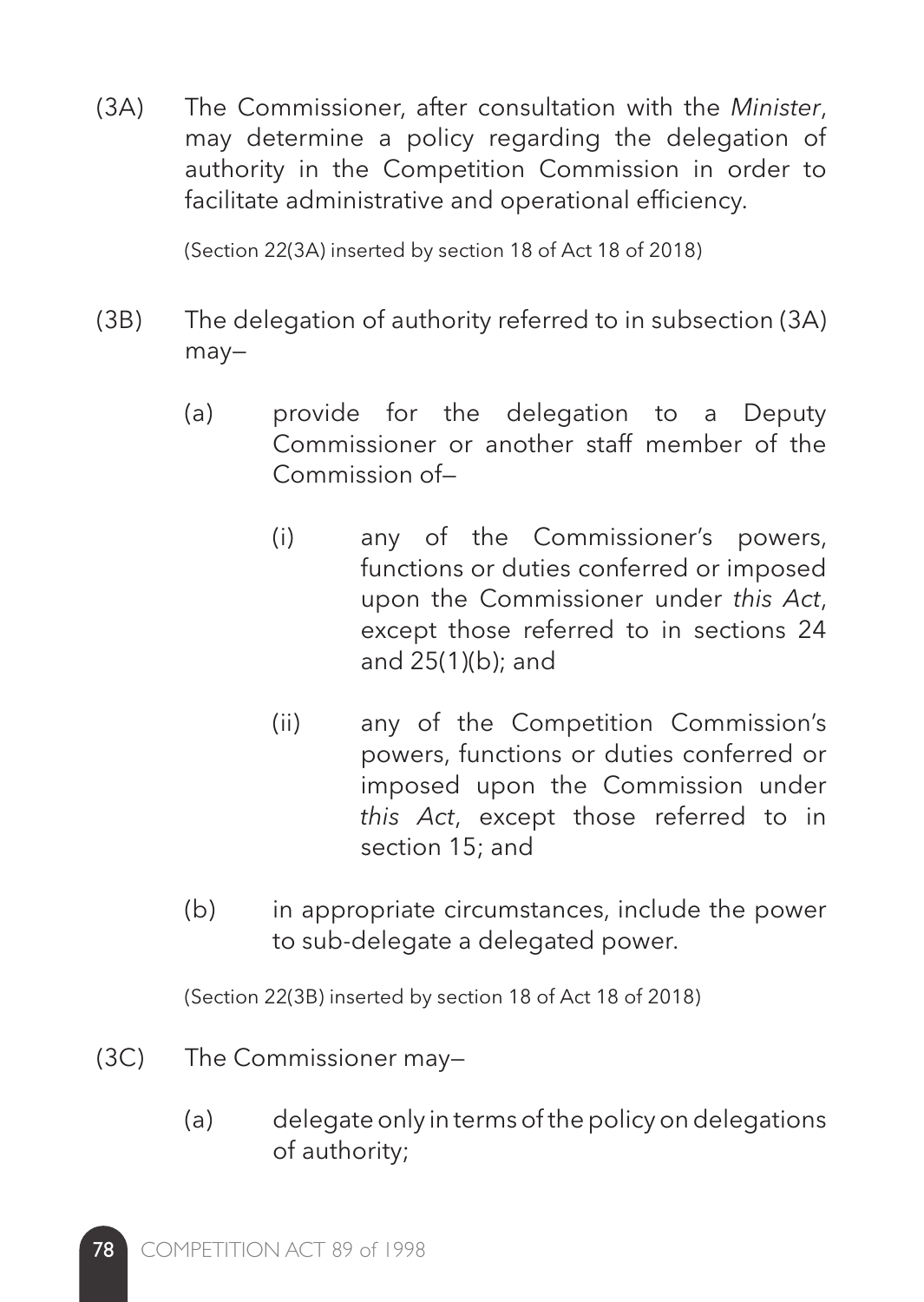- (b) delegate either to a specific individual or the incumbent of a specific post;
- (c) delegate subject to any conditions or restrictions that are deemed fit;
- (d) withdraw or amend a delegation made in terms of the policy on delegations of authority;
- (e) withdraw or amend any decision made by a person who exercises a power or performs a function or duty delegated in terms of the policy on delegations of authority.

(Section 22(3C) inserted by section 18 of Act 18 of 2018)

- (3D) A delegation in terms of the delegations of authority policy—
	- (a) must be in writing, unless it is impracticable in the circumstances;
	- (b) does not limit or restrict the competence of the Commissioner to exercise or perform any power, function or duty that has been delegated;
	- (c) does not divest the Commissioner of the responsibility concerning the exercise of the power or performance of the delegated duty; and
	- (d) is subject to the limitations, conditions and directions that the policy on delegations of authority imposes.

(Section 22(3D) inserted by section 18 of Act 18 of 2018)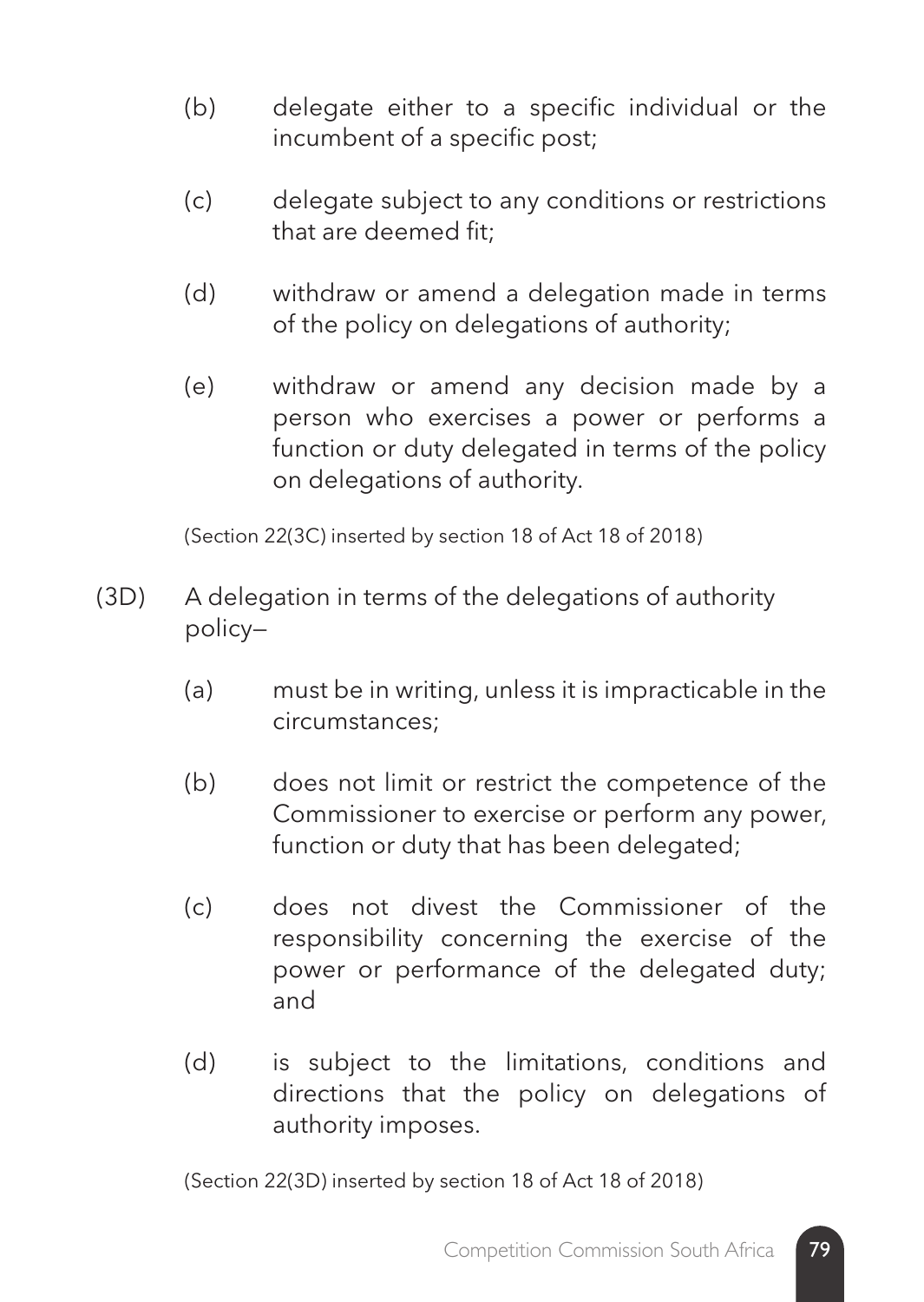- (4) The *Minister* must, in consultation with the Minister of Finance, determine the Commissioner's remuneration, allowances, benefits, and other terms and conditions of employment.
- (5) The Commissioner, on one month written notice addressed to the *Minister,* may resign as Commissioner.
- (6) The *Minister-*
	- (a) must remove the Commissioner from office if that person becomes subject to any of the disqualifications referred to in section 28(3)(a) to (d); and
	- (b) other than as provided in paragraph (a), may remove the Commissioner from office only for-
		- (i) serious misconduct;
		- (ii) permanent incapacity; or
		- (iii) engaging in any activity that may undermine the integrity of the Competition Commission.

### **23. Appointment of Deputy Commissioner**

(1) The *Minister* must appoint at least one person, and may appoint other persons, with suitable qualifications and experience in economics, law, commerce, industry or public affairs as Deputy Commissioner to assist the Commissioner in carrying out the functions of the Competition Commission.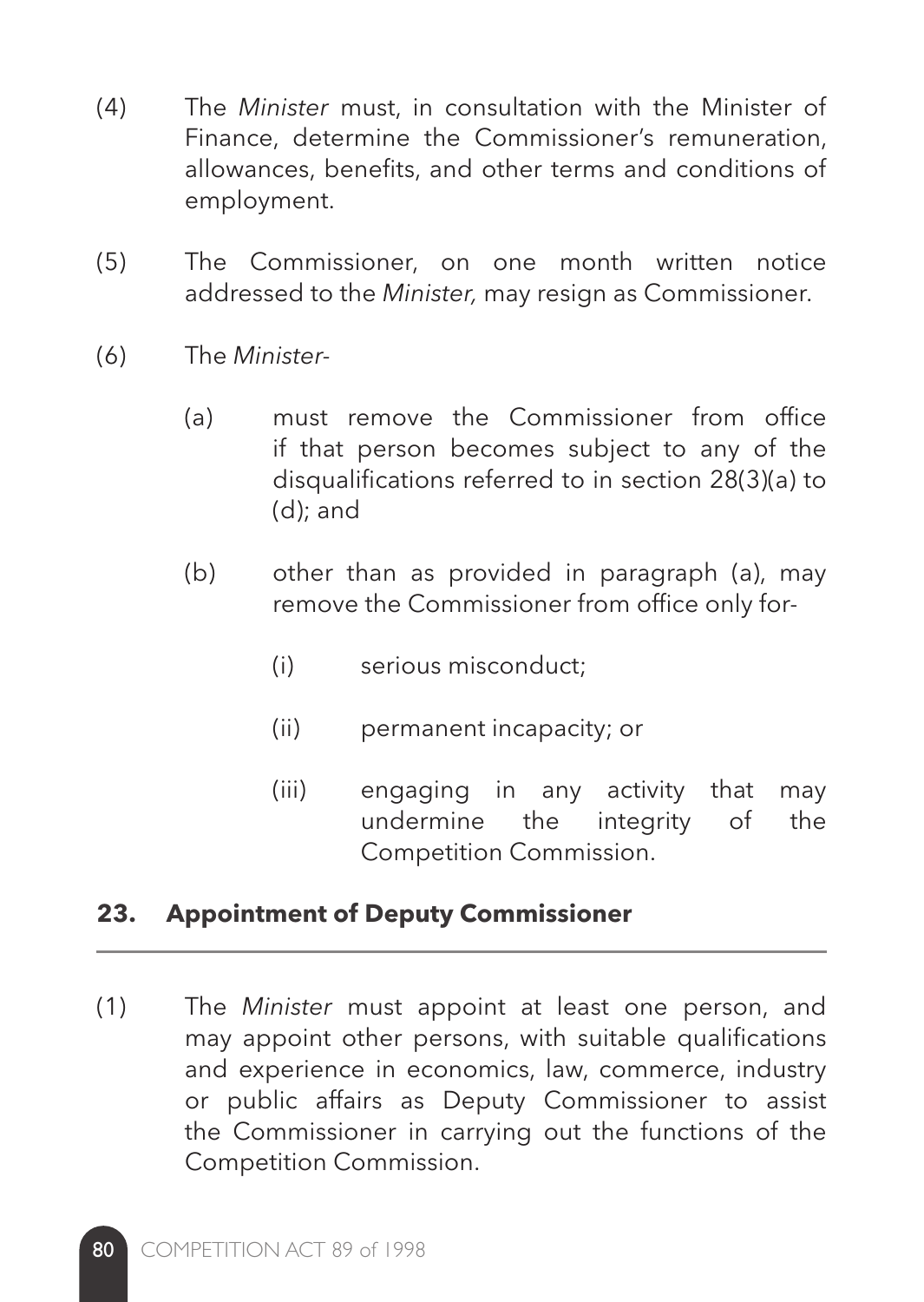- (2) The *Minister* must designate—
	- (a) a Deputy Commissioner to perform the functions of the Commissioner whenever—
		- (i) the Commissioner is unable for any reason to perform the functions of the Commissioner; or
		- (ii) the office of Commissioner is vacant; and
	- (b) one or more full-time or part-time Deputy Commissioners who are responsible for conducting market inquiries.

(Section 23(2) substituted by section 19 of Act 18 of 2018)

### **24. Appointment of inspectors**

- (1) The Commissioner may appoint any person in the service of the Competition Commission, or any other suitable person, as an inspector.
- (2) The *Minister* may, in consultation with the Minister of Finance, determine the remuneration paid to a person who is appointed in terms of subsection (1), but who is not in the full-time service of the Competition Commission.
- (3) An inspector must be provided with a certificate of appointment signed by the Commissioner stating that the person has been appointed as an inspector in terms of *this Act.*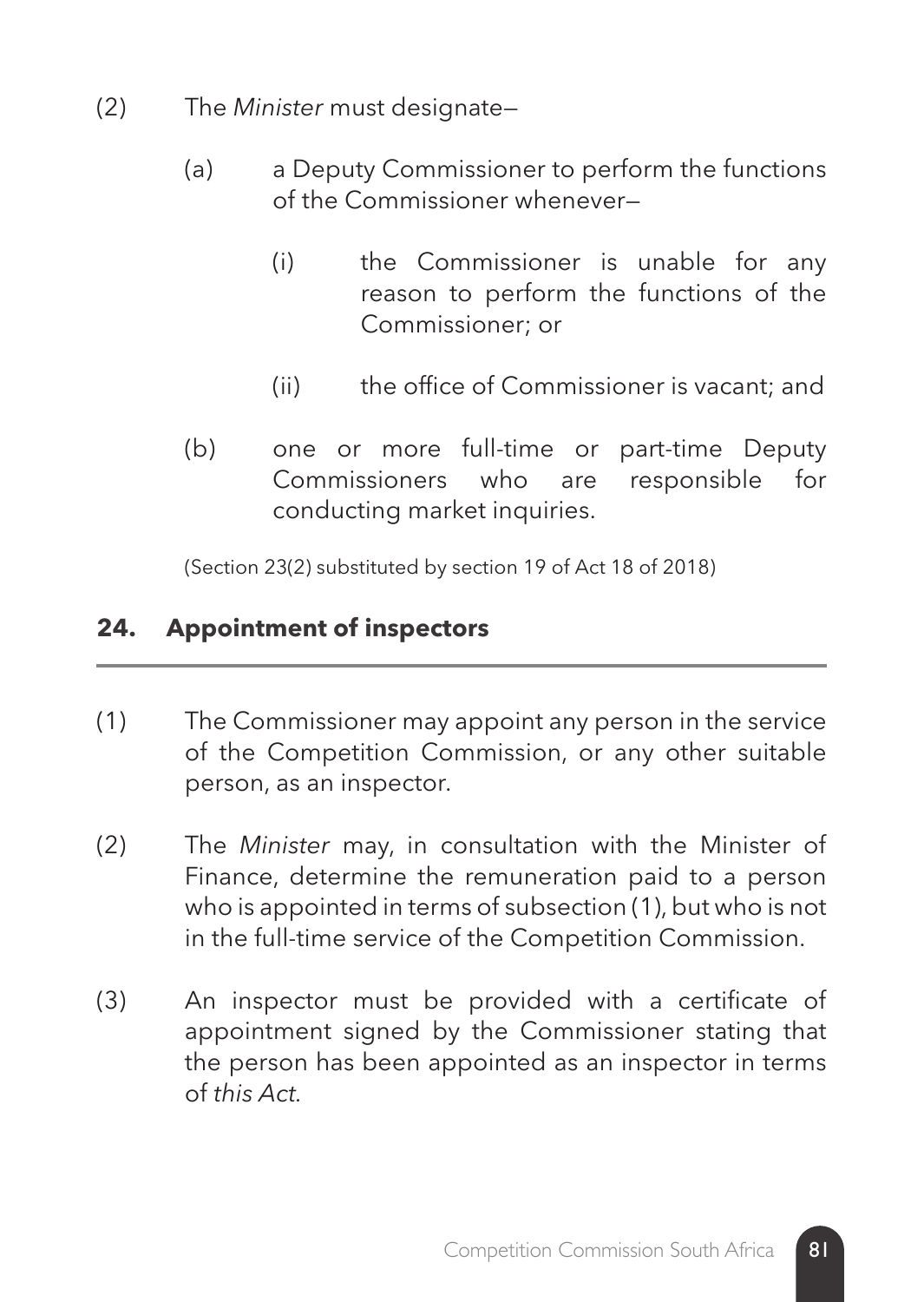(4) When an inspector performs any function in terms of *this Act*, the inspector must-

> (Words preceding paragraph (a) of section 24(4) substituted by section 9 of Act 39 of 2000)

- (a) be in possession of a certificate of appointment issued to that inspector in terms of subsection (3); and
- (b) show that certificate to any person who-
	- $(i)$  is affected by the exercise of the functions of the inspector; and
	- (ii) requests to see the certificate.

### **25. Staff of Competition Commission**

- (1) The Commissioner may—
	- (a) appoint staff, or contract with other persons, to assist the Competition Commission in carrying out its functions; and
	- (b) in consultation with the *Minister* and the Minister of Finance, determine the remuneration, allowances, benefits, and other terms and conditions of employment of each member of the staff.
- (2) Subject to the provisions of *this Act*, the Commissioner may designate a staff member of the Competition Commission who has suitable qualifications or experience, to appear on behalf of the Commission in any court of law.

(Section 25 substituted by section 20 of Act 18 of 2018)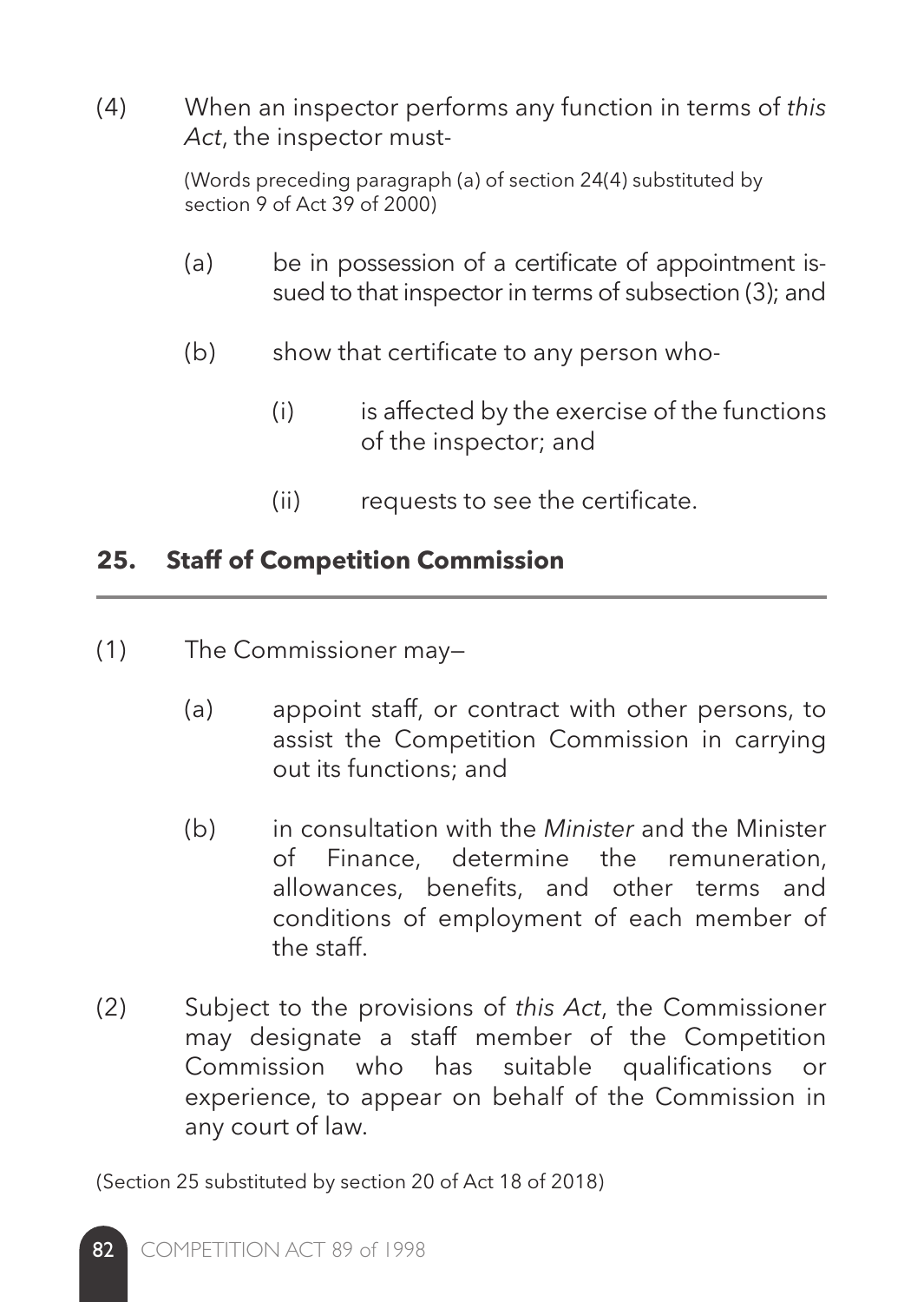## PART B THE COMPETITION TRIBUNAL

## **26. Establishment and constitution of Competition Tribunal**

- (1) There is hereby established a body to be known as the Competition Tribunal, which-
	- (a) has jurisdiction throughout the Republic;
	- (b) is a juristic person;
	- (c) is a Tribunal of record; and
	- (d) must exercise its functions in accordance with *this Act.*
- (2)
- (a) The Competition Tribunal consists of a Chairperson and not less than three, but not more than 14, other women or men appointed by the President, on a full or part-time basis, on the recommendation of the *Minister*, from among persons nominated by the *Minister* either on the *Minister's* initiative or in response to a public call for nominations, and any other person appointed in an acting capacity in terms of paragraph (b).
- (b) The *Minister*, after consultation with the Chairperson of the Competition Tribunal, may appoint one or more persons who meet the requirements of section 28, as acting part-time members of the Competition Tribunal for such a period as the *Minister* may determine.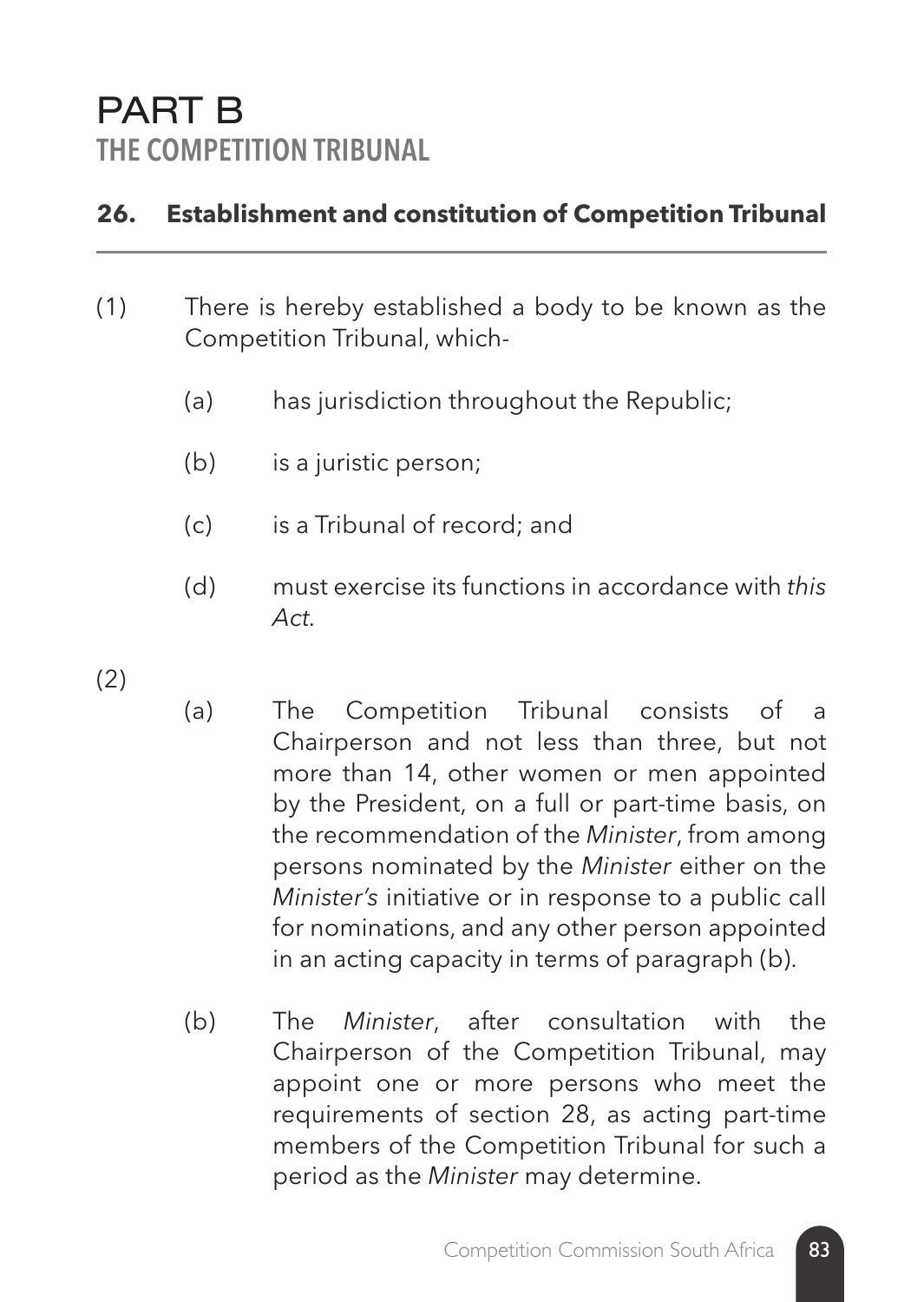- (c) The *Minister* may re-appoint an acting member at the expiry of that member's term of office.
- (d) Sections 30 to 34 and 54 to 55, read with the changes required by the context, apply to acting members of the Competition Tribunal*.*

(Section 26(2) substituted by section 10 of Act 39 of 2000)

(Section 26(2) substituted by section 21 of Act 18 of 2018)

- (3) The President must-
	- (a) appoint the Chairperson and other members of the Competition Tribunal on the date that *this Act*  comes into operation; and
	- (b) appoint a person to fill any vacancy on the Tribunal.
- (4) Section 20, read with the changes required by the context, applies to the Competition Tribunal.

### **27. Functions of Competition Tribunal**

- (1) The Competition Tribunal may-
	- (a) adjudicate on any conduct prohibited in terms of Chapter 2, to determine whether prohibited conduct has occurred, and, if so, to impose any remedy provided for in *this Act;*
	- (b) adjudicate on any other matter that may, in terms of *this Act*, be considered by it, and make any order provided for in *this Act*;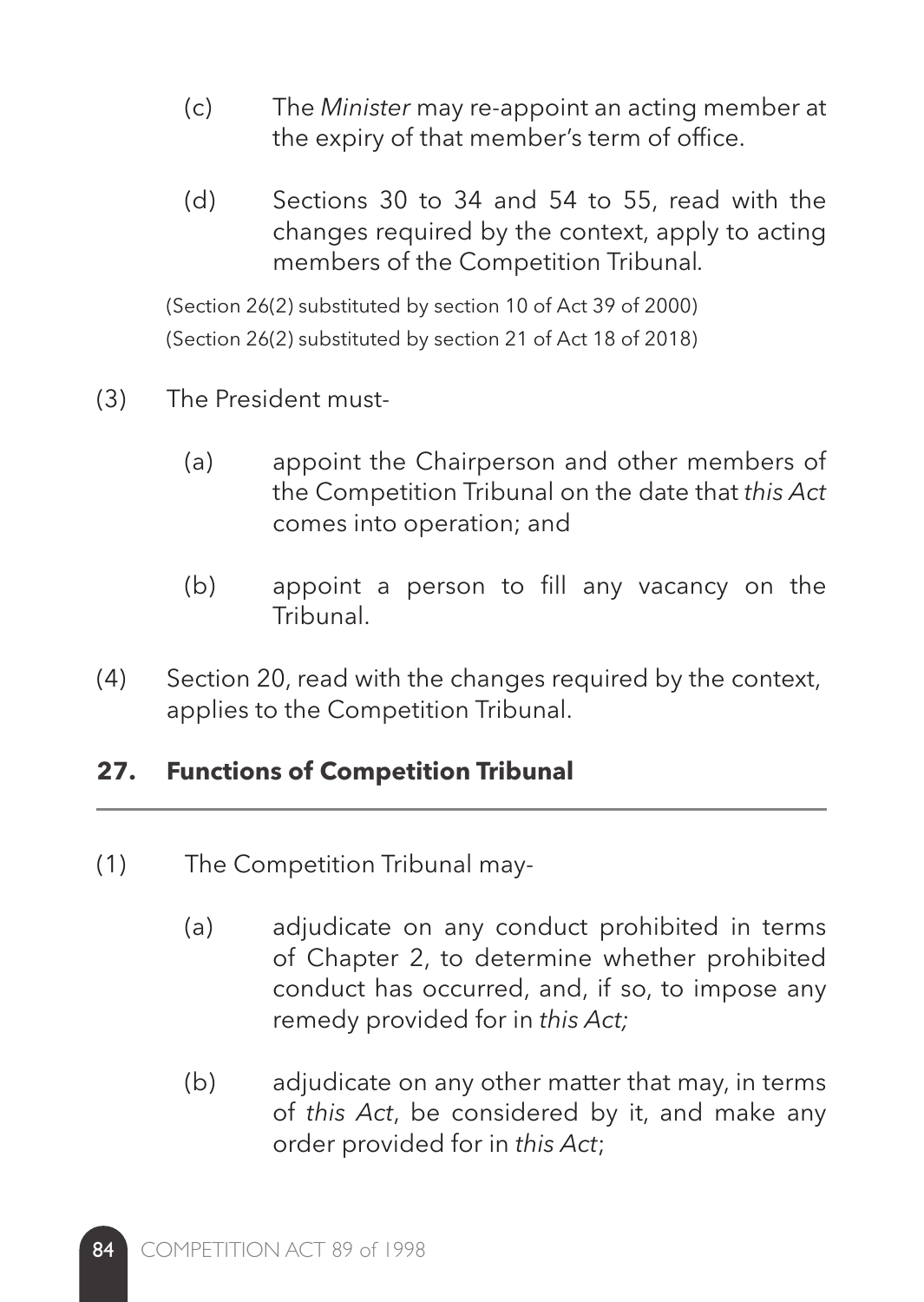- (c) hear appeals from, or review any decision of, the Competition Commission that may in terms of *this Act* be referred to it; and
- (d) make any ruling or order necessary or incidental to the performance of its functions in terms of *this Act*.
- (2) Section 21(4), read with the changes required by the context, applies to the Competition Tribunal, and the reference in that section to the Commissioner must be construed as a reference to the Chairperson of the Tribunal.

(Section 27 substituted by section 11 of Act 39 of 2000)

### **28. Qualifications of members of Competition Tribunal**

- (1) The Chairperson and other members of the Competition Tribunal, viewed collectively must-
	- (a) represent a broad cross-section of the population of the Republic; and
	- (b) comprise sufficient persons with legal training and experience to satisfy the requirements of section 31(2)(a).
- (2) Each member of the Competition Tribunal must-
	- (a) be a citizen of South Africa, who is ordinarily resident in South Africa;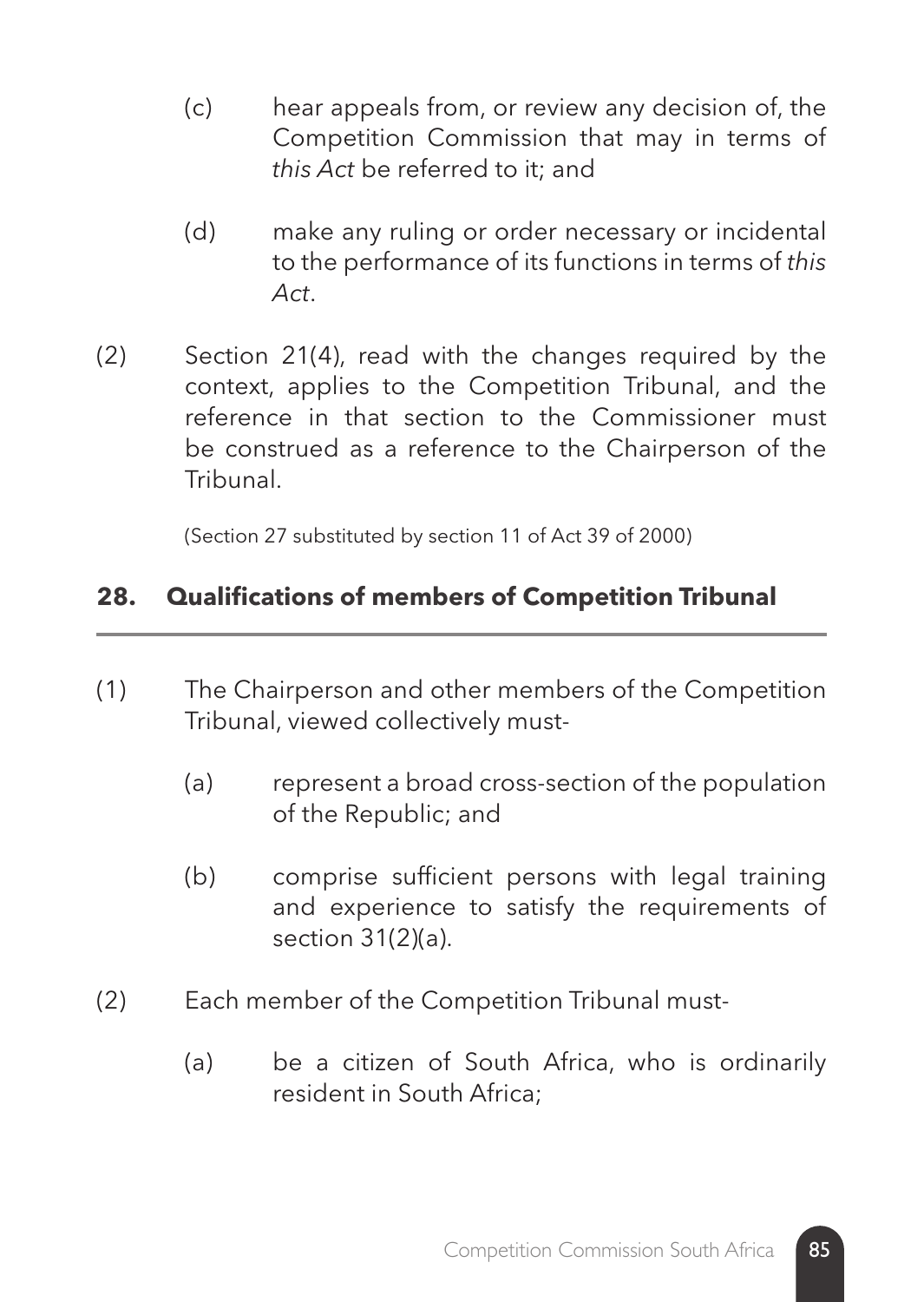- (b) have suitable qualifications and experience in economics, law, commerce, industry or public affairs; and
- (c) be committed to the purposes and principles enunciated in section 2.
- (3) A person may not be a member of the Competition Tribunal if that person-
	- (a) is an office-bearer of any party, movement, organisation or body of a partisan political nature;
	- (b) is an unrehabilitated insolvent:
	- (c) is subject to an order of a competent court holding that person to be mentally unfit or disordered; or
	- (d) has been convicted of an offence committed after the *Constitution* of the Republic of South Africa, 1993 (Act No. 200 of 1993), took effect, and sentenced to imprisonment without the option of a fine.

### **29. Term of office of members of Competition Tribunal**

- (1) Subject to subsection (2), the Chairperson and each other member of the Competition Tribunal serves for a term of five years.
- (2) The President may re-appoint a member of the Competition Tribunal at the expiry of that member's term of office, but no person may be appointed to the office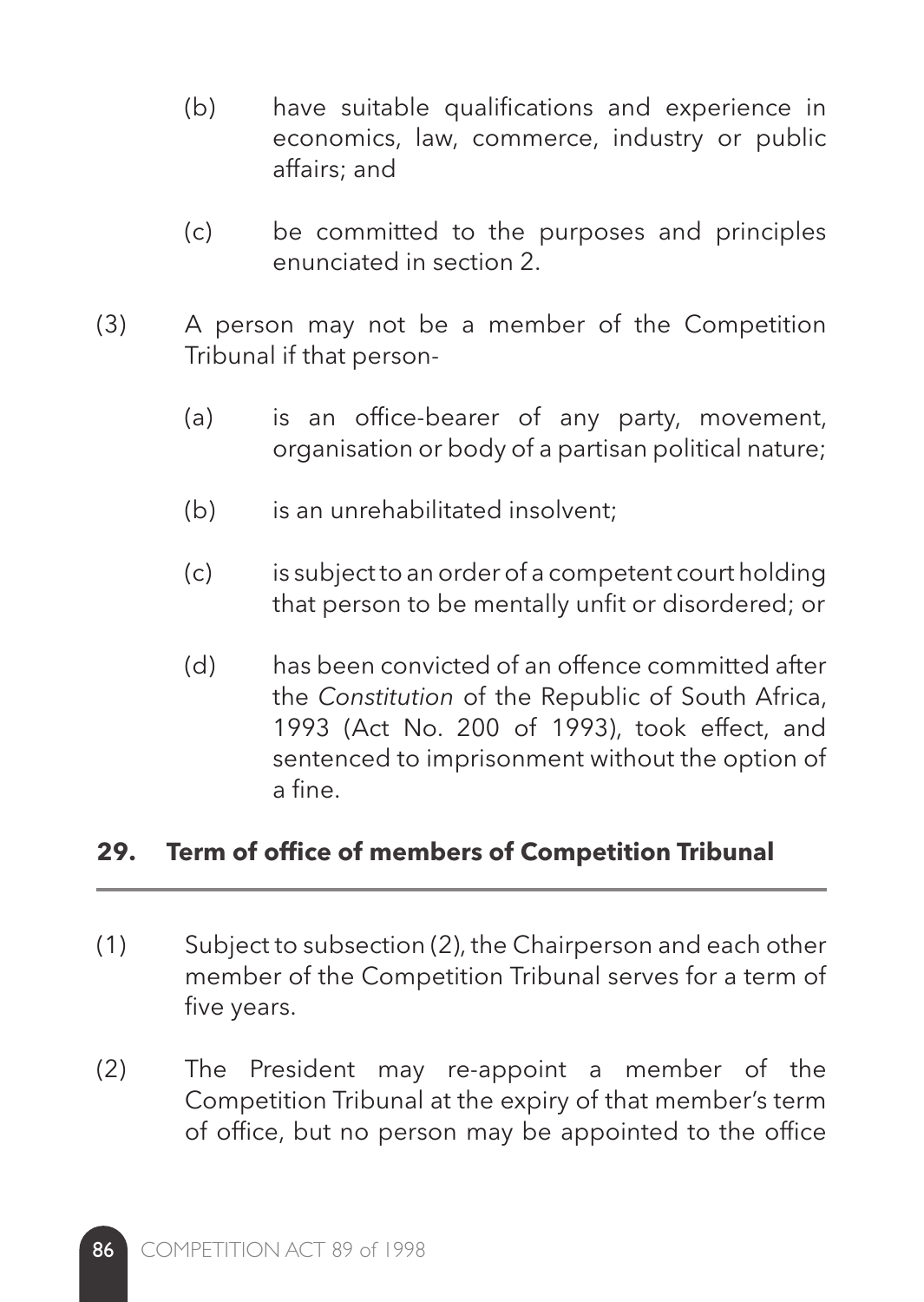of the Chairperson of the Tribunal for more than two consecutive terms.

- (3) The Chairperson, on one month written notice addressed to the *Minister,* may*-*
	- (a) resign from the Competition Tribunal; or
	- (b) resign as Chairperson, but remain as a member of the Tribunal.
- (4) A member of the Competition Tribunal other than the Chairperson may resign by giving at least one month's written notice to the *Minister.*
- (5) The President, on the recommendation of the *Minister*
	- (a) must remove the Chairperson or any other member of the Competition Tribunal from office if that person becomes subject to any of the disqualifications referred to in section 28(3); and
	- (b) other than as provided in subsection (a), may remove the Chairperson or a member from office only for-
		- (i) serious misconduct;
		- (ii) permanent incapacity; or
		- (iii) engaging in any activity that may undermine the integrity of the Tribunal.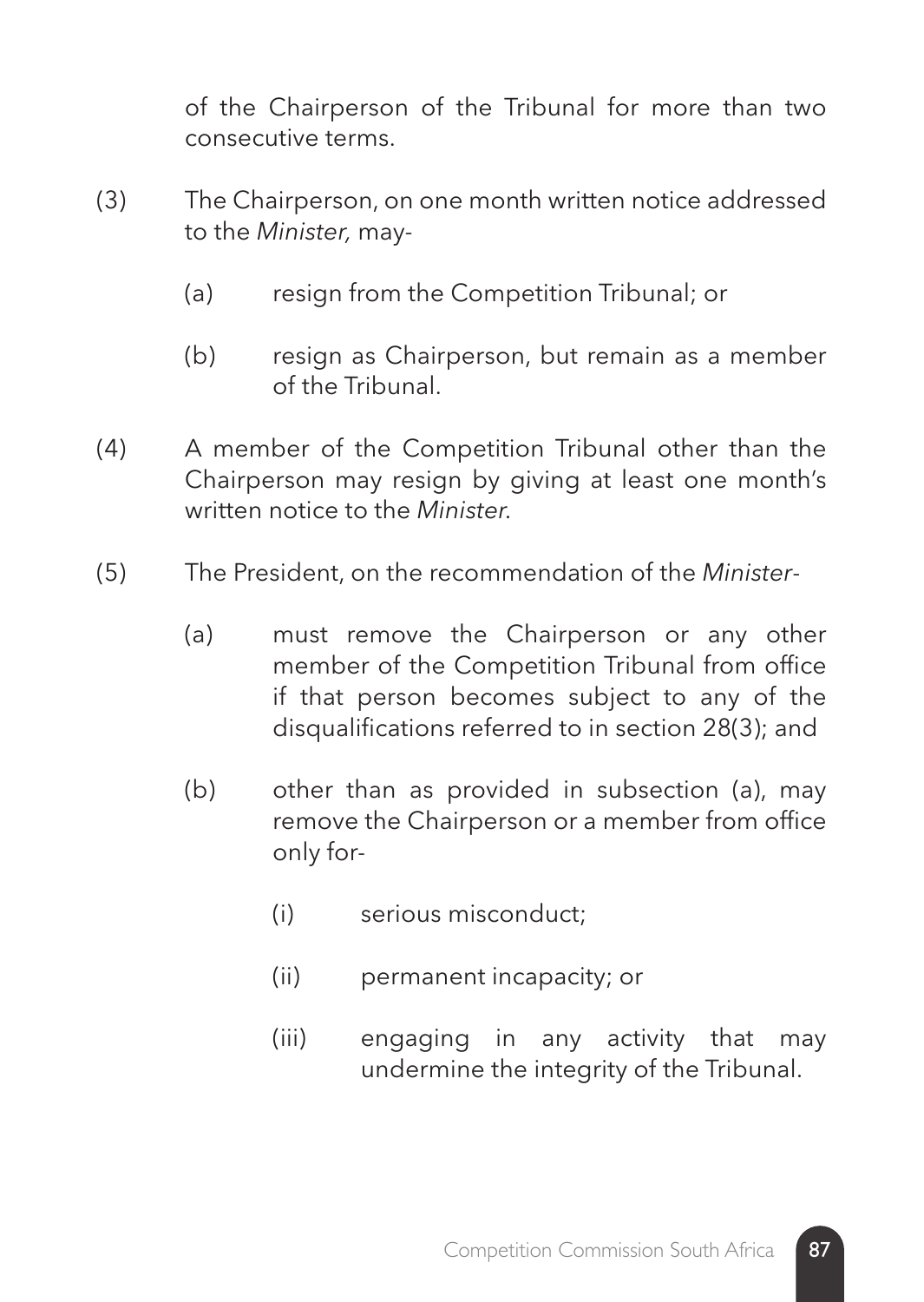### **30. Deputy Chairperson of Competition Tribunal**

- (1) The President must, on the recommendation of the *Minister,* designate a member of the Competition Tribunal as Deputy Chairperson of the Tribunal.
- (2) The Deputy Chairperson performs the functions of Chairperson whenever-
	- (a) the office of Chairperson is vacant; or
	- (b) the Chairperson is for any other reason temporarily unable to perform the functions of Chairperson.

### **31. Competition Tribunal proceedings**

- (1) The Chairperson is responsible to manage the caseload of the Competition Tribunal, and must assign each matter referred to the Tribunal to a panel composed of any three members of the Tribunal.
- (2) When assigning a matter in terms of subsection (1), the Chairperson must—
	- (a) ensure that at least one member of the panel is a person who has legal training and experience;
	- (b) ensure that no more than one member of the panel is an acting member appointed in terms of section 23(2)(b); and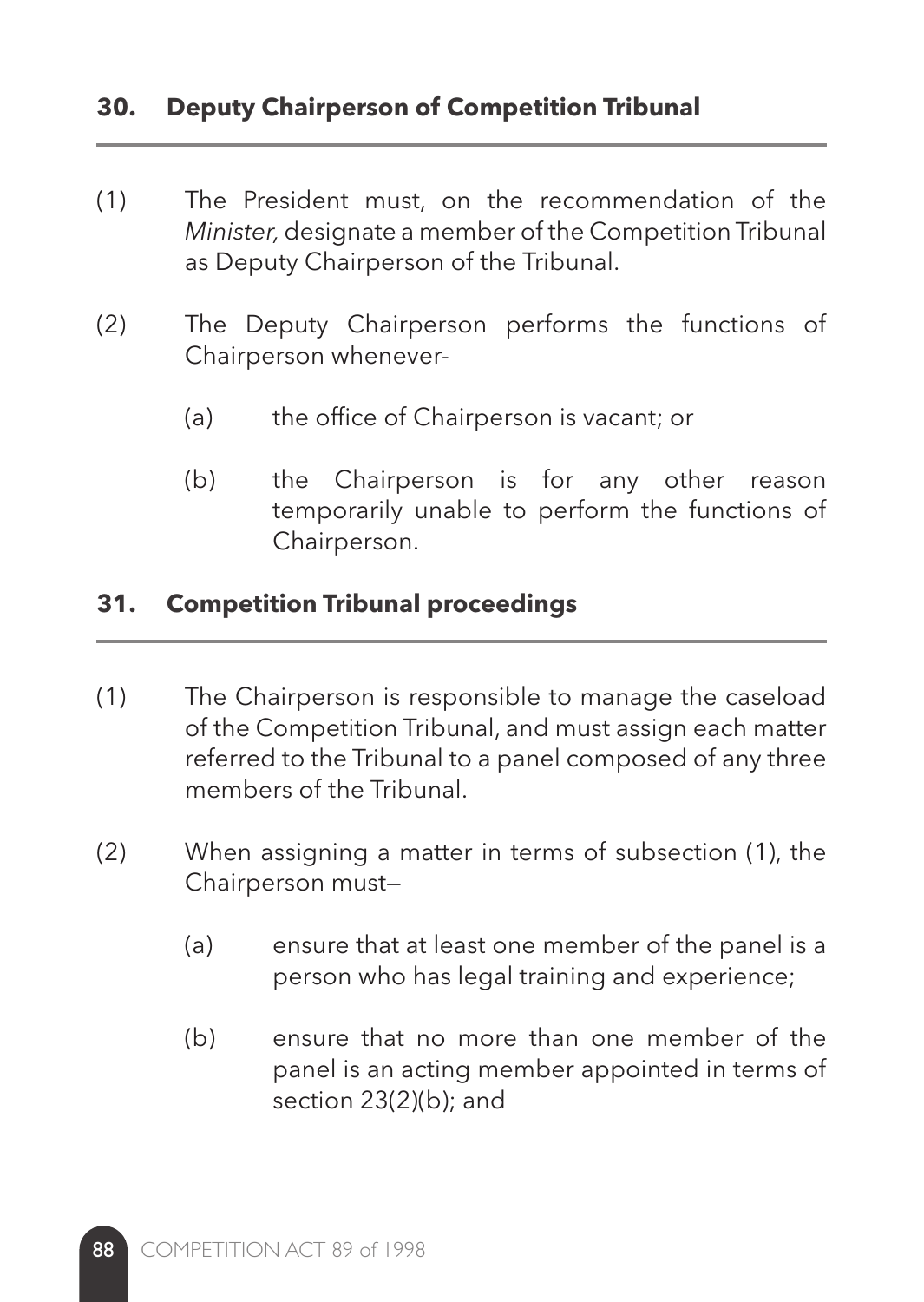(c) designate a member of the panel to preside over the panel's proceedings.

(Section 31(2) substituted by section 22(a) of Act 18 of 2018)

- (3) If, because of withdrawal from a hearing in terms of section 32, resignation, illness or death, a member of the panel is unable to complete the proceedings in a matter assigned to that panel, the Chairperson must-
	- (a) direct that the hearing of that matter proceed before any remaining members of the panel subject to the requirements of subsection (2)(a); or
	- (b) terminate the proceedings before that panel and constitute another panel, which may include any member of the original panel, and direct that panel to conduct a new hearing.
- (4) The decision of a panel on a matter referred to it must be in writing and include reasons for that decision.
- (5) The Chairperson of the Competition Tribunal, or another member of the Tribunal assigned by the Chairperson, sitting alone, may make an order of an interlocutory nature that, in the opinion of the Chairperson, does not warrant being heard by a panel comprised of three members, including—
	- (a) extending or reducing a *prescribed* period in terms of *this Act*;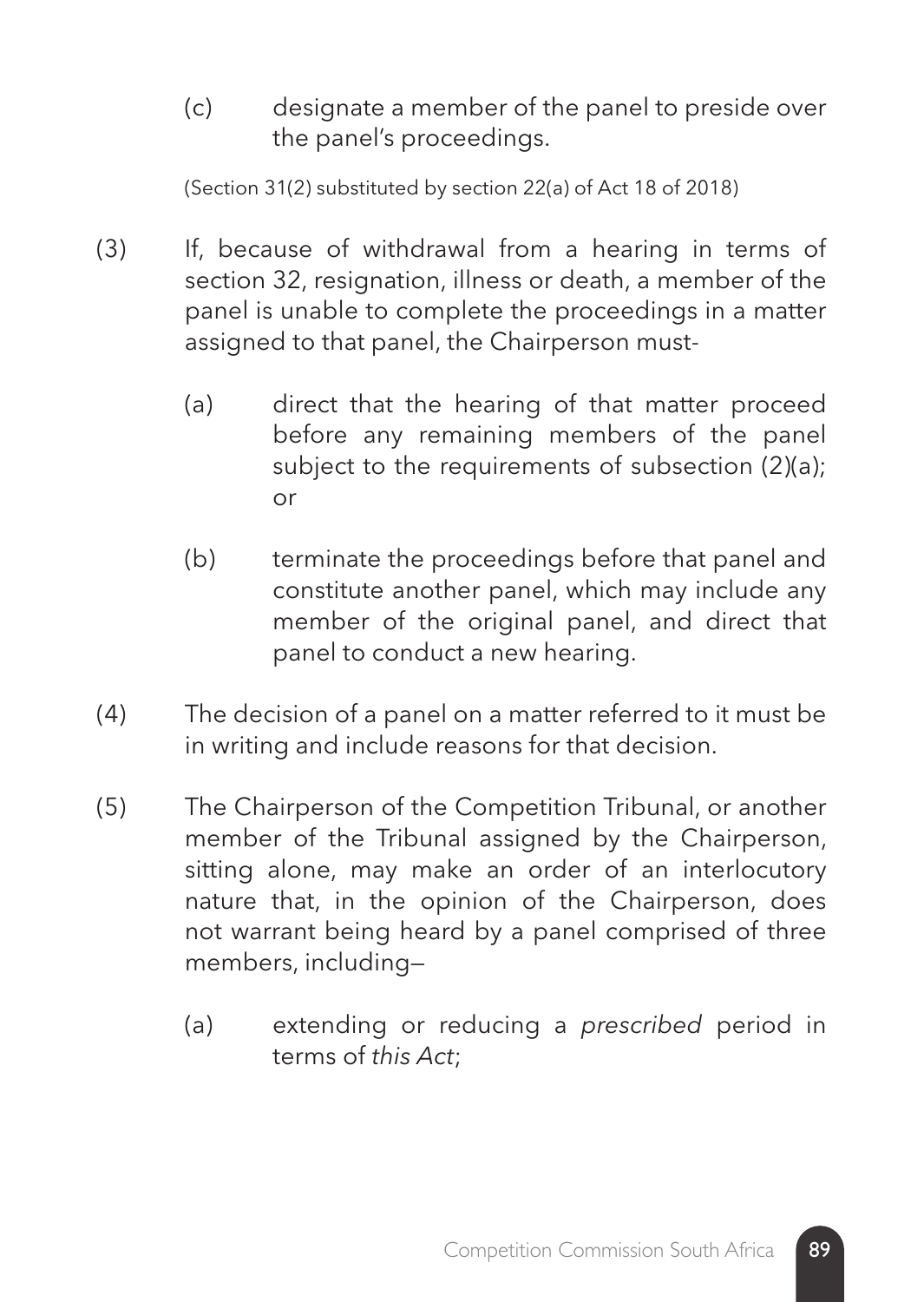- (b) condoning late performance of an act that is subject to a *prescribed* period in terms of *this Act*;
- (c) granting access to information contemplated in sections 44 to 45A and any conditions that must be attached to the access order; and
- (d) compelling discovery of documents.

(Section 31(5) substituted by section 12 of Act 39 of 2000)

(Section 31(2) substituted by section 22(b) of Act 18 of 2018)

(6) A decision of the Chairperson or other person contemplated in subsection (5), or of a majority of the members of a panel in any other matter, is the decision of the Tribunal.

(Section 31(6) added by section 12 of Act 39 of 2000)

### **32. Conflicts and disclosure of interest by members of Competition Tribunal**

- (1) A member of the Tribunal may not represent any person before a panel of the Tribunal.
- (2) If, during a hearing, it appears to a member of the Competition Tribunal that a matter concerns a financial or other interest of that member contemplated in section 20(2)(b), that member must-
	- (a) immediately and fully disclose the fact and nature of that interest to the Chairperson and to the presiding member at that hearing; and
	- (b) withdraw from any further involvement in that hearing.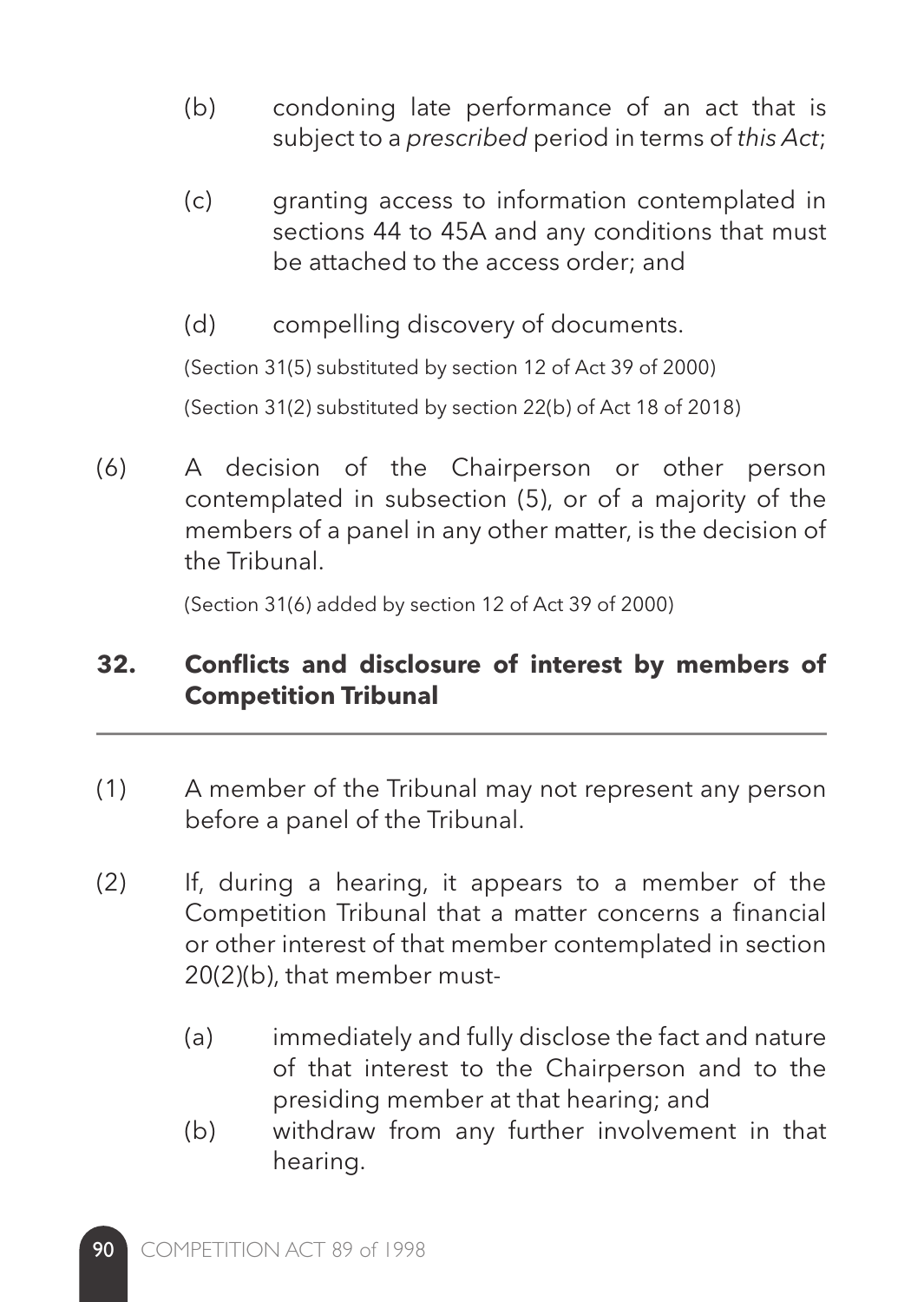### **33. Acting by member of Competition Tribunal after expiry of term of office**

If, on the expiry of the term of office of a member of the Competition Tribunal, that member is still considering a matter before the Tribunal, that member may continue to act as a member in respect of that matter only.

### **34. Remuneration and benefits of members of Competition Tribunal**

- (1) The *Minister* may, in consultation with the Minister of Finance, determine the remuneration, allowances, and other benefits of the Chairperson, Deputy Chairperson and other members of the Competition Tribunal.
- (2) The *Minister* may not during the term of office of a member of the Competition Tribunal, reduce the member's salary, allowances or benefits.
- (3) The *Minister* may determine any other conditions of appointment not provided for in this section.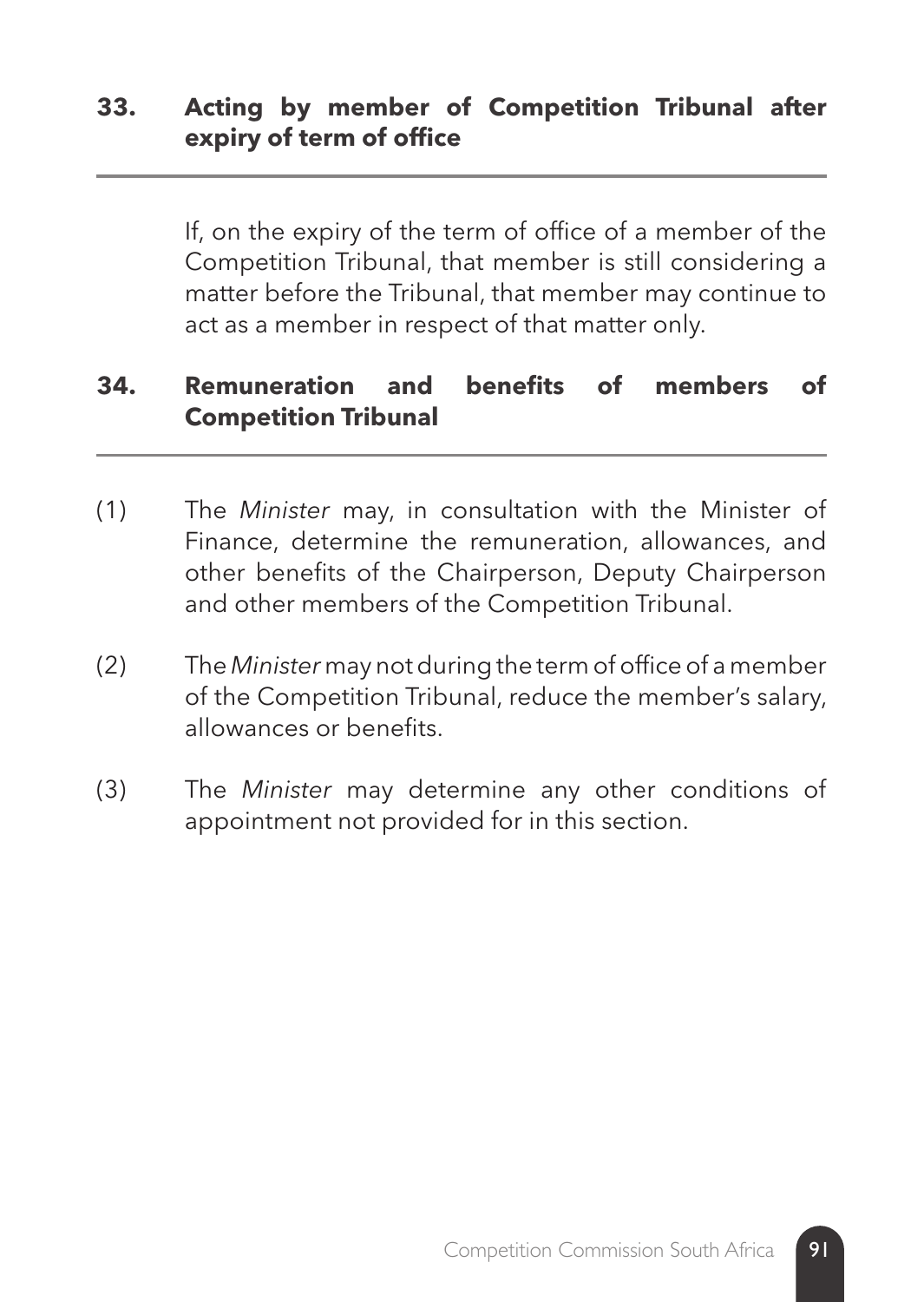The Chairperson may-

- (a) appoint staff, or contract with other persons, to assist the Competition Tribunal in carrying out its functions; and
- (b) in consultation with the *Minister* and the Minister of Finance, determine the remuneration, allowances, benefits, and other terms and conditions of appointment of a member of the staff.

## PART C THE COMPETITION APPEAL COURT

### **36. Establishment and constitution of Competition Appeal Court**

- (1) There is hereby established a court to be known as the Competition Appeal Court, which-
	- $(a)$  is a court contemplated in section  $166(e)$  of the *Constitution* with a status similar to that of a High Court;
	- (b) has jurisdiction throughout the Republic; and
	- (c) is a court of record.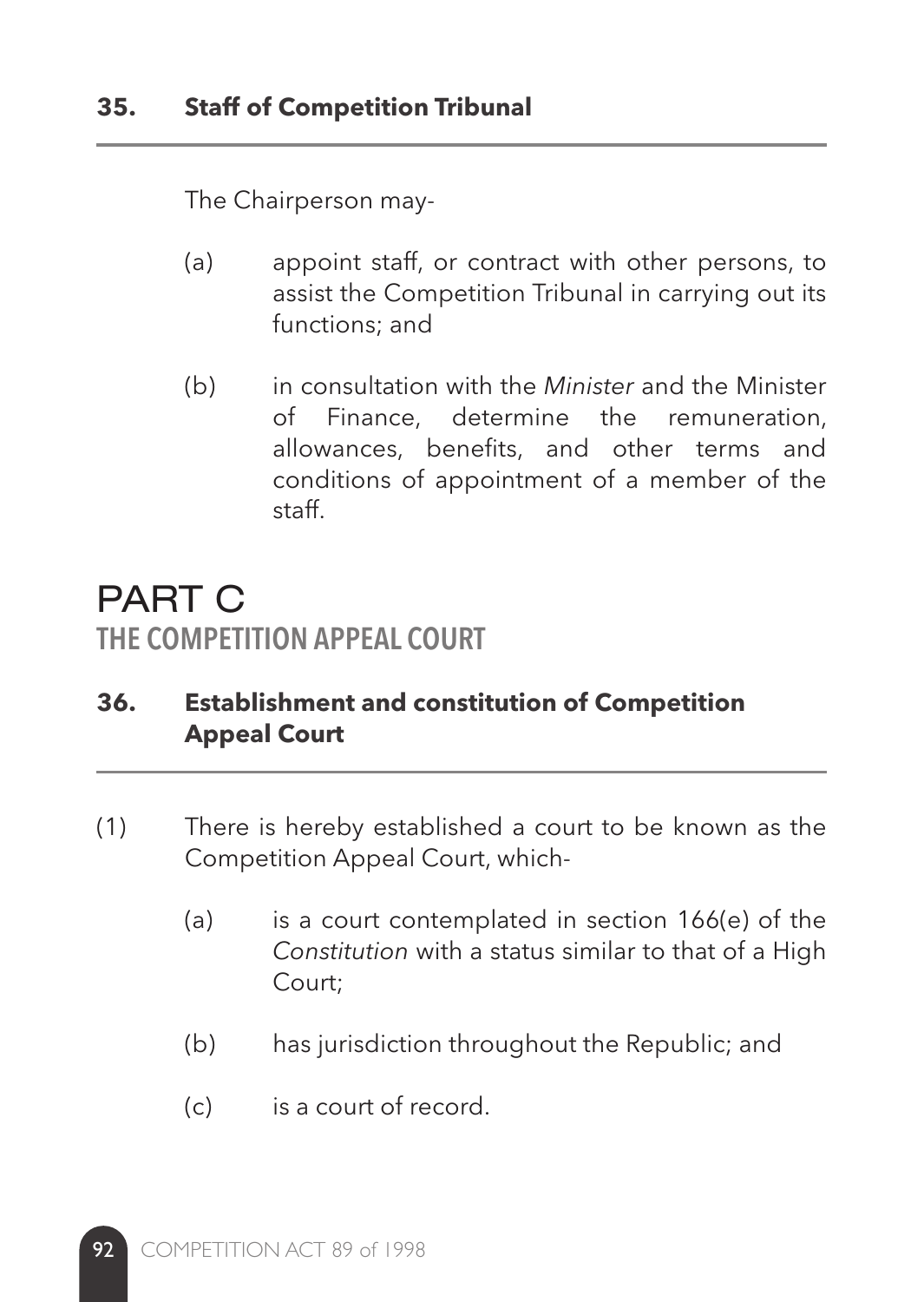(2) The Competition Appeal Court consists of at least three judges, appointed by the President on the advice of the Judicial Services Commission, each of whom must be a judge of the High Court.

(Section 36(2) substituted by section 1(a) of Act 15 of 2000)

(3) The President must designate one of the judges of the Competition Appeal Court to be Judge President of the Court.

(Section 36(3) added by section 1(b) of Act 15 of 2000)

(4) The Minister of Justice, after consulting the Judge President of the Competition Appeal Court, may second any number of judges of the High Court to serve as acting judges of the Competition Appeal Court.

(Section 36(4) added by section 1(b) of Act 15 of 2000)

(5) When the office of Judge President of the Competition Appeal Court is vacant, or when the Judge President is temporarily unable to perform the functions of that office for any reason, the senior judge of the Court must perform the functions of Judge President.

(Section 36(5) added by section 1(b) of Act 15 of 2000)

## **37. Functions of Competition Appeal Court**

- (1) The Competition Appeal Court may-
	- (a) review any decision of the Competition Tribunal; or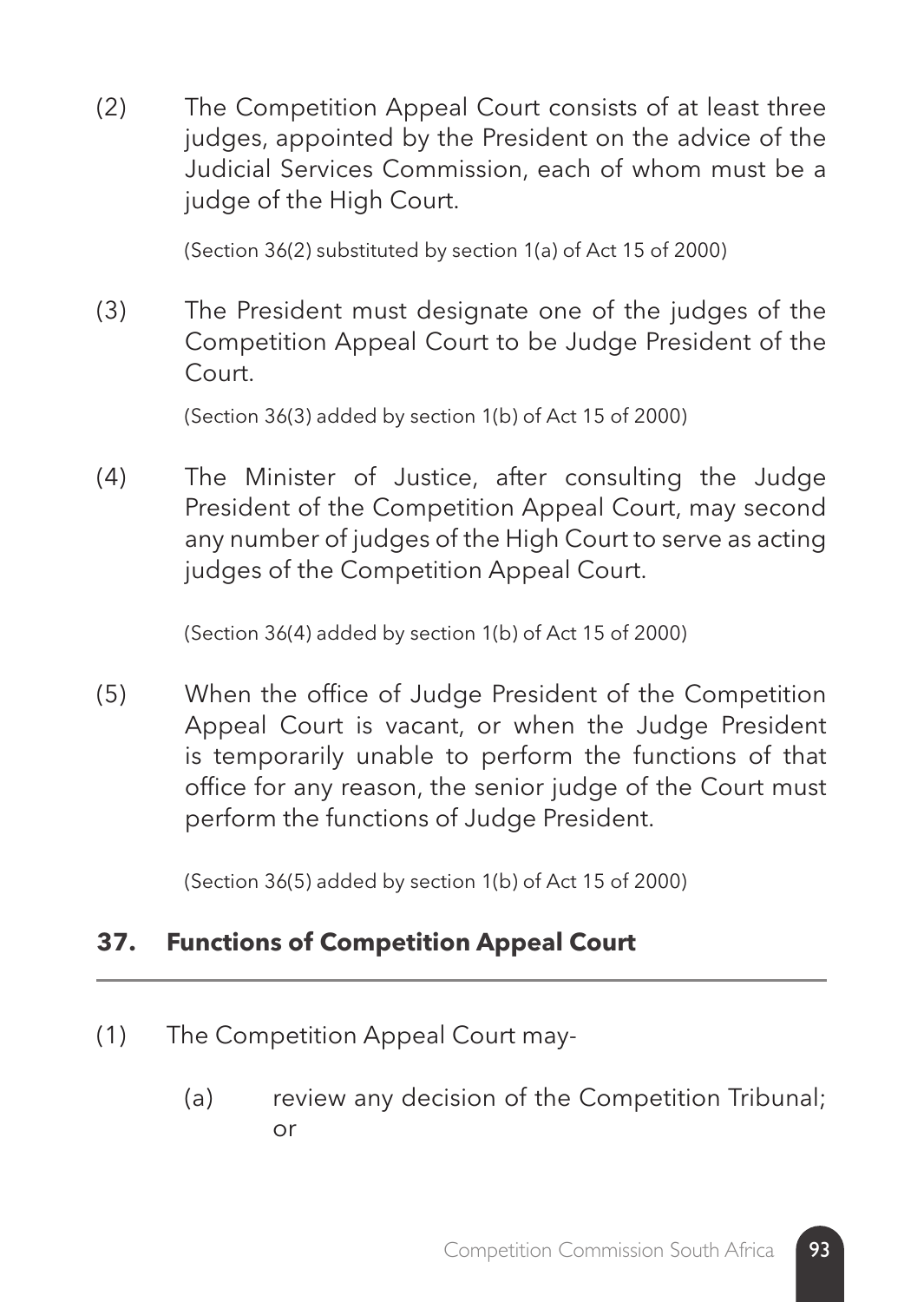- (b) consider an appeal arising from the Competition Tribunal in respect of-
	- (i) any of its final decisions other than a consent order made in terms of section 63; or
	- (ii) any of its interim or interlocutory decisions that may, in terms of *this Act*, be taken on appeal.
- (2) The Competition Appeal Court may give any judgment or make any order, including an order to -
	- (a) confirm, amend or set aside a decision or order of the Competition Tribunal; or
	- (b) remit a matter to the Competition Tribunal for a further hearing on any appropriate terms.

(Section 37 substituted by section 2 of Act 15 of 2000)

## **38. Business of Competition Appeal Court**

- (1) The Judge President of the Competition Appeal Court-
	- (a) is responsible to supervise and direct the work of the Court;
	- (b) must preside at proceedings of the Court or designate another judge of the Competition Appeal Court to preside at particular proceedings of the Court; and

(Section 38(1)(b) substituted by section 3(a) of Act 15 of 2000)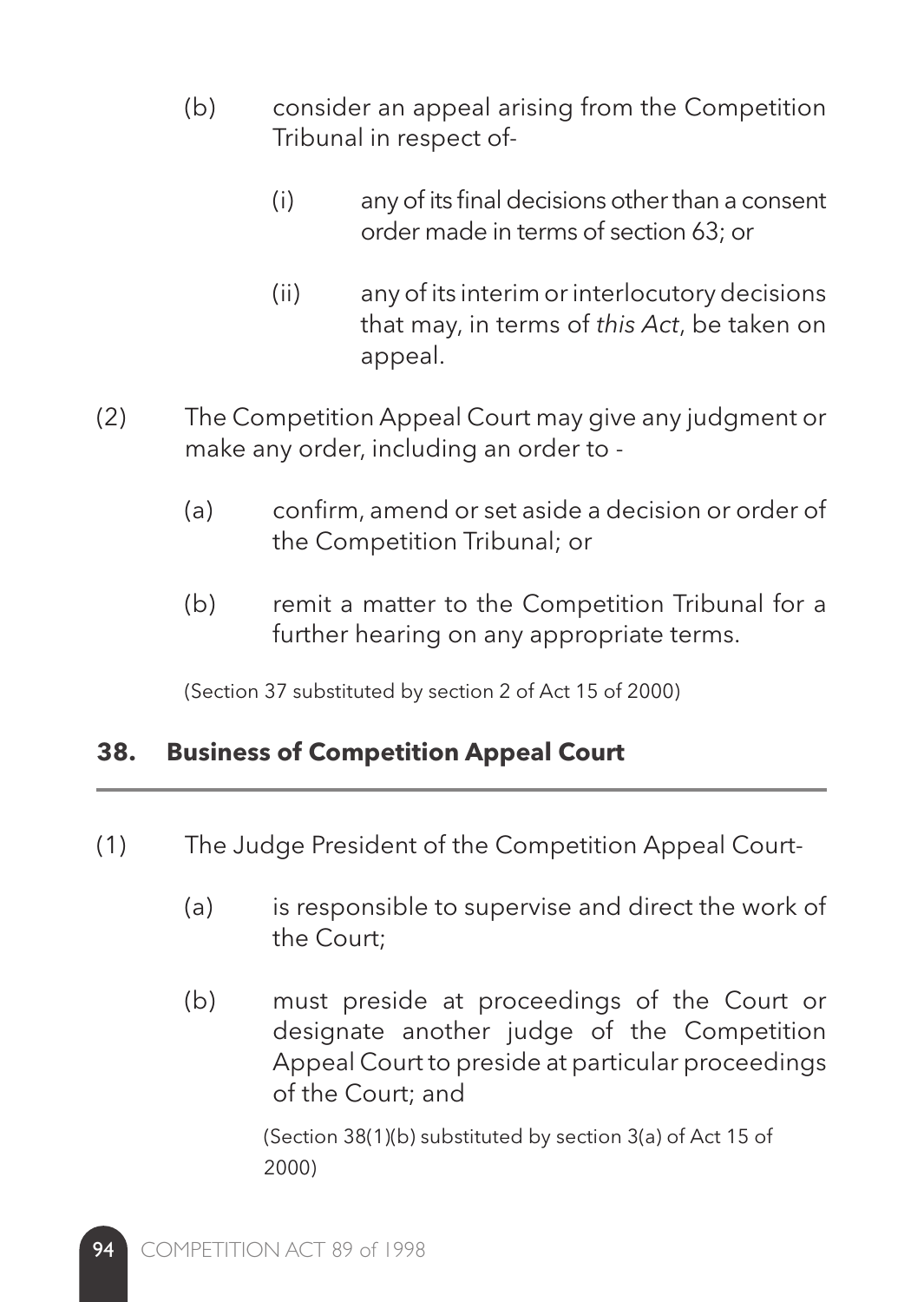- (c) by notice in the *Gazette,* may make rules for the proceedings of the Court.
- (2) Subject to subsection (2A), the Judge President must assign each matter before the Court to a bench composed of three judges of the Court.

(Section 38(2) substituted by section 3(b) of Act 15 of 2000)

- (2A) The Judge President, or any other judge of the Competition Appeal Court designated by the Judge President, may sit alone to consider an-
	- (a) appeal against a decision of an interlocutory nature, as *prescribed* by the rules of the Competition Appeal Court;
	- (b) application concerning the determination or use of *confidential information*;
	- (c) application for leave to appeal, as *prescribed* by the rules of the Competition Appeal Court;
	- (d) application to suspend the operation and execution of an order that is the subject of a review or appeal; or
	- (e) application for procedural directions.

(Section 38(2A) inserted by section 3(c) of Act 15 of 2000)

(3) The decision of a judge sitting alone in terms of subsection (2A), or of a majority of the bench hearing a particular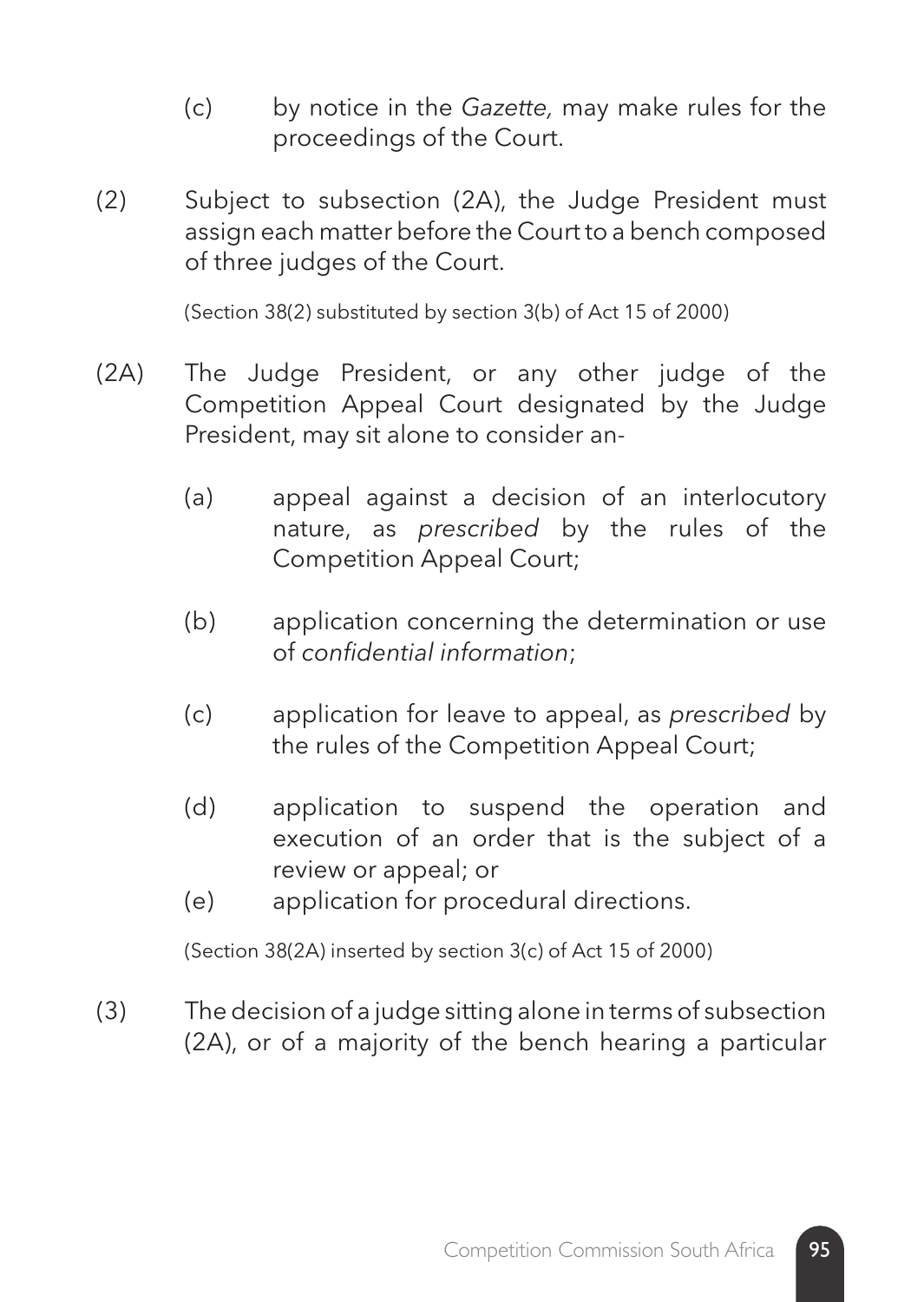matter, is the decision of the Competition Appeal Court.

(Section 38(3) substituted by section 3(d) of Act 15 of 2000)

- (4) If a judge or any of the judges hearing a matter assigned in terms of subsection (2) is unable to complete the proceedings in that matter, the Judge President must-
	- (a) direct that the hearing of that matter proceed before the remaining judge or judges to whom the matter was assigned; or
	- (b) terminate the proceedings before that bench and constitute another bench, which may include a judge to whom the matter was originally assigned, and direct that bench to hear the matter afresh.

(Section 38(4) substituted by section 3(e) of Act 15 of 2000)

(5) A decision of the Competition Appeal Court must be in writing and include reasons for that decision.

## **39. Term of office**

- (1) The Judge President and any other judge of the Competition Appeal Court is appointed for a fixed term determined by the President at the time of the appointment and holds office until-
	- (a) the expiry of the term;
	- (b) the date the judge ceases to be a judge of the High Court; or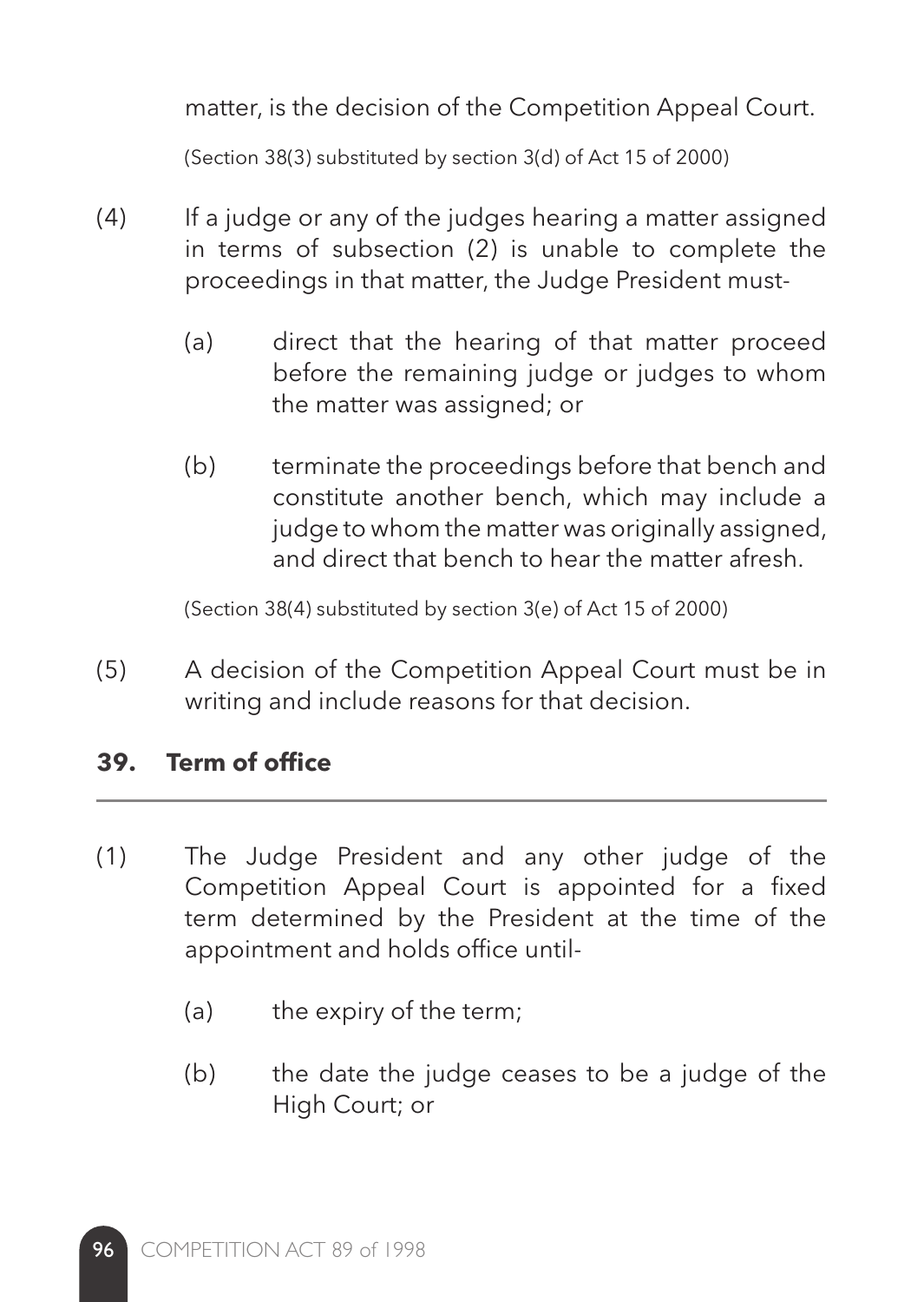- (c) the judge resigns from the Court by giving written notice to the President.
- (2) Section 33, read with the changes required by the context, applies to the Judge President and other judges of the Competition Appeal Court.
- (3) The tenure of office, the remuneration, and the terms and conditions of service applicable to a judge of the High Court in terms of the Judges' Remuneration and Conditions of Employment Act, 1989 (Act No. 88 of 1989), are not affected by the appointment and concurrent tenure of office of that judge who is appointed as a judge of the Competition Appeal Court.

(Section 39 substituted by section 4 of Act 15 of 2000)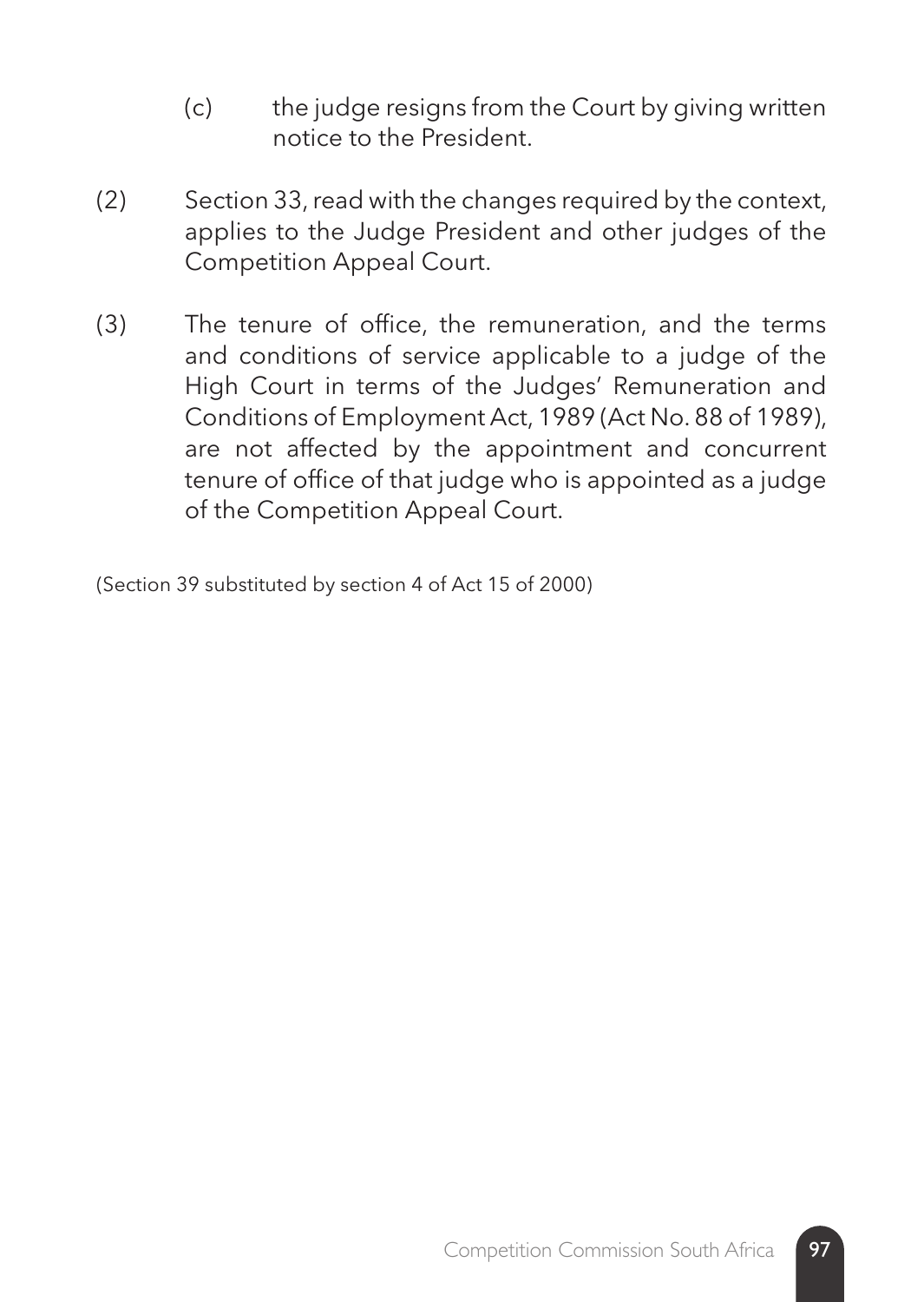## PART D ADMINISTRATIVE MATTERS CONCERNING THE COMPETITION COMMISSION AND THE COMPETITION TRIBUNAL

#### **40. Finances**

- (1) The Competition Commission is financed from-
	- (a) money that is appropriated by Parliament for the Commission;
	- (b) fees payable to the Commission in terms of *this Act*;
	- (c) income derived by the Commission from its investment and deposit of surplus money in terms of subsection (6); and
	- (d) money received from any other source.
- (2) The financial year of the Competition Commission is the period from 1 April in any year to 31 March in the following year, except that the first financial year of the Commission begins on the date that *this Act* comes into operation, and ends on 31 March next following that date.
- (3) Each year, at a time determined by the *Minister,* the Commissioner must submit to the *Minister* a statement of the Competition Commission's estimated income and expenditure, and requested appropriation from Parliament, in respect of the next ensuing financial year.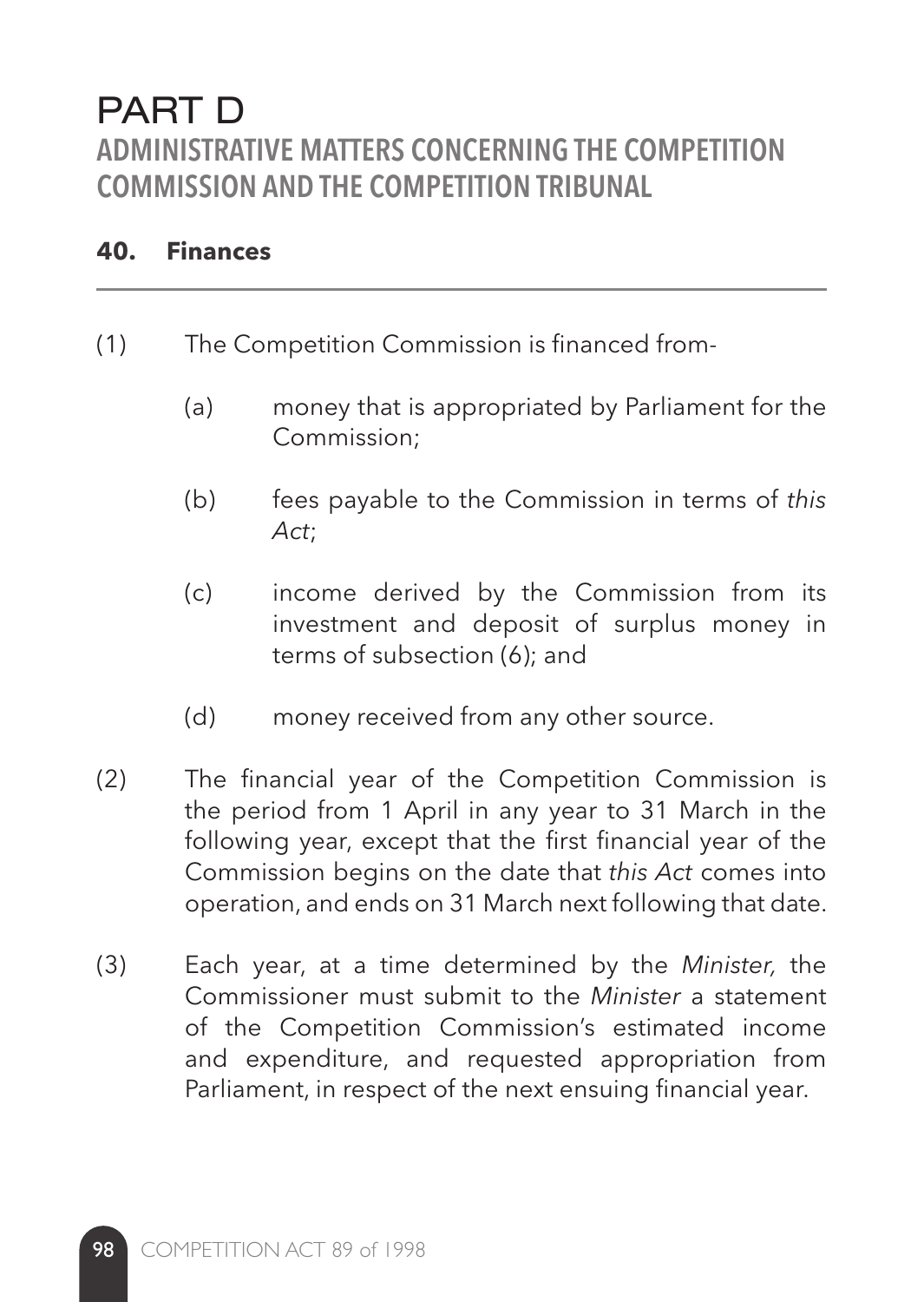- (4) The Competition Commission must open and maintain an account in the name of the Commission with a registered bank, or other registered financial institution, in the Republic, and-
	- (a) any money received by the Commission must be deposited into that account; and
	- (b) every payment on behalf of the Commission must be made from that account.
- (5) Cheques drawn on the account of the Competition Commission must be signed on its behalf by two persons authorised for that purpose by resolution of the Commission.
- (6) The Competition Commission may invest or deposit money of the Commission that is not immediately required for contingencies or to meet current expenditures-
	- (a) on a call or short-term fixed deposit with any registered bank or financial institution in the Republic; or
	- (b) in an investment account with the Corporation for Public Deposits established by section 2 of the Corporation for Public Deposits Act, 1984 (Act No. 46 of 1984).
- (7) The Commissioner is the accounting authority of the Competition Commission for purposes of the Public Finance Management Act, 1999 (Act No. 1 of 1999).

(Section 40(7) substituted by section 13(a) of Act 39 of 2000)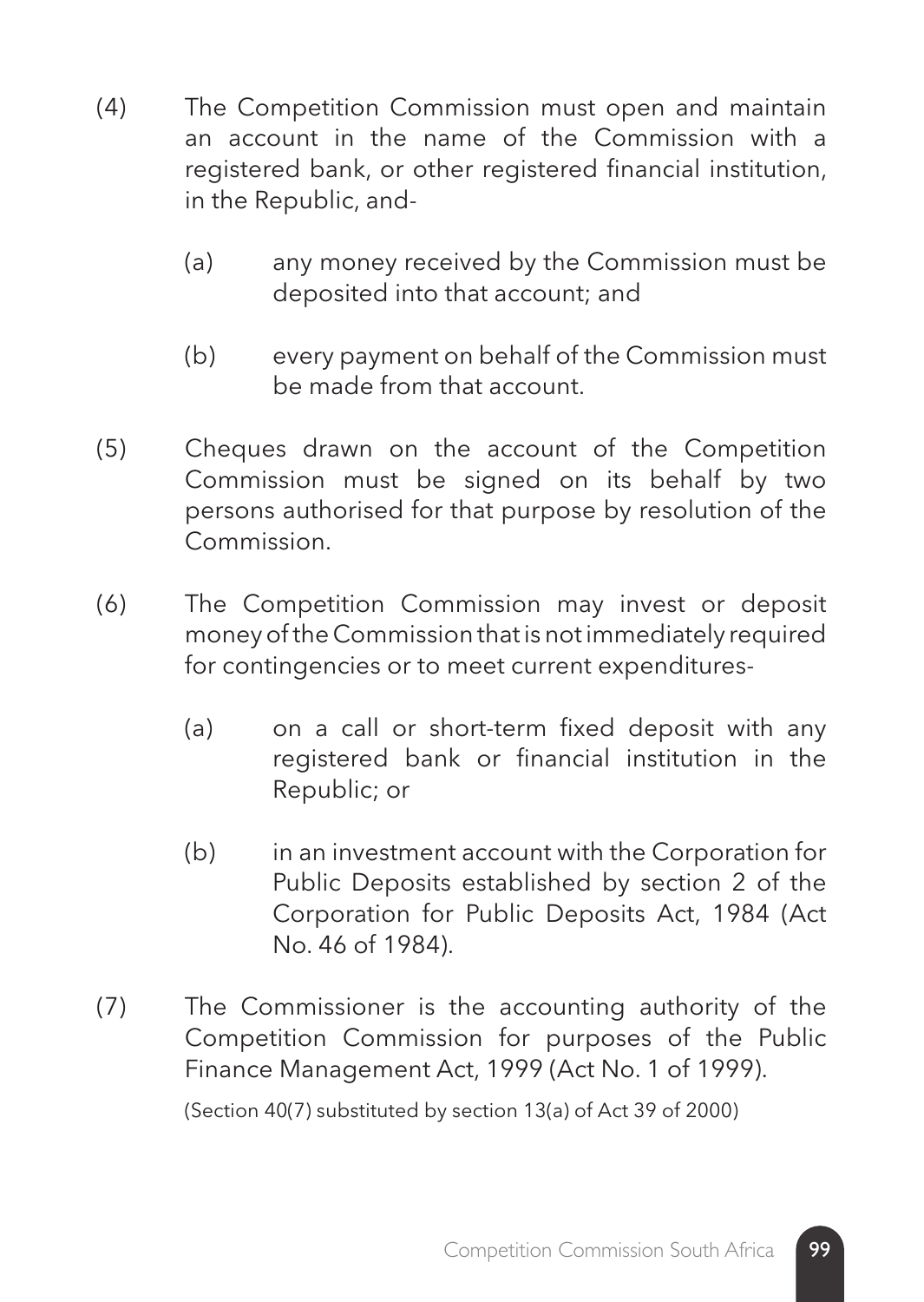- (8) … (Section 40(8) deleted by section 13(b) of Act 39 of 2000)
- (9) Within six months after the end of each financial year, the Commissioner must prepare financial statements in accordance with established accounting practice, principles and procedures, comprising-
	- (a) a statement reflecting, with suitable and sufficient particulars, the income and expenditure of the Competition Commission during the preceding financial year; and
	- (b) a balance sheet showing the state of its assets, liabilities and financial position as at the end of that financial year.
- (10) The Auditor General must audit the Competition Commission's financial records each year.

## **41. Annual Report**

- (1) Within six months after the end of the Competition Commission's financial year, the Commissioner must prepare and submit to the *Minister* an annual report in the *prescribed* form, including-
	- (a) the audited financial statements prepared in terms of section 40(9);
	- (b) the auditor's report prepared in terms of section 40(10);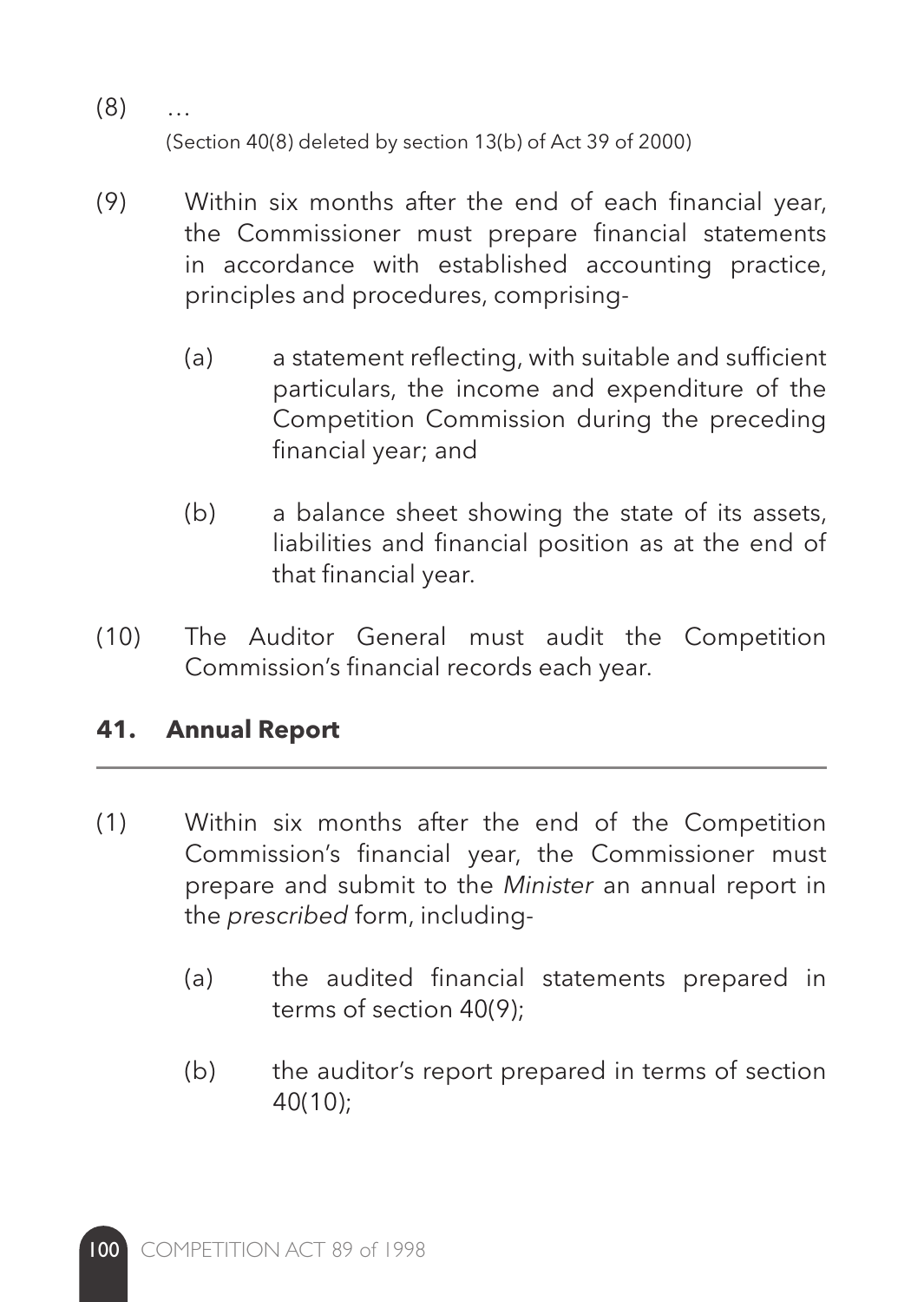- (c) a report of activities undertaken in terms of its functions set out in *this Act;*
- (d) a statement of the progress achieved during the preceding year towards realization of the purposes of *this Act;* and
- (e) any other information that the *Minister,* by notice in the *Gazette,* determines.
- (2) The *Minister* must table in the National Assembly each annual report submitted in terms of subsection (1)-
	- (a) within 10 business days after receiving that report from the Competition Commission; or

(Sections 41(2)(a) substituted by section 14 of Act 39 of 2000)

(b) if Parliament is not then sitting, within 10 business days after the commencement of the next sitting. (Sections 41(2)(b) substituted by section 14 of Act 39 of 2000)

### **42. Rules applicable to Competition Tribunal**

Sections 40 and 41, each read with the changes required by the context, applies to the Competition Tribunal, except that a reference in either section to the Commissioner must be read as referring to the Chairperson of the Tribunal.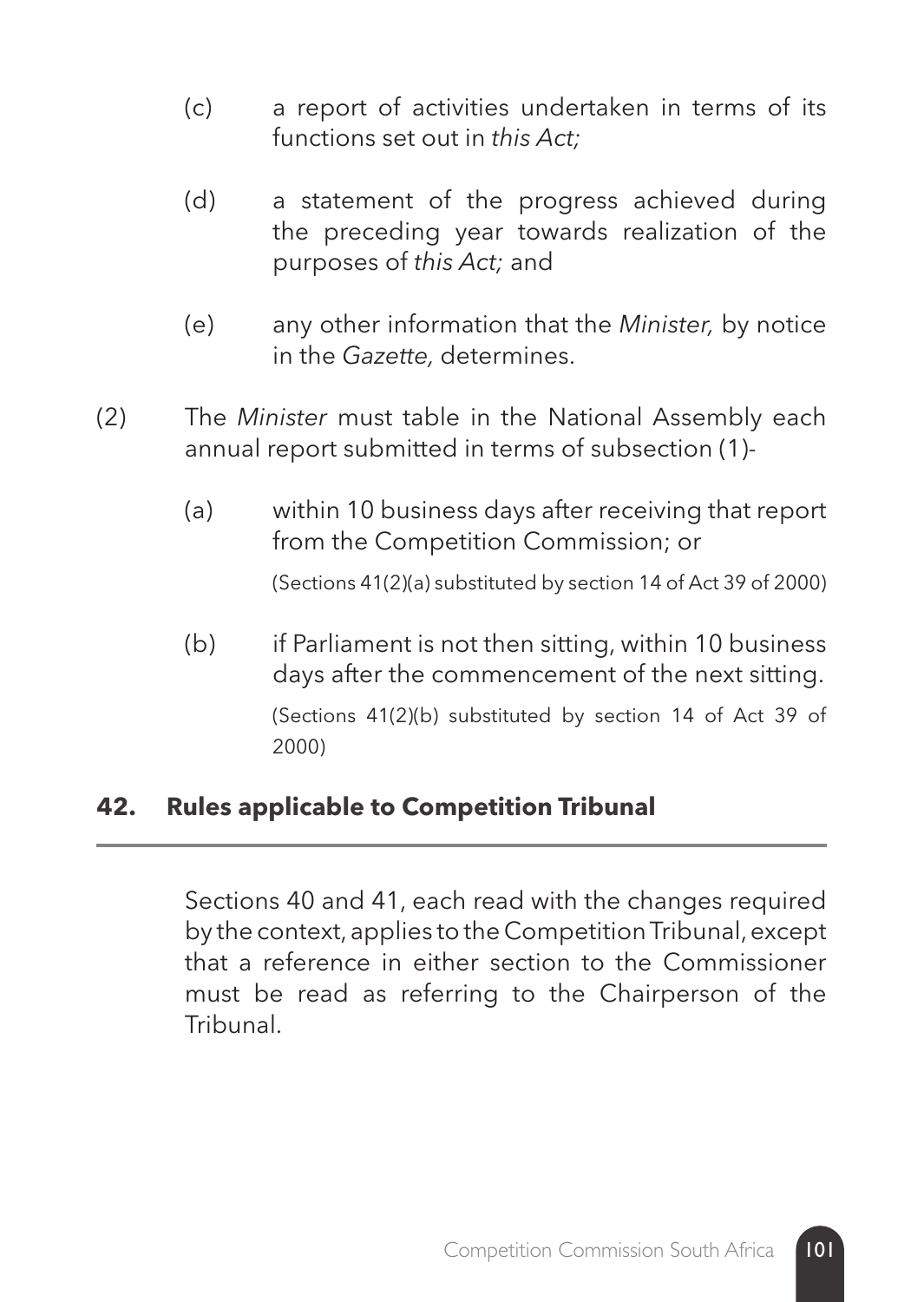- (1) The State Liability Act, 1957 (Act No. 20 of 1957), read with the changes required by the context, applies to the Competition Commission and to the Competition Tribunal, but a reference in that Act to "the Minister of the Department concerned" must be interpreted as referring to the Commissioner, or to the Chairperson, as the case may be.
- (2) No Competition Tribunal member, Competition Appeal Court member, Commissioner, staff person or contractor is liable for any report, finding, point of view or recommendation that is given in good faith and is submitted to Parliament, or made known, under the *Constitution* or *this Act.*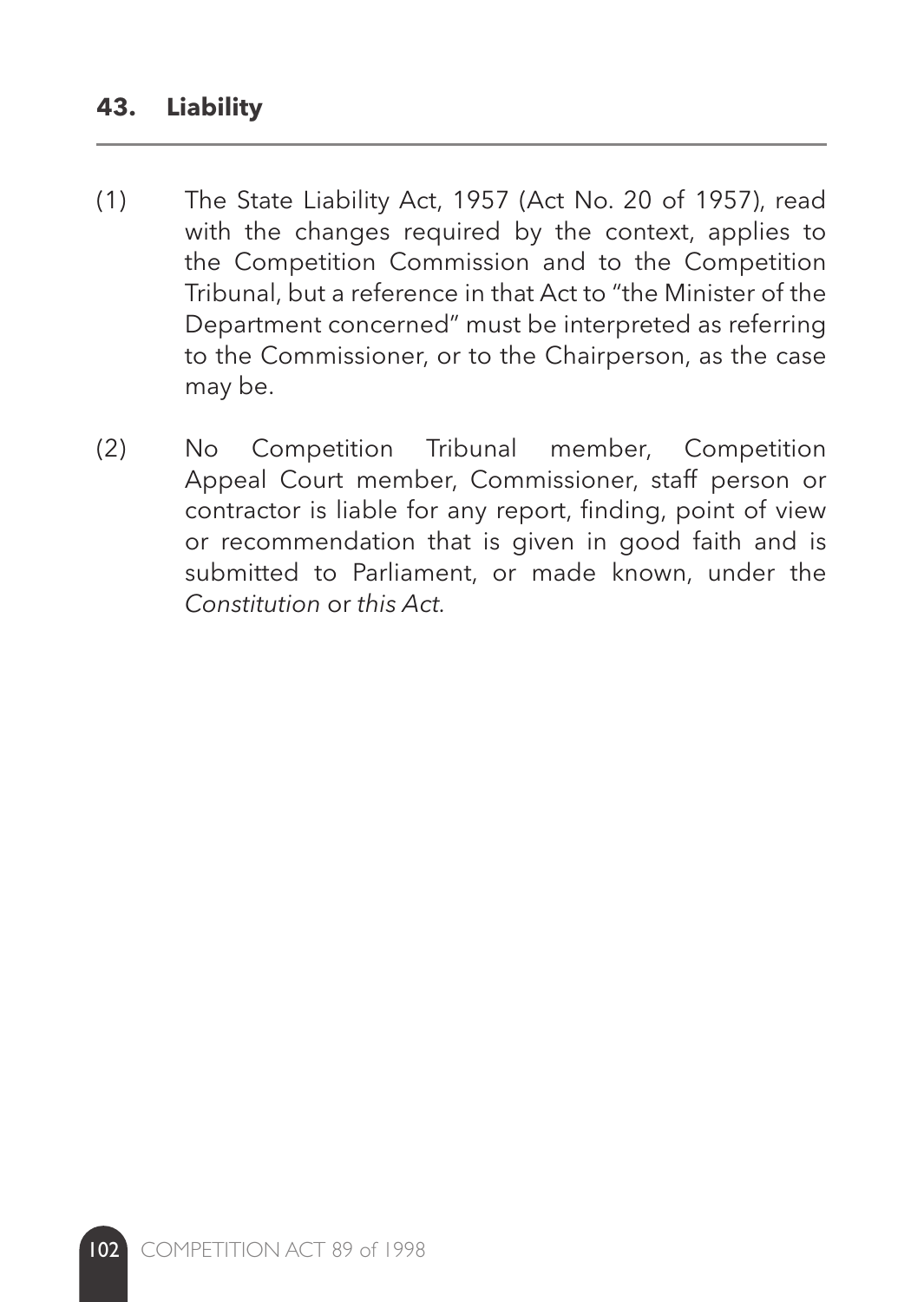# CHAPTER 4A

## MARKET INQUIRIES

### **43A. Interpretation and Application of this Chapter**

- (1) In this Chapter, "market inquiry" means a formal inquiry in respect of the general state of competition, the levels of concentration in and structure of a market for particular *goods or services*, without necessarily referring to the conduct or activities of any particular named *firm*.
- (2) An adverse effect on competition is established if any feature, or combination of features, of a market for *goods or services* impedes, restricts or distorts competition in that market.
- (3) Any reference to a feature of a market for *goods or services* includes—
	- (a) the structure of that market or any aspect of that structure, including:
		- (i) the level and trends of concentration and ownership in the market;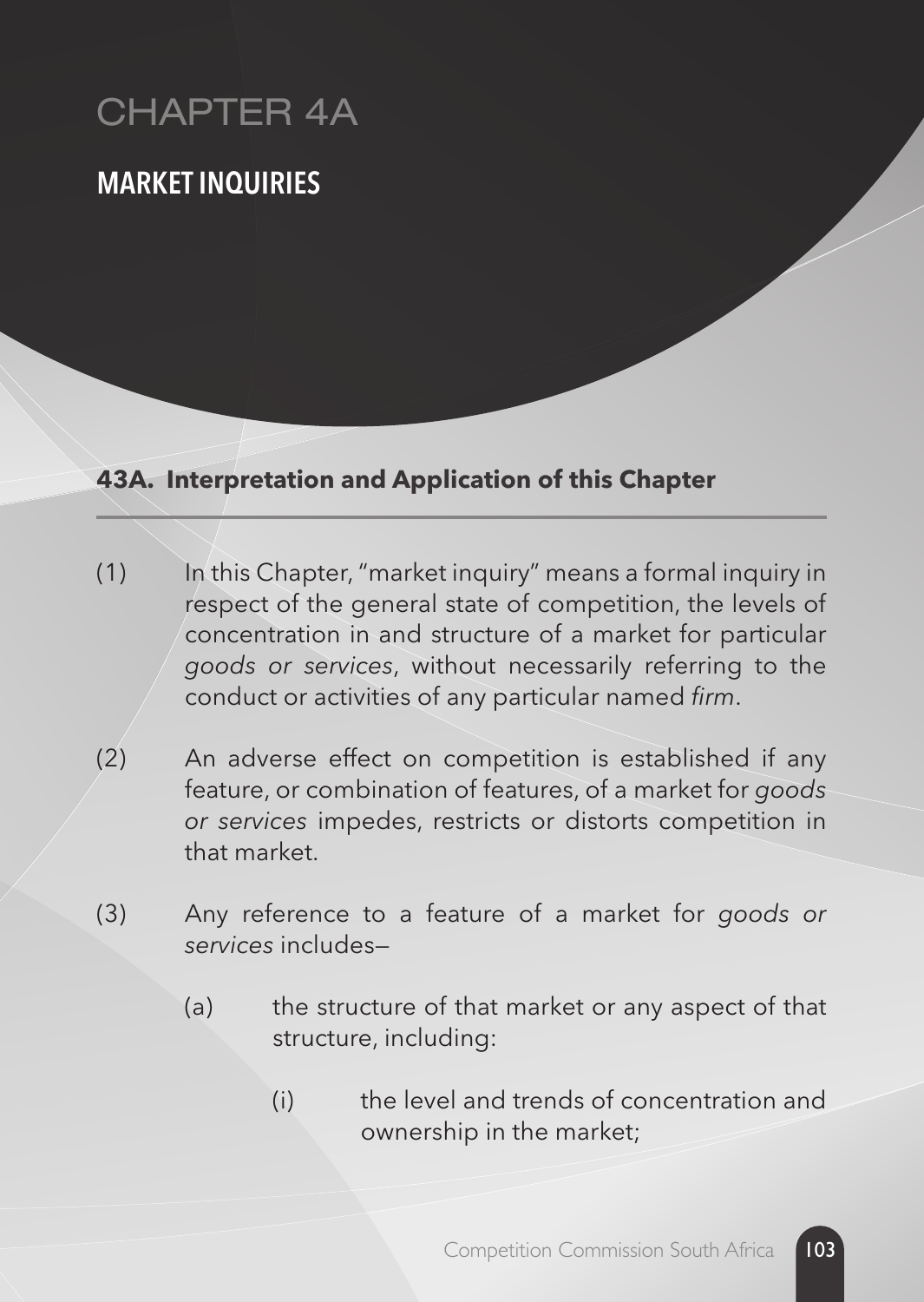- (ii) the barriers to entry in the market, the regulation of the market, including the instruments in place to foster transformation in the market and past or current advantage that is not due to the *respondent's* own commercial efforts or investment, such as direct or indirect state support for a *firm* or *firms* in the market;
- (b) the outcomes observed in the market, including-
	- (i) levels of concentration and ownership;
	- (ii) prices, customer choice, the quality of *goods or services* and innovation;
	- (iii) employment;
	- (iv) entry into and exit from the market;
	- (v) the ability of national industries to compete in international markets;
- (c) conduct, whether in or outside the market which is the subject of the inquiry, by a *firm* or *firms* that supply or acquire *goods or services* in the market concerned;
- (d) conscious parallel or co-ordinated conduct by two or more *firms* in a concentrated market without the *firms* having an agreement between or among themselves; or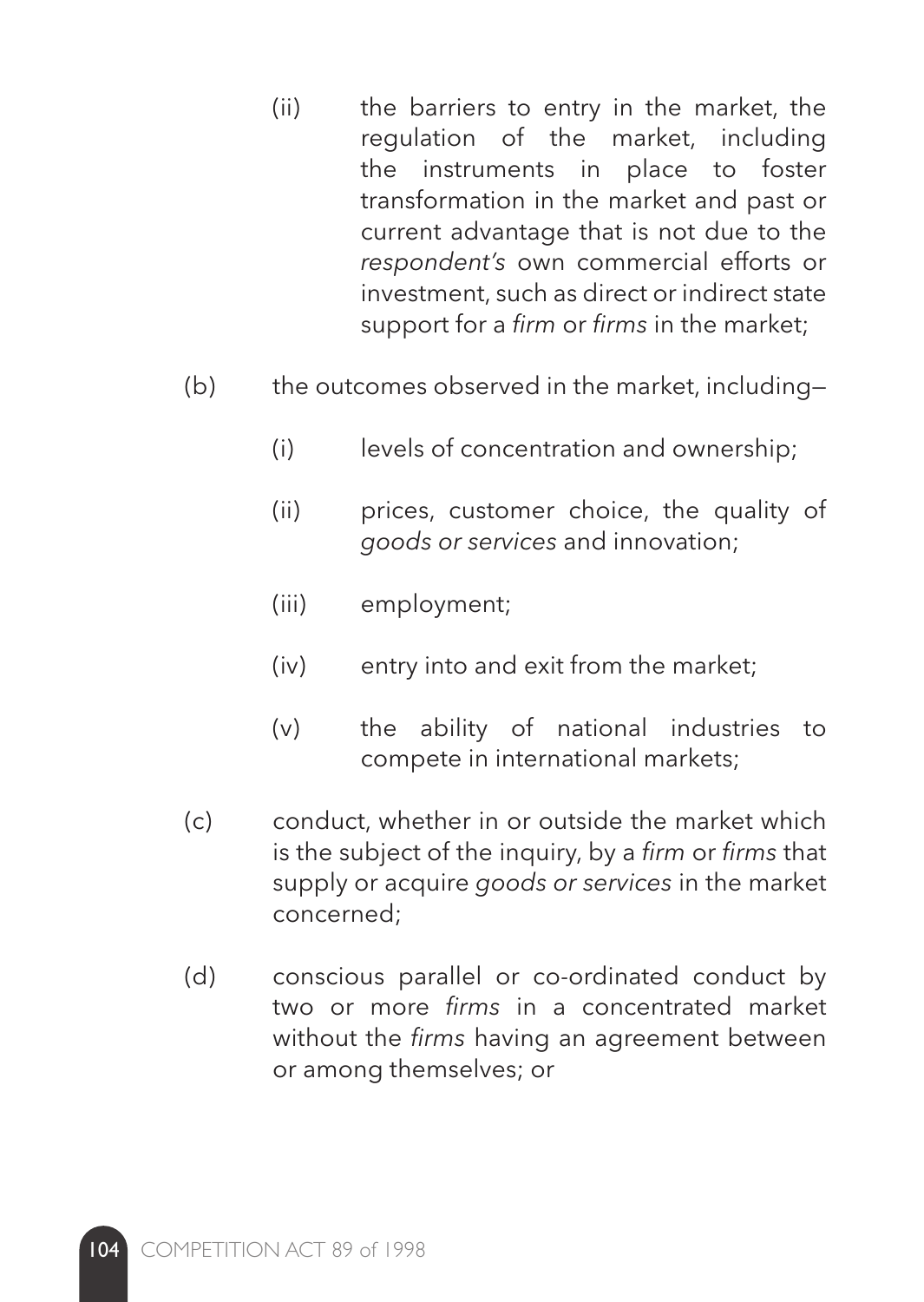(e) conduct relating to the market which is the subject of the inquiry of any customers of *firms*  who supply or acquire *goods or services*.

(Section 43A substituted by section 23 of Act 18 of 2018)

### **43B. Initiating and conducting market inquiries**

(Heading of section 43B substituted by section 24(a) of Act 18 of 2018)

(1)

- (a) The Competition Commission, acting within its functions set out in section 21(1), may conduct a market inquiry at any time, subject to subsections  $(2)$  to  $(6)$ -
	- (i) if it has reason to believe that any feature or combination of features of a market for any *goods or services* impedes, distorts or restricts competition within that market; or
	- (ii) to achieve the purposes of *this Act*.
- (b) The *Minister* may, after consultation with the Competition Commission and after consideration of the factors in paragraph (a)(i) and (ii), require the Competition Commission to conduct a market inquiry contemplated in paragraph (a) during a specified period.

(Section 43B(1) substituted by section 24(b) of Act 18 of 2018)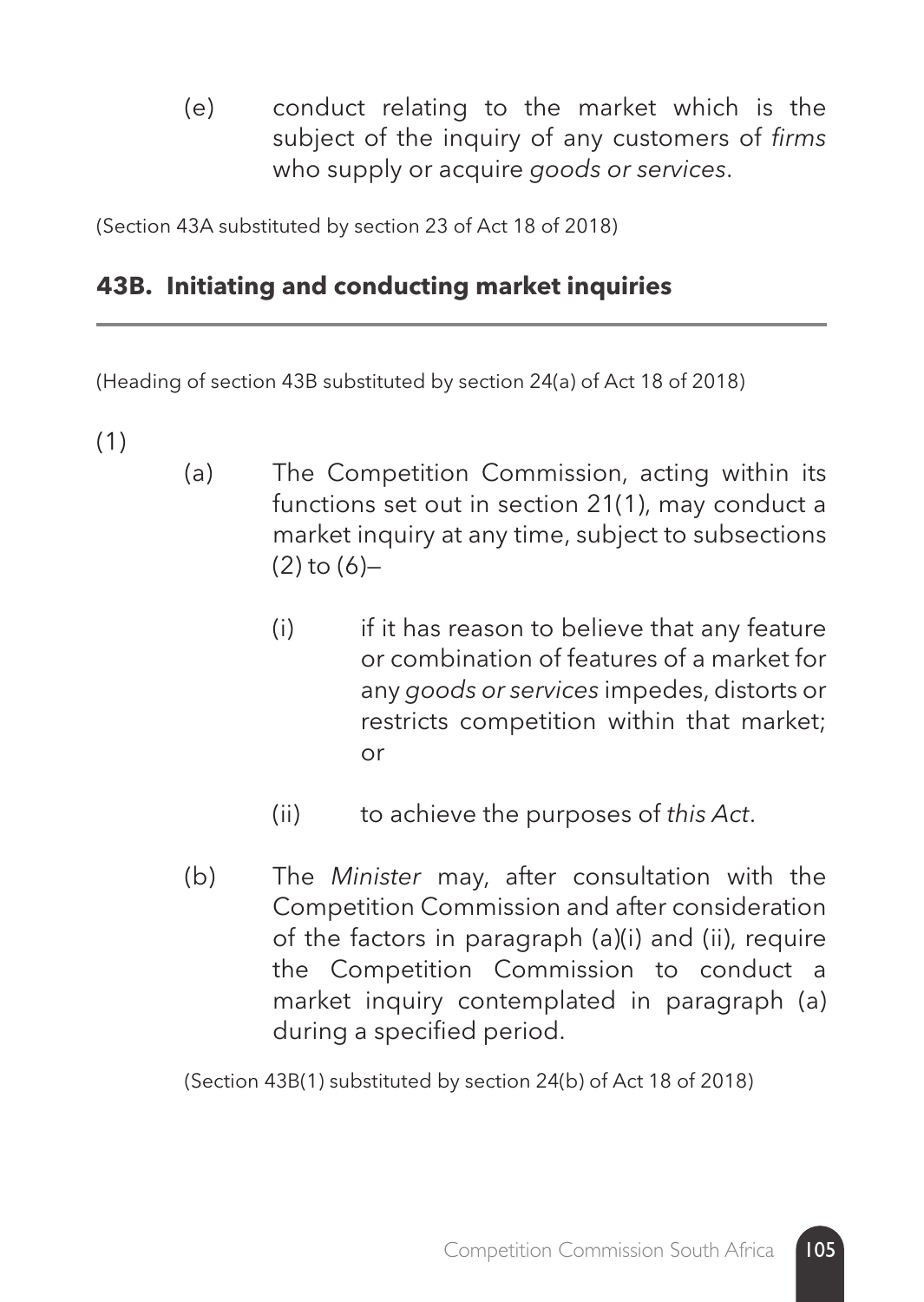(2) The Competition Commission must, at least 20 business days before the commencement of a market inquiry, publish a notice in the *Gazette* announcing the establishment of the market inquiry, setting out the terms of reference for the market inquiry and inviting members of the public to provide written representations to the market inquiry.

(Section 43B(2) substituted by section 24(c) of Act 18 of 2018)

(2A) Before publishing the notice referred to in subsection (2), the Competition Commission must notify and consult with the relevant *regulatory authority* if the intended market inquiry will investigate a sector over which the *regulatory authority* has jurisdiction in terms of any *public regulation*.

(Section 43B(2A) inserted by section 24(d) of Act 18 of 2018)

(2B) The Competition Commission must appoint a Deputy Commissioner referred to in section 23(2)(b) to chair a market inquiry and may appoint one or more additional suitably qualified persons to the panel that conducts the market inquiry.

(Section 43B(2B) inserted by section 24(d) of Act 18 of 2018)

- (3) The Competition Commission may conduct a market inquiry in any manner but, for greater certainty, the provisions of-
	- (a) sections 44 to 45A, each read with the changes required by the context, apply to the conduct of the market inquiry and to the publication of the report of a market inquiry in terms of subsection (4);
	- (b) sections 46 to 49 do not apply in respect of the conduct of a market inquiry;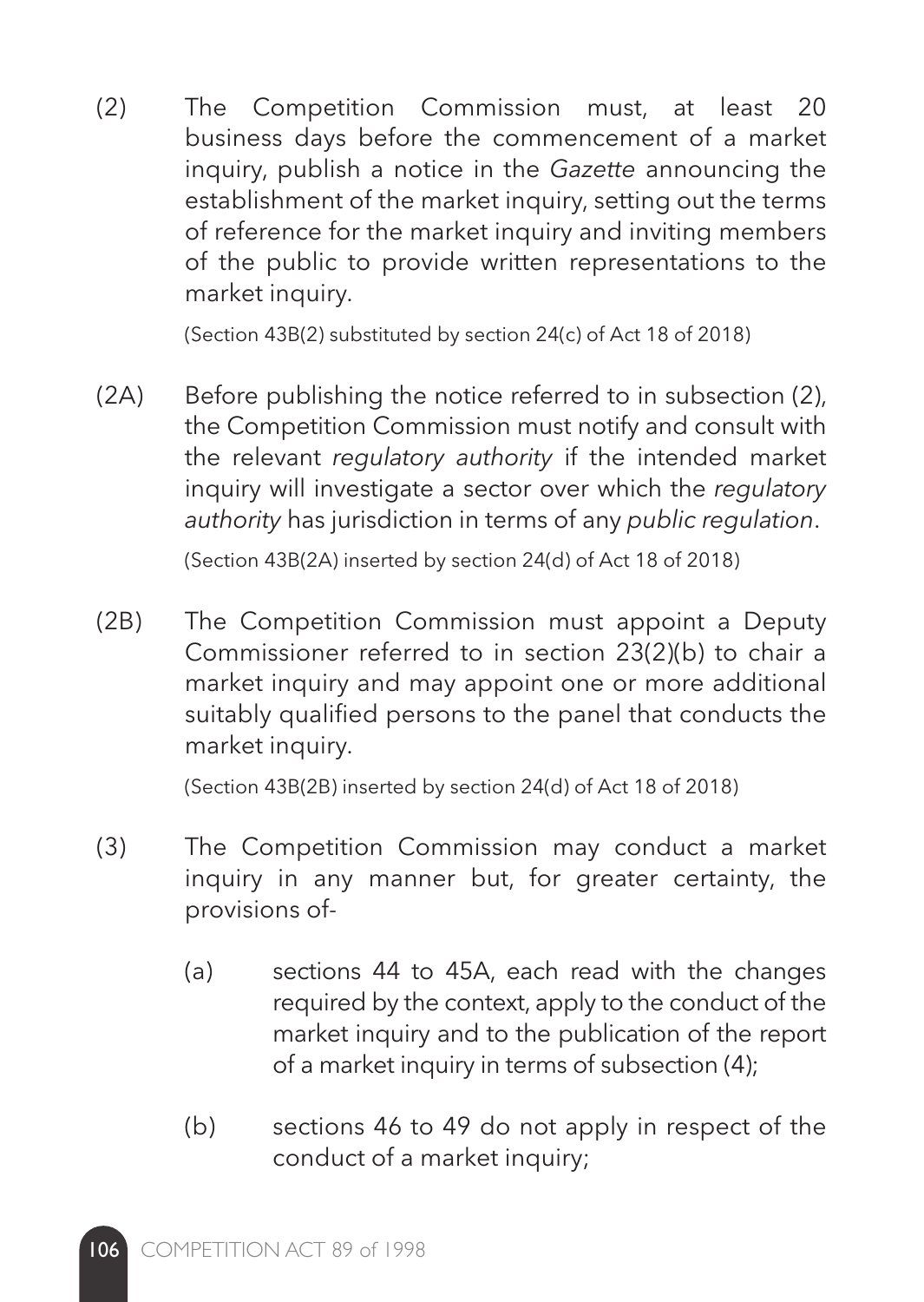- (c) section 49A, read with the changes required by the context, applies to the conduct of a market inquiry:
- (cA) Sections 49A(1), 52(2), 52(2A), 52(3), 55 and 56, read with the changes required by the context, apply to the conduct of a market inquiry, but for the purposes of this section, a reference in any of those sections to the Competition Tribunal, Chairperson of the Competition Tribunal or to a person 'presiding at a hearing' must be regarded as referring to the Competition Commission.

(Section 43B(3)(cA) inserted by section 24(e) of Act 18 of 2018)

- (d) section 54(b), (e) and (f), each read with the changes required by the context, apply to the conduct of a market inquiry, but for the purpose of this section, a reference in any of those sections to the "Tribunal" or to a person "presiding at a hearing" must be regarded as referring to the Competition Commission; and
- (e) sections 72 and  $73(2)(a)$ , (b), (c), (d) and (f) apply to the conduct of a market inquiry, but a reference in any of those sections to 'an investigation' must be regarded as referring to the market inquiry.
- (3A) For purposes of this Chapter—
	- (a) the Competition Commission may, within 20 business days of receipt of information claimed as confidential in terms of section 44(1), determine whether or not the information is *confidential information*;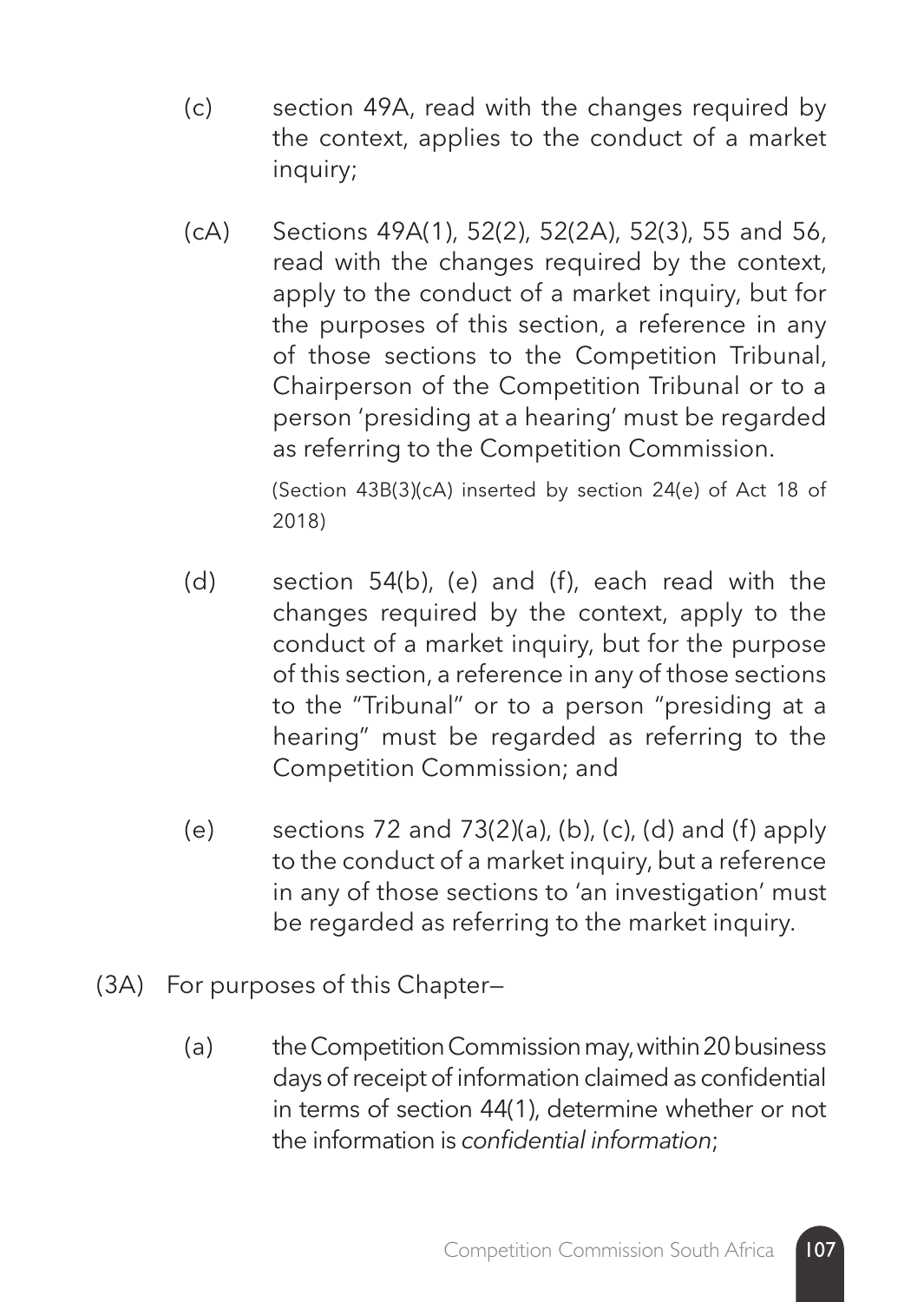- (b) if the Competition Commission determines that the information is confidential, it may, within five business days, make an appropriate determination concerning access to that information by any person;
- (c) before making the decision in paragraph (a) or (b), the Competition Commission must give the party claiming the information to be confidential, notice of its intention to make its determination and consider the representations, if any, made to it by that person;
- (d) any person aggrieved by the determination of the Competition Commission in terms of this subsection may within 15 business days of the determination, appeal against the determination to the Competition Tribunal.

(Section 43B(3A) inserted by section 24(f) of Act 18 of 2018)

(4)

- (a) The terms of reference required in terms of subsection (2) must include, at a minimum, a statement of the scope of the inquiry, and the time within which it is expected to be completed, which period may not exceed 18 months.
- (b) The Competition Commission may apply to the *Minister* to extend for a reasonable period, the completion of a market inquiry beyond the period referred to in paragraph (a).

(Section 43B(4) substituted by section 24(g) of Act 18 of 2018)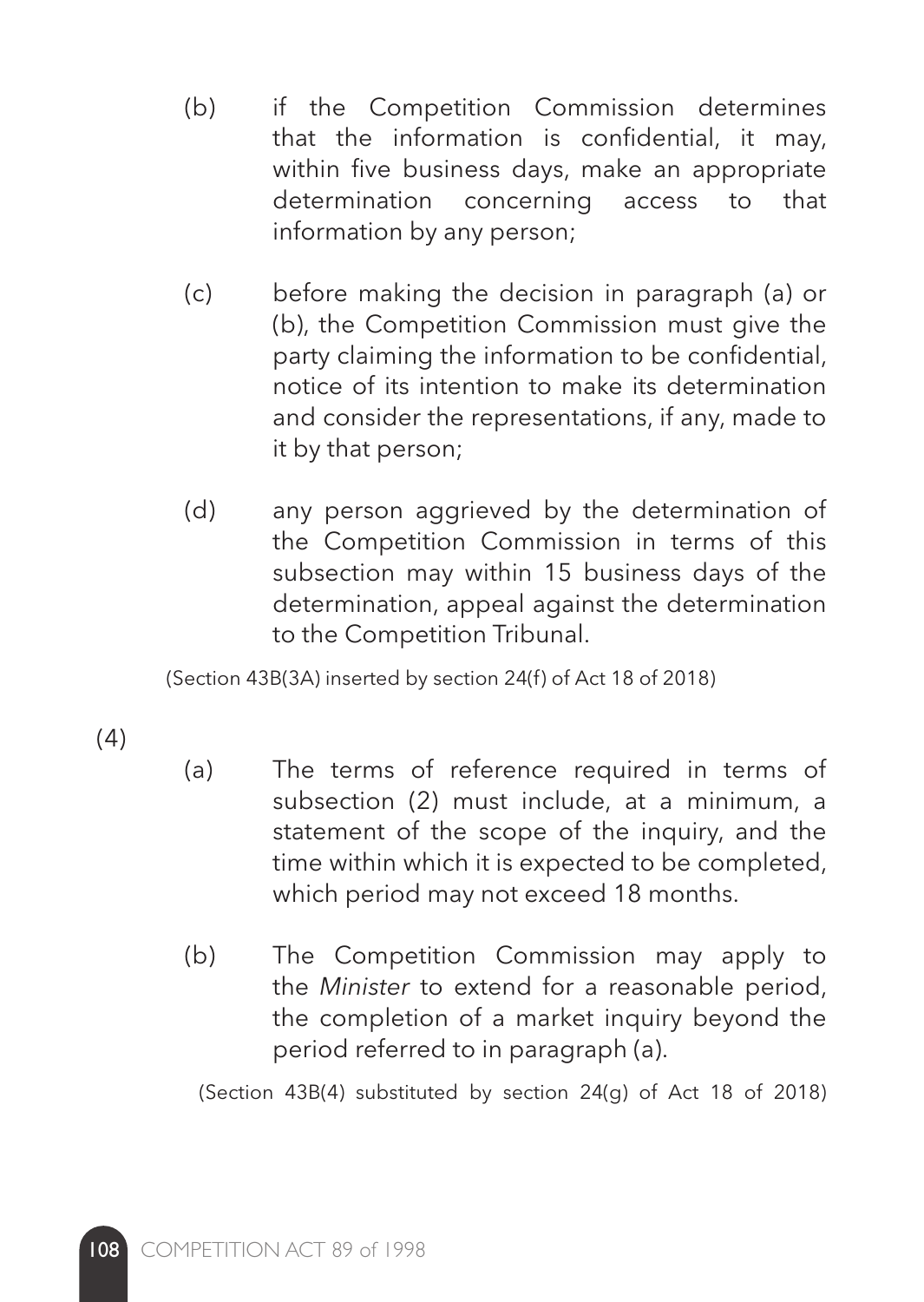- (5) The Competition Commission may amend the terms of reference, including the scope of the inquiry, or the time within which it is expected to be completed, by further notice in the *Gazette*.
- (6) Subject to subsections (4) and (5), the Competition Commission must complete a market inquiry by publishing a report contemplated in sections 43D and 43E, within the time set out in the terms of reference referred to in subsection (2).

(Section 43B(6) substituted by section 24(h) of Act 18 of 2018)

## **43C. Matters to be decided at market inquiry**

- (1) In a market inquiry, the Competition Commission must decide—
	- (a) whether any feature, including structure and levels of concentration, of each relevant market for any *goods or services* impedes, restricts or distorts competition within that market; and
	- (b) on the procedures to be followed at the market inquiry.
- (2) In making its decision in terms of subsection (1)(a), the Competition Commission must have regard to the impact of the adverse effect on competition on *small and medium businesses,* or *firms* controlled or owned by historically disadvantaged persons.
- (3) If the Competition Commission decides that there is an adverse effect on competition, it must determine—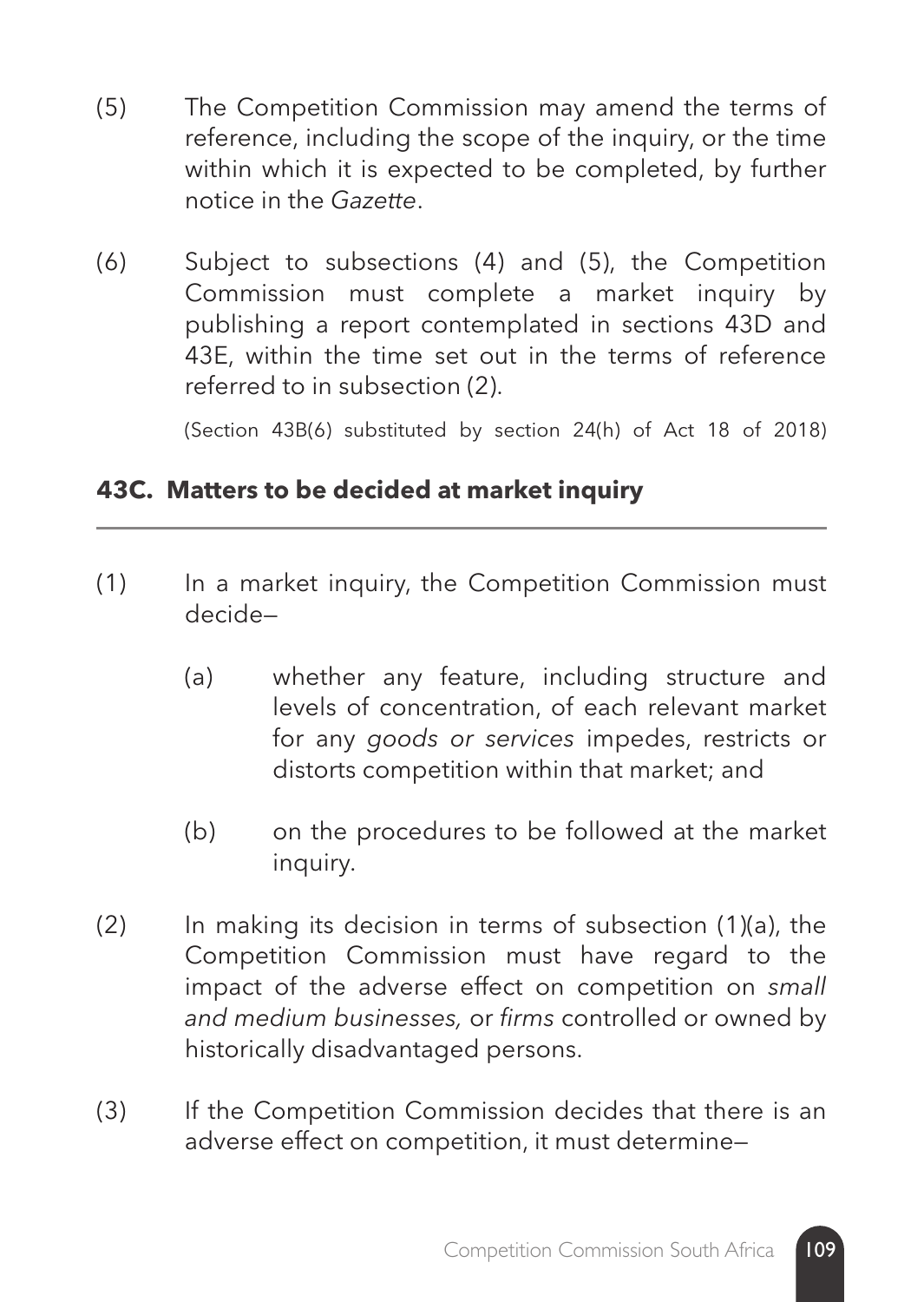- (a) the action that must be taken in terms of section 43D;
- (b) whether it must make recommendations to any Minister, *regulatory authority* or affected *firm* to take action to remedy, mitigate or prevent the adverse effect on competition;
- (c) if any action must be taken in terms of paragraph (b), the action that must be taken in respect of what must be remedied, mitigated or prevented.
- (4) In determining the matters in subsection (3), the Competition Commission must have regard to the need to achieve as comprehensive a solution as is reasonable and practicable.

(Section 43C repealed by section 25 of Act 18 of 2018 and re-inserted by section 26 of Act 18 of 2018)

## **43D. Duty to remedy adverse effects on competition**

- (1) Subject to the provisions of any law, the Competition Commission may, in relation to each adverse effect on competition, take action to remedy, mitigate or prevent the adverse effect on competition.
- (2) The action taken in terms of subsection (1) may include a recommendation by the Competition Commission to the Competition Tribunal in terms of section 60(2)(c), and the Competition Tribunal may make an appropriate order in relation thereto.
- (3) The decision of the Competition Commission in terms of subsection (1) must be consistent with the decisions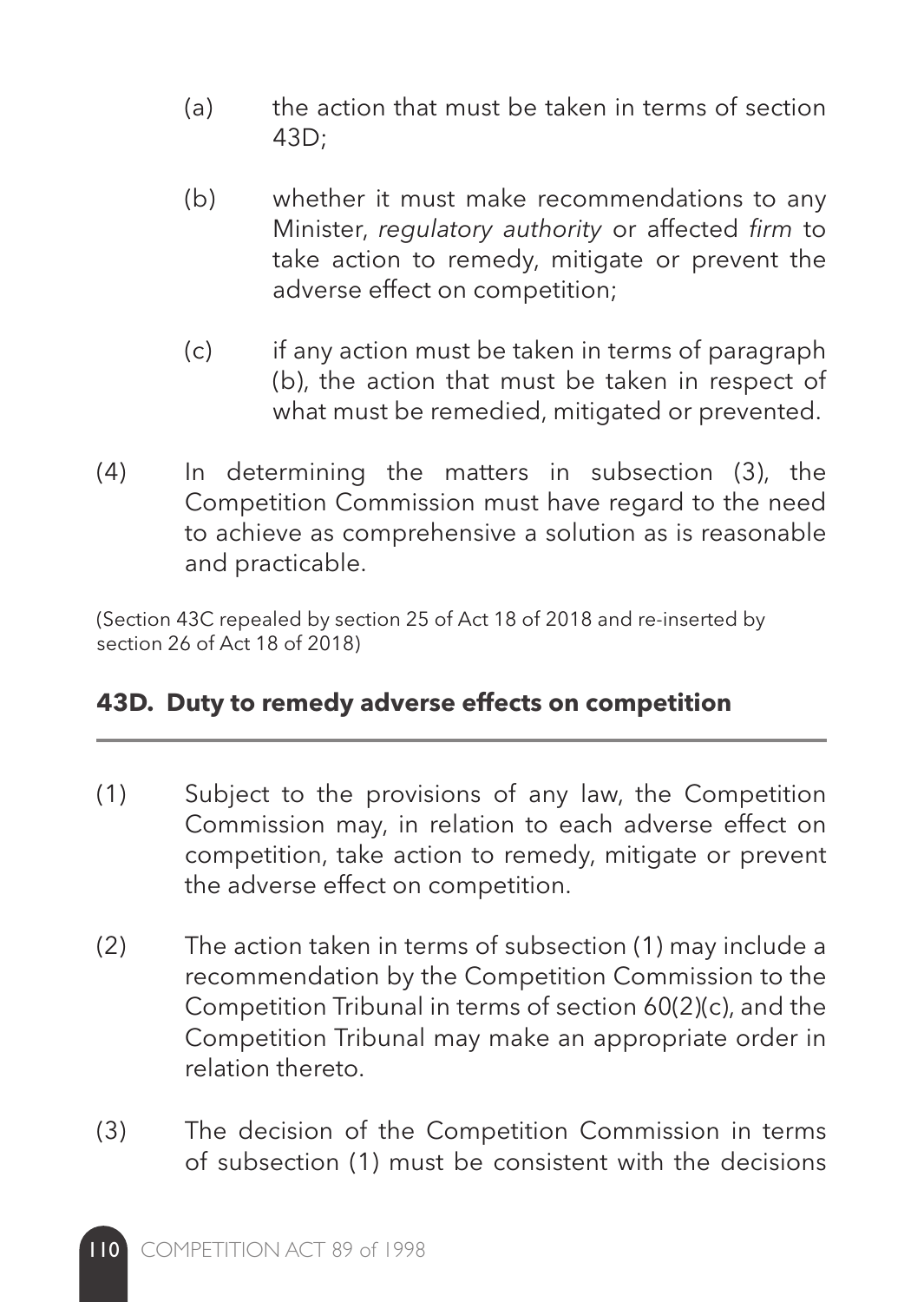of its report unless there has been a material change in circumstances since the preparation of the report or the Competition Commission has a justifiable reason for deciding differently.

- (4) Any action in terms of subsection (1) must be reasonable and practicable, taking into account relevant factors, including—
	- (a) the nature and extent of the adverse effect on competition;
	- (b) the nature and extent of the remedial action:
	- (c) the relation between the adverse effect on competition and the remedial action;
	- (d) the likely effect of the remedial action on competition in the market that is the subject of the market inquiry and any related markets;
	- (e) the availability of less restrictive means to remedy, mitigate or prevent the adverse effect on competition; and
	- (f) any other relevant factor arising from any information obtained by the Competition Commission during the market inquiry.

(Section 43D inserted by section 26 of Act 18 of 2018)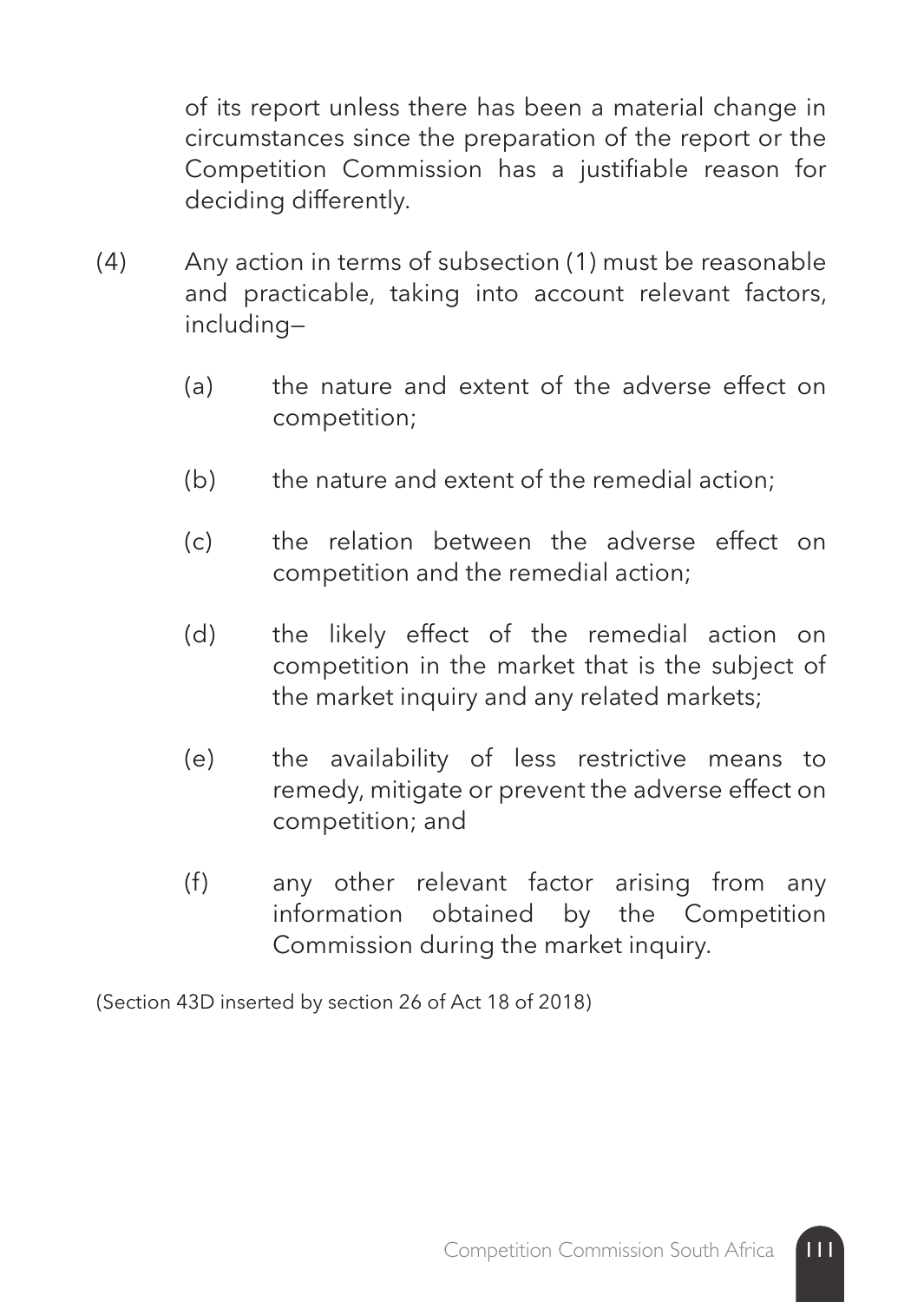- (1) Upon completing a market inquiry, the Competition Commission must publish a report of the inquiry in the *Gazette*, and must submit the report to the *Minister* with recommendations, which may include, but are not limited  $t_{0-}$ 
	- (a) recommendations for new or amended policy, legislation or *regulation*s; and
	- (b) recommendations to other regulatory authorities in respect of competition matters.
- (2) Section 21(3), read with the changes required by the context, applies to a report to the *Minister* in terms of subsection (1).
- (3) On the basis of information obtained during a market inquiry, the Competition Commission may—
	- (a) initiate a complaint and enter into a consent order with any *respondent*, in accordance with section 49D, with or without conducting any further investigation;
	- (b) initiate a complaint against any *firm* for further investigation, in accordance with Part C of Chapter 5;
	- (c) initiate and refer a complaint directly to the Competition Tribunal without further investigation;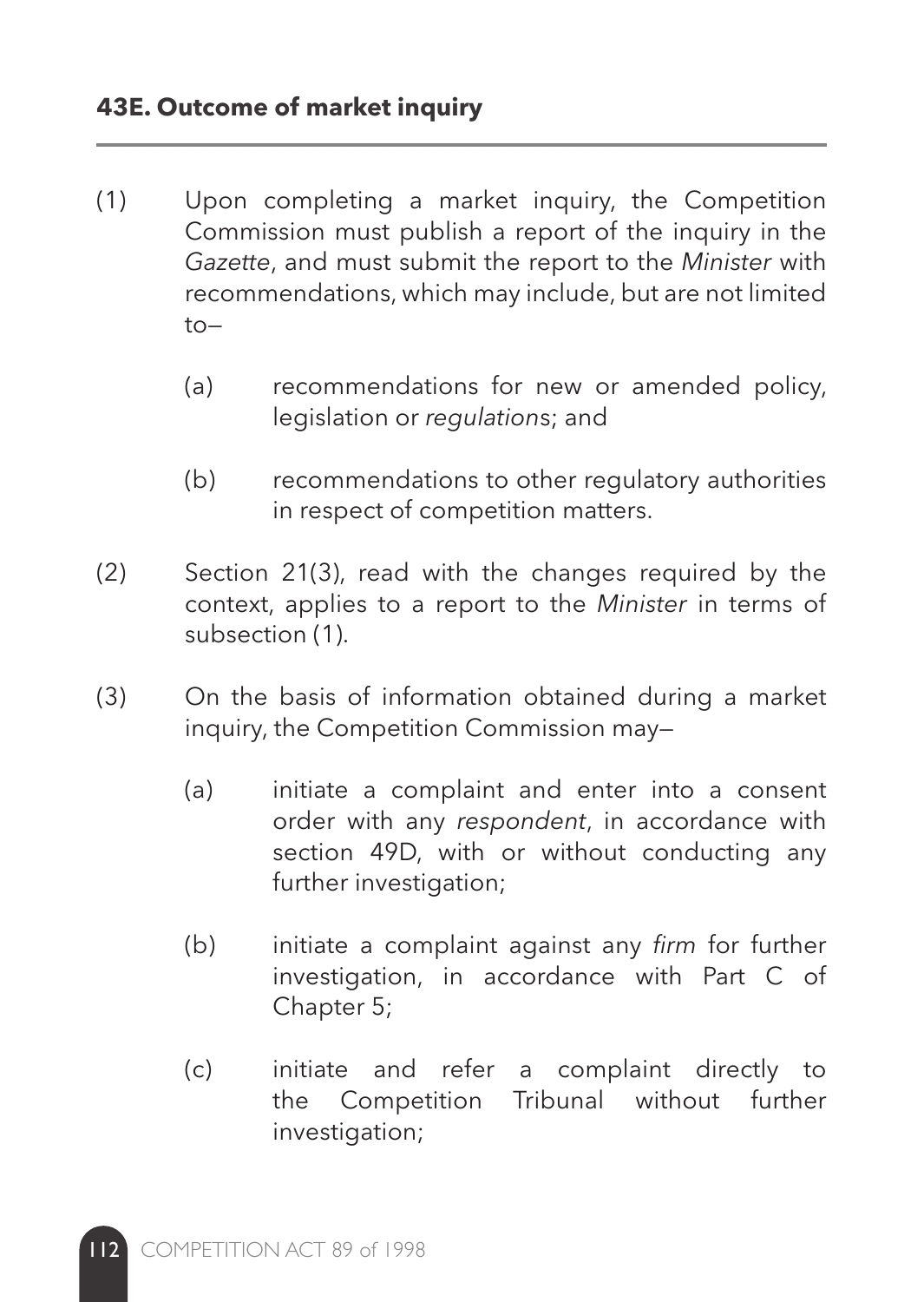- (d) take any other action within its powers in terms of *this Act* recommended in the report of the market inquiry; or
- (e) take no further action.
- (4) Before the completion of the market inquiry, the Competition Commission must take appropriate steps to communicate, and where necessary on a confidential basis, to any person who is materially affected by any provisional finding, decision, remedial action or recommendation of the market inquiry in terms of this section and call for comments from them.
- (5) The Competition Commission must have regard to any further information or submissions received in terms of subsection (4) when deciding the action or making the recommendation in terms of section 43D(1) and (2).

(Section 43E inserted by section 26 of Act 18 of 2018)

## **43F. Appeals against decisions made under this Chapter**

- (1) The *Minister*, or any person referred to in section 43G(1) who is materially and adversely affected by the determination of the Competition Commission in terms of section 43D, may, within the *prescribed* period, appeal against that determination to the Competition Tribunal in accordance with the Rules of the Competition Tribunal.
- (2) In determining an appeal in terms of subsection (1), the Competition Tribunal may—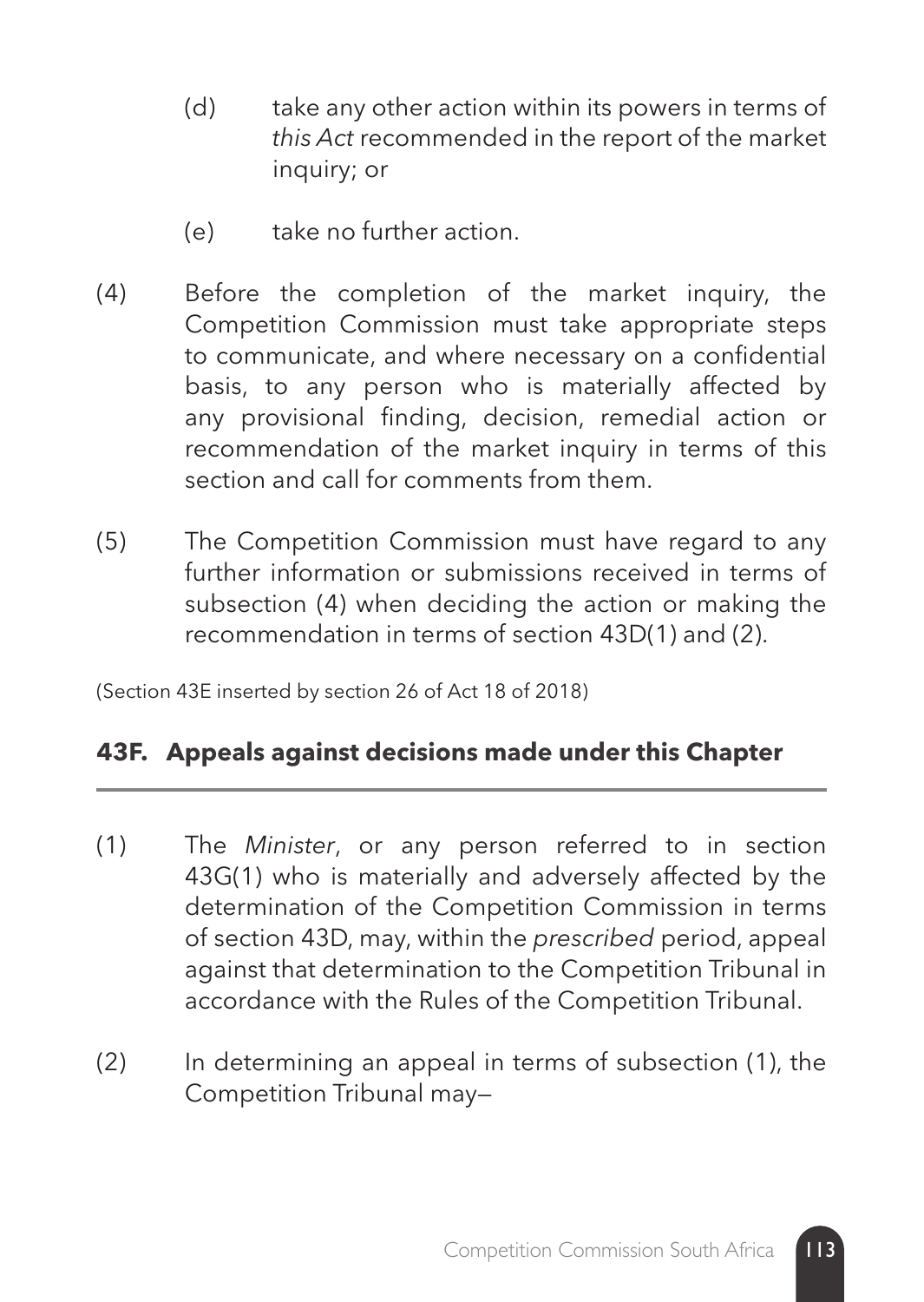- (a) confirm the determination of the Competition Commission;
- (b) amend or set aside the determination, in whole or in part; or
- (c) make any determination or order that is appropriate in the circumstances.
- (3) If the Competition Tribunal sets aside the decision of the Competition Commission, in whole or in part, it may remit the matter, or part of the matter, to the Competition Commission for further inquiry in terms of this Chapter.
- (4) Any remittal to the Competition Commission in terms of subsection (3) must be completed within six months from the date of the order of the Competition Tribunal.
- (5) The Competition Tribunal may, on good cause shown, extend the period referred to in subsection (4) for one further period of six months.
- (6) Any person referred to in subsection (1) who is aggrieved by a determination or order of the Competition Tribunal in terms of subsection (2) may appeal against that determination or order to the Competition Appeal Court.

(Section 43F inserted by section 26 of Act 18 of 2018)

### **43G. Participation in and representations to market inquiry**

(1) In accordance with the procedures adopted by the inquiry, the following persons may *participate* in a market inquiry—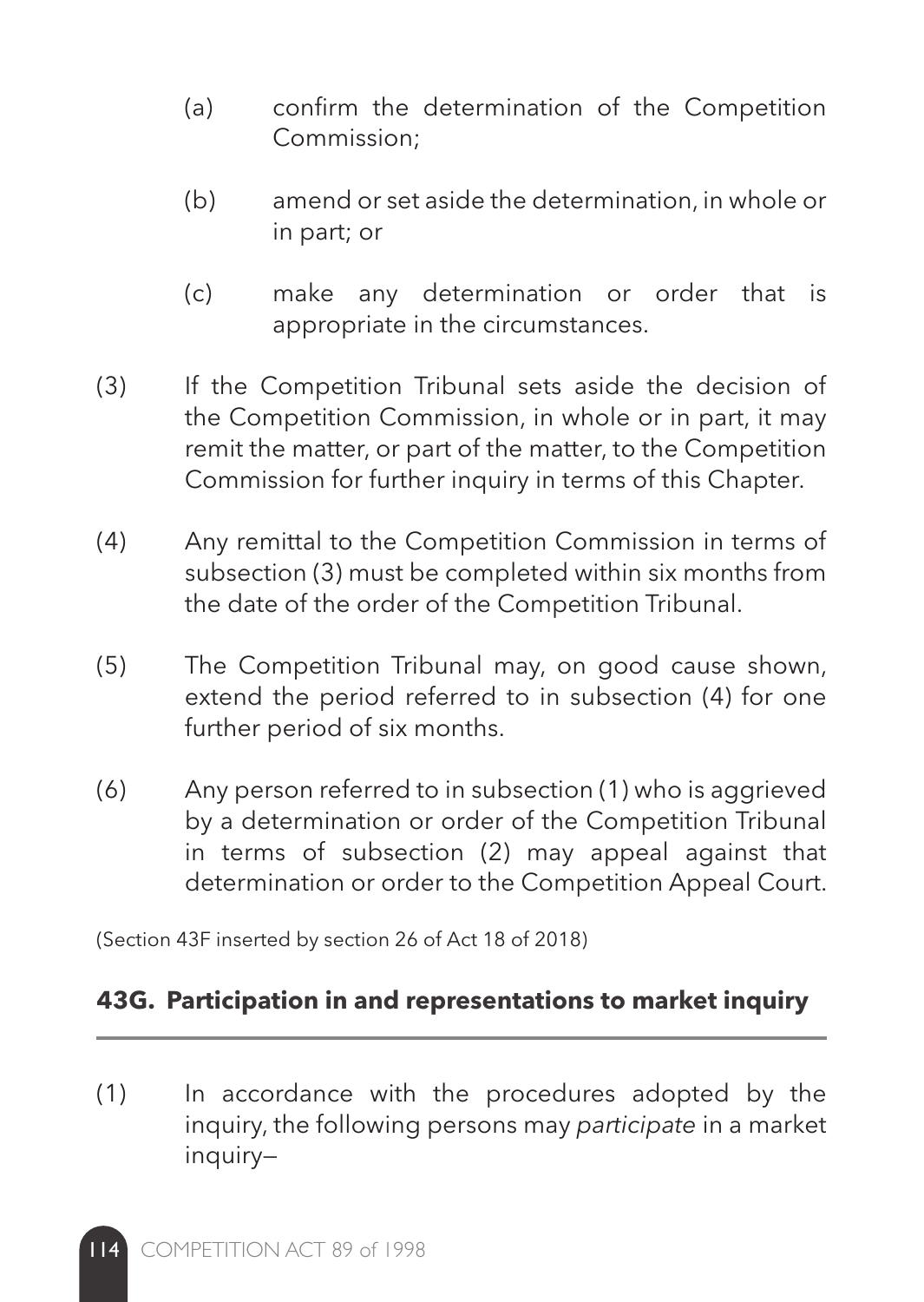- (a) *firms*, including *small and medium businesses*, in the market that is the subject of the inquiry;
- (b) any *registered trade union* that represents a substantial number of employees or the employees or representatives of the employees if there are no *registered trade unions* at the *firms*  referred to in paragraph (a);
- (c) officials and staff of the Competition Commission or witnesses, who in the opinion of the Commission, would substantially assist with the work of the inquiry;
- (d) a *regulatory authority* referred to in section 82(1);
- (e) the *Minister*;
- (f) at the request of the *Minister*, any Minister responsible for the sector that includes, or is materially affected by, the market that is the subject of the inquiry; and
- (g) any other person—
	- (i) who has a material interest in the market inquiry;
	- (ii) whose interest is, in the opinion of the Competition Commission, not adequately represented by another participant; and
	- (iii) who would, in the opinion of the Competition Commission, substantially assist with the work of the inquiry.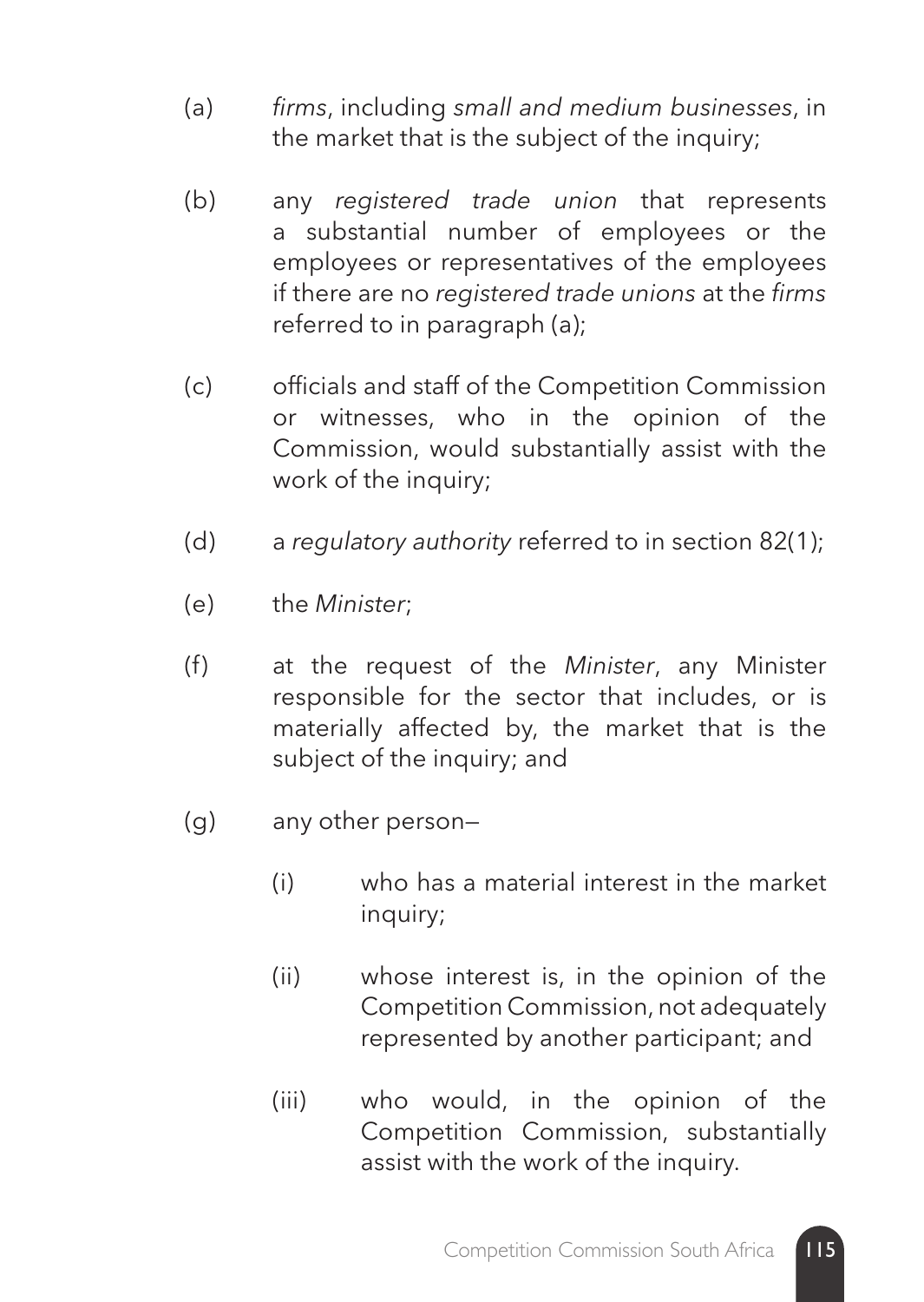- (2) The Competition Commission must take reasonable steps to promote the *participation* of *small and medium businesses*, who have a material interest in the inquiry and are, in the opinion of the Competition Commission, not adequately represented.
- (3) Subject to the procedures and time periods adopted for the inquiry, any person may make representations to the market inquiry on any issue related to the terms of reference published in terms of section 43B(2).
- (4) Subject to the procedures and time periods adopted for the inquiry, participants referred to in subsection (1) may be required to respond to surveys and questionnaires, requests for information and submissions issued by the Commission.

(Section 43G inserted by section 26 of Act 18 of 2018)

(Chapter 4A inserted by section 6 of Act 1 of 2009. With effect from 1 April 2013)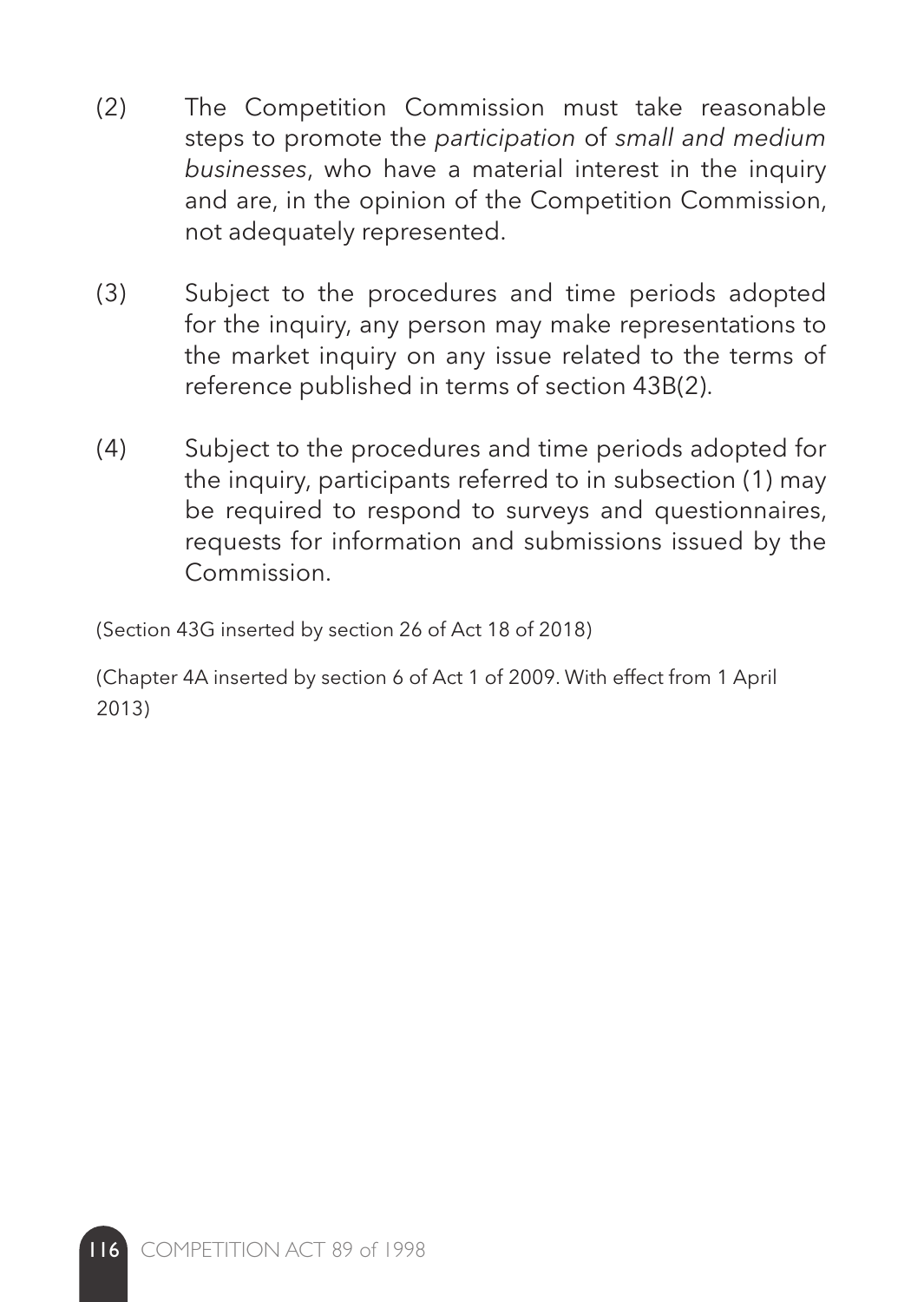# CHAPTER 5

## INVESTIGATION AND ADJUDICATION PROCEDURES

## PART A CONFIDENTIAL INFORMATION

#### **44. Right of informants to claim confidentiality**

- (1)
- (a) A person, when submitting information to the Competition Commission or the Competition Tribunal, may identify information that the person claims to be *confidential information*.
- (b) Any claim contemplated in paragraph (a) must be supported by a written statement in the *prescribed* form, explaining why the information is confidential.
- (2) From the time information comes into the possession of the Competition Commission, Competition Tribunal or *Minister* until a final determination has been made concerning that information, the Commission, Tribunal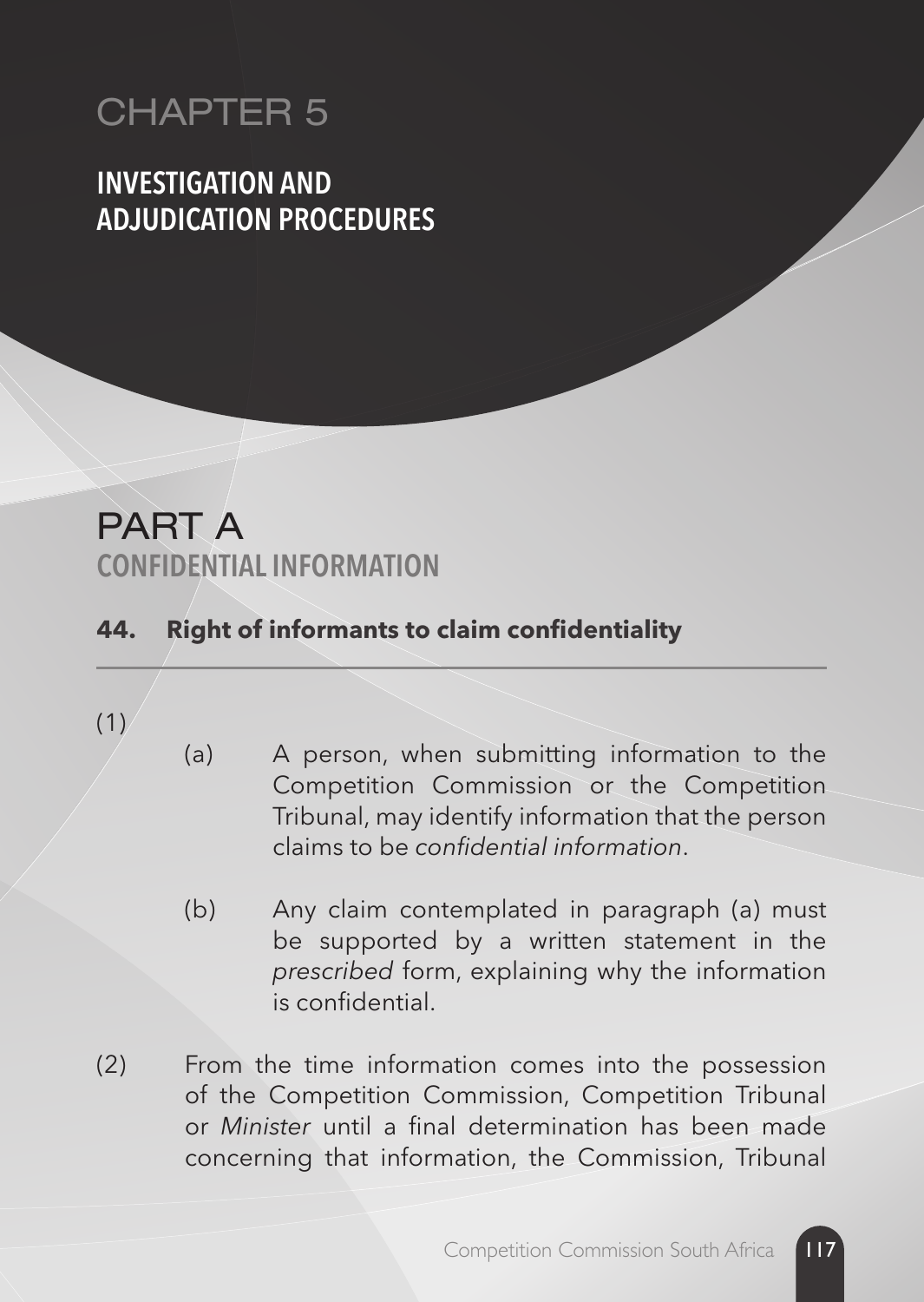and *Minister* must treat as confidential, any information that is the subject of a claim in terms of this section.

(Section 44(2) substituted by section 27(a) of Act 18 of 2018, with effect from 13 February 2020.)

- (3) In respect of information submitted to the Competition Commission, the Competition Commission may—
	- (a) determine whether the information is *confidential information*; and
	- (b) if it finds that the information is confidential, make any appropriate determination concerning access to that information.

(Section 44(3) substituted by section 27(b) of Act 18 of 2018, with effect from 13 February 2020.)

(4) The Competition Commission may not make a determination in terms of subsection (3) before it has given the claimant the *prescribed* notice of its intention to make the determination and has considered the claimant's representations, if any.

> (Section 44(4) added by section 27(c) of Act 18 of 2018, with effect from 13 February 2020.)

(5) A person contemplated in subsection (1) who is aggrieved by the determination of the Competition Commission in terms of subsection (3) may, within the *prescribed* period of the Commission's decision, refer the decision to the Competition Tribunal.

> (Section 44(5) added by section 27(c) of Act 18 of 2018, with effect from 13 February 2020.)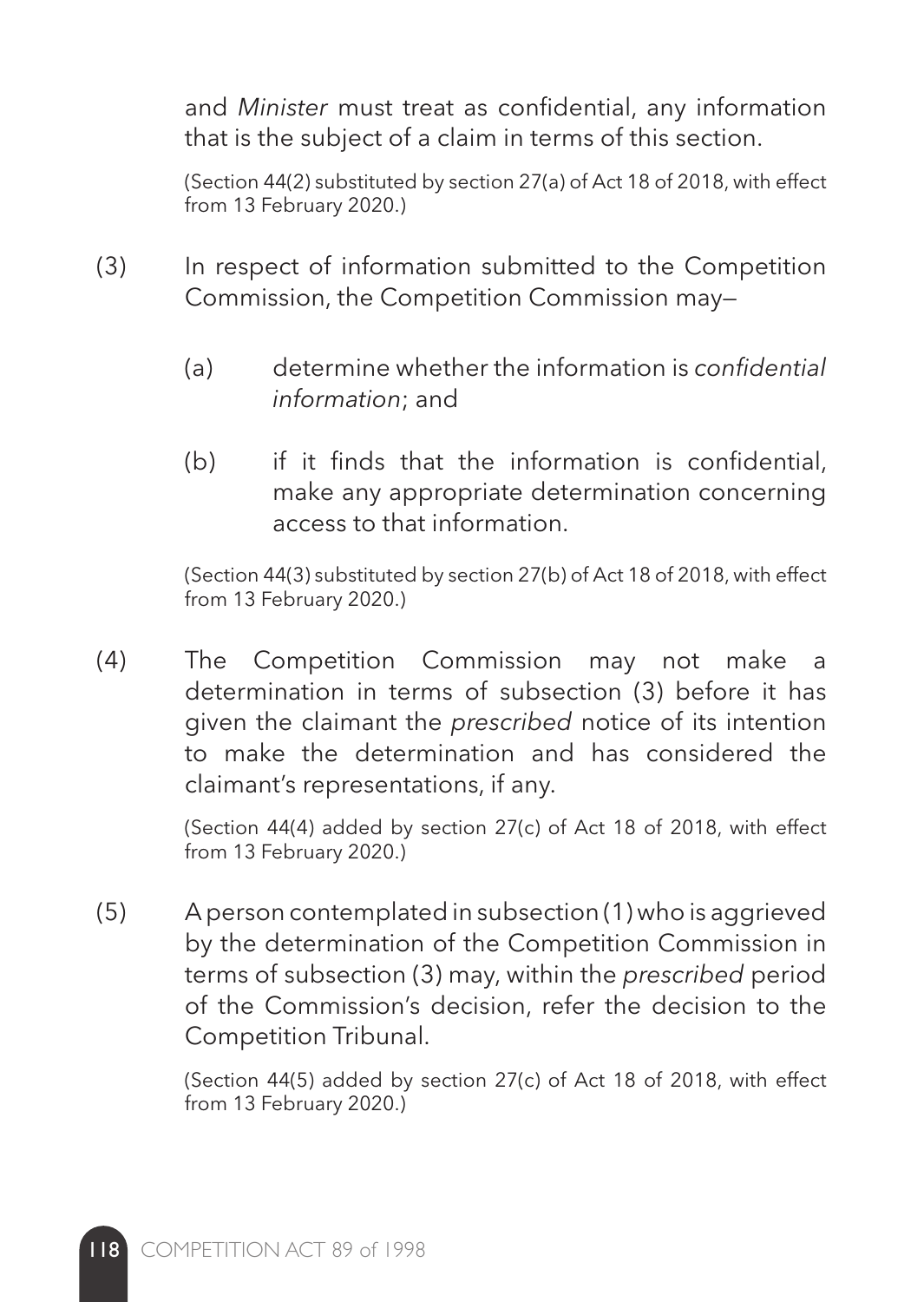(6) The Competition Tribunal may confirm or substitute the Competition Commission's determination or substitute it with another appropriate ruling.

> (Section 44(6) added by section 27(c) of Act 18 of 2018, with effect from 13 February 2020.)

- (7) In respect of *confidential information* submitted to the Competition Tribunal, the Tribunal may—
	- (a) determine whether the information is *confidential information*; and
	- (b) if it finds that the information is confidential, make any appropriate determination concerning access to that information.

(Section 44(7) added by section 27(c) of Act 18 of 2018, with effect from 13 February 2020.)

- (8) A person aggrieved by the ruling of the Competition Tribunal in terms of subsection (6) or (7) may, within the *prescribed* period and in accordance with the Competition Appeal Court's rules—
	- (a) refer the Tribunal's ruling to the Competition Appeal Court, if the Tribunal grants leave to appeal; and
	- (b) petition the President of the Competition Appeal Court for leave to refer the Tribunal's ruling to the Competition Appeal Court, if the Tribunal refuses leave to appeal.

(Section 44(8) added by section 27(c) of Act 18 of 2018, with effect from 13 February 2020.)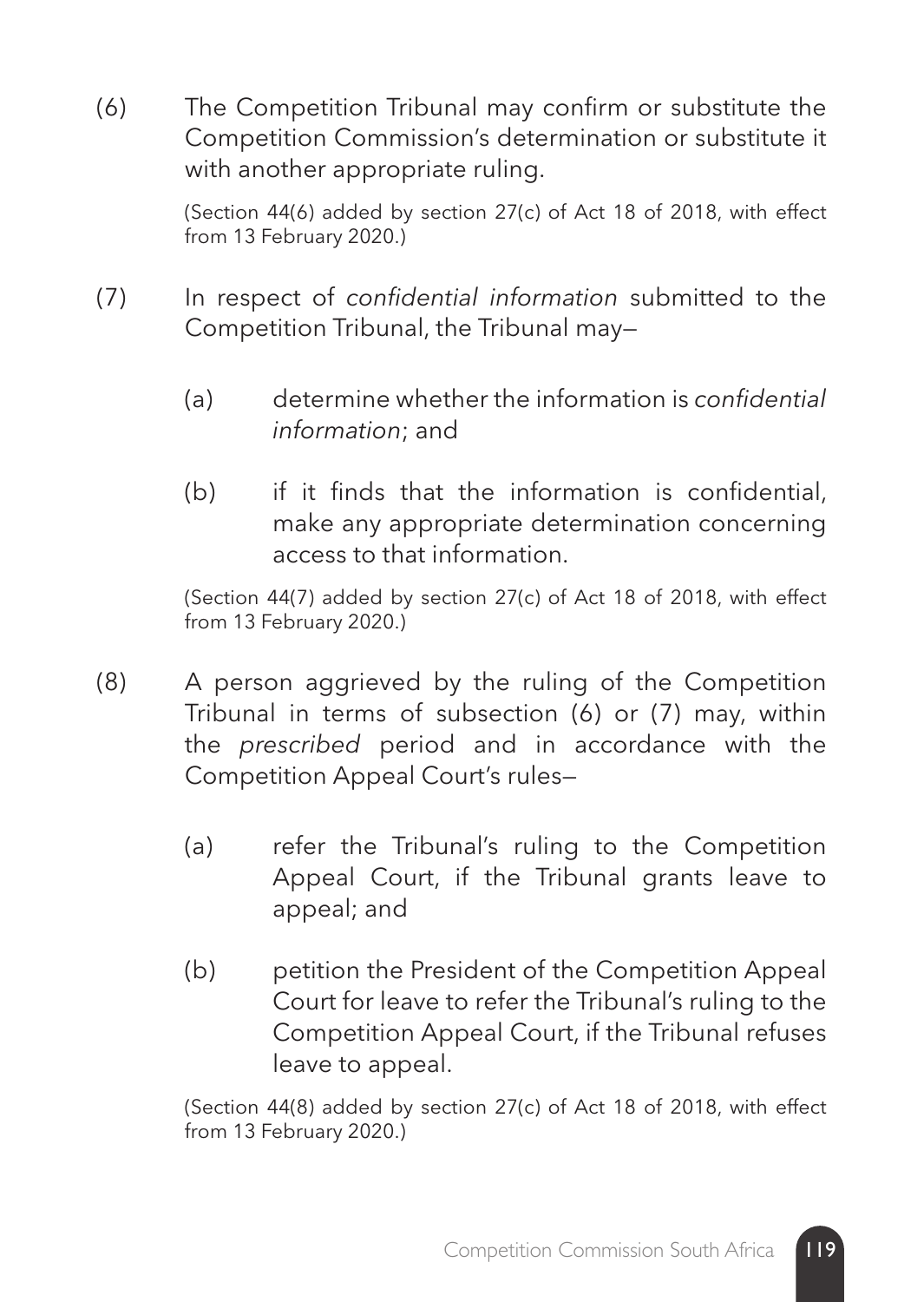- (9) Unless the Competition Commission, Competition Tribunal or Competition Appeal Court holds' otherwise, an appropriate determination concerning access to *confidential information* includes the disclosure of the information to the legal representatives and economic advisors of the person seeking access—
	- (a) in a manner determined by the circumstances; and
	- (b) subject to the provision of appropriate confidentiality undertakings.

(Section 44(9) added by section 27(c) of Act 18 of 2018, with effect from 13 February 2020.)

## **45. Disclosure of information**

- (1) A person who seeks access to information that is subject to a claim or determination that it is *confidential information* may apply to the Competition Tribunal in the *prescribed* manner and form, and the Competition Tribunal may—
	- (a) determine whether or not the information is *confidential information*; and
	- (b) if it finds that the information is confidential, make any appropriate order concerning access to that *confidential information*.
- (2) The provisions of section 44(8), read with the changes required by the context, apply to the application referred to in subsection (1).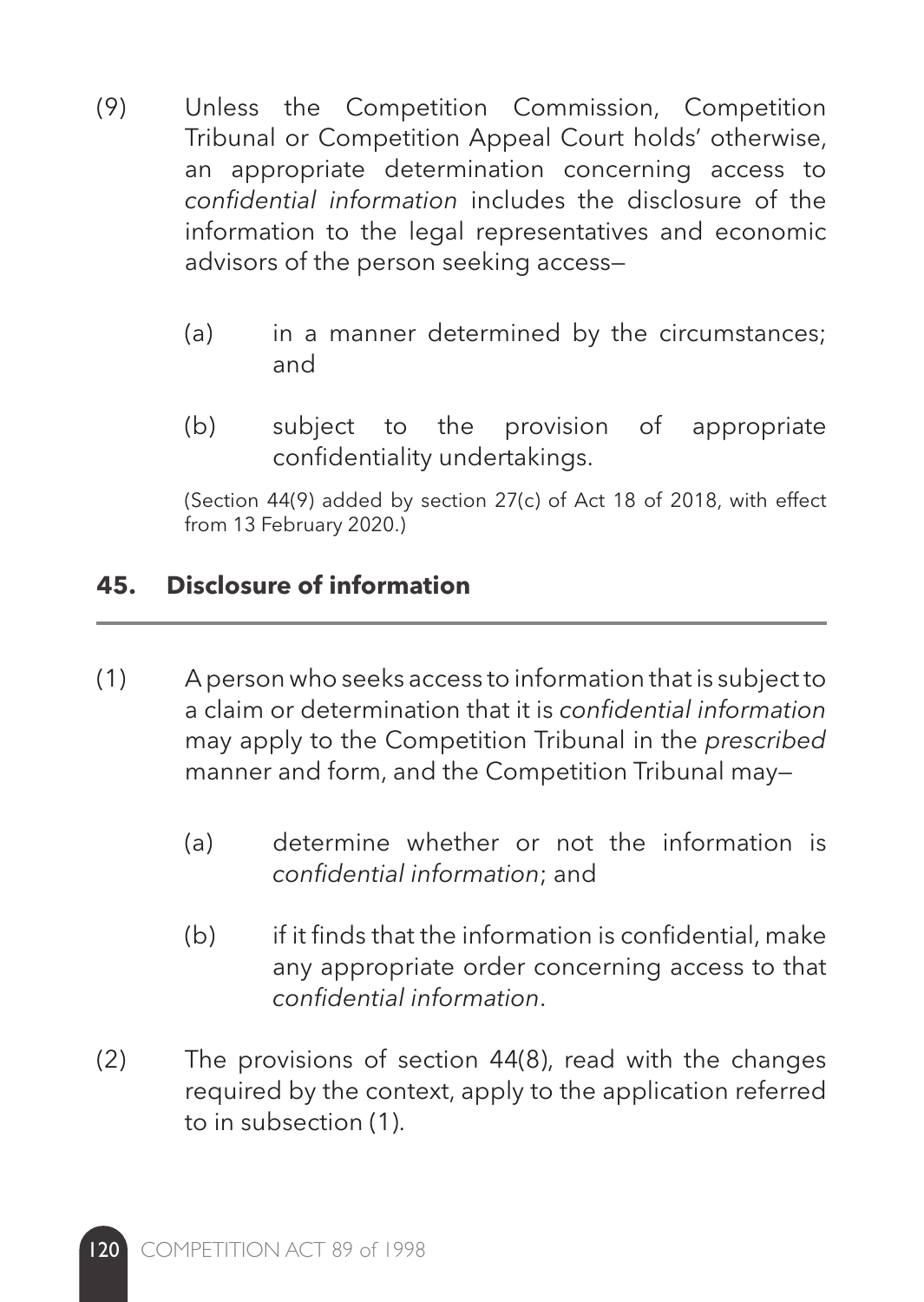- (3) Subject to section 44(2) and for the purposes of their *participation* in proceedings contemplated in *this Act*, including merger proceedings—
	- (a) the *Minister* may have access to a *firm's confidential information*, which information may only be used for the purposes of *this Act* unless required to be disclosed in terms of any other law or the *Minister* has reasonable grounds to believe the information discloses a potential criminal offence; and
	- (b) any other relevant Minister and any relevant *regulatory authority* may have access to a *firm's confidential information* unless the Tribunal determines otherwise, which information may only be used for the purposes of *this Act* unless required to be disclosed in terms of any other law or the *Minister* has reasonable grounds to believe the information discloses a potential criminal offence.
- (4) Once a final determination has been made concerning any information, it is confidential only to the extent that it has been accepted to be *confidential information* by the Competition Tribunal or the Competition Appeal Court.

(Section 45 substituted by section 28 of Act 18 of 2018, with effect from 13 February 2020.)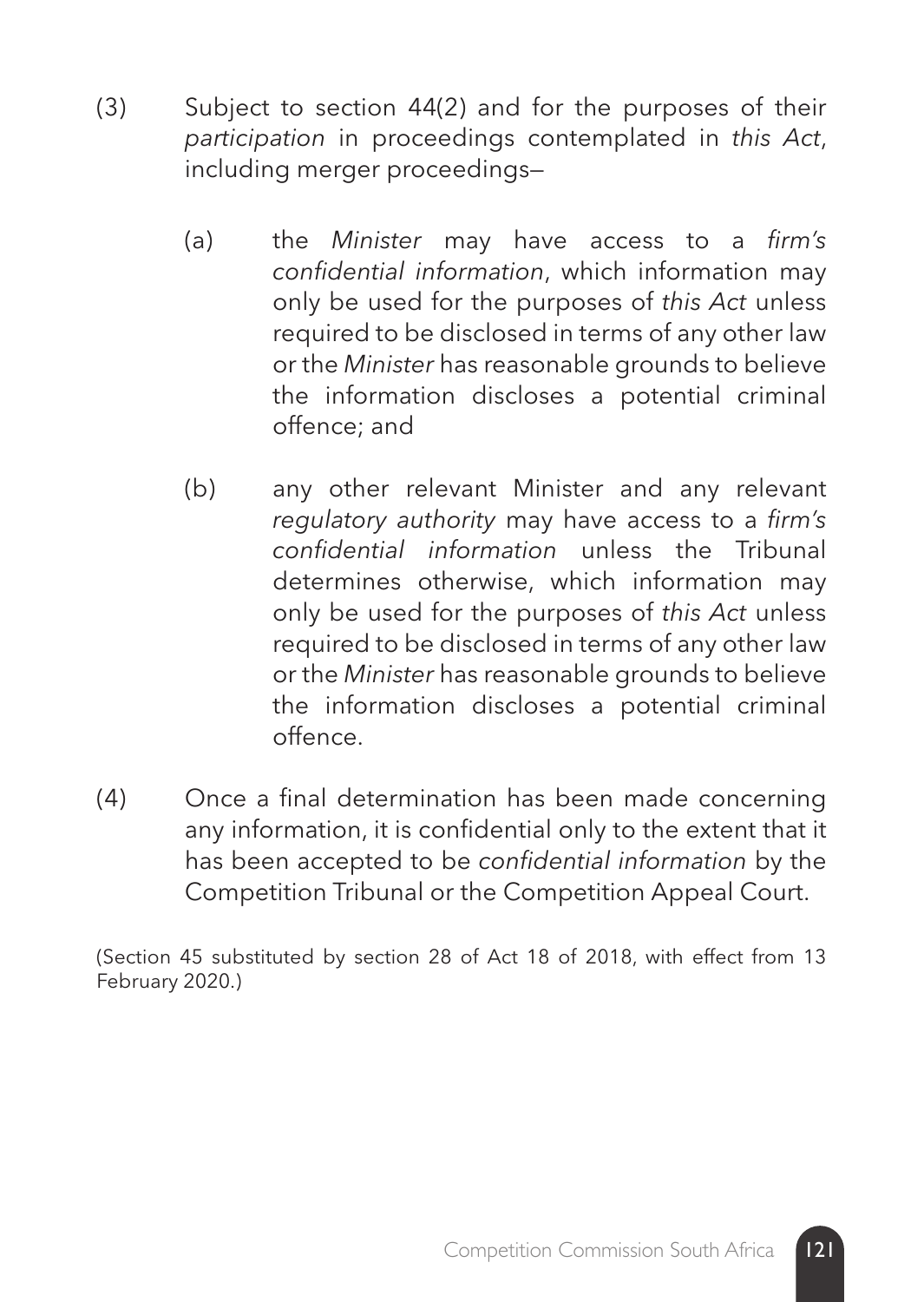(1)

- (a) When making any decision in terms of *this Act*, the Competition Commission, subject to paragraph (b), may take *confidential information* into account in making its decision.
- (b) If the Commission's reasons for the decision would reveal any *confidential information*, the Commission must provide a copy of the proposed reasons to the party concerned at least 10 business days before publishing those reasons.
- (2) A party may apply to the Competition Tribunal within the period contemplated in subsection (1)(b) after receiving a copy of the proposed reasons, subject to its rules, for an appropriate order to protect the confidentiality of the relevant information.
- (3) A party concerned may appeal against a decision of the Competition Tribunal in terms of subsection (2) to the Competition Appeal Court, subject to its rules.
- (4) If a party applies to the Competition Tribunal in terms of subsection (2), the Competition Commission may not publish the proposed reasons until the Tribunal or the Competition Appeal Court, as the case may be, has made an order regarding the matter.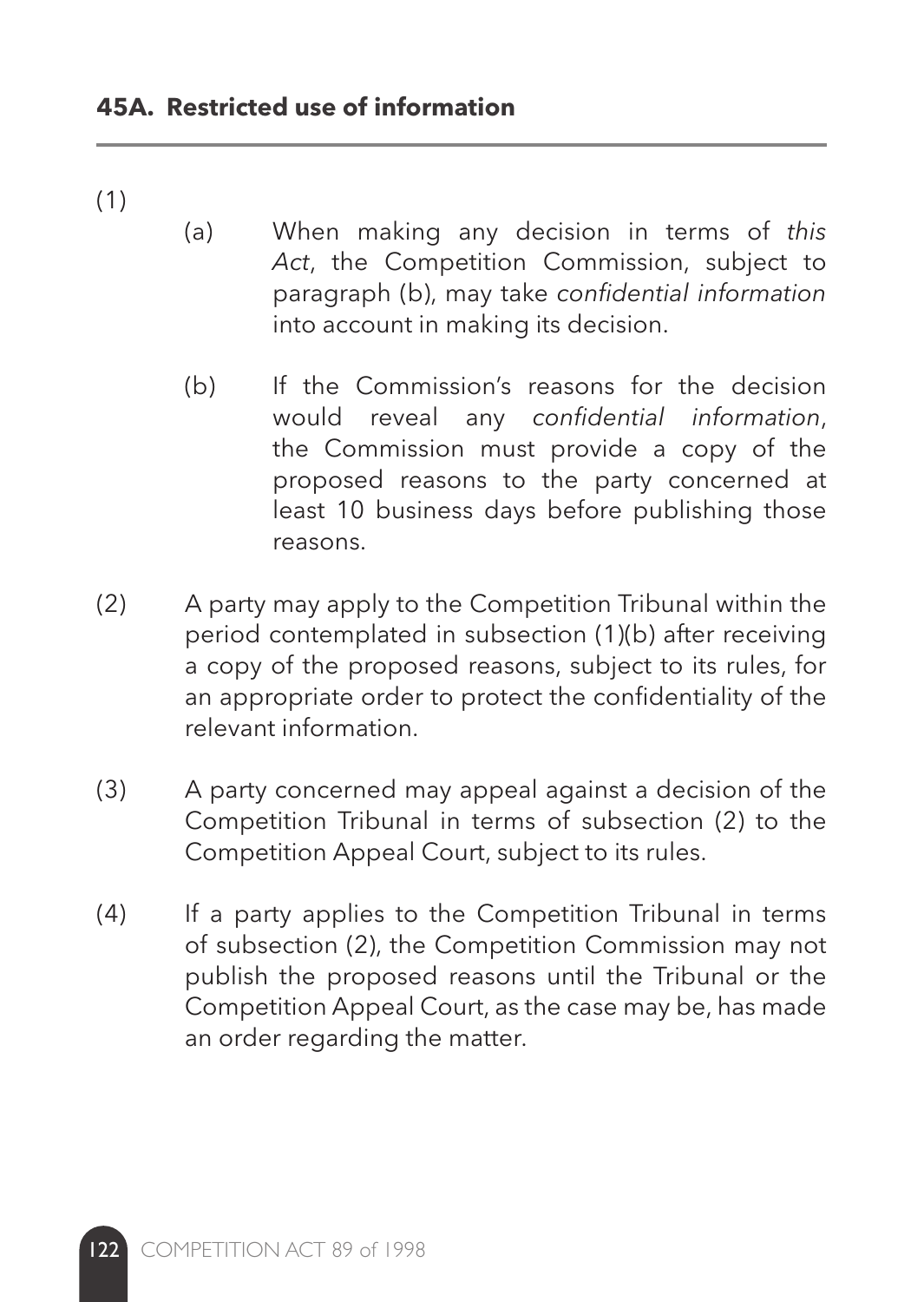## PART<sub>R</sub> POWERS OF SEARCH AND SUMMONS

### **46. Authority to enter and search under warrant**

- (1) A judge of the High Court, a regional magistrate or a magistrate may issue a warrant to enter and search any *premises* that are within the jurisdiction of that judge or magistrate, if, from information on oath or affirmation, there are reasonable grounds to believe that-
	- (a) a *prohibited practice* has taken place, is taking place or is likely to take place on or in those *premises*; or
	- (b) anything connected with an investigation in terms of *this Act* is in the possession of, or under the control of, a person who is on or in those *premises*.
- (2) A warrant to enter and search may be issued at any time and must specifically-
	- (a) identify the *premises* that may be entered and searched; and
	- (b) authorise an inspector or a police officer to enter and search the *premises* and to do anything listed in section 48.
- (3) A warrant to enter and search is valid until one of the following events occurs: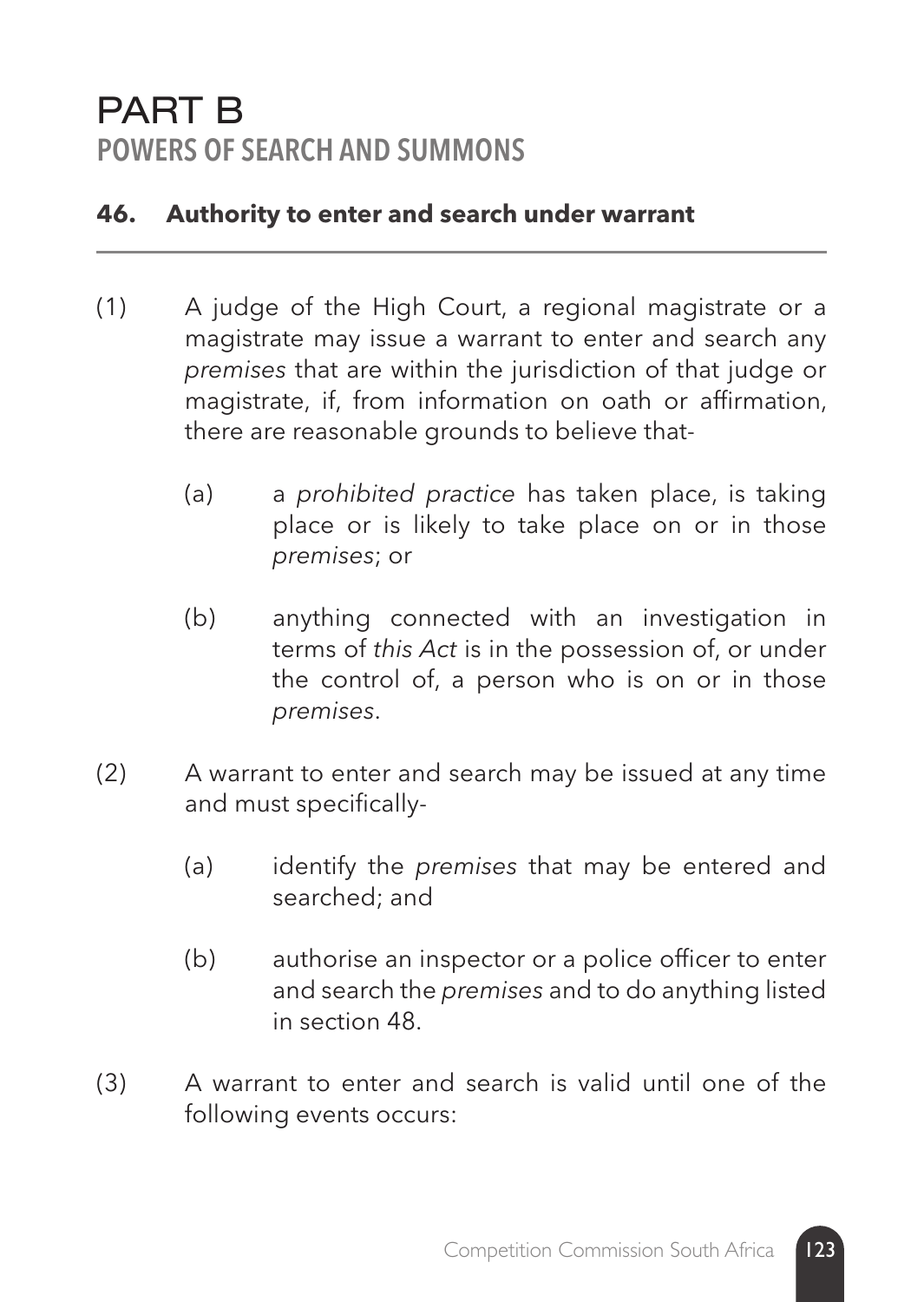- (a) The warrant is executed;
- (b) the warrant is cancelled by the person who issued it or, in that person's absence, by a person with similar authority;
- (c) the purpose for issuing it has lapsed; or
- (d) the expiry of one month after the date it was issued.
- (4) A warrant to enter and search may be executed only during the day, unless the judge, regional magistrate or magistrate who issued it authorises that it may be executed at night at a time that is reasonable in the circumstances.
- (5) A person authorised by warrant issued in terms of subsection (2) may enter and search *premises* named in that warrant.
- (6) Immediately before commencing with the execution of a warrant, a person executing that warrant must-
	- (a) if the owner, or person in control, of the *premises* to be searched is present-
		- (i) provide identification to that person and explain to that person the authority by which the warrant is being executed; and
		- (ii) hand a copy of the warrant to that person or to the person named in it; or
	- (b) if none of those persons is present, affix a copy of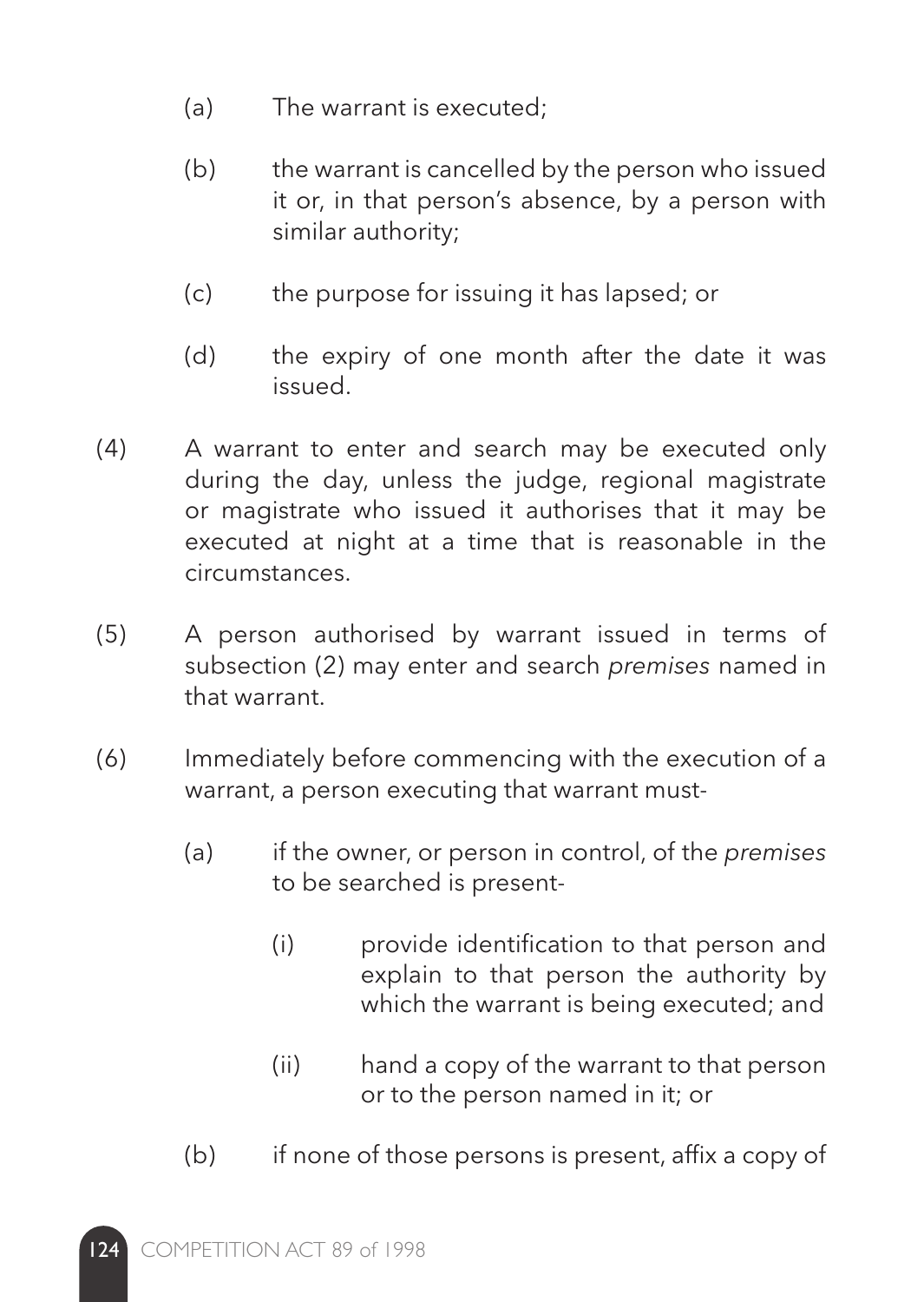the warrant to the *premises* in a prominent and visible place.

## **47. Authority to enter and search without warrant**

- (1) An inspector who is not authorised by a warrant in terms of section 46(2) may enter and search *premises* other than a *private dwelling*.
- (2) Immediately before entering and searching in terms of this section, the inspector conducting the search must provide identification to the owner or person in control of the *premises* and explain to that person the authority by which the search is being conducted, and must -
	- (a) get permission from that person to enter and search the *premises*; or
	- (b) believe on reasonable grounds that a warrant would be issued under section 46 if applied for, and that the delay that would ensue by first obtaining a warrant would defeat the object or purpose of the entry and search.
- (3) An entry and search without a warrant may be carried out only during the day, unless doing it at night is justifiable and necessary in the circumstances.

### **48. Powers to enter and search**

- (1) A person who is authorised under section 46 or 47 to enter and search *premises* may-
	- (a) enter upon or into those *premises*;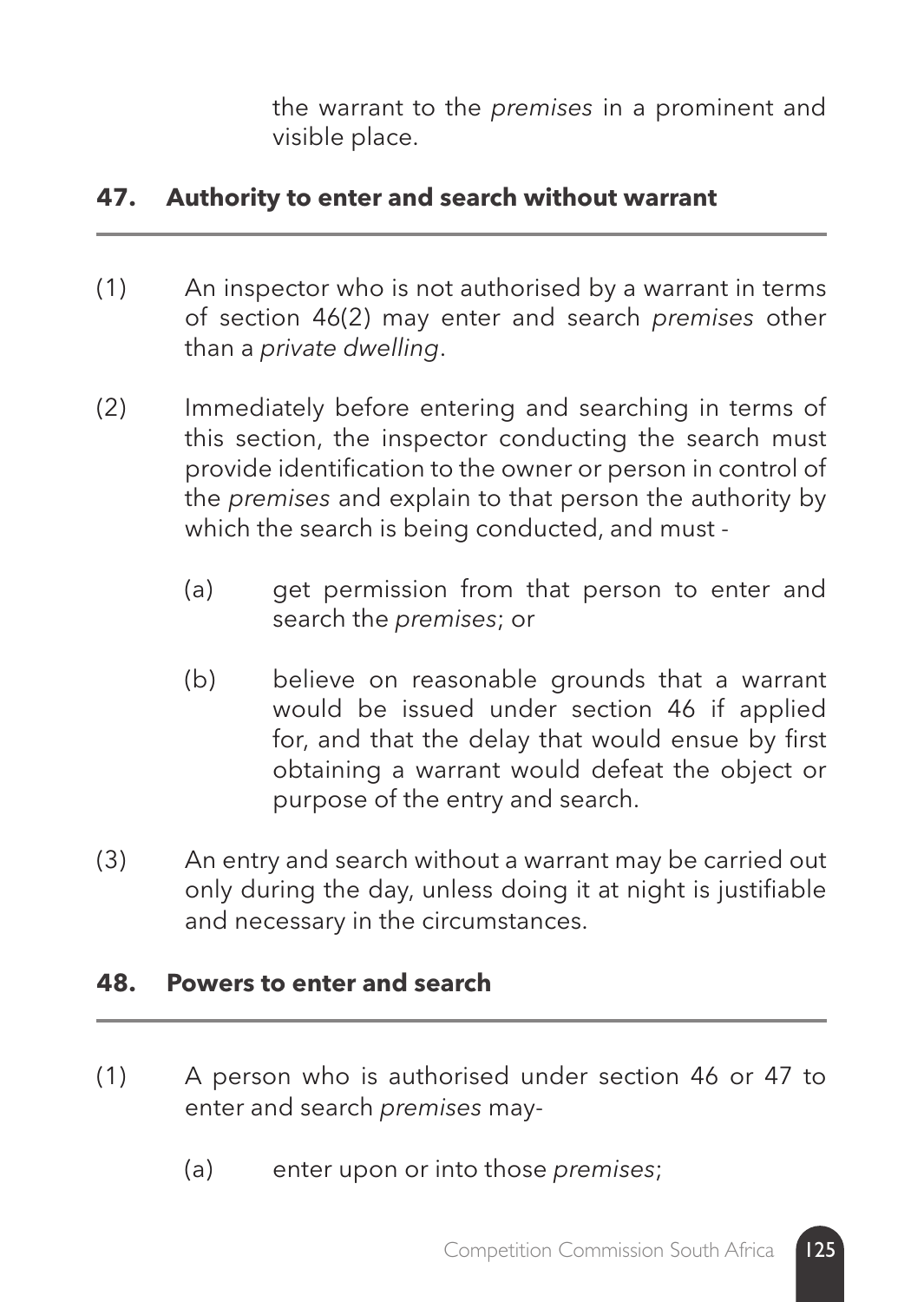- (b) search those *premises*;
- (c) search any person on those *premises* if there are reasonable grounds for believing that the person has personal possession of an article or document that has a bearing on the investigation;
- (d) examine any article or document that is on or in those *premises* that has a bearing on the investigation:
- (e) request information about any article or document from the owner of, or person in control of, the *premises* or from any person who has control of the article or document, or from any other person who may have the information;
- (f) take extracts from, or make copies of, any book or document that is on or in the *premises* that has a bearing on the investigation;
- (g) use any computer system on the *premises*, or require assistance of any person on the *premises* to use that computer system, to-
	- (i) search any data contained in or available to that computer system;
	- (ii) reproduce any record from that data; and
	- (iii) seize any output from that computer for examination and copying; and
- (h) attach and, if necessary, remove from the *premises* for examination and safekeeping, anything that has a bearing on the investigation.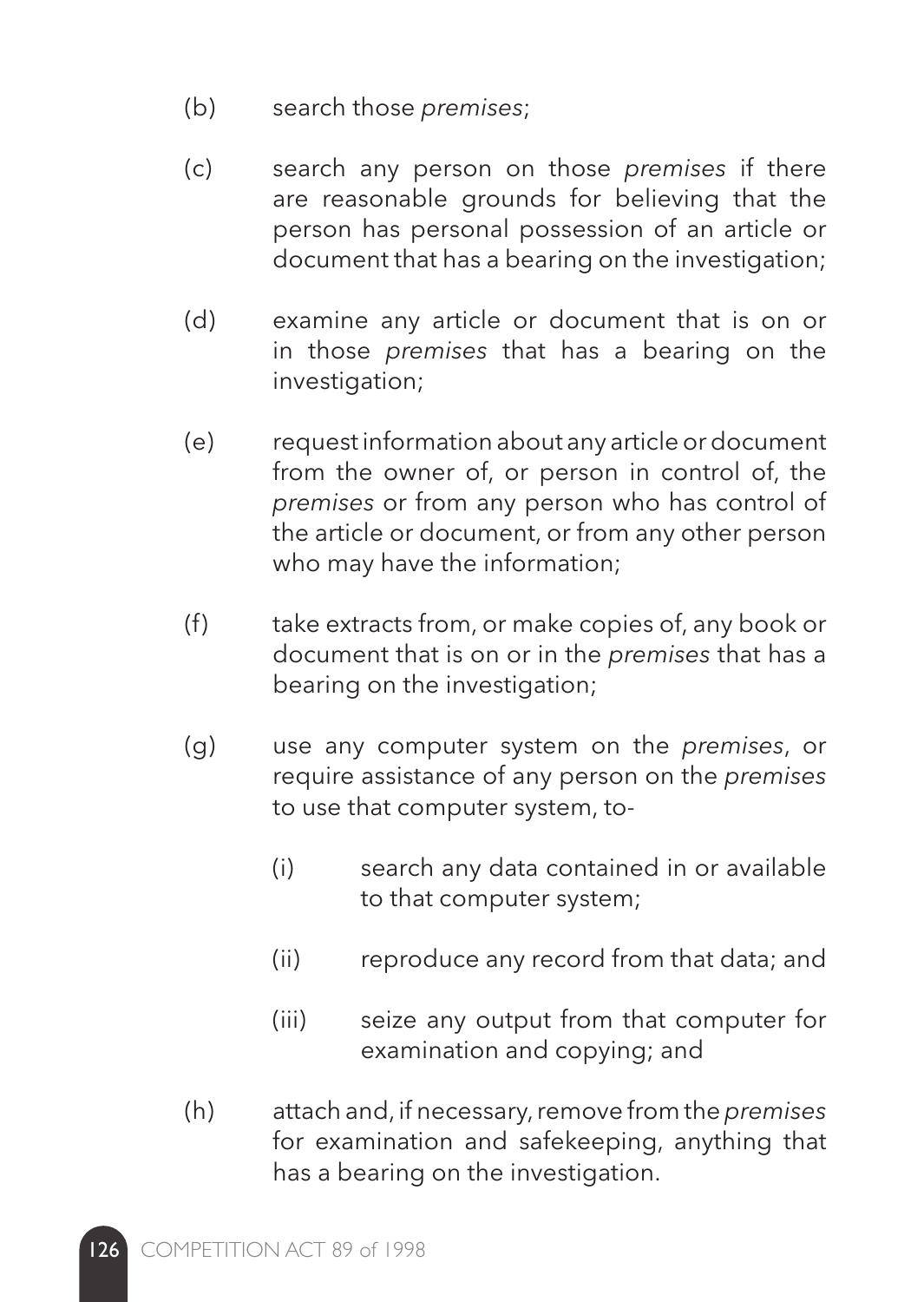- (2) Section 49A(3) applies to an answer given or statement made to an inspector in terms of this section.
- (3) An inspector authorised to conduct an entry and search in terms of section 46 or 47 may be accompanied and assisted by a police officer.

## **49. Conduct of entry and search**

- (1) A person who enters and searches any *premises* under section 48 must conduct the entry and search with strict regard for decency and order, and with regard for each person's right to dignity, freedom, security and privacy.
- (2) During any search under section 48(1)(c), only a female inspector or police officer may search a female person, and only a male inspector or police officer may search a male person.
- (3) A person who enters and searches *premises* under section 48, must before questioning anyone-
	- (a) advise that person of the right to be assisted at the time by an advocate or attorney; and
	- (b) allow that person to exercise that right.
- (4) A person who removes anything from *premises* being searched must-
	- (a) issue a receipt for it to the owner of, or person in control of, the *premises*; and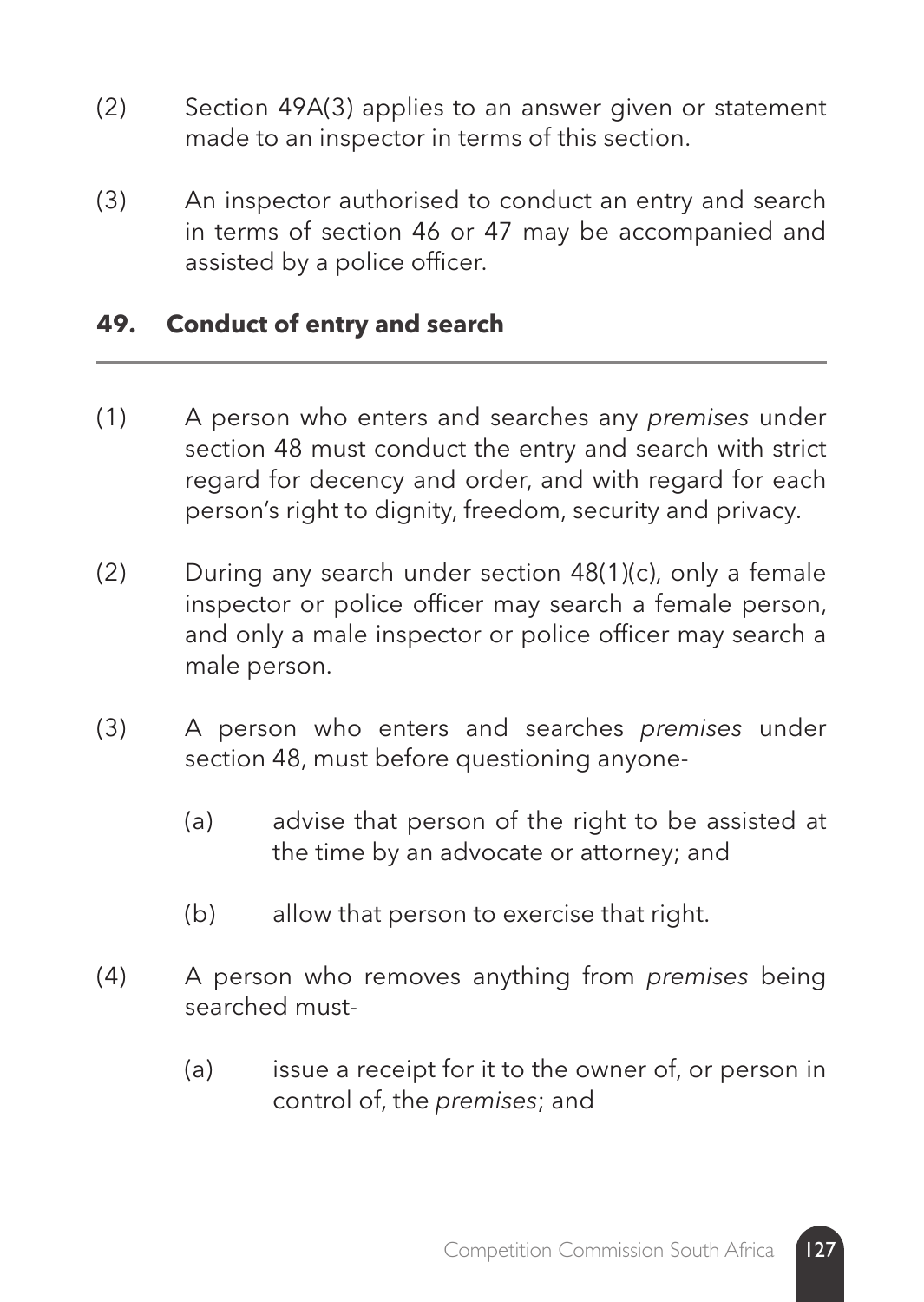- (b) return it as soon as practicable after achieving the purpose for which it was removed.
- (5) During a search, a person may refuse to permit the inspection or removal of an article or document on the grounds that it contains privileged information.
- (6) If the owner or person in control of an article or document refuses in terms of subsection (5) to give that article or document to the person conducting the search, the person conducting the search may request the registrar or sheriff of the High Court that has jurisdiction to attach and remove the article or document for safe custody until that court determines whether or not the information is privileged.
- (7) A police officer who is authorised to enter and search *premises* under section 46, or who is assisting an inspector who is authorised to enter and search *premises* under section 46 or 47, may overcome resistance to the entry and search by using as much force as is reasonably required, including breaking a door or window of the *premises*.
- (8) Before using force in terms of subsection (7), a police officer must audibly demand admission and must announce the purpose of the entry, unless it is reasonable to believe that doing so may induce someone to destroy or dispose of an article or document that is the object of the search.
- (9) The Competition Commission may compensate anyone who suffers damage because of a forced entry during a search when no one responsible for the *premises* was present.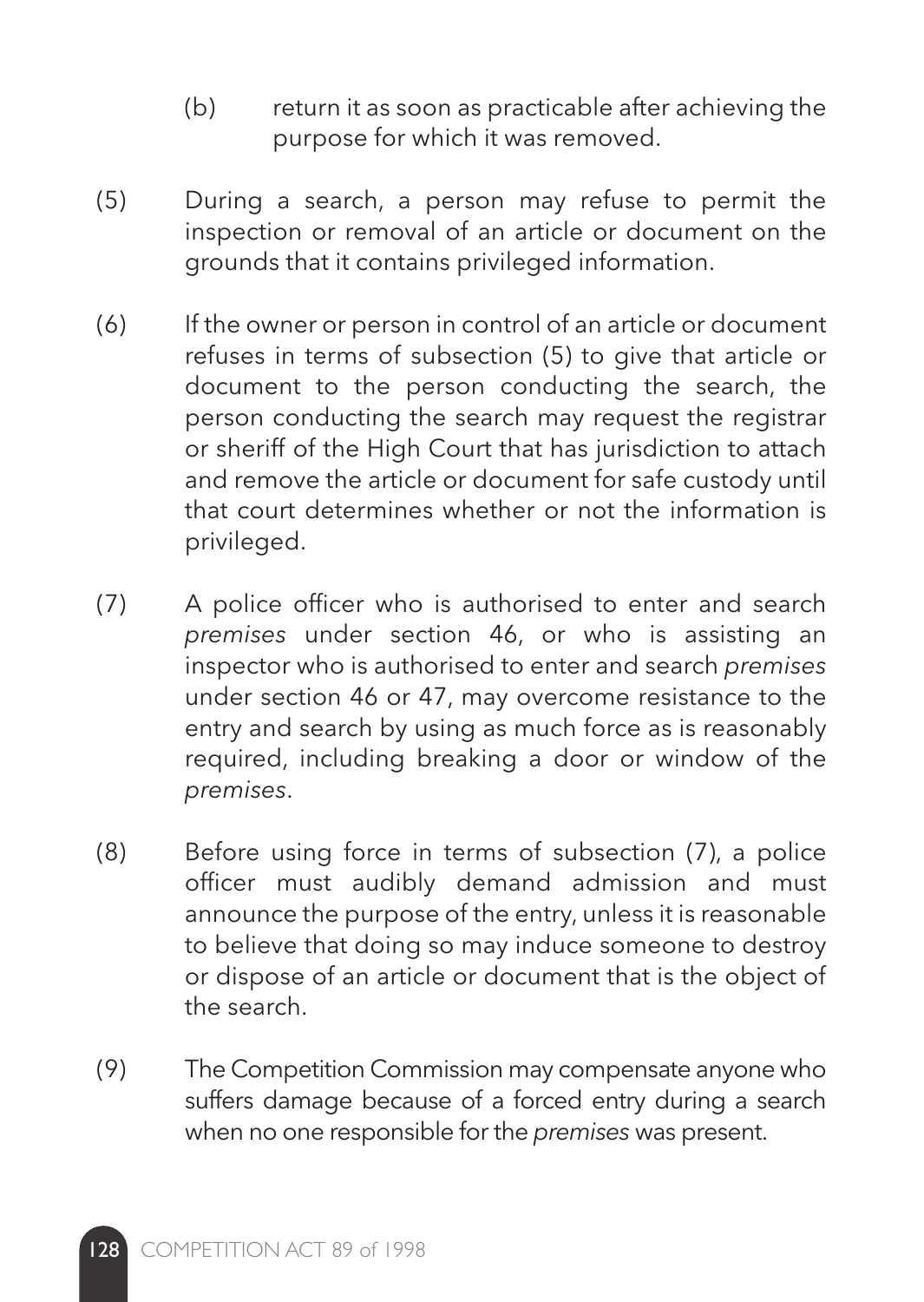- (1) At any time during an investigation in terms of *this Act*, the Commissioner may summon any person who is believed to be able to furnish any information on the subject of the investigation, or to have possession or control of any book, document or other object that has a bearing on that subject-
	- (a) to appear before the Commissioner or a person authorised by the Commissioner, to be interrogated at a time and place specified in the summons; or
	- (b) at a time and place specified in the summons, to deliver or produce to the Commissioner, or a person authorised by the Commissioner, any book, document or other object specified in the summons.
- (2) A person questioned by an inspector conducting an investigation, or by the Commissioner or other person in terms of subsection (1), must answer each question truthfully and to the best of that person's ability, but the person is not obliged to answer any question if the answer is self-incriminating.
- (3) No self-incriminating answer given or statement made to a person exercising any power in terms of this section is admissible as evidence against the person who gave the answer or made the statement in criminal proceedings, except in criminal proceedings for perjury or in which that person is tried for an offence contemplated in section 72 or section 73(2)(d), and then only to the extent that the answer or statement is relevant to prove the offence charged.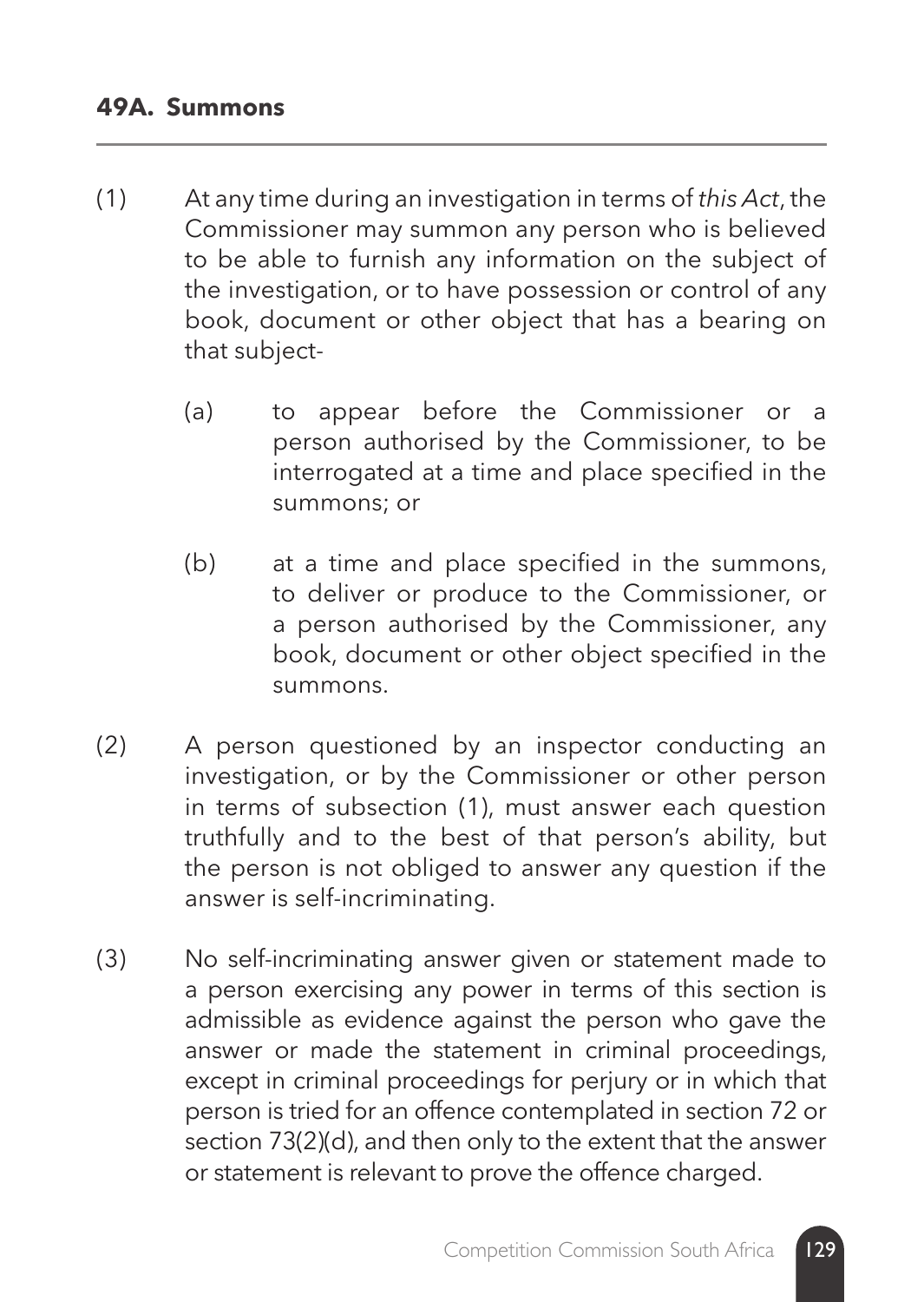## PART C COMPLAINT PROCEDURES

## **49B. Initiating complaint**

- (1) The Commissioner may initiate a complaint against an alleged *prohibited practice*.
- (2) Any person may-
	- (a) submit information concerning an alleged *prohibited practice* to the Competition Commission, in any manner or form; or
	- (b) submit a complaint against an alleged *prohibited practice* to the Competition Commission, in the *prescribed* form.
- (3) Upon initiating or receiving a complaint in terms of this section, the Commissioner must direct an inspector to investigate the complaint as quickly as practicable.
- (4) At any time during an investigation, the Commissioner may designate one or more persons to assist the inspector.

### **49C. Interim relief**

- (1) At any time, whether or not a hearing has commenced into an alleged *prohibited practice*, the *complainant* may apply to the Competition Tribunal for an interim order in respect of the alleged practice.
- (2) The Competition Tribunal-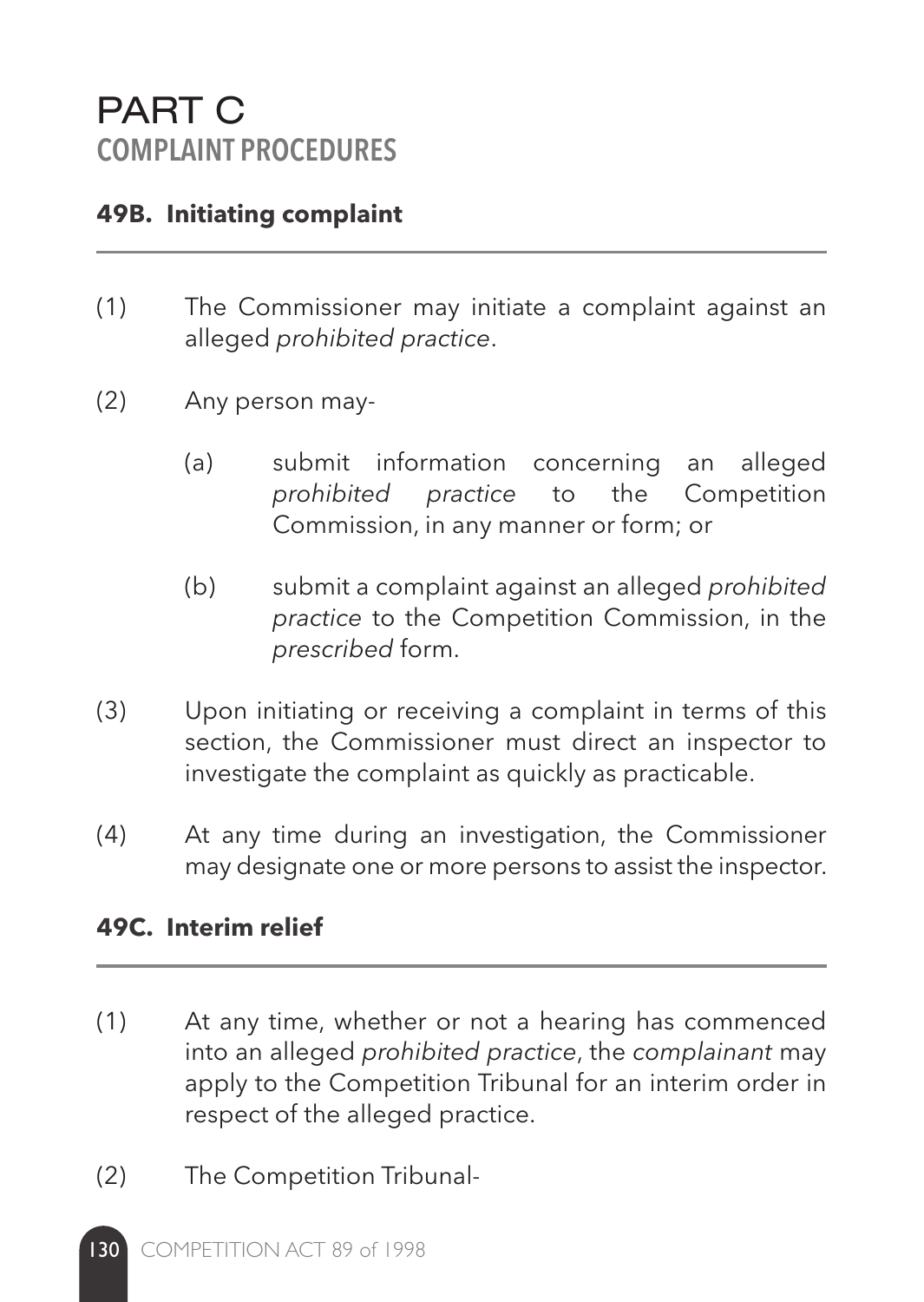- (a) must give the *respondent* a reasonable opportunity to be heard, having regard to the urgency of the proceedings; and
- (b) may grant an interim order if it is reasonable and just to do so, having regard to the following factors:
	- (i) The evidence relating to the alleged *prohibited practice*;
	- (ii) the need to prevent serious or irreparable damage to the applicant; and
	- (iii) the balance of convenience.
- (3) In any proceedings in terms of this section, the standard of proof is the same as the standard of proof in a High Court on a common law application for an interim interdict.
- (4) An interim order in terms of this section may not extend beyond the earlier of the-
	- (a) conclusion of a hearing into the alleged *prohibited practice*; or
	- (b) date that is six months after the date of issue of the interim order.
- (5) If an interim order has been granted, and a hearing into that matter has not been concluded within six months after the date of that order, the Competition Tribunal, on good cause shown, may extend the interim order for a further period not exceeding six months.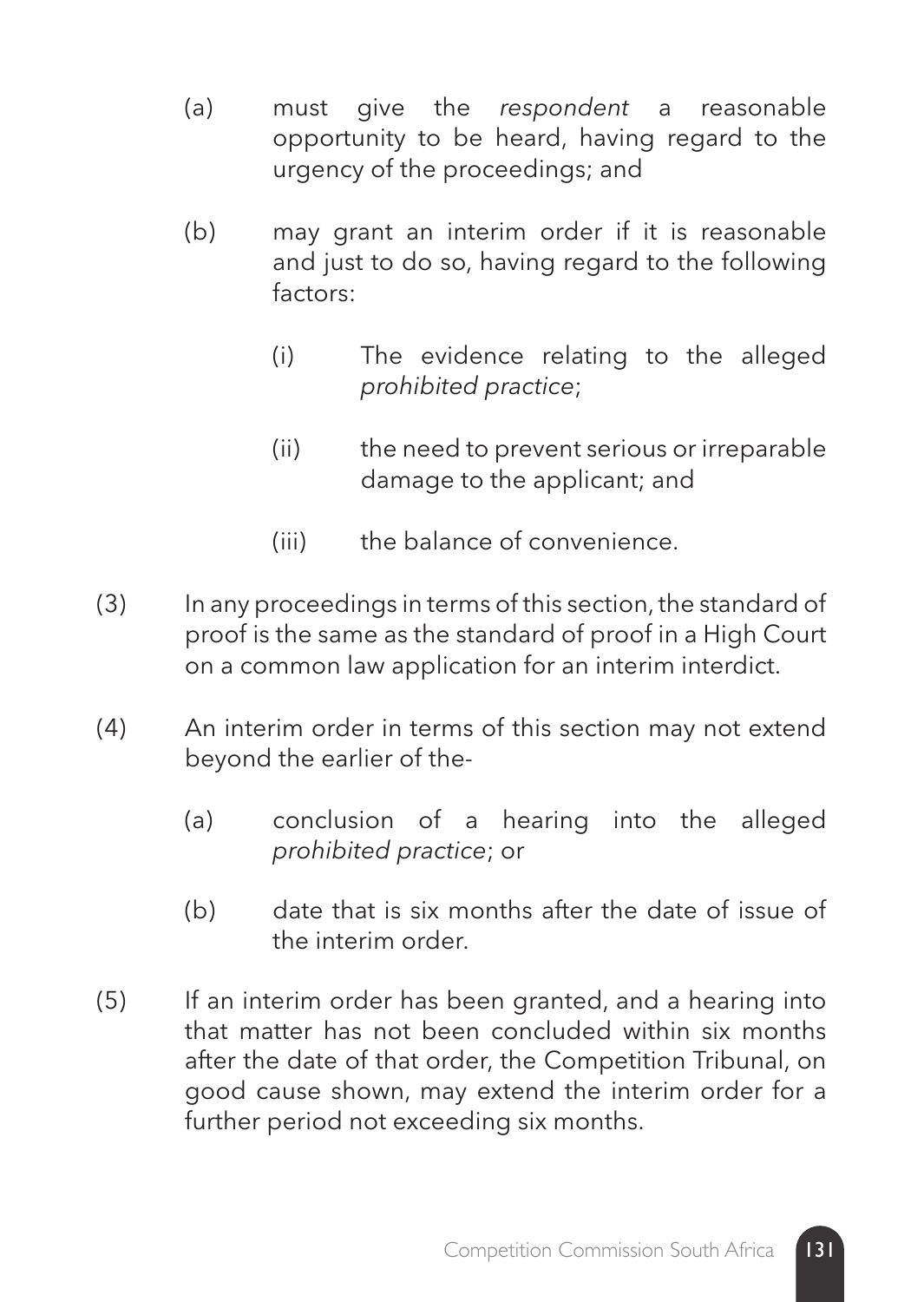- (6) Any party to an application may apply to the Competition Appeal Court to review a decision of the Competition Tribunal in terms of this section.
- (7) The applicant may appeal to the Competition Appeal Court against a refusal by the Competition Tribunal to grant an interim order in terms of this section.
- (8) The *respondent* may appeal to the Competition Appeal Court in terms of this section against any order of the Competition Tribunal that has a final or irreversible effect.

## **49D. Consent orders**

(1) If, during, on or after the completion of the investigation of a complaint or a market inquiry, the Competition Commission and the *respondent*, or any person that is the subject of action by the Competition Commission in terms of section 43E, agree on the terms of an appropriate order, the Competition Tribunal, without hearing any evidence, may confirm that *agreement* as a consent order in terms of section 58(1)(b).

(Section 49D(1) substituted by section 29 of Act 18 of 2018)

- (2) After hearing a motion for a consent order, the Competition Tribunal must-
	- (a) make the order as agreed to and proposed by the Competition Commission and the *respondent*;
	- (b) indicate any changes that must be made in the draft order before it will make the order; or
	- (c) refuse to make the order.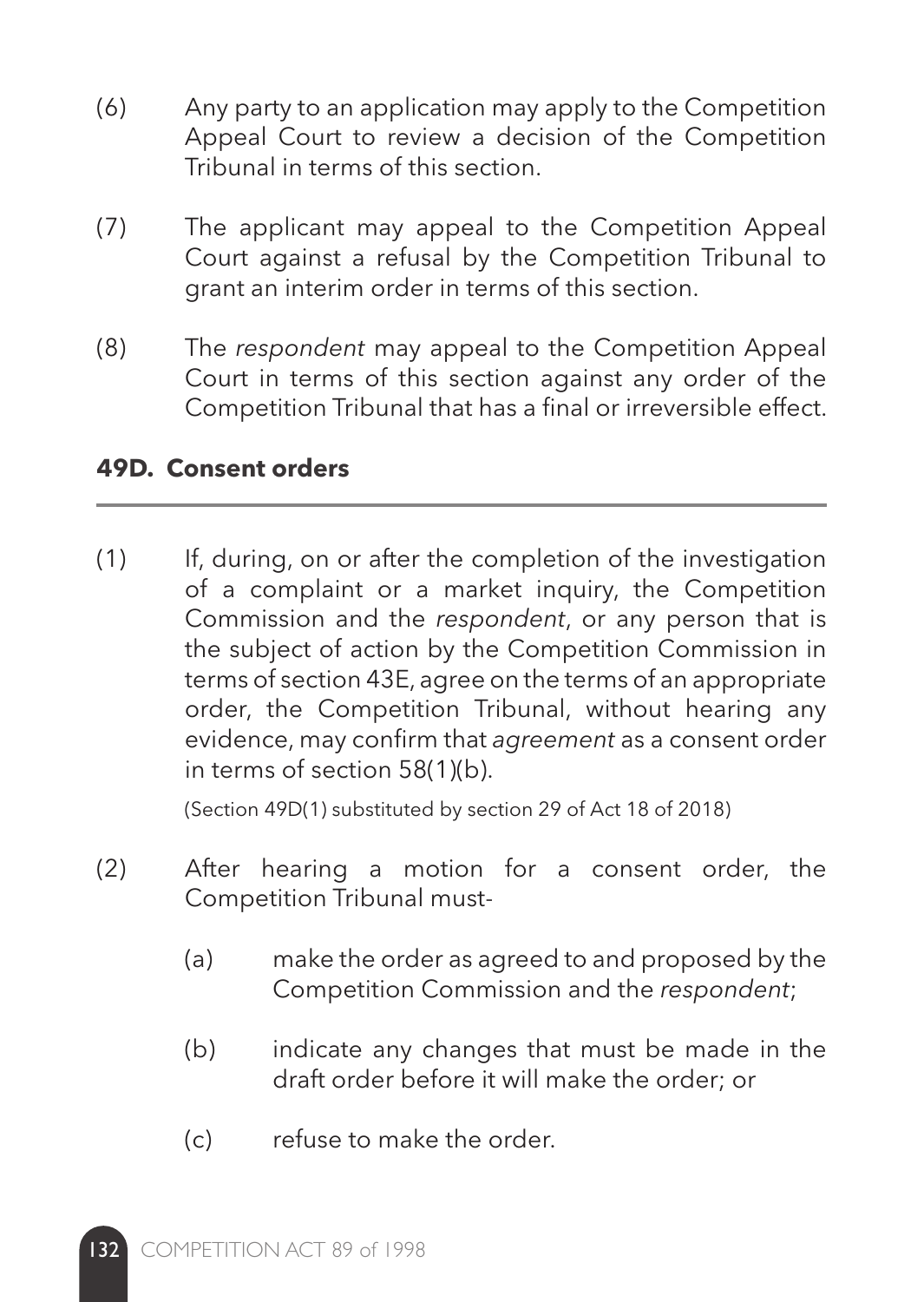- (3) With the consent of a *complainant*, a consent order may include an award of damages to the *complainant*.
- (4) A consent order does not preclude a *complainant* from applying for-
	- (a) a declaration in terms of section 58(1)(a)(v) or (vi); or
	- (b) an award of civil damages in terms of section 65, unless the consent order includes an award of damages to the *complainant*.

## **49E. Leniency**

- (1) The Competition Commission must develop, and publish in the *Gazette*, a policy on leniency, including the types of leniency that may be granted, criteria for granting leniency, the procedures to apply for leniency and the possible conditions that may be attached to a decision to grant leniency.
- (2) The Competition Commission may grant leniency, with or without conditions, in terms of its leniency policy.

(Section 49E inserted by section 30 of Act 18 of 2018)

#### **50. Outcome of complaint**

(1) At any time after initiating a complaint, the Competition Commission may refer the complaint to the Competition Tribunal.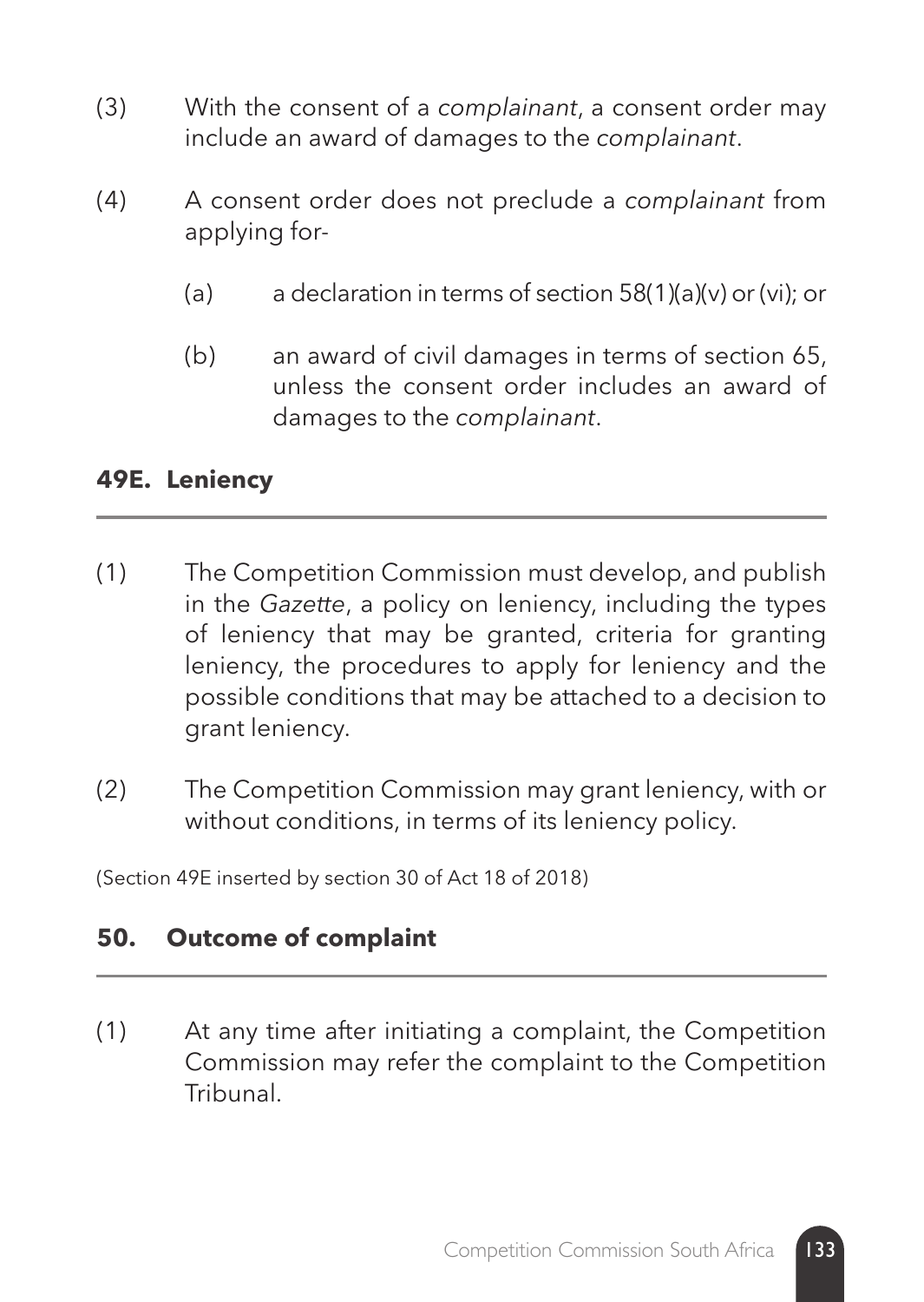- (2) Within one year after a complaint was submitted to it, the Commissioner must-
	- (a) subject to subsection (3), refer the complaint to the Competition Tribunal, if it determines that a *prohibited practice* has been established; or
	- (b) in any other case, issue a notice of non-referral to the *complainant* in the *prescribed* form.
- (3) When the Competition Commission refers a complaint to the Competition Tribunal in terms of subsection (2)(a), it-
	- (a) may-
		- (i) refer all the particulars of the complaint as submitted by the *complainant*;
		- (ii) refer only some of the particulars of the complaint as submitted by the *complainant*; or
		- (iii) add particulars to the complaint as submitted by the *complainant*; and
	- (b) must issue a notice of non-referral as contemplated in subsection (2)(b) in respect of any particulars of the complaint not referred to the Competition Tribunal.
- (4) In a particular case-
	- (a) the Competition Commission and the *complainant* may agree to extend the period allowed in subsection (2); or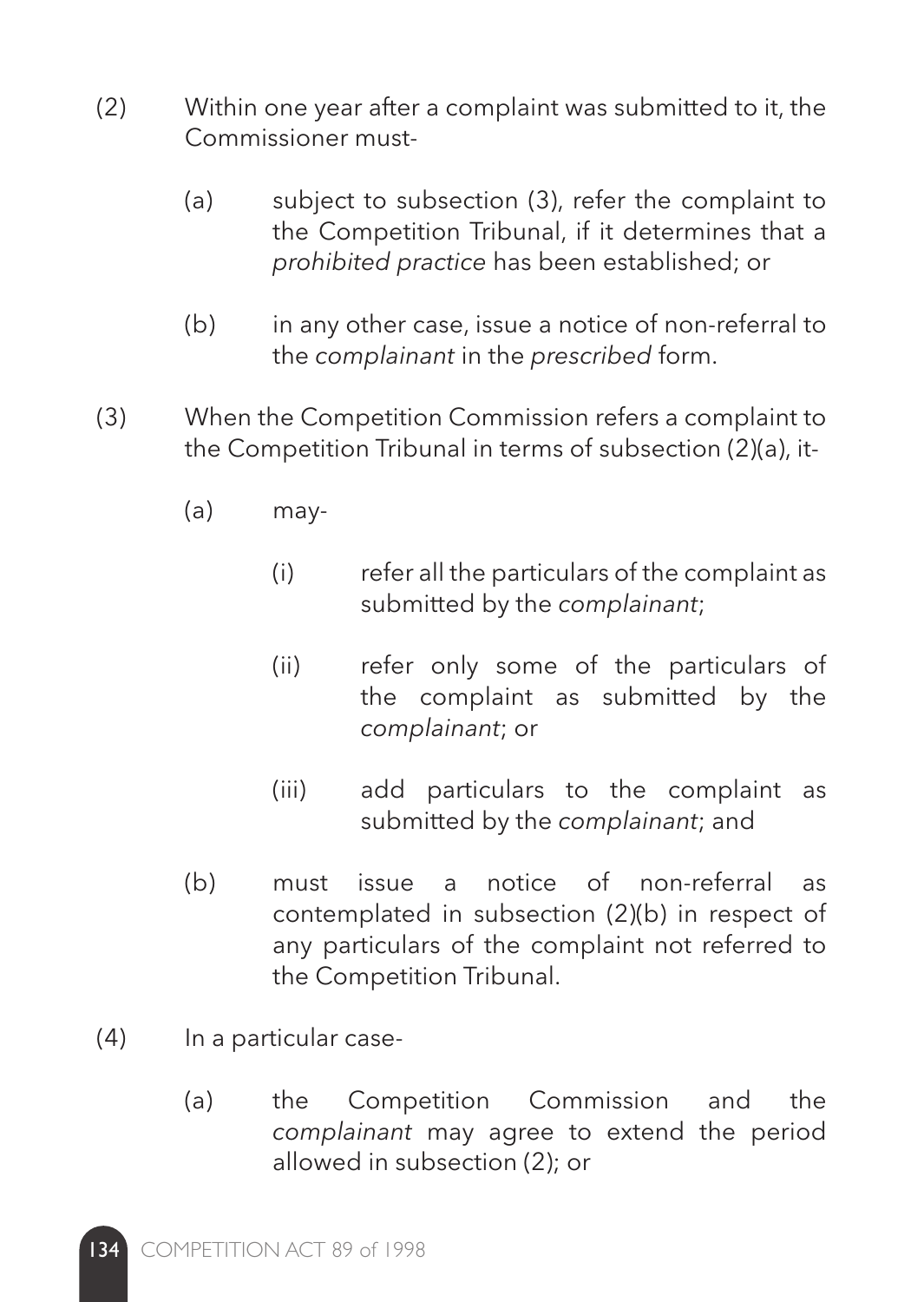- (b) on application by the Competition Commission made before the end of the period contemplated in paragraph (a), the Competition Tribunal may extend that period.
- (5) If the Competition Commission has not referred a complaint to the Competition Tribunal, or issued a notice of non-referral, within the time contemplated in subsection (2) or the extended period contemplated in subsection (4), the Commission must be regarded as having issued a notice of non-referral on the expiry of the relevant period.

## **51. Referral to Competition Tribunal**

- (1) If the Competition Commission issues a notice of nonreferral in response to a complaint, the *complainant* may refer the complaint directly to the Competition Tribunal, subject to its rules of procedure.
- (2) A referral to the Competition Tribunal, whether by the Competition Commission in terms of section 50(1) or by a *complainant* in terms of subsection (1), must be in the *prescribed* form.
- (3) The Chairperson of the Competition Tribunal must, by notice in the *Gazette*, publish each referral made to the Tribunal.
- (4) The notice published in terms of subsection (3) must include-
	- (a) the name of the *respondent*; and
	- (b) the nature of the conduct that is the subject of the referral.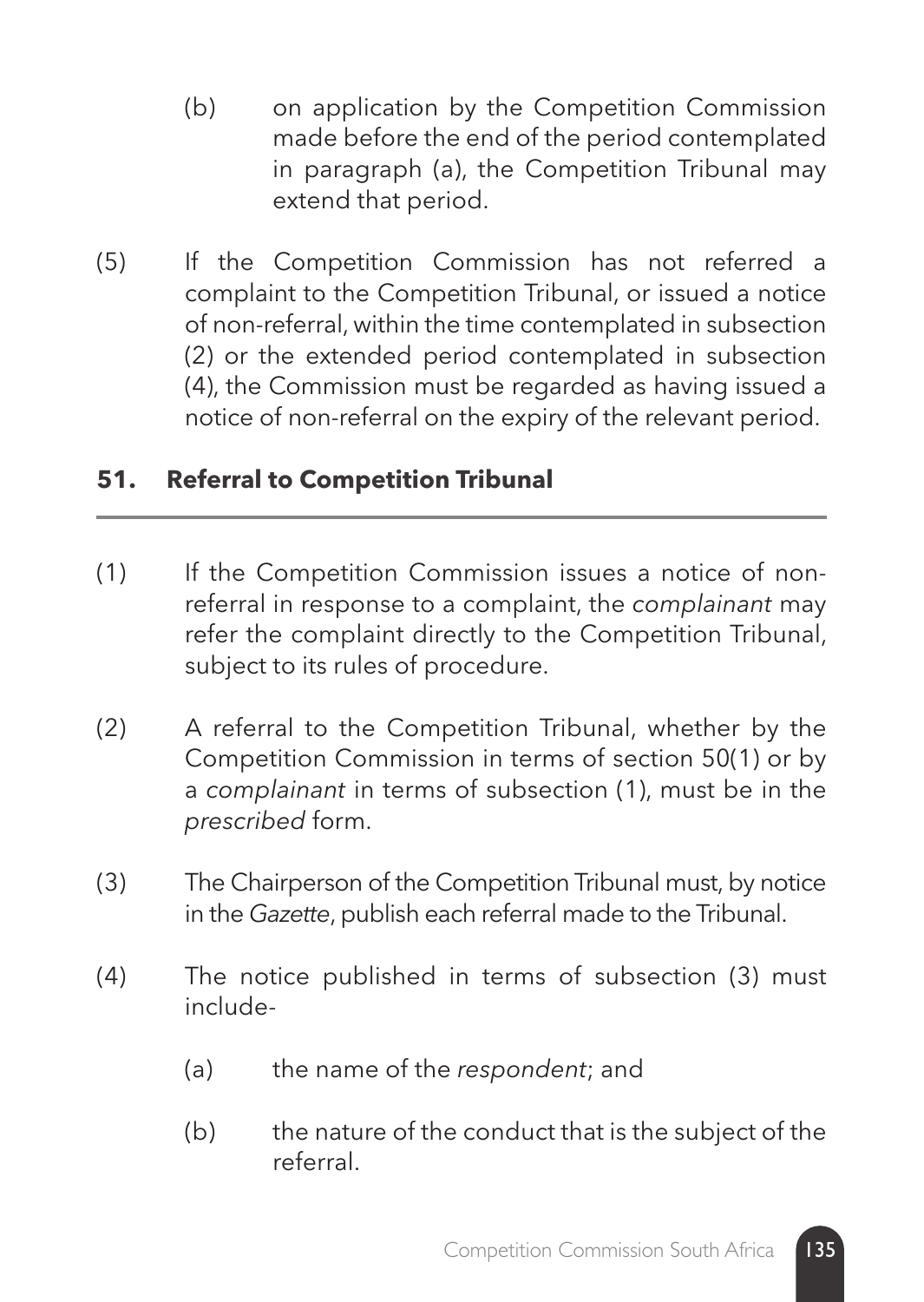## PART D TRIBUNAL HEARINGS AND ORDERS

## **52. Hearings before Competition Tribunal**

- (1) The Competition Tribunal must conduct a hearing, subject to its rules, into every matter referred to it in terms of *this Act*.
- (2) Subject to subsections (3) and (4), the Competition Tribunal-
	- (a) must conduct its hearings in public, as expeditiously as possible, and in accordance with the principles of natural justice; and
	- (b) may conduct its hearings informally or in an inquisitorial manner.
- (2A) Despite subsection (2)(a), the Chairperson of the Tribunal may order that a matter be heard-
	- (a) in chambers, if no oral evidence will be heard, or that oral submissions be made at the hearing; or
	- (b) by telephone or video conference, if it is in the interests of justice and expediency to do so.
- (3) Despite subsection (2), the Tribunal member presiding at a hearing may exclude members of the public, or specific persons or categories of persons, from attending the proceedings-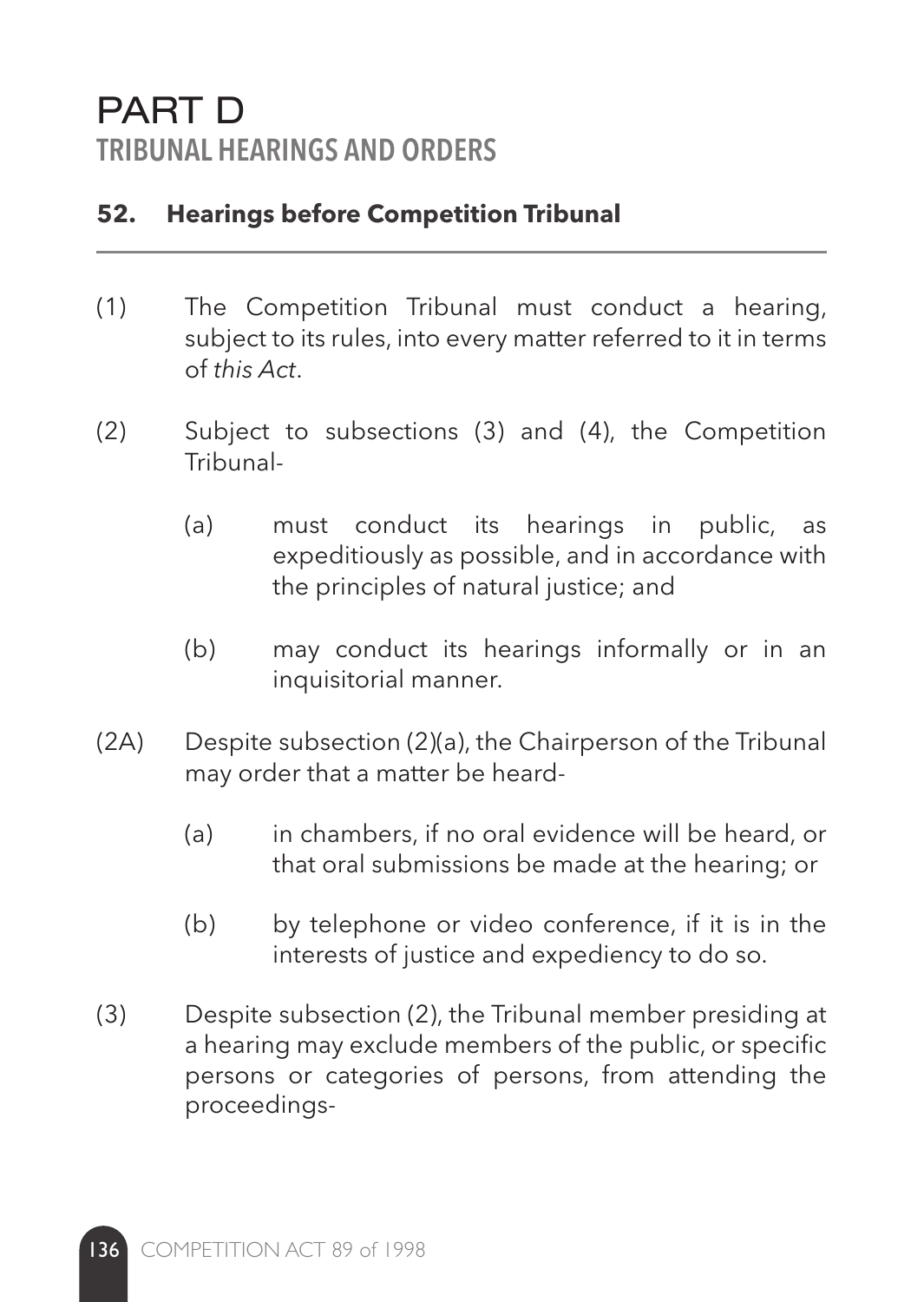- (a) if evidence to be presented is *confidential information*, but only to the extent that the information cannot otherwise be protected;
- (b) if the proper conduct of the hearing requires it; or
- (c) for any other reason that would be justifiable in civil proceedings in a High Court.
- (4) At the conclusion of a hearing, the Competition Tribunal must make any order permitted in terms of *this Act*, and must issue written reasons for its decision.
- (5) The Competition Tribunal must provide the participants and other members of the public reasonable access to the record of each hearing, subject to any ruling to protect *confidential information* made in terms of subsection (3)(a).

## **53. Right to participate in hearing**

The following persons may *participate* in a hearing, in person or through a representative, and may put questions to witnesses and inspect any books, documents or items presented at the hearing:

- (a) If the hearing is in terms of Part C-
	- (i) the Commissioner, or any person appointed by the Commissioner;
	- (ii) the *complainant*, if-
		- (aa) the *complainant* referred the complaint to the Competition Tribunal; or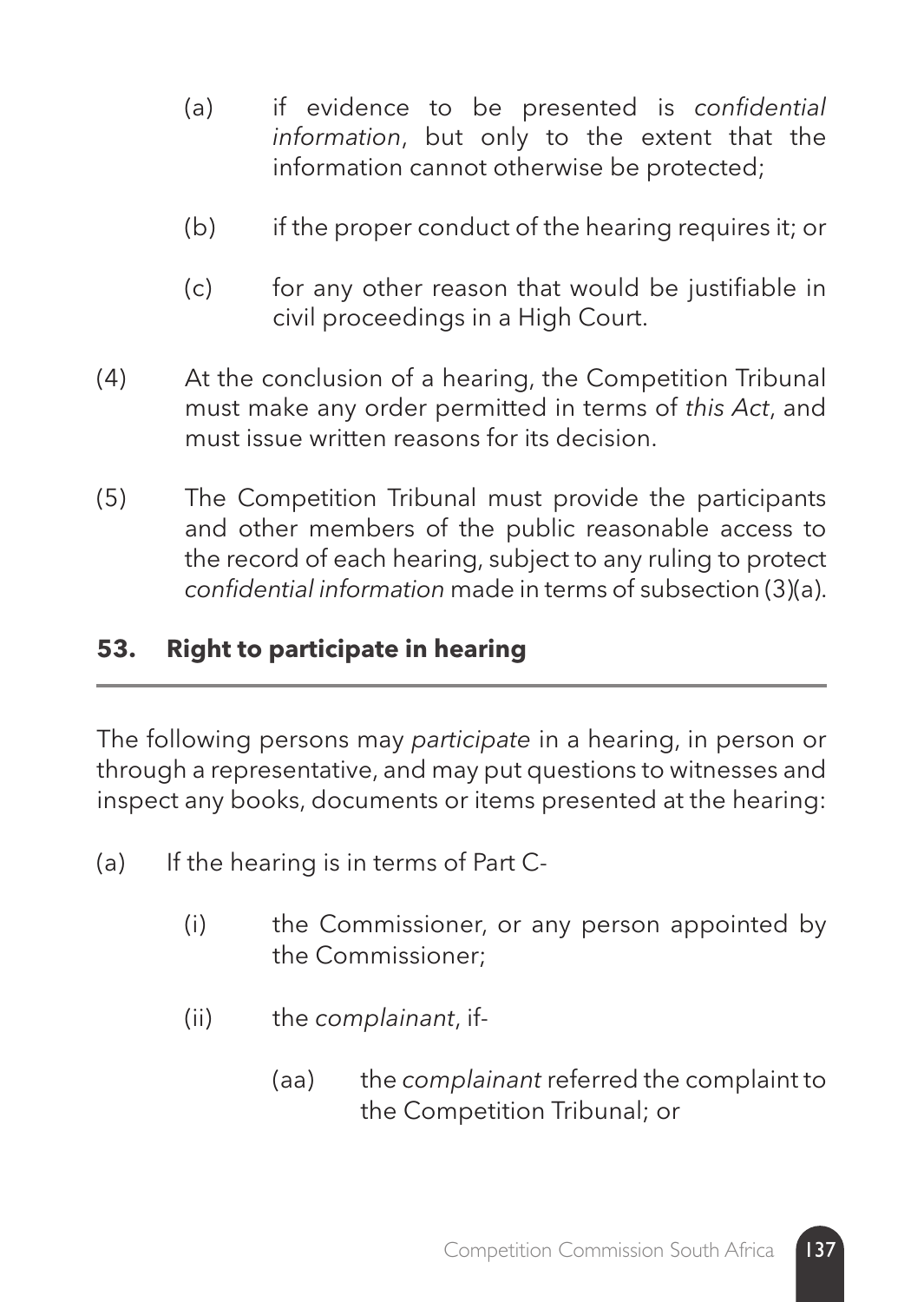- (bb) in the opinion of the presiding member of the Competition Tribunal, the *complainant's* interest is not adequately represented by another participant, and then only to the extent required for the c*omplainant's* interest to be adequately represented;
- (iii) the *respondent*; and
- (iv) any other person who has a material interest in the hearing, unless, in the opinion of the presiding member of the Competition Tribunal, that interest is adequately represented by another participant, but only to the extent required for the *complainant's* interest to be adequately represented;
- (b) if the hearing is in terms of section 10 or Schedule 1-
	- (i) the applicant for an exemption;
	- (ii) the Competition Commission;
	- (iii) the appellant, if the appellant is not the applicant for an exemption;
	- (iv) an interested person contemplated in section 10(8) who submitted a representation to the Competition Commission, unless, in the opinion of the presiding member of the Competition Tribunal, that person's interest is adequately represented by another participant, but only to the extent required for the person's interest to be adequately represented; and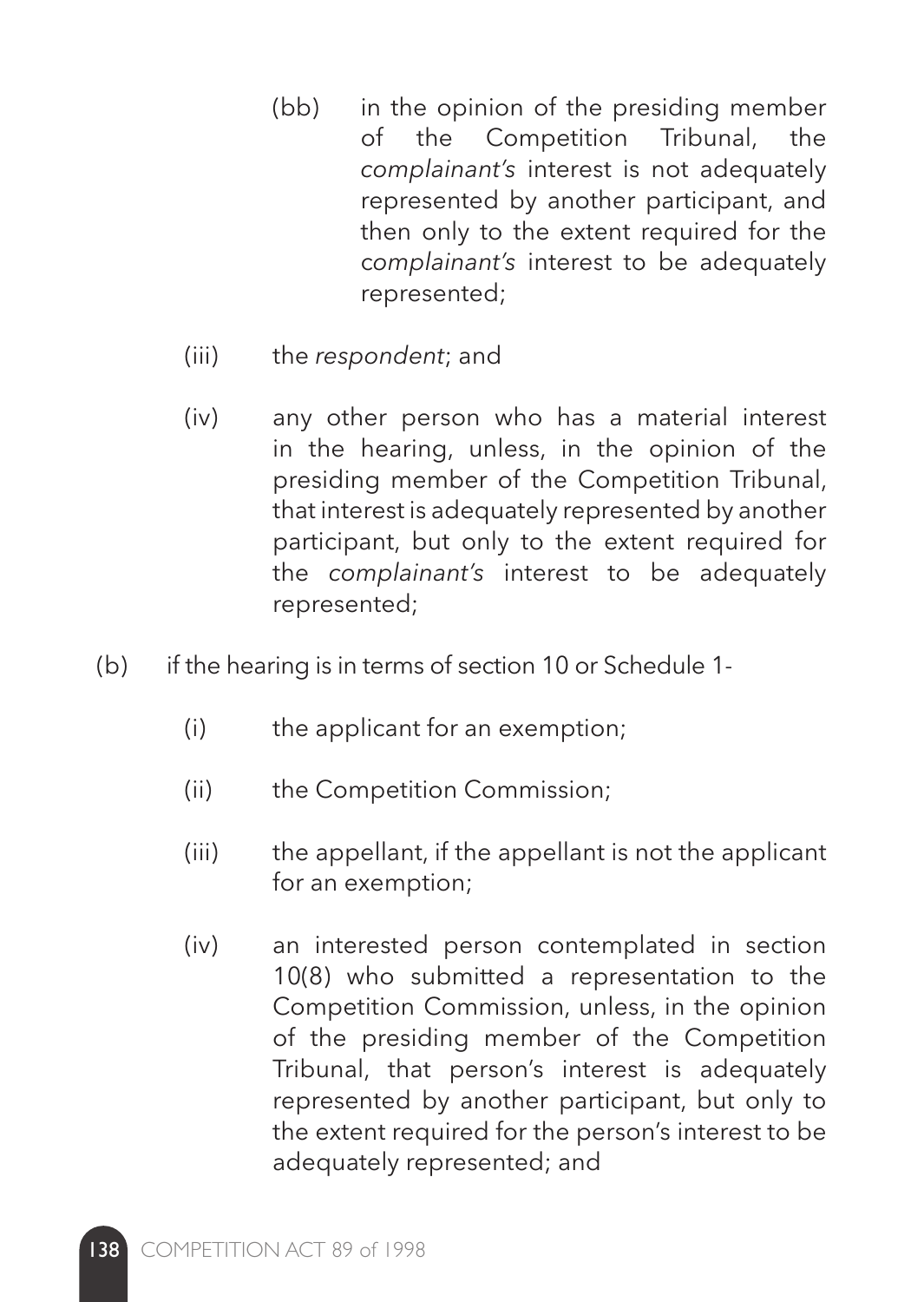- (v) the *Minister* or member of the Executive Council if consulted in terms of Schedule 1;
- (c) if the hearing is in terms of Chapter 3-
	- (i) any party to the merger;
	- (ii) the Competition Commission;
	- (iii) any person who was entitled to receive a notice in terms of section 13A(2), and who indicated to the Commission an intention to *participate*, in the *prescribed* form;
	- (iv) the *Minister*, if the *Minister* has indicated an intention to *participate*; and
	- (v) any other person whom the Tribunal recognised as a participant; and
- (d) if the hearing is in terms of Part A-
	- (i) the person who owns the information that is the subject of the hearing;
	- (ii) any person who sought disclosure of the information that is the subject of the hearing;
	- (iii) the Competition Commission; and
	- (iv) any other person whom the Tribunal recognised as a participant.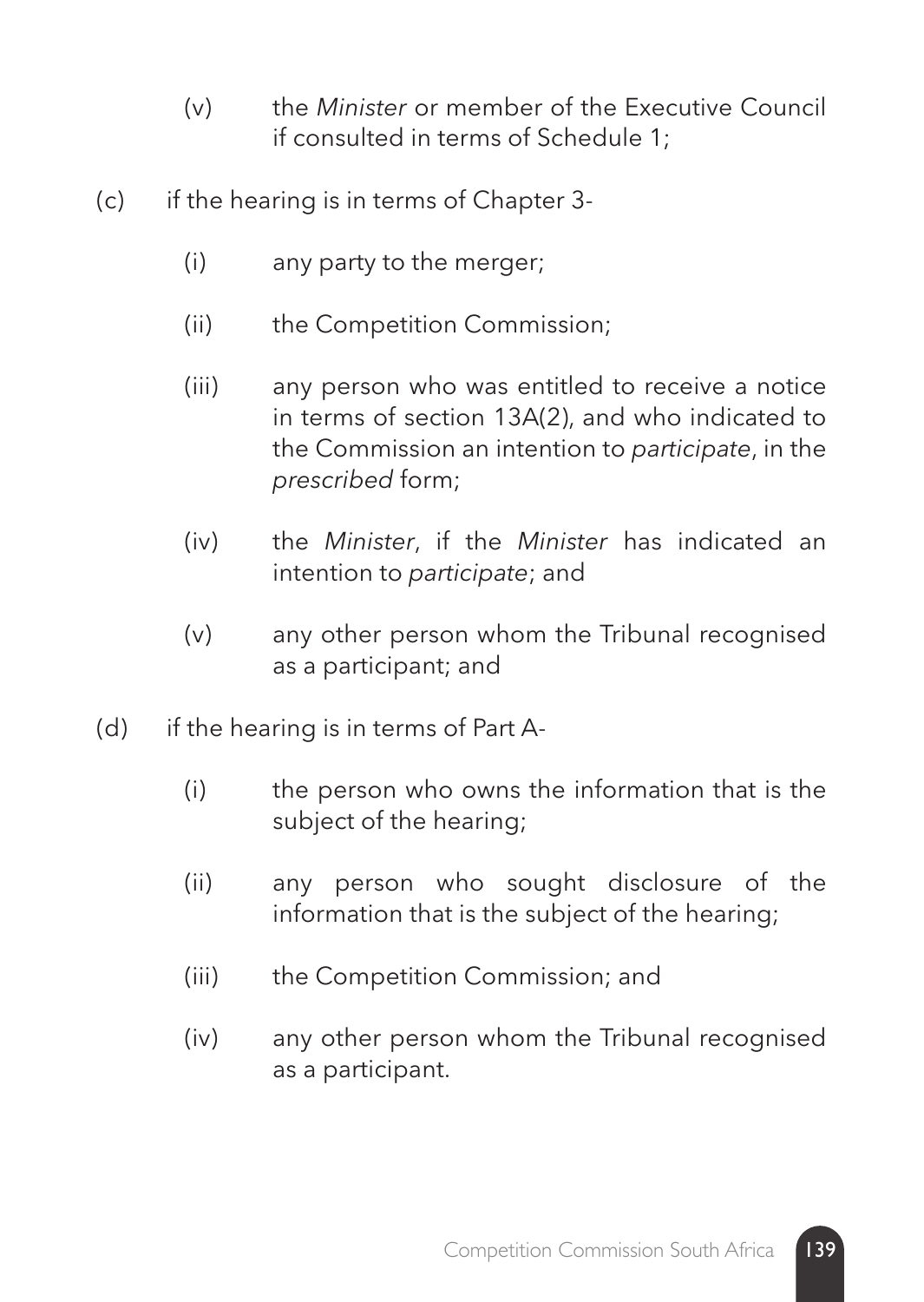The member of the Competition Tribunal presiding at a hearing may-

- (a) direct or summon any person to appear at any specified time and place;
- (b) question any person under oath or affirmation;
- (c) summon or order any person-
	- (i) to produce any book, document or item necessary for the purposes of the hearing; or
	- (ii) to perform any other act in relation to *this Act*;
- (d) give directions prohibiting or restricting the publication of any evidence given to the Competition Tribunal;
- (dA) amend or withdraw any direction or summons referred to in subsection (a), (c) or (d);

(Section 54(dA) inserted by section 31 of Act 18 of 2018)

- (e) accept oral submissions from any participant; and
- (f) accept any other information that is submitted by a participant.

## **55. Rules of procedure**

(1) Subject to the Competition Tribunal's rules of procedure, the Tribunal member presiding at a hearing may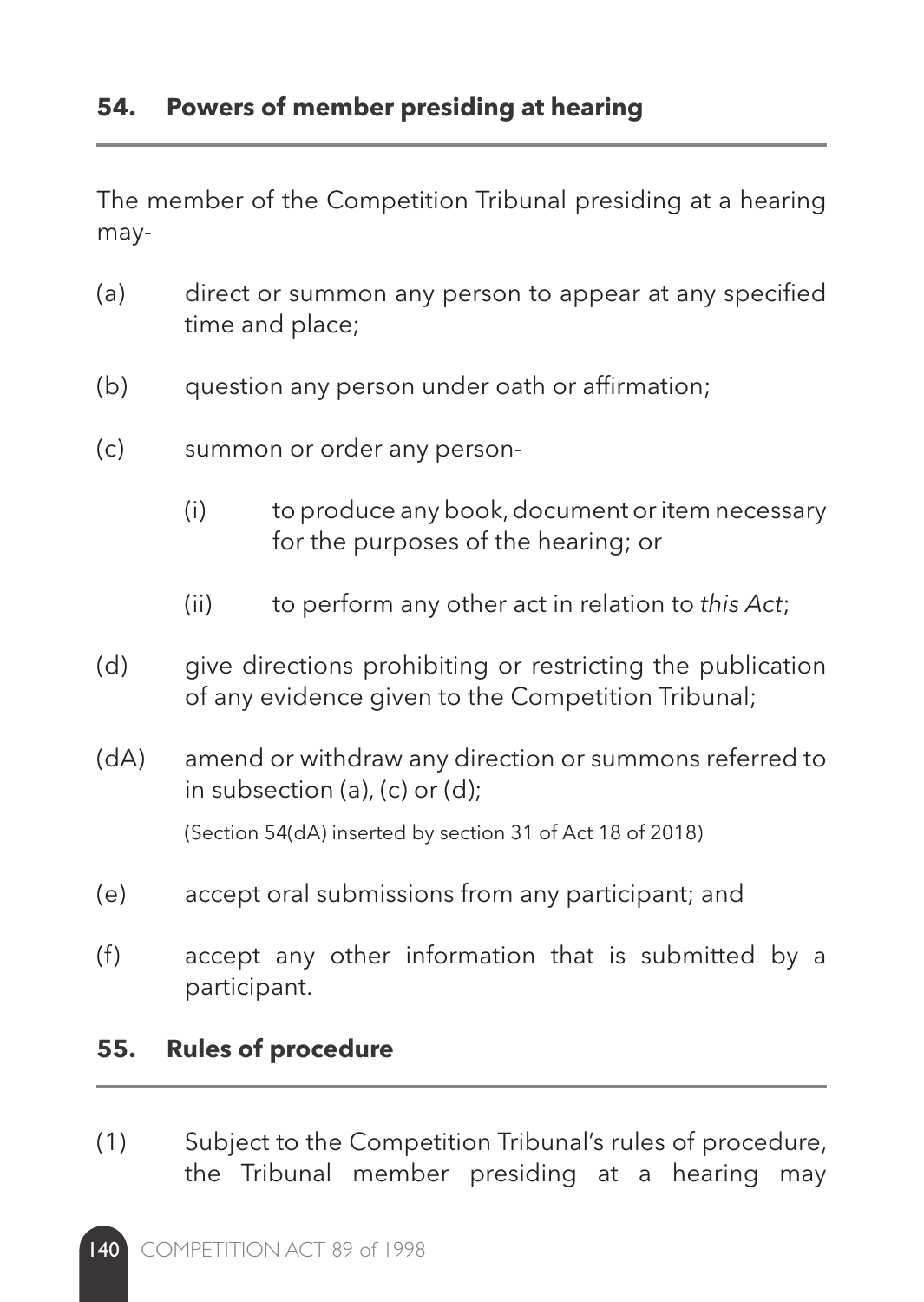determine any matter of procedure for that hearing, with due regard to the circumstances of the case, and the requirements of section 52(2).

- (2) The Tribunal may condone any technical irregularities arising in any of its proceedings.
- (3) The Tribunal may-
	- (a) accept as evidence any relevant oral testimony, document or other thing, whether or not-
		- (i) it is given or proven under oath or affirmation; or
		- (ii) would be admissible as evidence in court; but
	- (b) refuse to accept any oral testimony, document or other thing that is unduly repetitious.

### **56. Witnesses**

- (1) Every person giving evidence at a hearing of the Competition Tribunal must answer any relevant question.
- (2) The law regarding a witness' privilege in a criminal case in a court of law applies equally to a person who provides information during a hearing.
- (3) The Competition Tribunal may order a person to answer any question, or to produce any article or document, even if it is self-incriminating to do so.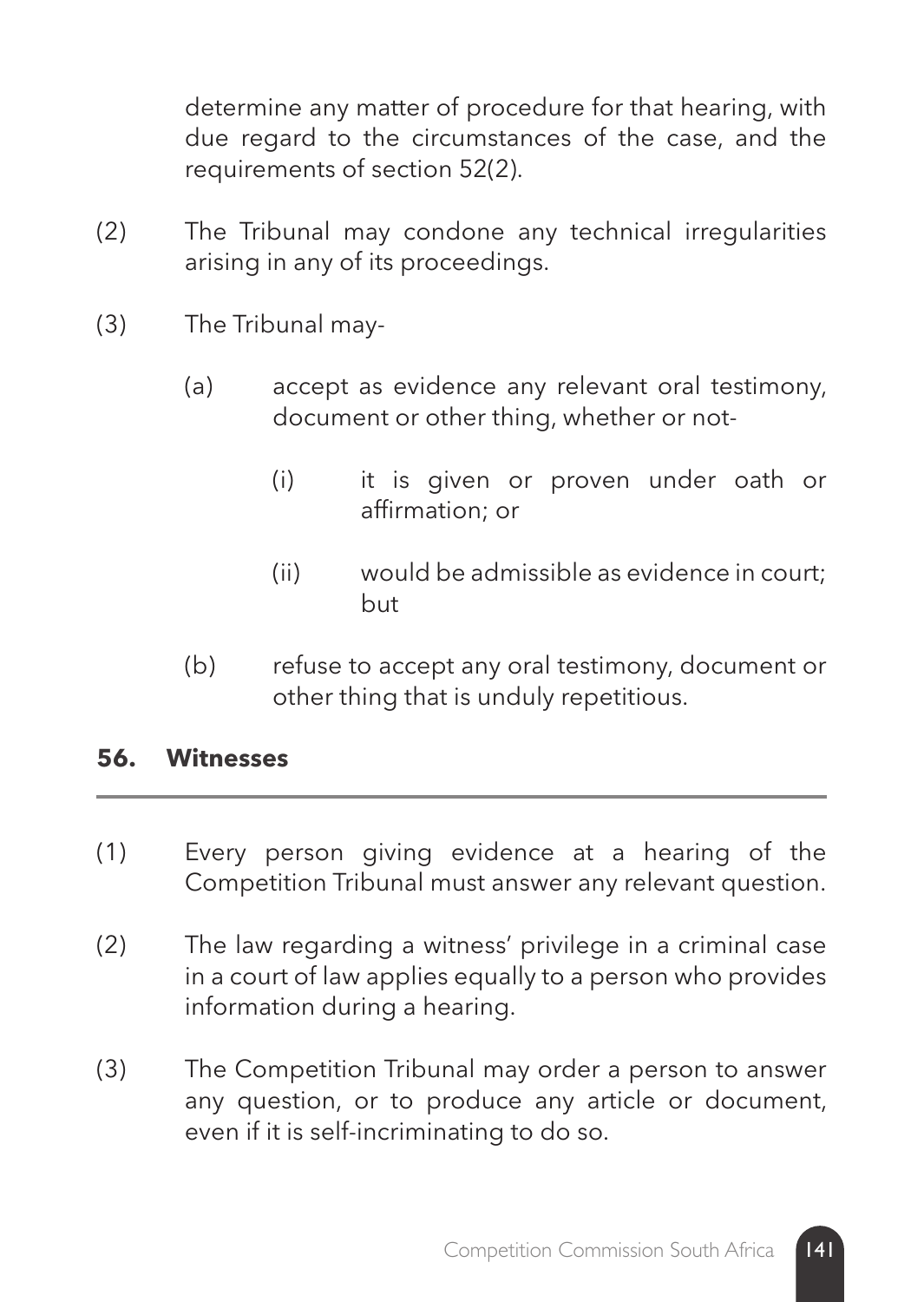(4) Section 49A(3) applies to evidence given by a witness in terms of this section.

#### **57. Costs**

- (1) Subject to subsection (2) and the Competition Tribunal's rules of procedure, each party participating in a hearing must bear its own costs.
- (2) If the Competition Tribunal-
	- (a) has not made a finding against a *respondent*, the Tribunal member presiding at a hearing may award costs to the *respondent*, and against a *complainant* who referred the *complaint* in terms of section 51(1); or
	- (b) has made a finding against a *respondent*, the Tribunal member presiding at a hearing may award costs against the *respondent*, and to a *complainant* who referred the complaint in terms of section 51(1).

### **58. Orders of Competition Tribunal**

- (1) In addition to its other powers in terms of *this Act*, the Competition Tribunal may-
	- (a) make an appropriate order in relation to a *prohibited practice* or an appeal referred to in section 43F, including—

(Words preceding section 58(1)(a)(i) substituted by section 32(a) of Act 18 of 2018)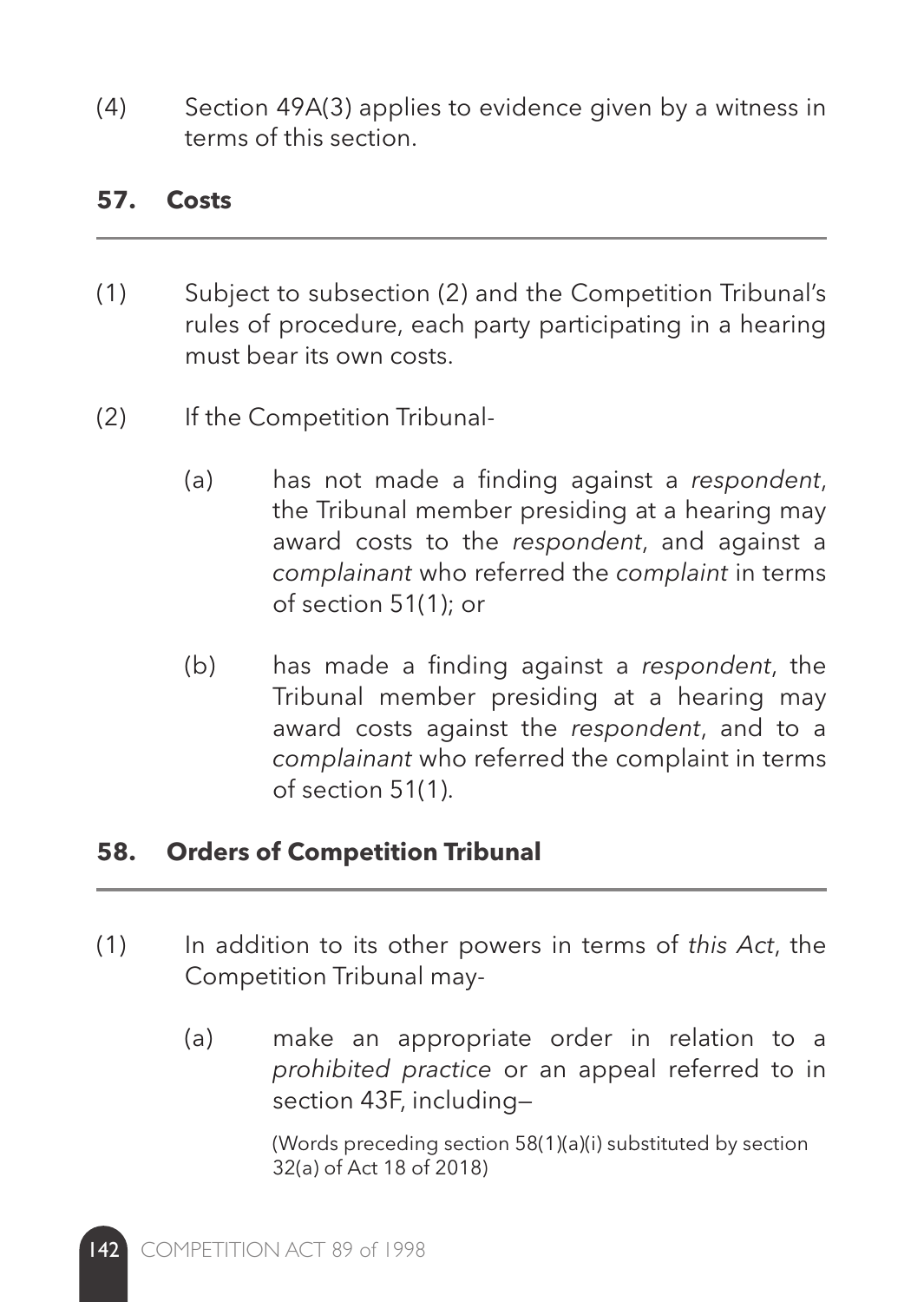- (i) interdicting any *prohibited practice*;
- (ii) ordering a party to supply or distribute *goods or services* to another party on terms reasonably required to end a *prohibited practice*;
- (iii) imposing an administrative penalty, in terms of section 59, with or without the addition of any other order in terms of this section;
- (iv) ordering divestiture, subject to section 60;
- (v) declaring conduct of a *firm* to be a *prohibited practice* in terms of *this Act*, for purposes of section 65;
- (vi) declaring the whole or any part of an *agreement* to be void;
- (vii) ordering access to an *essential facility* on terms reasonably required;
- (b) confirm a consent *agreement* in terms of section 49D as an order of the Tribunal; or
- $(c)$  subject to sections 13(6), 14(2) and 43B(4) (b), condone, on good cause shown, any noncompliance of—

(Words preceding section 58(1)(c)(i) substituted by section 32(b) of Act 18 of 2018)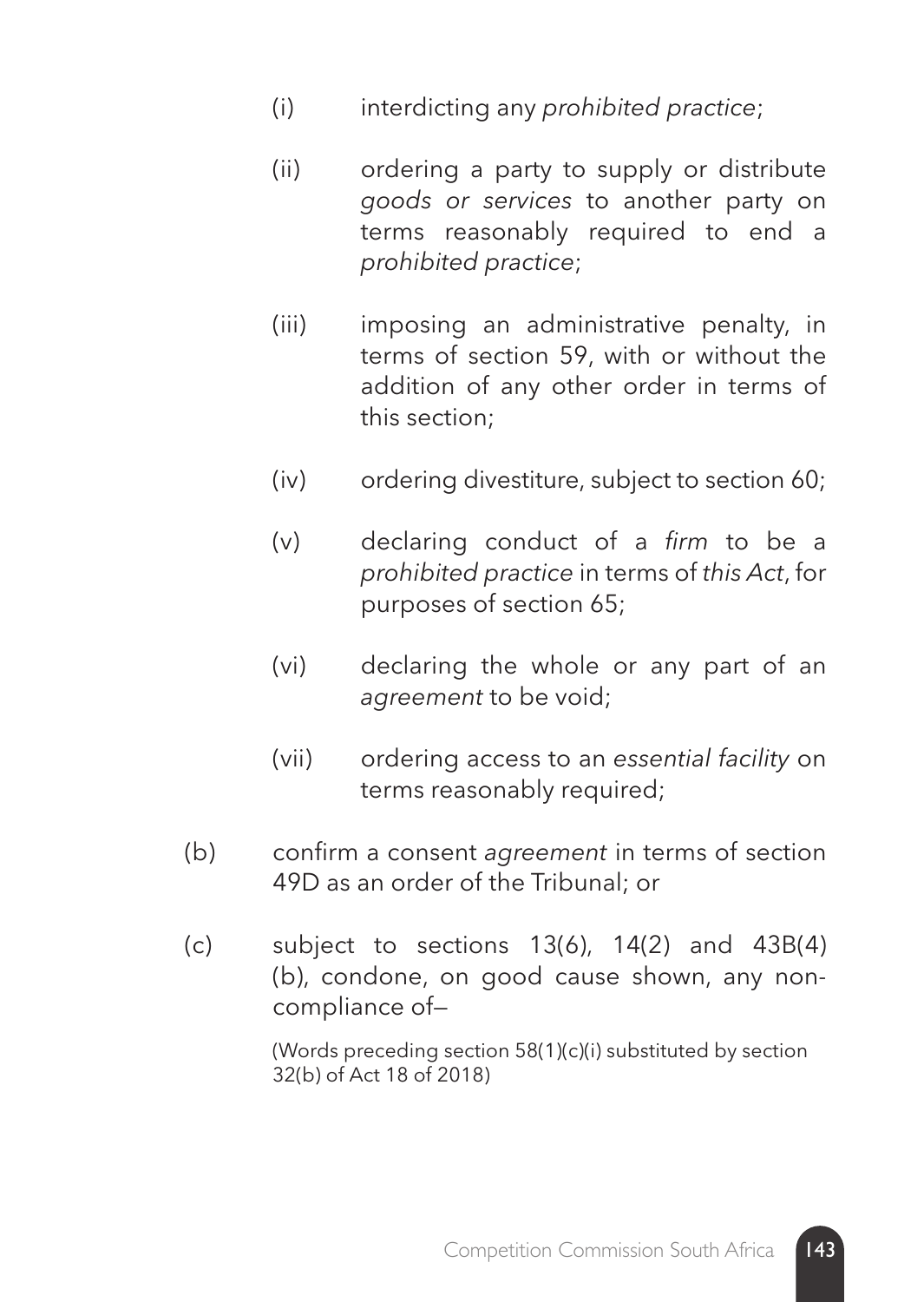- (i) the Competition Commission or Competition Tribunal rules; or
- (ii) a time limit set out in *this Act*.
- (2) At any time, the Competition Tribunal may adjourn a hearing for a reasonable period of time, if there is reason to believe that the hearing relates to a *prohibited practice* that might qualify for exemption in terms of section 10.
- (3) Despite any other provision of *this Act*, if the Competition Tribunal adjourns a hearing in terms of subsection (2), the *respondent* may apply for an exemption during that adjournment.

#### **59. Administrative penalties**

- (1) The Competition Tribunal may impose an administrative penalty only-
	- (a) for a *prohibited practice* in terms of section 4(1), 5(1) and (2), 8(1), 8(4), 9(1) or 9(1A);

(Section 59(1)(a) substituted by section 33(a) of Act 18 of 2018. Commencement date of section 59(1)(a), in so far as it relates to section 8(4) and 9(1A): 13 February 2020)

(b) ……….

(Section 59(1)(b) deleted by section 33(b) of Act 18 of 2018)

- (c) for contravention of, or failure to comply with, an interim or final order of the Competition Tribunal or the Competition Appeal Court; or
- (d) if the parties to a merger have-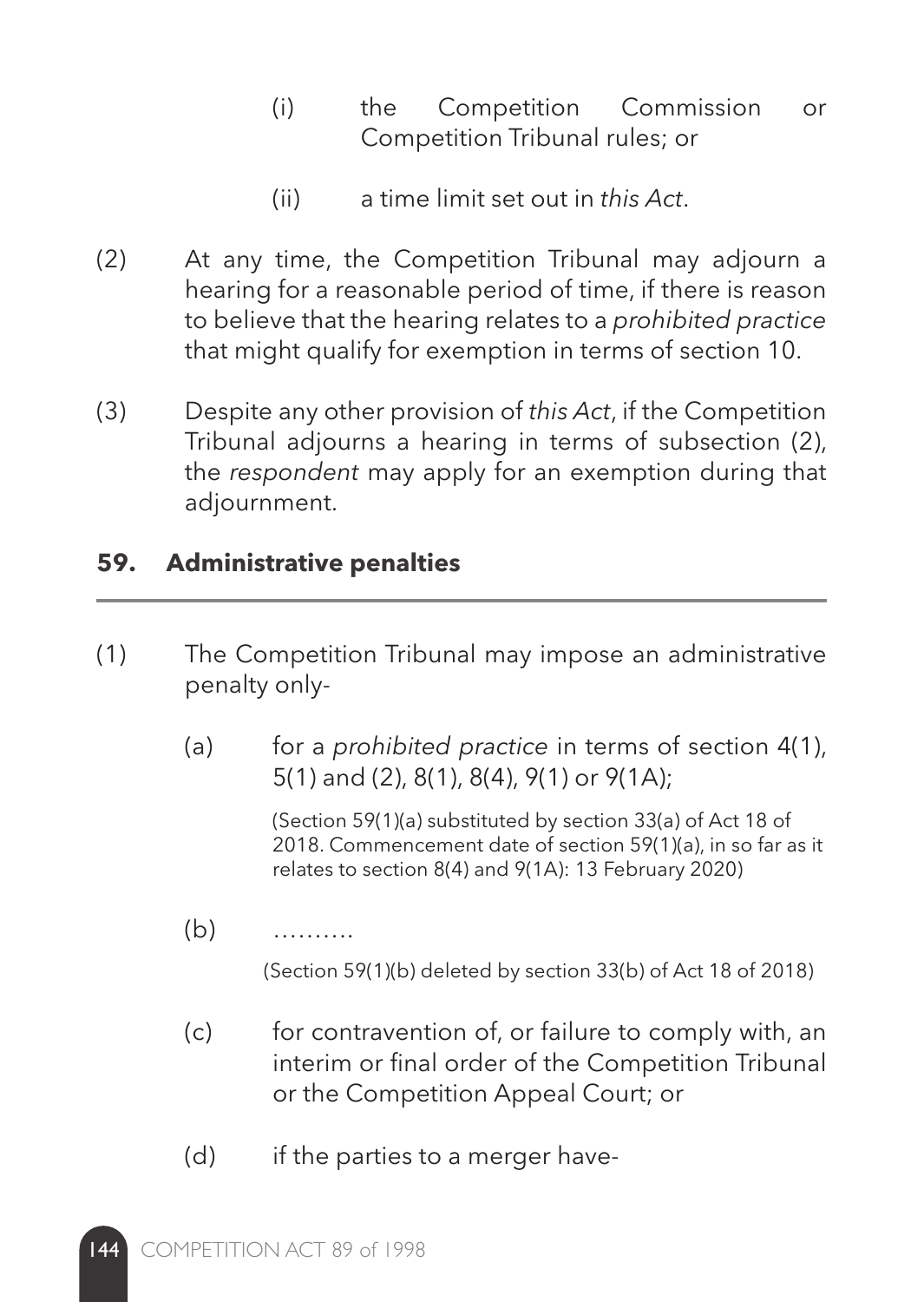- (i) failed to give notice of the merger as required by Chapter 3;
- (ii) proceeded to implement the merger in contravention of a decision by the Competition Commission or Competition Tribunal to prohibit that merger;
- (iii) proceeded to implement the merger in a manner contrary to a condition for the approval of that merger imposed by the Competition Commission in terms of section 13 or 14, or the Competition Tribunal in terms of section 16; or
- (iv) proceeded to implement the merger without the approval of the Competition Commission or Competition Tribunal, as required by *this Act*.
- (2) An administrative penalty imposed in terms of subsection (1) may not exceed 10 per cent of the *firm's* annual turnover in the Republic and its exports from the Republic during the *firm's* preceding financial year.
- (2A) An administrative penalty imposed in terms of subsection (1) may not exceed 25 per cent of the *firm's* annual turnover in the Republic and its exports from the Republic during the *firm's* preceding financial year if the conduct is substantially a repeat by the same *firm* of conduct previously found by the Competition Tribunal to be a *prohibited practice*.

(Section 59(2A) inserted by section 33(c) of Act 18 of 2018)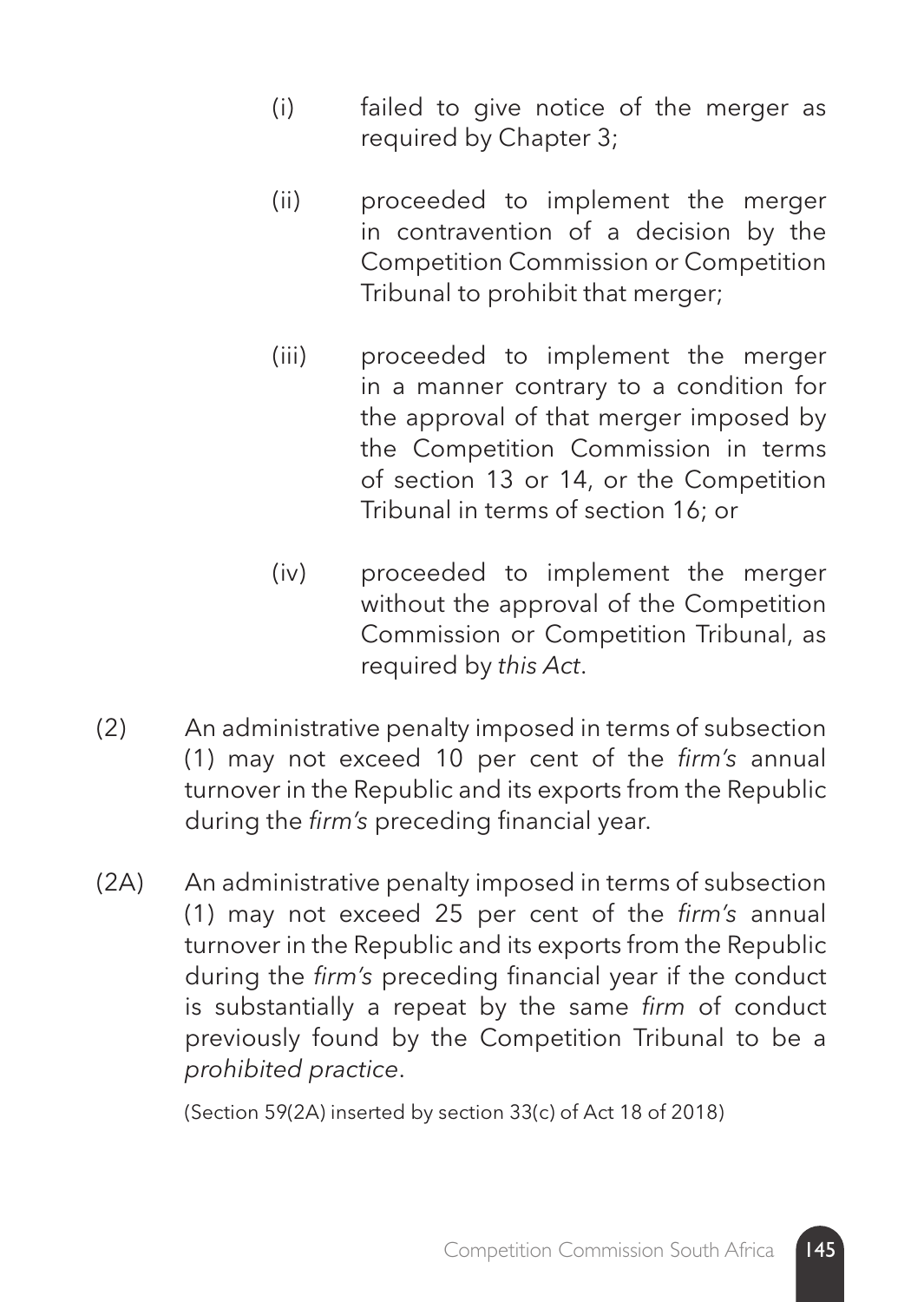- (3) When determining an appropriate penalty, the Competition Tribunal must consider the following factors:
	- (a) the nature, duration, gravity and extent of the contravention;
	- (b) any loss or damage suffered as a result of the contravention;
	- (c) the behaviour of the *respondent*;
	- (d) the market circumstances in which the contravention took place, including whether, and to what extent, the contravention had an impact upon *small and medium businesses* and *firms* owned or controlled by historically disadvantaged persons;
	- (e) the level of profit derived from the contravention;
	- (f) the degree to which the *respondent* has cooperated with the Competition Commission and the Competition Tribunal;
	- (g) whether the *respondent* has previously been found in contravention of *this Act*; and
	- (h) whether the conduct has previously been found to be a contravention of *this Act* or is substantially the same as conduct regarding which Guidelines have been issued by the Competition Commission in terms of section 79.

(Section 59(3) substituted by section 33(d) of Act 18 of 2018)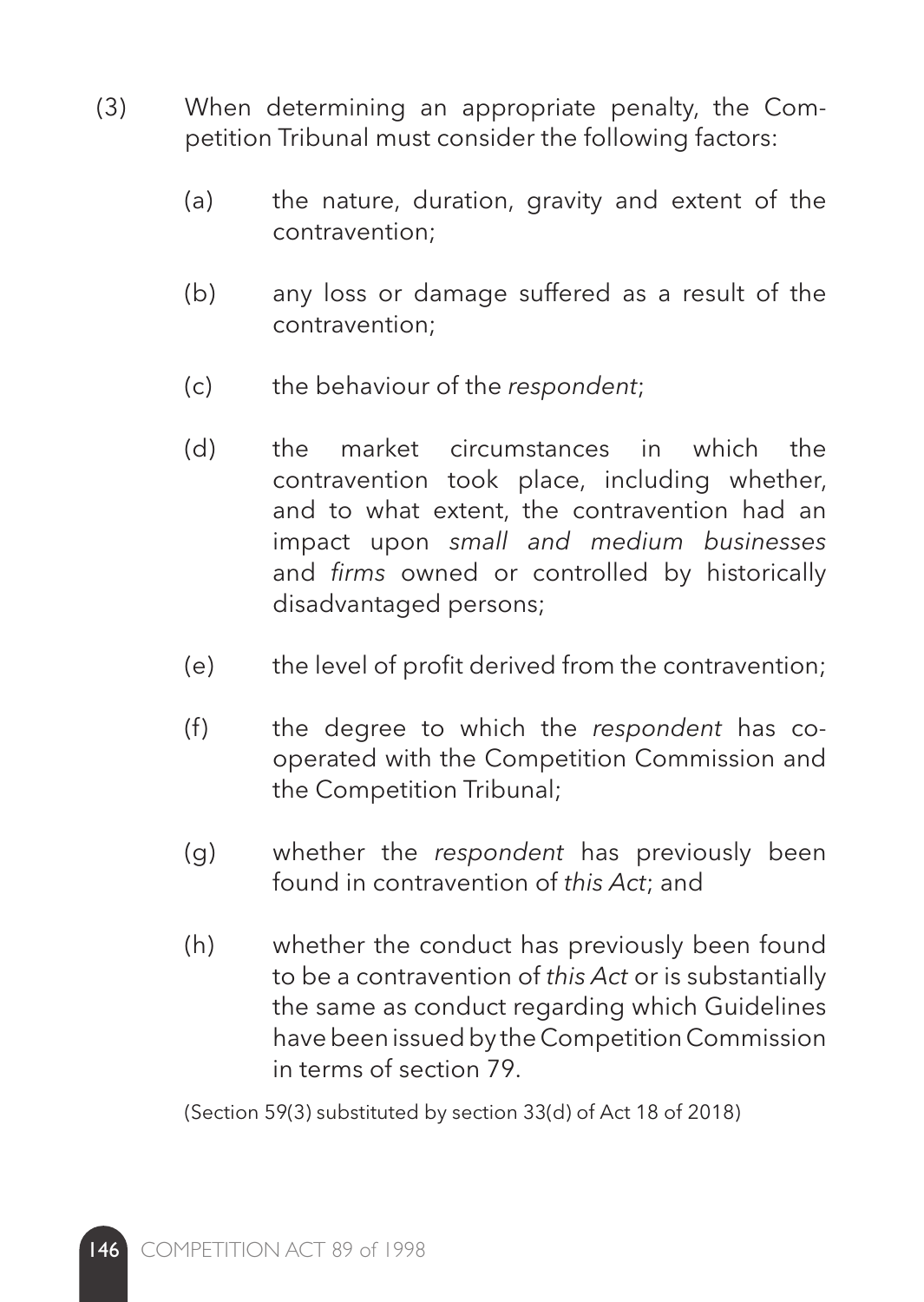- (3A) In determining the extent of the administrative penalty to be imposed, the Competition Tribunal may—
	- (a) increase the administrative penalty referred to in subsections (2) and (2A) to include the turnover of any *firm* or *firms* that control the *respondent*, where the controlling *firm* or *firms* knew or should reasonably have known that the *respondent* was engaging in the prohibited conduct; and
	- (b) on notice to the controlling *firm* or *firms*, order that the controlling *firm* or *firms* be jointly and severally liable for the payment of the administrative penalty imposed.

(Section 59(3A) inserted by section 33(e) of Act 18 of 2018)

(4) A fine payable in terms of this section must be paid into the National Revenue Fund referred to in section 213 of the *Constitution*.

#### **60. Divestiture**

- (1) If a merger is implemented in contravention of Chapter 3, the Competition Tribunal may-
	- (a) order a party to the merger to sell any shares, interest or other assets it has acquired pursuant to the merger; or
	- (b) declare void any provision of an *agreement* to which the merger was subject.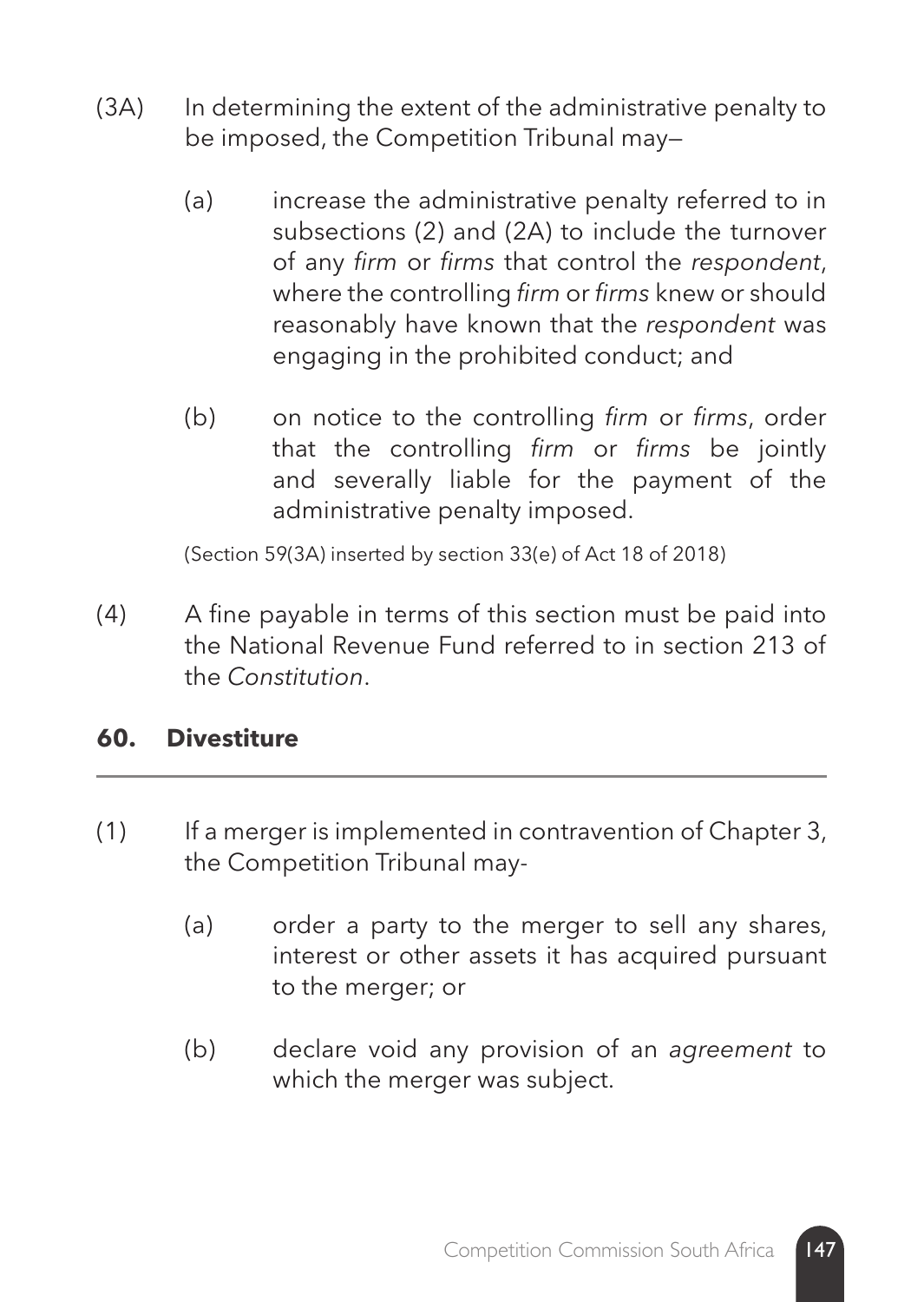- (2) The Competition Tribunal, in addition to or in lieu of making an order under section 58, may make an order directing any *firm*, or any other person, to sell any shares, interest or assets of the *firm* if-
	- (a) it has contravened section 8, and
	- (b) the *prohibited practice*
		- (i) cannot adequately be remedied in terms of another provision of *this Act*;
		- (ii) is substantially a repeat by that *firm* of conduct previously found by the Tribunal to be a *prohibited practice*; or

(Section 60(2)(b) substituted by section 34(a) of Act 18 of 2018)

(c) after a market inquiry conducted in terms of Chapter 4A, the Competition Commission finds that there is an adverse effect on competition in the relevant market and makes a recommendation to the Competition Tribunal that such an order is appropriate.

(Section 60(2)(c) added by section 34(b) of Act 18 of 2018)

(3) An order made by the Competition Tribunal in terms of subsection (2), except an order made in terms of section 43D(2), is of no force or effect unless confirmed by the Competition Appeal Court.

(Section 60(3) substituted by section 34(c) of Act 18 of 2018)

(4) An order made in terms of subsection (1) or (2) may set a time for compliance, and any other terms that the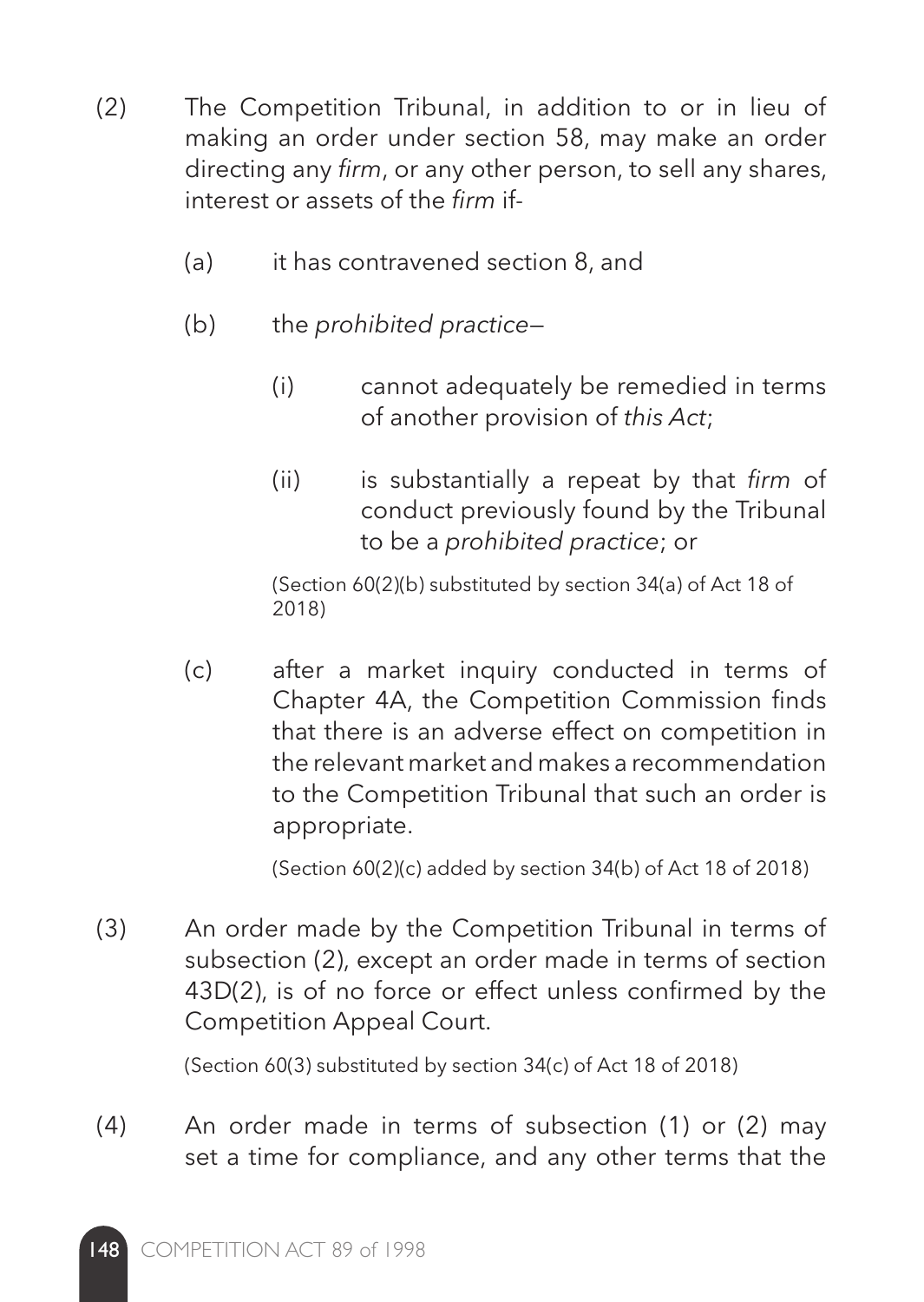Competition Tribunal considers appropriate, having regard to the commercial interests of the party concerned and the purposes of *this Act*.

(Section 60(4) substituted by section 34(d) of Act 18 of 2018)

## PART E APPEALS AND REVIEWS TO COMPETITION APPEAL COURT

### **61. Appeals**

- (1) A person affected by a decision of the Competition Tribunal may appeal against, or apply to the Competition Appeal Court to review, that decision in accordance with the Rules of the Competition Appeal Court if, in terms of section 37, the Court has jurisdiction to consider that appeal or review that matter.
- (2) The Competition Appeal Court may make an order for the payment of costs against any party in the hearing, or against any person who represented a party in the hearing, according to the requirements of the law and fairness.

### **62. Appellate jurisdiction**

- (1) The Competition Tribunal and Competition Appeal Court share exclusive jurisdiction in respect of the following matters:
	- (a) Interpretation and application of Chapters 2, 3 and 5, other than-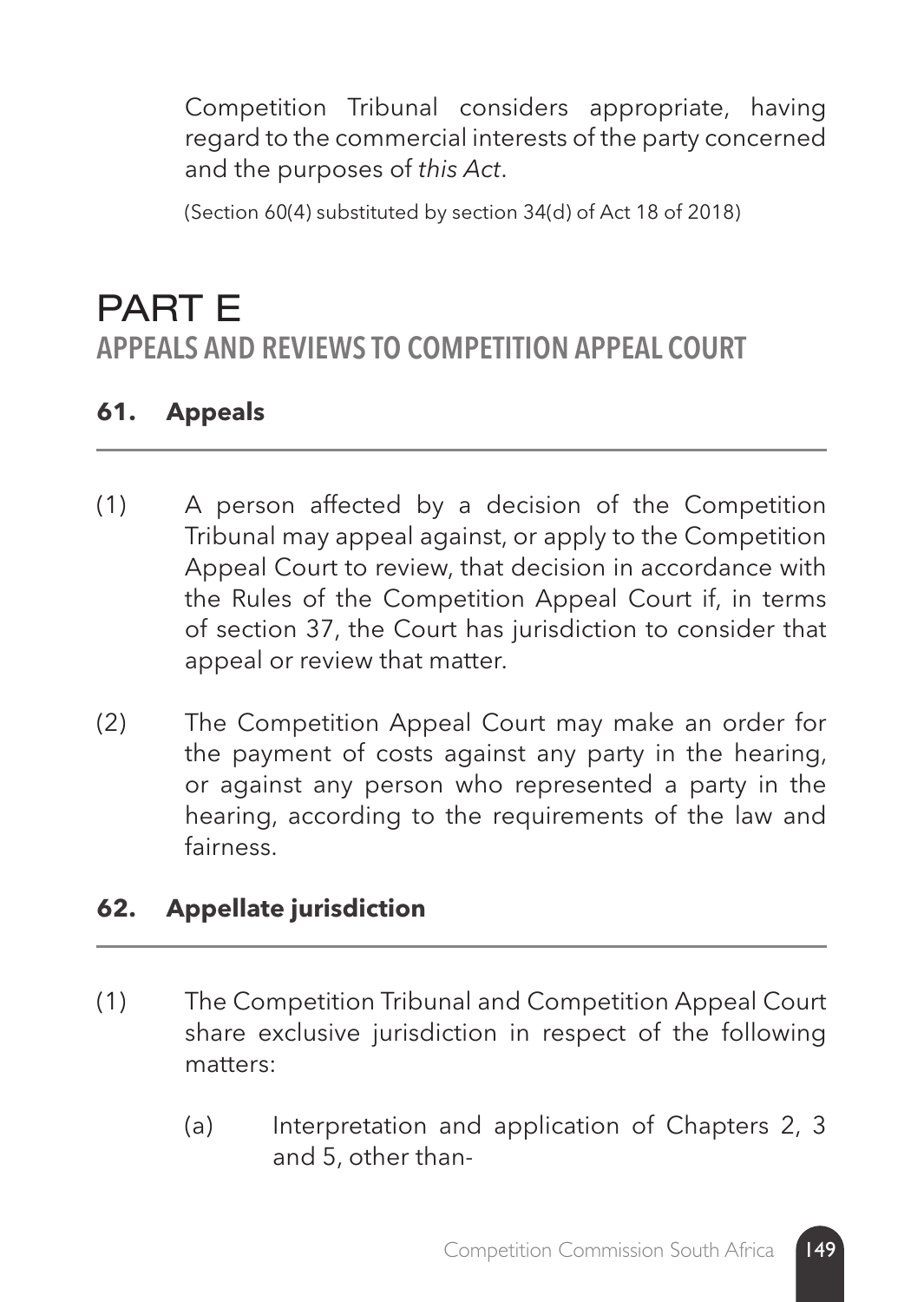- (i) a question or matter referred to in subsection (2); or
- (ii) a review of a certificate issued by the *Minister* of Finance in terms of section 18(2); and
- (b) the functions referred to in sections 21(1), 27(1) and 37, other than a question or matter referred to in subsection (2).
- (2) In addition to any other jurisdiction granted in *this Act* to the Competition Appeal Court, the Court has jurisdiction over-
	- (a) the question whether an action taken or proposed to be taken by the Competition Commission or the Competition Tribunal is within their respective jurisdictions in terms of *this Act*;
	- (b) any constitutional matter arising in terms of *this Act*; and
	- (c) the question whether a matter falls within the exclusive jurisdiction granted under subsection (1).
- (2A) Despite subsections (1) (a) and (2) (b), neither the Competition Tribunal nor the Competition Appeal Court has jurisdiction over matters regulated by section 18A, except section 18A (14).\*

\*(Pending amendment: Subs. (2A) to be inserted by s. 35 (a) of Act No. 18 of 2018 with effect from a date fixed by the President by proclamation in the Gazette date not determined.)

(Not in effect at the time of publication)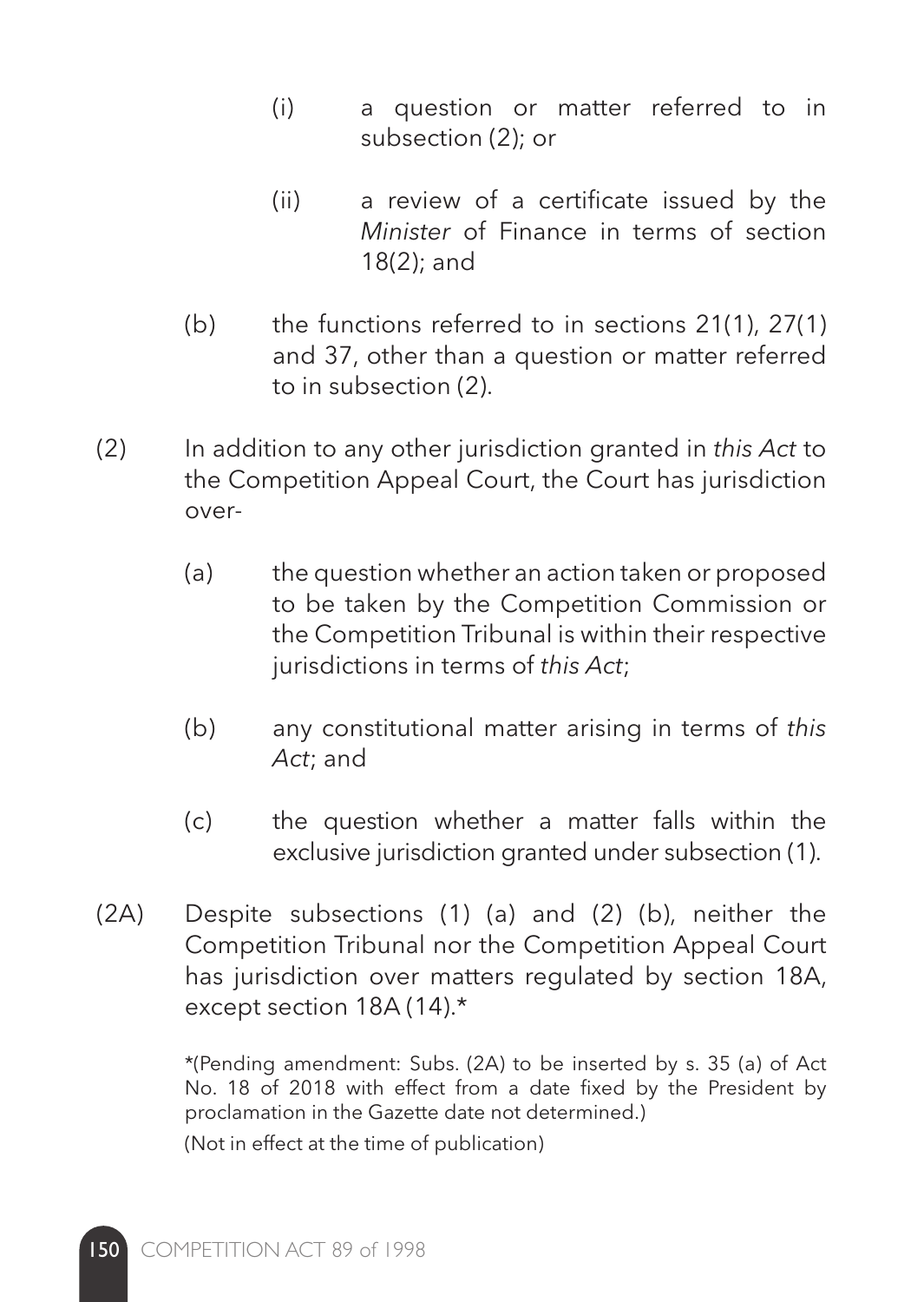- (3) The jurisdiction of the Competition Appeal Court-
	- (a) is final over a matter within its exclusive jurisdiction in terms of subsection (1); and
	- (b) is neither exclusive nor final in respect of a matter within its jurisdiction in terms of subsection (2).
- (4) An appeal from a decision of the Competition Appeal Court in respect of a matter within its jurisdiction in terms of subsection (2) lies to the Constitutional Court, subject to section 63 and its respective rules.

(Section 62(4) substituted by section 35(b) of Act 18 of 2018)

(5) For greater certainty, the Competition Tribunal and the Competition Appeal Court have no jurisdiction over the assessment of the amount, and awarding, of damages arising out of a *prohibited practice*.

#### **63. Leave to appeal**

- (1) The right to an appeal in terms of section 62(4)-
	- (a) is subject to any law that-
		- (i) specifically limits the right of appeal set out in that section; or
		- (ii) specifically grants, limits or excludes any right of appeal;
	- (b) is not limited by monetary value of the matter in dispute; and
	- (c) exists even if the matter in dispute is incapable of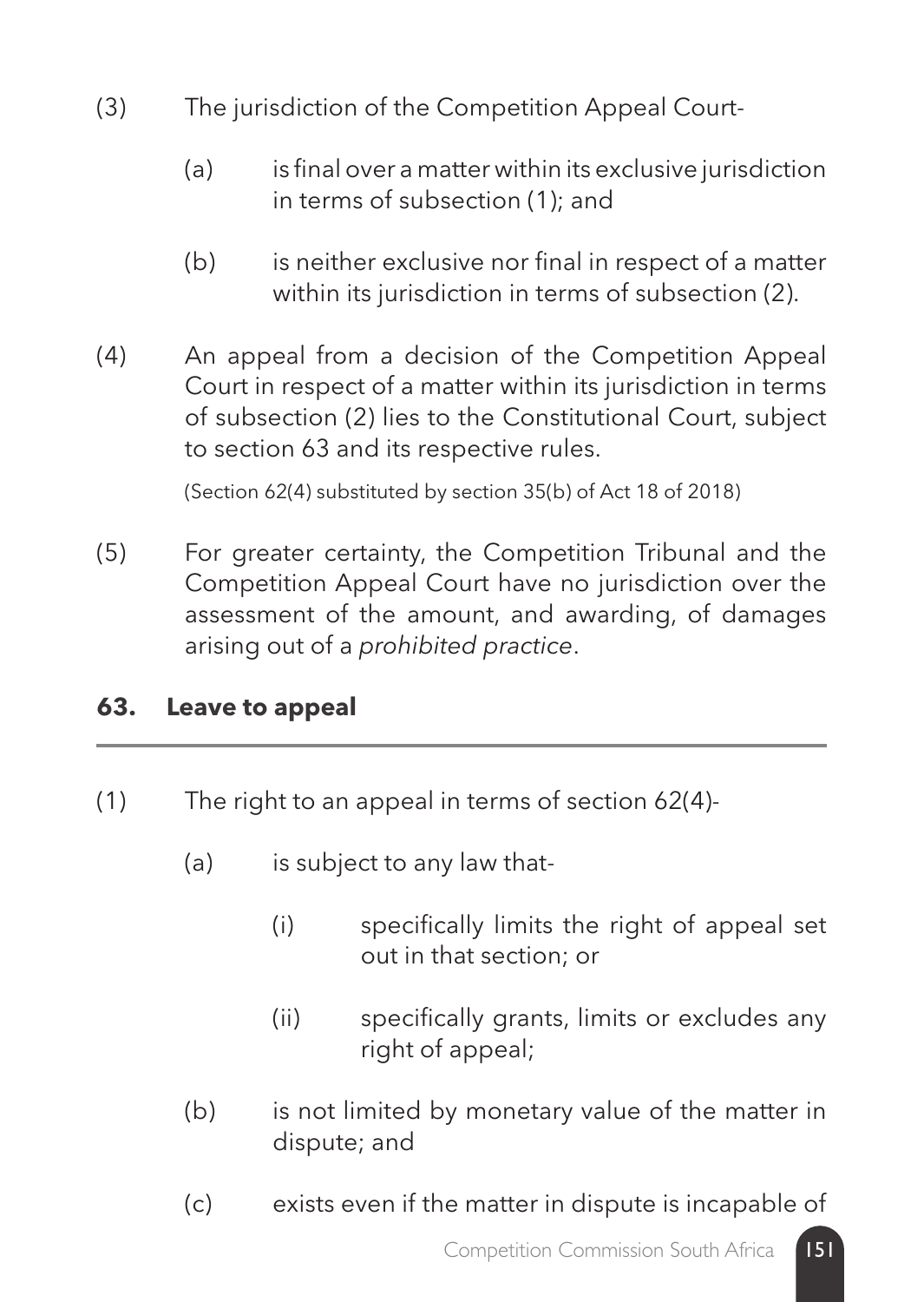being valued in money.

(2) Subject to the Constitution and despite any other law, an appeal in terms of section 62(4) may be brought to the Constitutional Court with the leave of the Constitutional Court.

(Section 63(2) substituted by section 36(a) of Act 18 of 2018)

- (3) A court granting leave to appeal in terms of this section may attach any appropriate conditions, including a condition that the applicant provide security for the costs of the appeal.
- (4) If the Competition Appeal Court, when refusing leave to appeal, made an order of costs against the applicant, the Constitutional Court may vary that order on granting leave to appeal.

(Section 63(4) substituted by section 36(b) of Act 18 of 2018)

- (5) An application to the Competition Appeal Court for leave to appeal must be made in the manner and form required by the Competition Appeal Court Rules.
- (6) An application to the Constitutional Court for leave to appeal must be made in the manner and form required by its Rules.
- (7) ……….

(Section 63(7) deleted by section 36(c) of Act 18 of 2018)

(8) ……….

(Section 63(8) deleted by section 36(c) of Act 18 of 2018)

(Chapter 5 substituted by section 15 of Act 39 of 2000)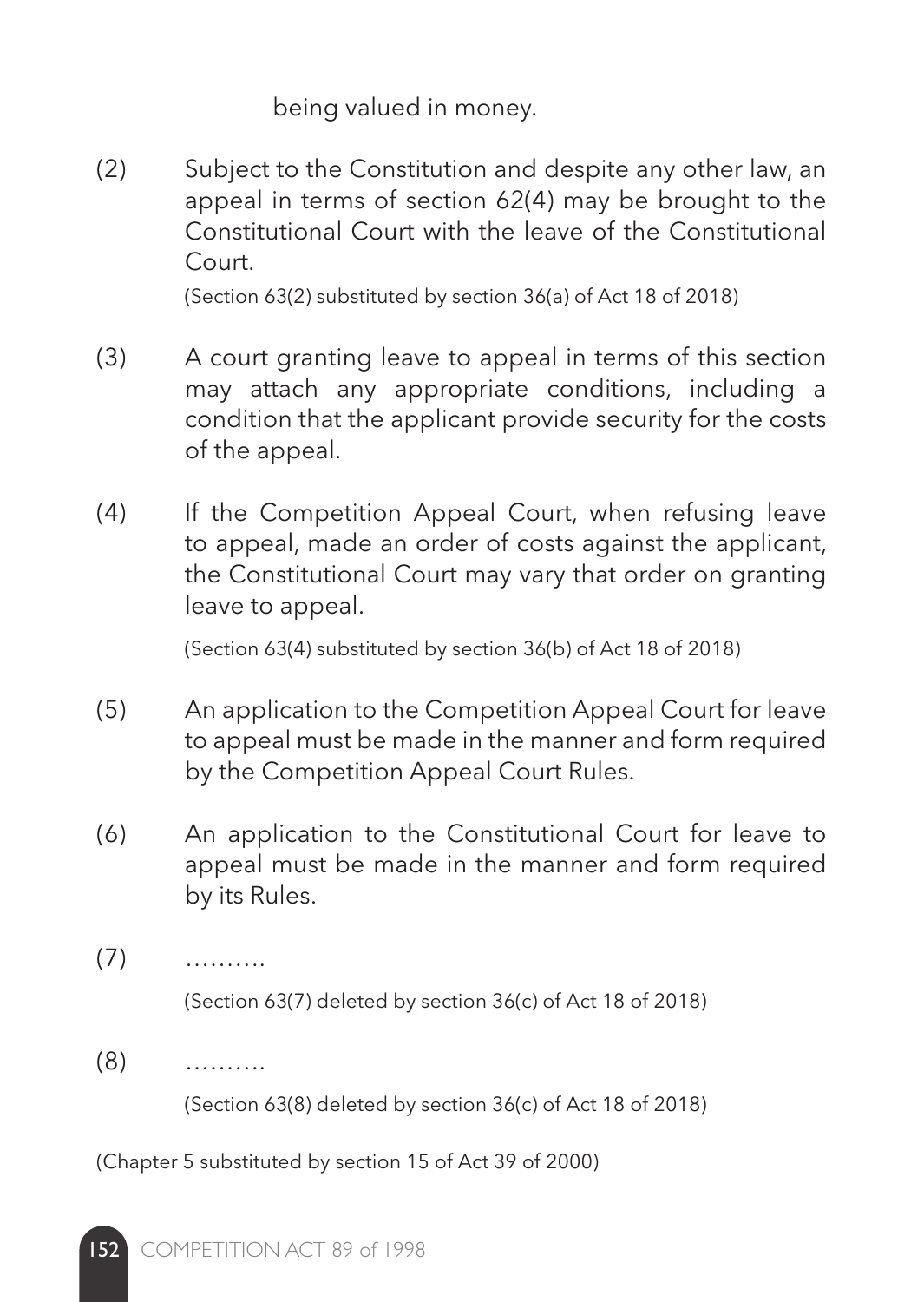# CHAPTER 6

### ENFORCEMENT

#### **64. Status and enforcement of orders**

- (1) Any decision, judgment or order of the Competition Commission, Competition Tribunal or Competition Appeal Court may be served, executed and enforced as if it were an order of the High Court.
- (2) The Competition Commission may institute proceedings in the High Court on its own behalf for recovery of an administrative penalty imposed by the Competition Tribunal.
- (3) Proceedings under subsection (2) may not be initiated more than three years after the imposition of the administrative penalty.

#### **65. Civil actions and jurisdiction**

(1) Nothing in *this Act* renders void a provision of an *agreement* that, in terms of *this Act*, is prohibited or may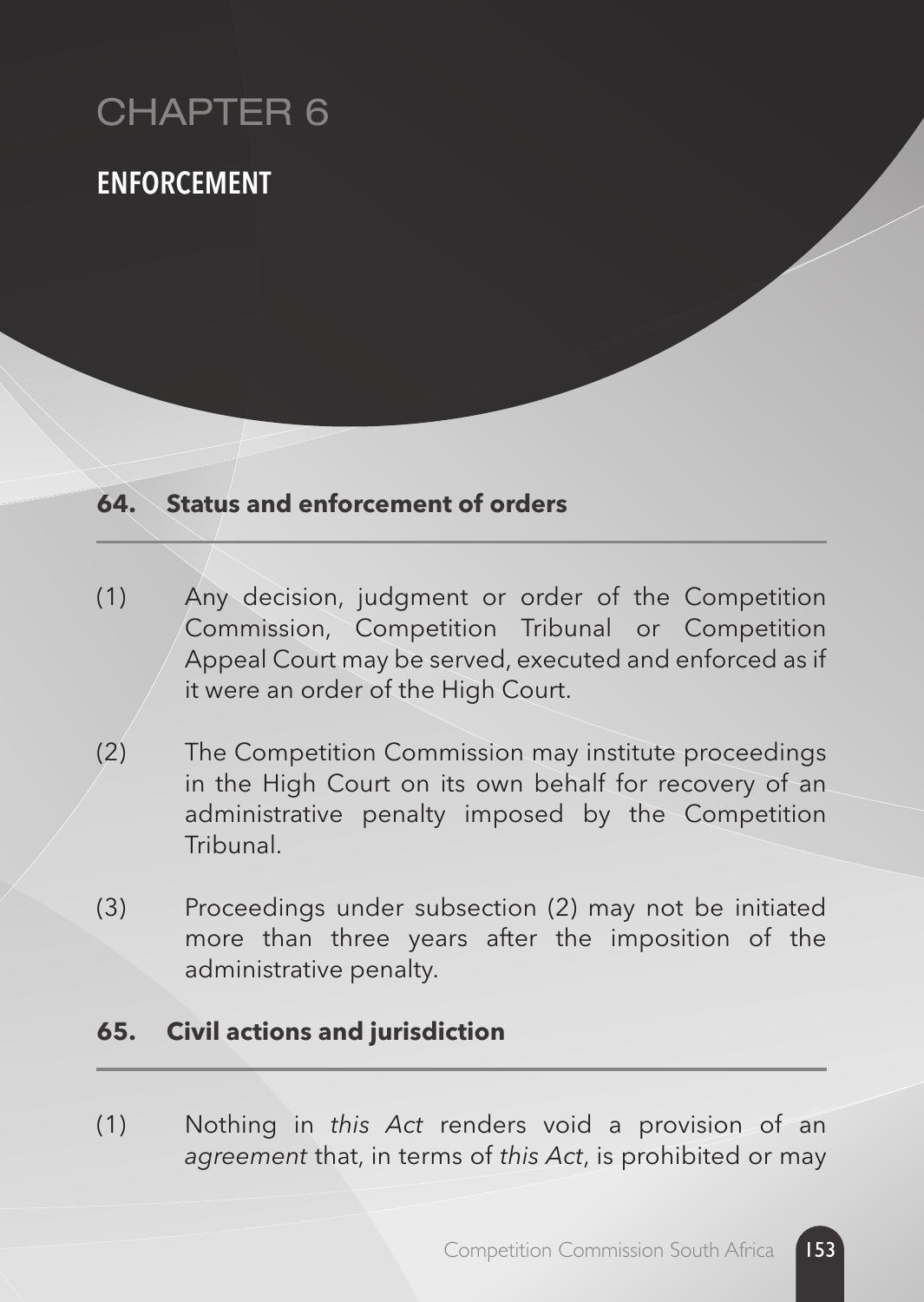be declared void, unless the Competition Tribunal or Competition Appeal Court declares that provision to be void.

- (2) If, in any action in a *civil court*, a party raises an issue concerning conduct that is prohibited in terms of *this Act*, that court must not consider that issue on its merits, and-
	- (a) if the issue raised is one in respect of which the Competition Tribunal or Competition Appeal Court has made an order, the court must apply the determination of the Tribunal or the Competition Appeal Court to the issue; or
	- (b) otherwise, the court must refer that issue to the Tribunal to be considered on its merits, if the court is satisfied that-
		- (i) the issue has not been raised in a frivolous or vexatious manner; and
		- (ii) the resolution of that issue is required to determine the final outcome of the action.
- $(3)$  …
- $(4)$  …
- (5) …
- (6) A person who has suffered loss or damage as a result of a *prohibited practice*-
	- (a) may not commence an action in a *civil court* for the assessment of the amount or awarding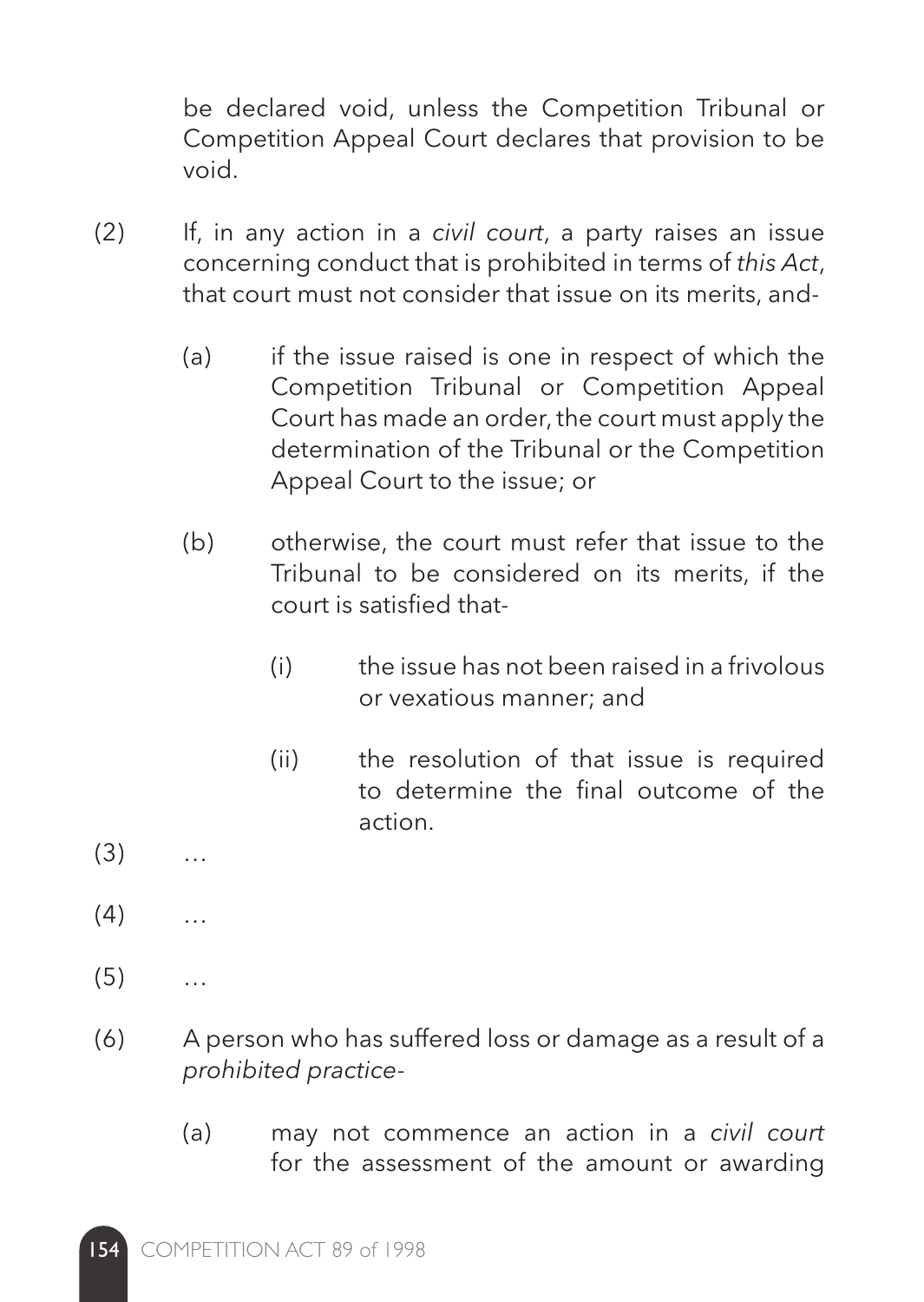of damages if that person has been awarded damages in a consent order confirmed in terms of section 49D(1); or

- (b) if entitled to commence an action referred to in paragraph (a), when instituting proceedings, must file with the Registrar or Clerk of the Court a notice from the Chairperson of the Competition Tribunal, or the Judge President of the Competition Appeal Court, in the *prescribed* form-
	- (i) certifying that the conduct constituting the basis for the action has been found to be a *prohibited practice* in terms of *this Act*;
	- (ii) stating the date of the Tribunal or Competition Appeal Court finding; and
	- (iii) setting out the section of *this Act* in terms of which the Tribunal or the Competition Appeal Court made its finding.
- (7) A certificate referred to in subsection (6)(b) is conclusive proof of its contents, and is binding on a *civil court*.
- (8) An appeal or application for review against an order made by the Competition Tribunal in terms of section 58 suspends any right to commence an action in a *civil court* with respect to the same matter.
- (9) A person's right to bring a claim for damages arising out of a *prohibited practice* comes into existence-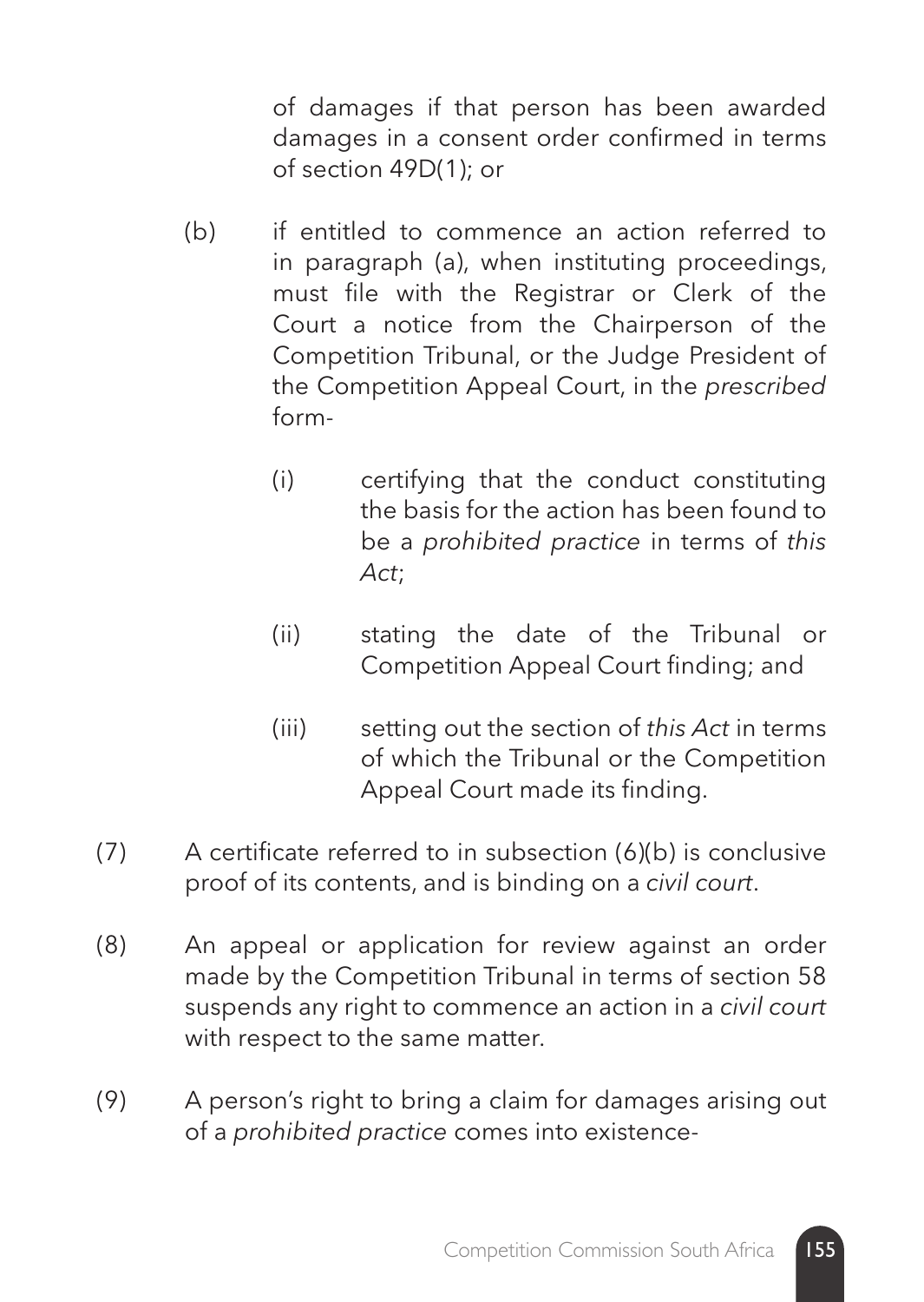- (a) on the date that the Competition Tribunal made a determination in respect of a matter that affects that person; or
- (b) in the case of an appeal, on the date that the appeal process in respect of that matter is concluded.
- (10) For the purposes of section 2A(2)(a) of the Prescribed Rate of Interest Act, 1975 (Act No. 55 of 1975), interest on a debt in relation to a claim for damages in terms of *this Act* will commence on the date of issue of the certificate referred to in subsection (6).

#### **66. Variation of order**

The Competition Tribunal, or the Competition Appeal Court, acting of its own accord or on application of a person affected by a decision or order, may vary or rescind its decision or order-

- (a) erroneously sought or granted in the absence of a party affected by it;
- (b) in which there is ambiguity, or an obvious error or omission, but only to the extent of correcting that ambiguity, error or omission; or
- (c) made or granted as a result of a mistake common to all of the parties to the proceedings.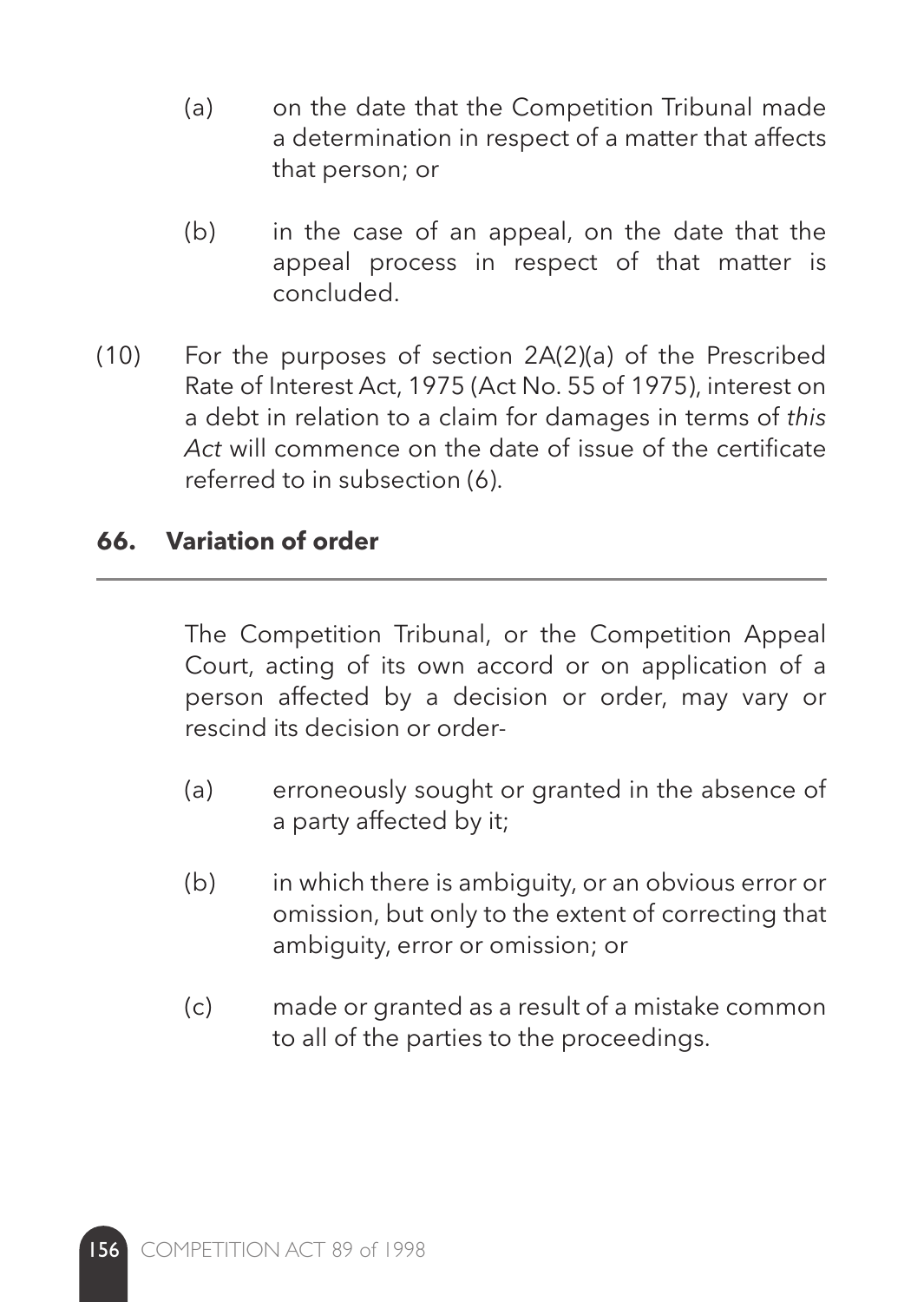(1) A complaint in respect of a *prohibited practice* that ceased more than three years before the complaint was initiated may not be referred to the Competition Tribunal.

(Section 67(1) substituted by section 37 of Act 18 of 2018)

(2) A complaint may not be referred to the Competition Tribunal against any *firm* that has been a *respondent* in completed proceedings before the Tribunal under the same or another section of *this Act* relating substantially to the same conduct.

#### **68. Standard of proof**

In any proceedings in terms of *this Act*, other than proceedings in terms of section 49C or criminal proceedings, the standard of proof is on a balance of probabilities.

(Chapter 6 substituted by section 15 of Act 39 of 2000)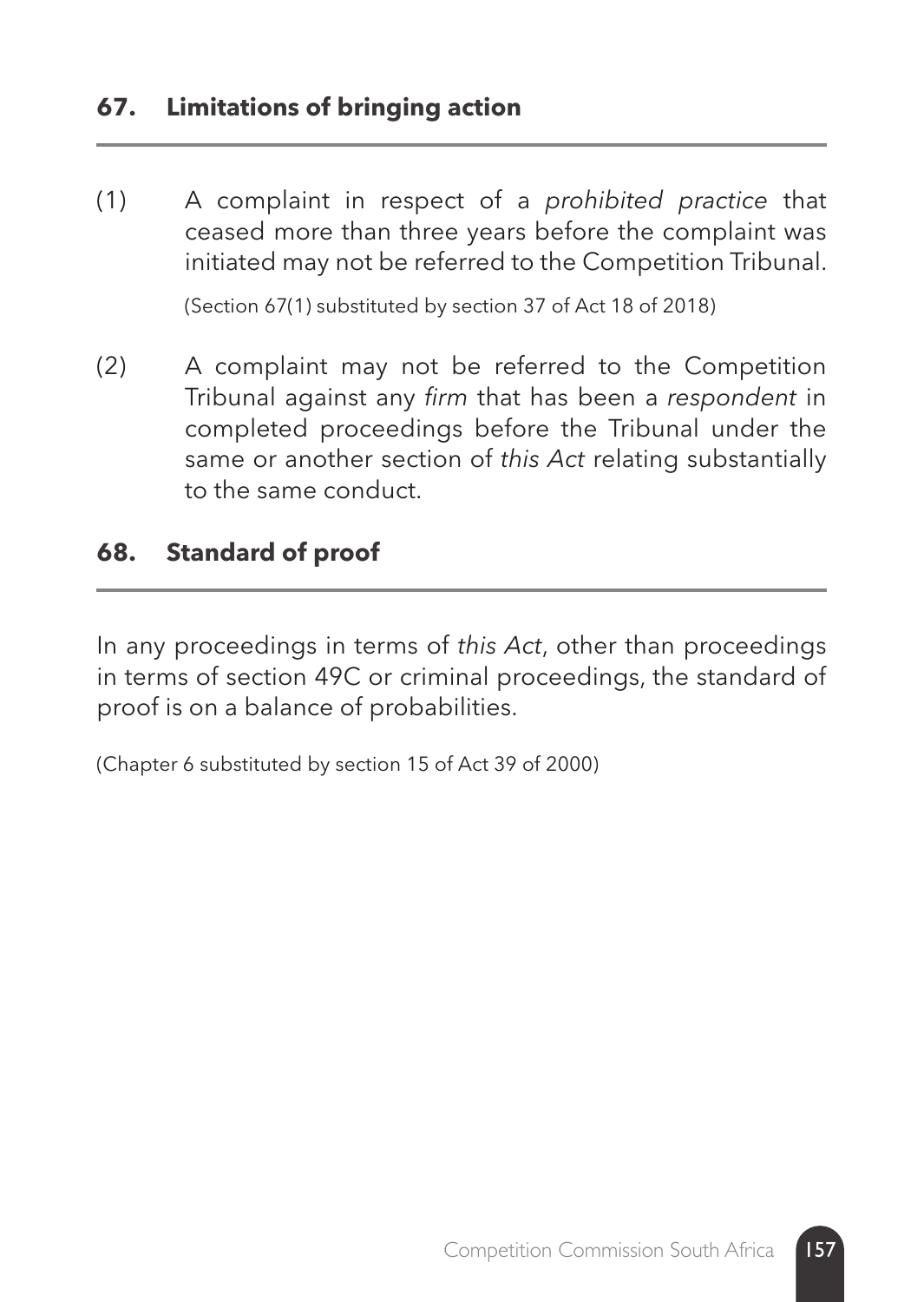## CHAPTER 7

### **OFFENCES**

### **69. Breach of confidence**

- (1) It is an offence to disclose any *confidential information*  concerning the affairs of any person or *firm* obtained-
	- (a) in carrying out any function in terms of *this Act;* or
	- (b) as a result of initiating a complaint or participating in any proceedings in terms of *this Act.*
- (2) Subsection (1) does not apply to information disclosed-
	- (a) for the purpose of the proper administration or enforcement of *this Act;*
	- (b) for the purpose of the administration of justice; or
	- (c) at the request of an inspector, Commissioner, Deputy Commissioner or Competition Tribunal member entitled to receive the information.

(Commencement date of this section: 1 September 1999)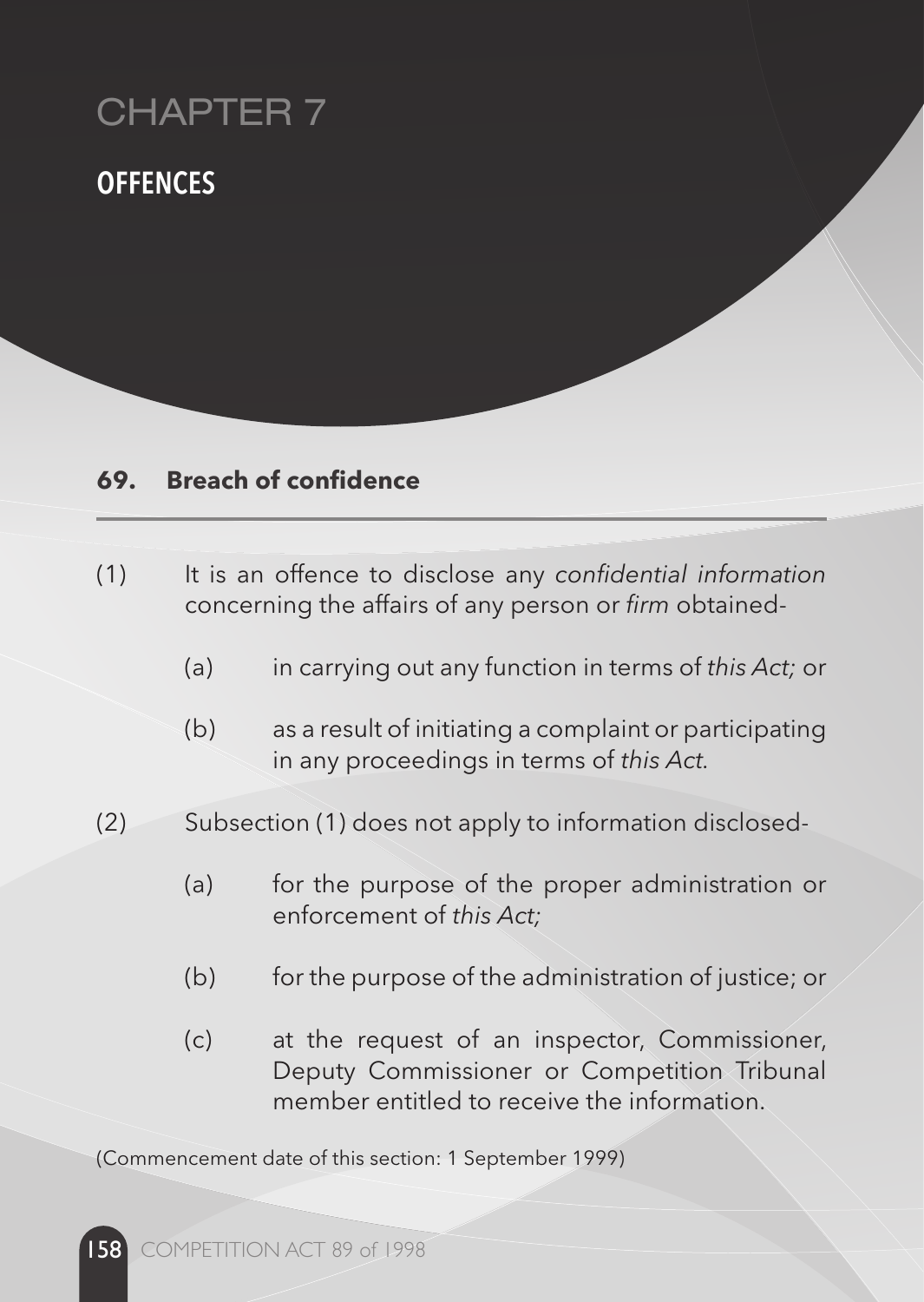It is an offence to hinder, oppose, obstruct or unduly influence any person who is exercising a power or performing a duty delegated, conferred or imposed on that person by *this Act.*

(Commencement date of this section: 1 September 1999)

#### **71. Failure to attend when summoned**

(1) A person commits an offence who, having been summoned in terms of section 49A, or directed or summoned to attend a hearing-

> (Words preceding paragraph (a) of section 71(1) substituted by  $s_{\text{action}}$  16 of Act 39 of 2000)

- (a) fails without sufficient cause to appear at the time and place specified or to remain in attendance until excused; or
- (b) attends as required, but-
	- (i) refuses to be sworn in or to make an affirmation; or
	- (ii) fails to produce a book, document or other item as ordered, if it is in the possession of, or under the control of, that person.

(Commencement date of this section: 1 September 1999)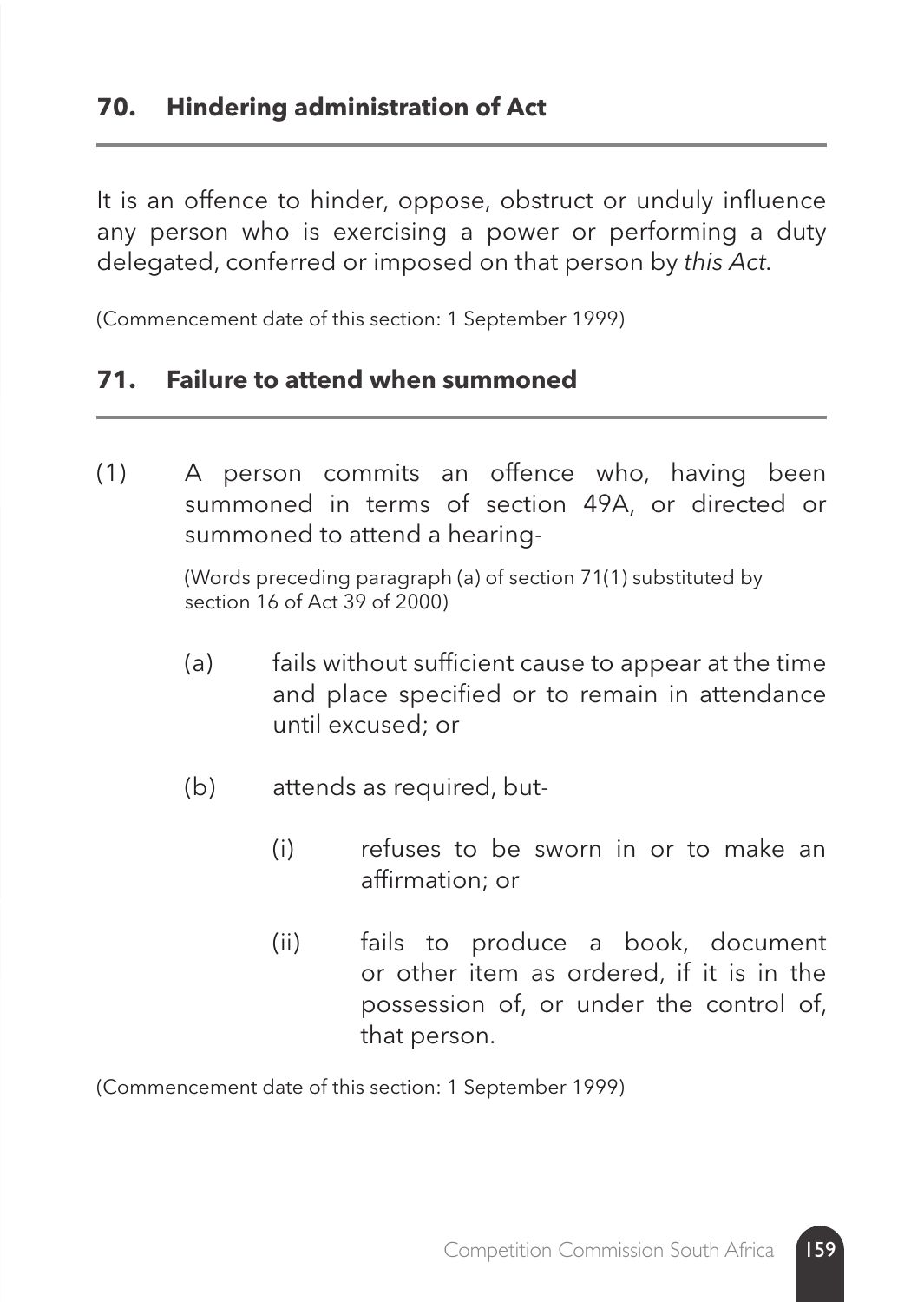A person commits an offence who, having been sworn in or having made an affirmation-

(a) subject to section 49A(3) or 56, fails to answer any question fully and to the best of that person's ability; or

(Section 72(a) substituted by section 17 of Act 39 of 2000)

(b) gives false evidence, knowing or believing it to be false.

(Commencement date of this section: 1 September 1999)

#### **73. Failure to comply with Act**

(1) A person commits an offence who contravenes or fails to comply with an interim or final order of the Competition Tribunal or the Competition Appeal Court.

(Section 73(1) substituted by section 18 of Act 39 of 2000)

- (2) A person commits an offence who--
	- (a) does anything calculated to improperly influence the Competition Tribunal or Competition Commission concerning any matter connected with an investigation;
	- (b) anticipates any findings of the Tribunal or Commission concerning an investigation in a way that is calculated to influence the proceedings or findings;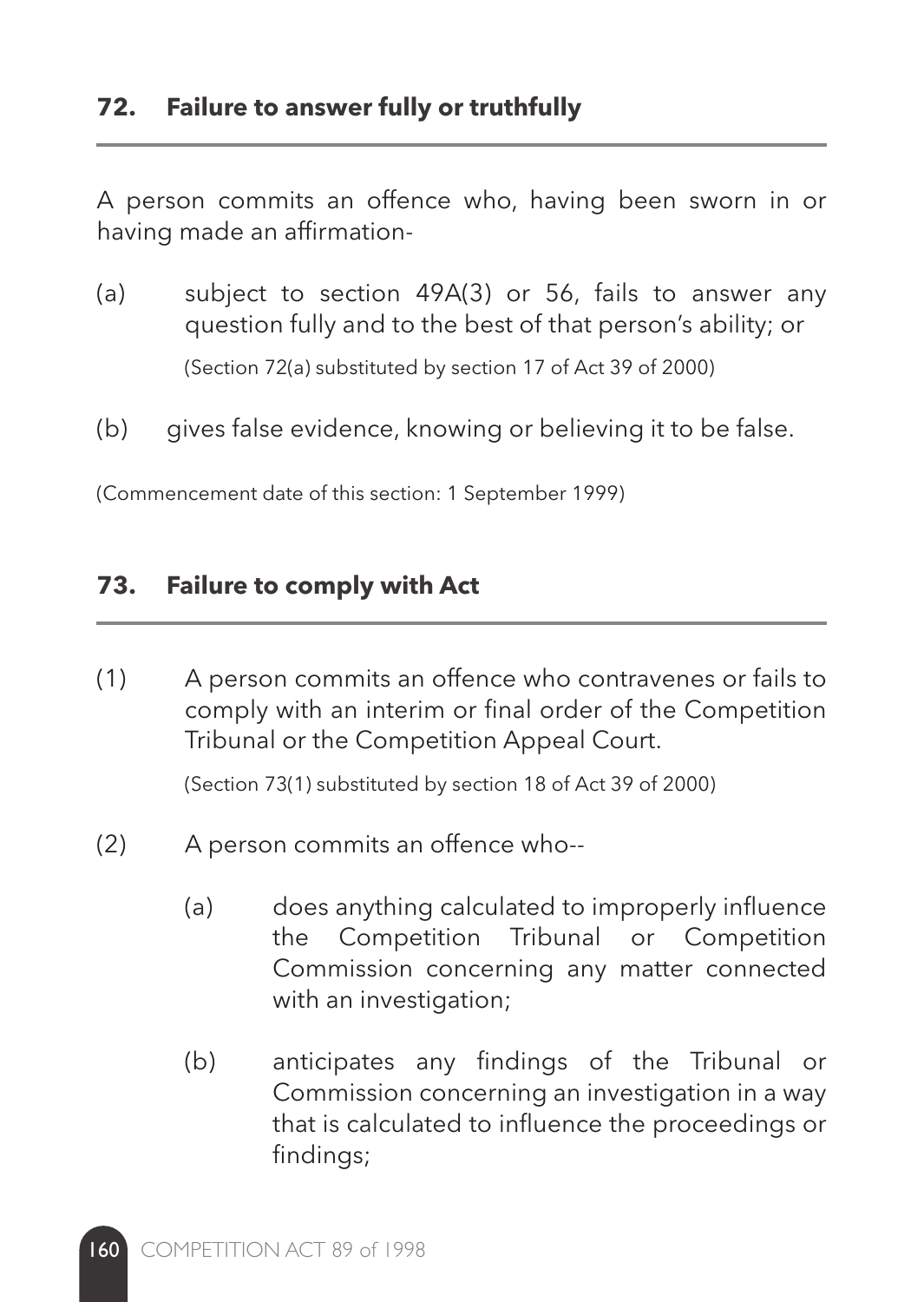- (c) does anything in connection with an investigation that would have been contempt of court if the proceedings had occurred in a court of law;
- (d) knowingly provides false information to the Commission;
- (e) defames the Tribunal or the Competition Appeal Court, or a member of either of them, in their respective official capacities;
- (f) wilfully interrupts the proceedings or misbehaves in the place where a hearing is being conducted;
- (g) acts contrary to a warrant to enter and search;
- (h) without authority, but claiming to have authority in terms of section 46 or 47-
	- (i) enters or searches *premises;* or
	- (ii) attaches or removes an article or document.

(Commencement date of this section: 1 September 1999)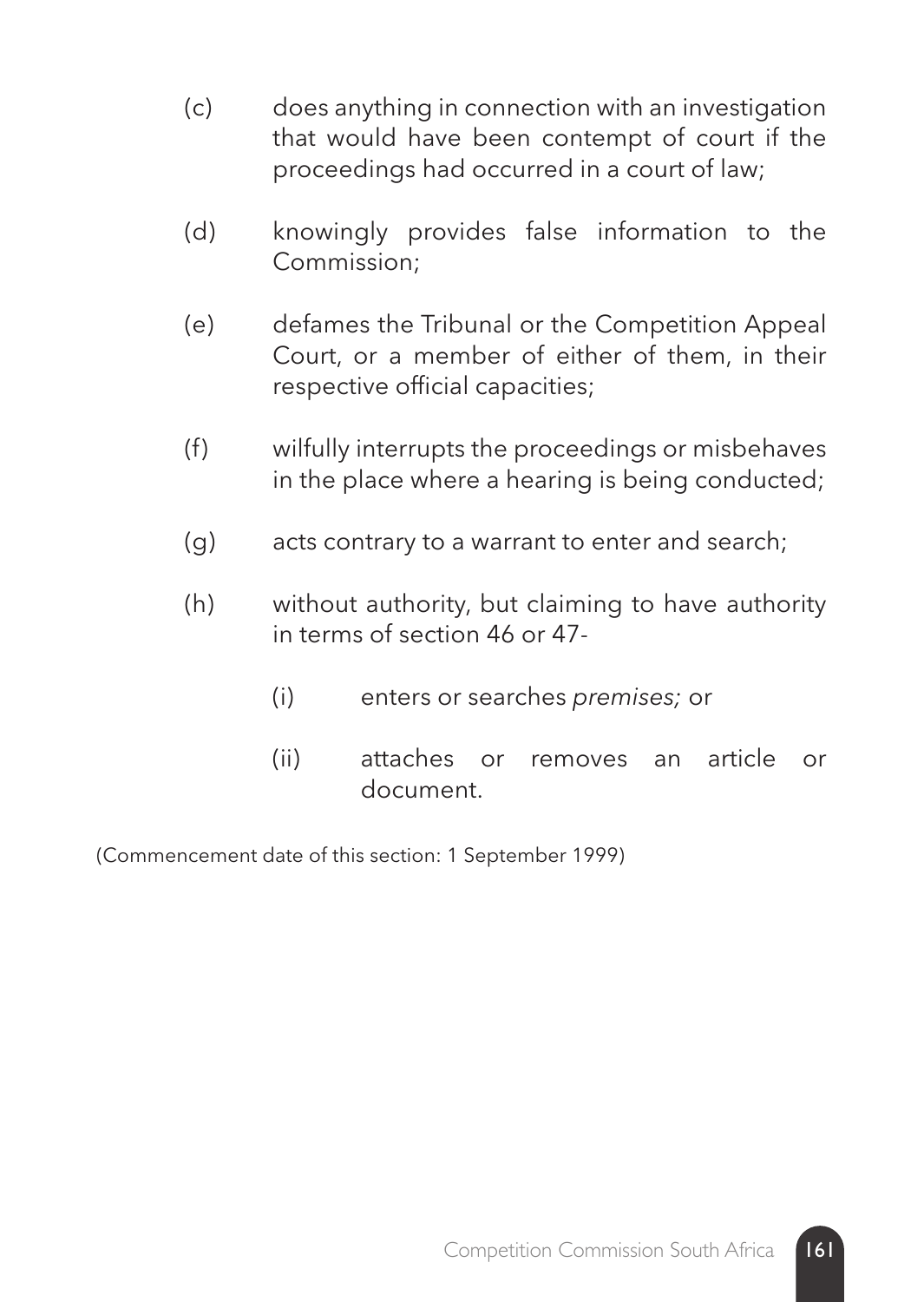#### **73A. Causing or permitting firm to engage in prohibited practice**

- (1) A person commits an offence if, while being a director of a *firm* or while engaged or purporting to be engaged by a *firm* in a position having management authority within the *firm*, such person—
	- (a) caused the *firm* to engage in a *prohibited practice* in terms of section 4(1)(b); or
	- (b) knowingly acquiesced in the *firm* engaging in a *prohibited practice* in terms of section 4(1)(b).

(Section 73A(1) inserted by section 12 of Act 1 of 2009, with effect from 1 May 2016)

(2) For the purpose of subsection (1)(b), 'knowingly acquiesced' means having acquiesced while having actual knowledge of the relevant conduct by the *firm*.

> (Section 73A(2) inserted by section 12 of Act 1 of 2009, with effect from 1 May 2016)

- (3) Subject to subsection (4), a person may be prosecuted for an offence in terms of this section only if—
	- (a) the relevant *firm* has acknowledged, in a consent order contemplated in section 49D, that it engaged in a *prohibited practice* in terms of section 4(1)(b); or
	- (b) the Competition Tribunal or the Competition Appeal Court has made a finding that the relevant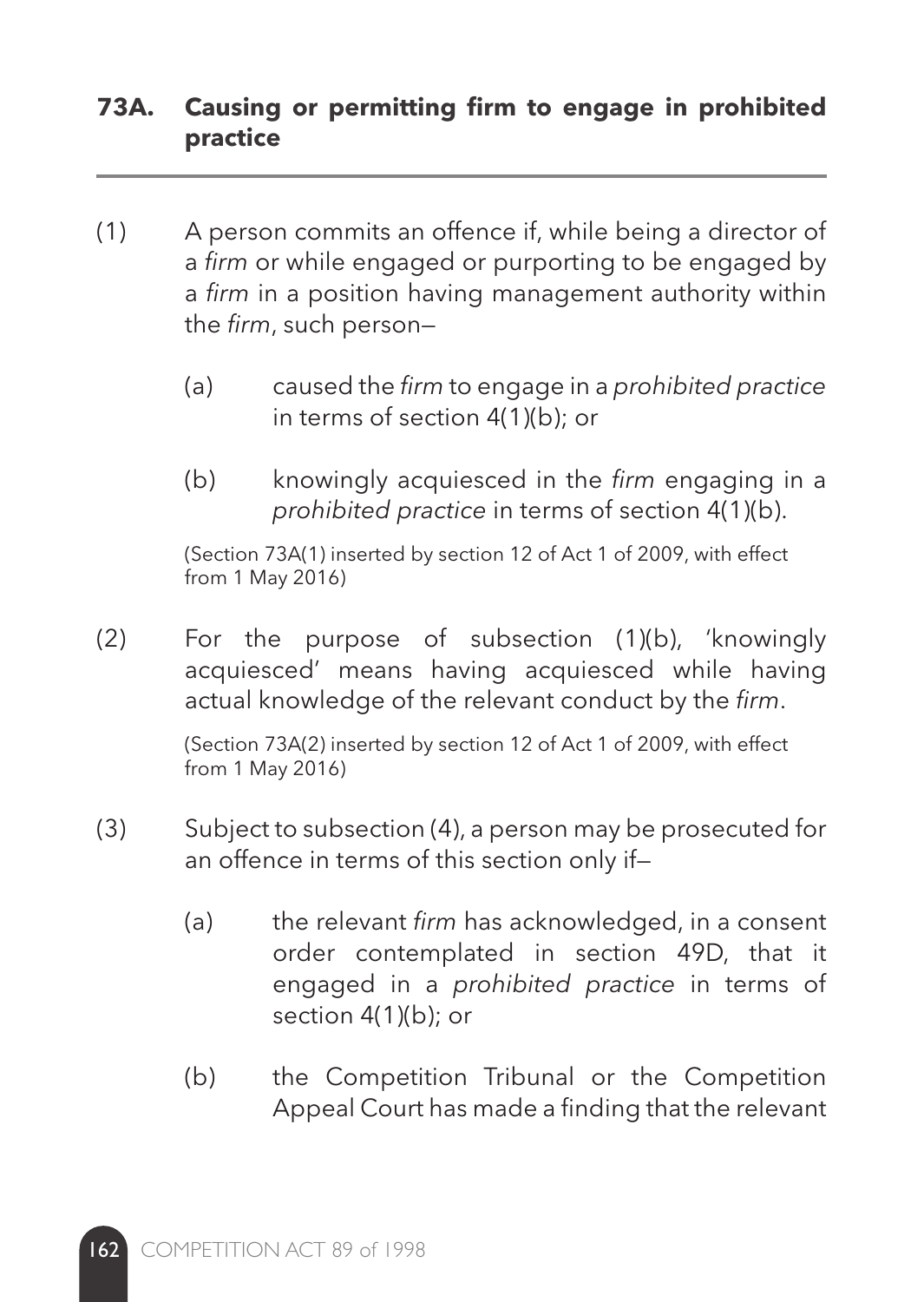*firm* engaged in a *prohibited practice* in terms of section 4(1)(b).

(Section 73A (3) inserted by section 12 of Act 1 of 2009, with effect from 1 May 2016)

- (4) The Competition Commission—
	- (a) may not seek or request the prosecution of a person for an offence in terms of this section if the Competition Commission has certified that the person is *deserving of leniency* in the circumstances; and
	- (b) may make submissions to the National Prosecuting Authority in support of leniency for any person prosecuted for an offence in terms of this section, if the Competition Commission has certified that the person is *deserving of leniency* in the circumstances.

(Section 73A(4) inserted by section 12 of Act 1 of 2009, with effect from 1 May 2016)

(Publisher's note – The remainder of the sections inserted by section 12 of Act 1 of 2009 is still to be proclaimed)

### **74. Penalties**

Any person convicted of an offence in terms of *this Act,* is liable-

(a) in the case of a contravention of section 73(1), or section 73A, to a fine not exceeding R500 000-00 or to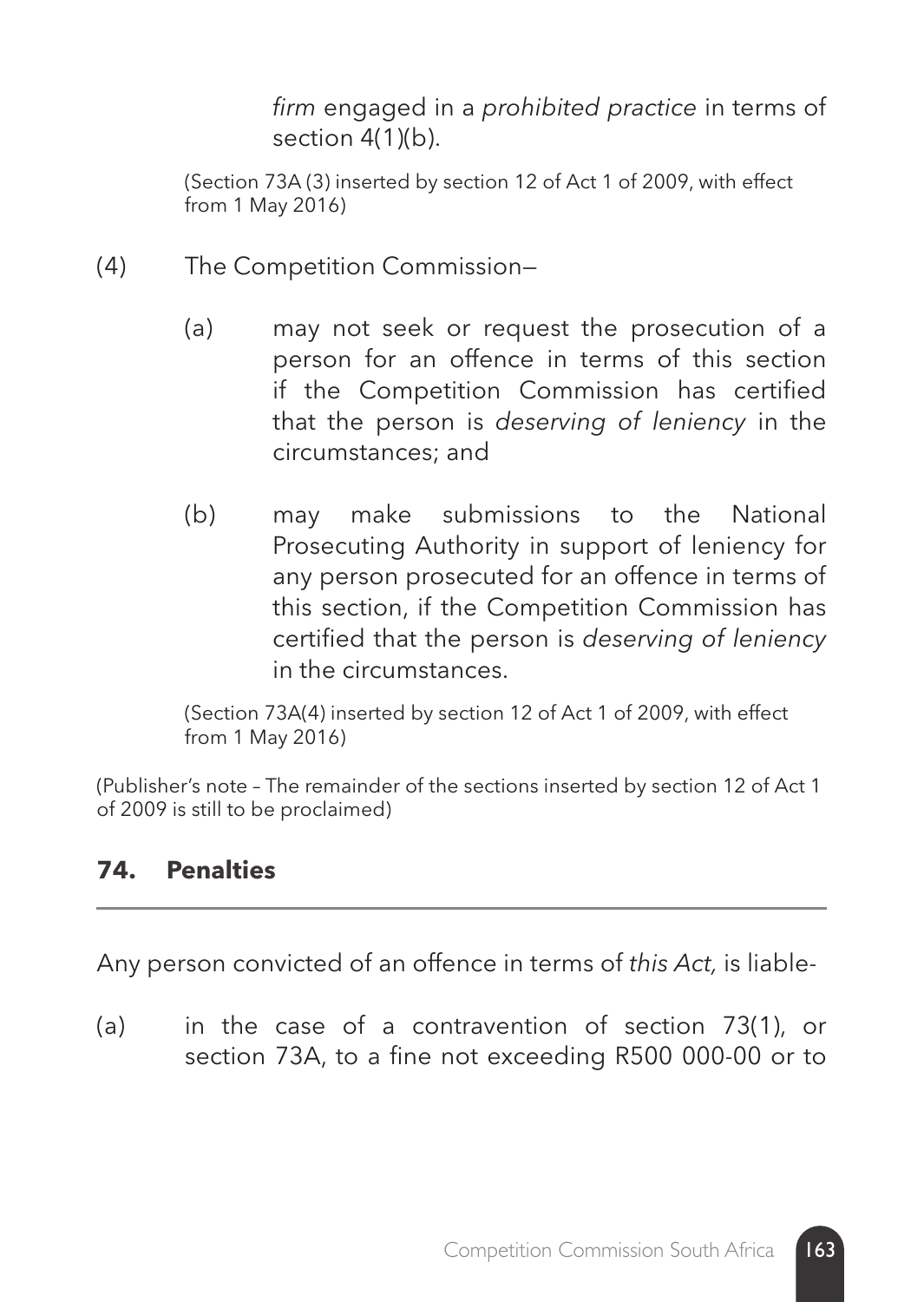imprisonment for a period not exceeding 10 years, or to both a fine and such imprisonment; or

(Section 74(a) substituted by section 13(b) of Act 1 of 2009)

(b) in any other case, to a fine not exceeding R10 000-00 or to imprisonment for a period not exceeding six months, or to both a fine and imprisonment.

(Section 74(b) substituted by section 38 of Act 18 of 2018)

(Section 74, amended by the deletion of (1) from the beginning of the section, by section 13(a) of Act 1 of 2009)

(Commencement date of this section: 1 September 1999)

#### **75. Magistrate's Court jurisdiction to impose penalties**

Despite anything to the contrary contained in any other law, a Magistrate's Court has jurisdiction to impose any penalty provided for in *this Act.*

(Commencement date of this section: 1 September 1999)

#### **76. …**

(Section 76 repealed by section 19 of Act 39 of 2000))

#### **77. Proof of facts**

- (1) In any criminal proceedings in terms of *this Act-*
	- (a) if it is alleged that a person at *a firm* is or was an employee, that person must be presumed to be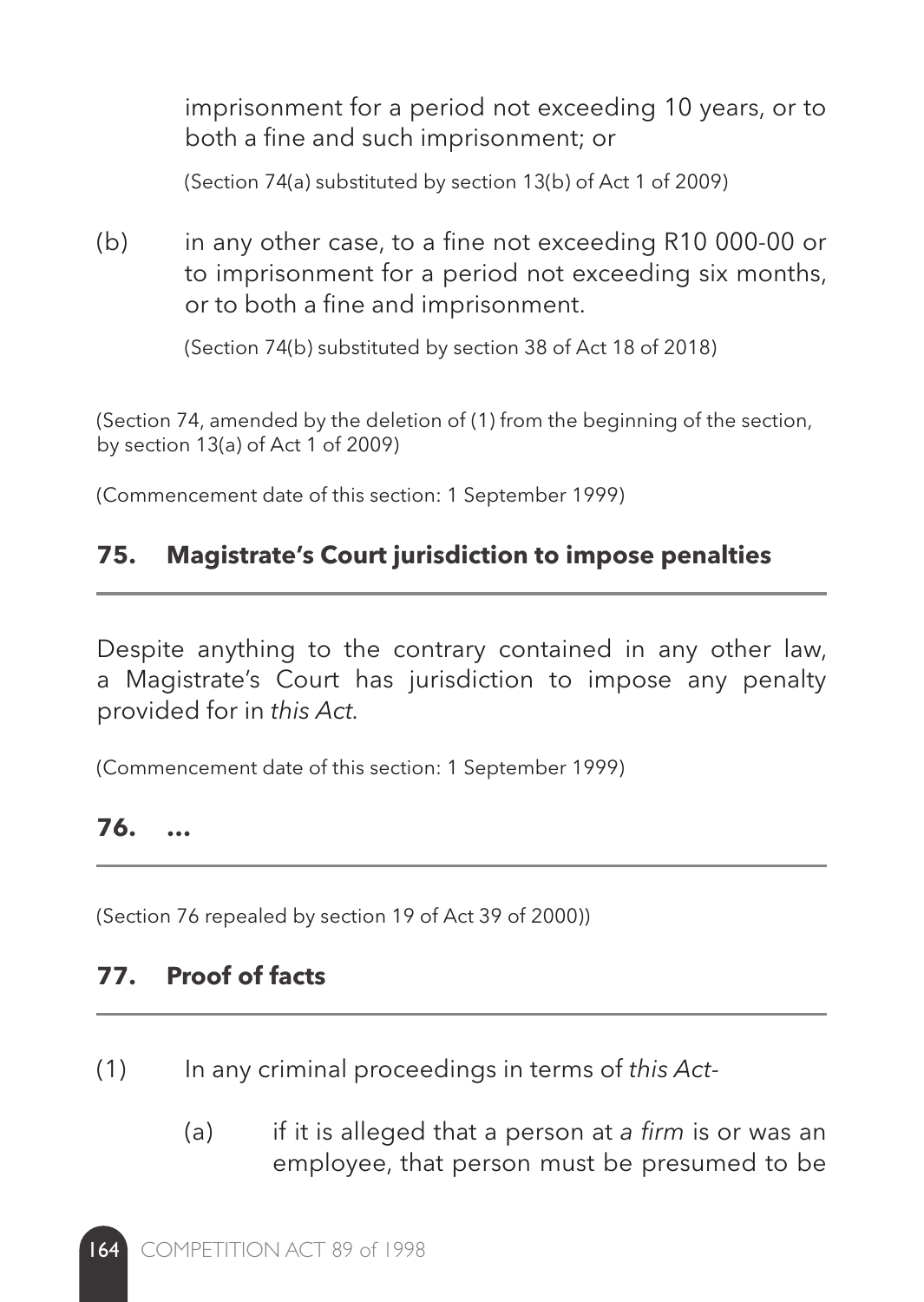an employee at that *firm*, unless the contrary is proved;

- (b) if it is proved that a false statement, entry or record or false information appears in or on a book, document, plan, drawing or computer storage medium, the person who kept that item must be presumed to have made the statement, entry, record or information, unless the contrary is proved; and
- (c) an order certified by the Chairperson of the Competition Tribunal or the Judge President of the Competition Appeal Court, is conclusive proof of the contents of the order of the Competition Tribunal or the Competition Appeal Court, as the case may be.
- (2) A statement, entry or record or information, in or on any book, document, plan, drawing or computer storage medium is admissible in evidence as an admission of the facts in or on it by the person who appears to have made, entered, recorded or stored it unless it is proved that that person did not make, enter, record or store it.

(Commencement date of this section: 1 September 1999)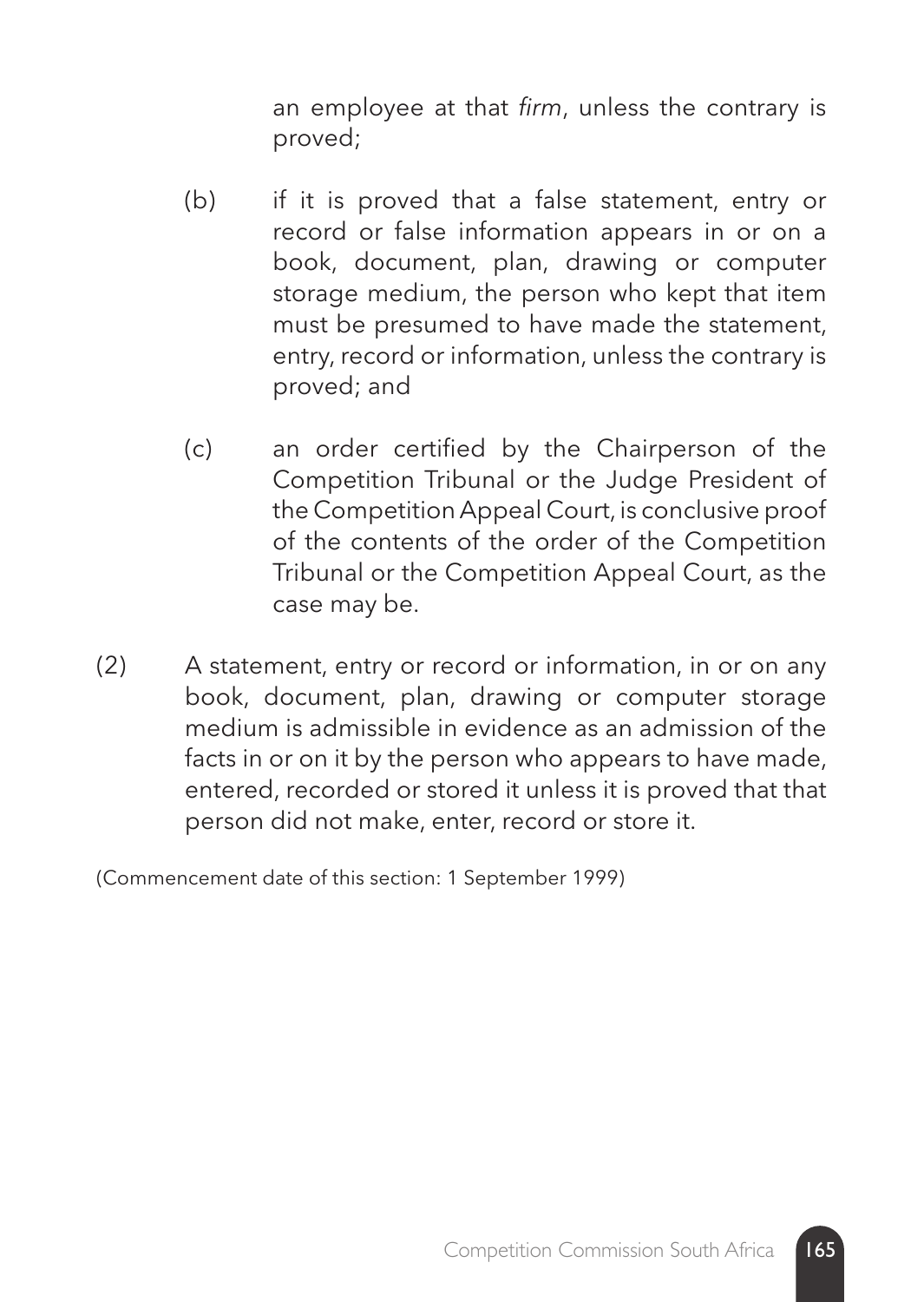## CHAPTER 8

### GENERAL PROVISIONS

#### **78. Regulations**

- (1) The *Minister*, by notice in the *Gazette*, may make *regulations* that are required to give effect to the purposes of *this Act*.
- (2) Before making the *regulations* referred to in sections 4, 5, 8, and 9, the *Minister* must consult the Competition Commission and publish a notice in the *Gazette*—
	- (a) stating that draft *regulations* have been prepared;
	- (b) specifying the place, which may include a website, where a copy of the draft *regulations* may be obtained;
	- (c) inviting interested parties to submit written comments on the draft *regulations* within a reasonable period; and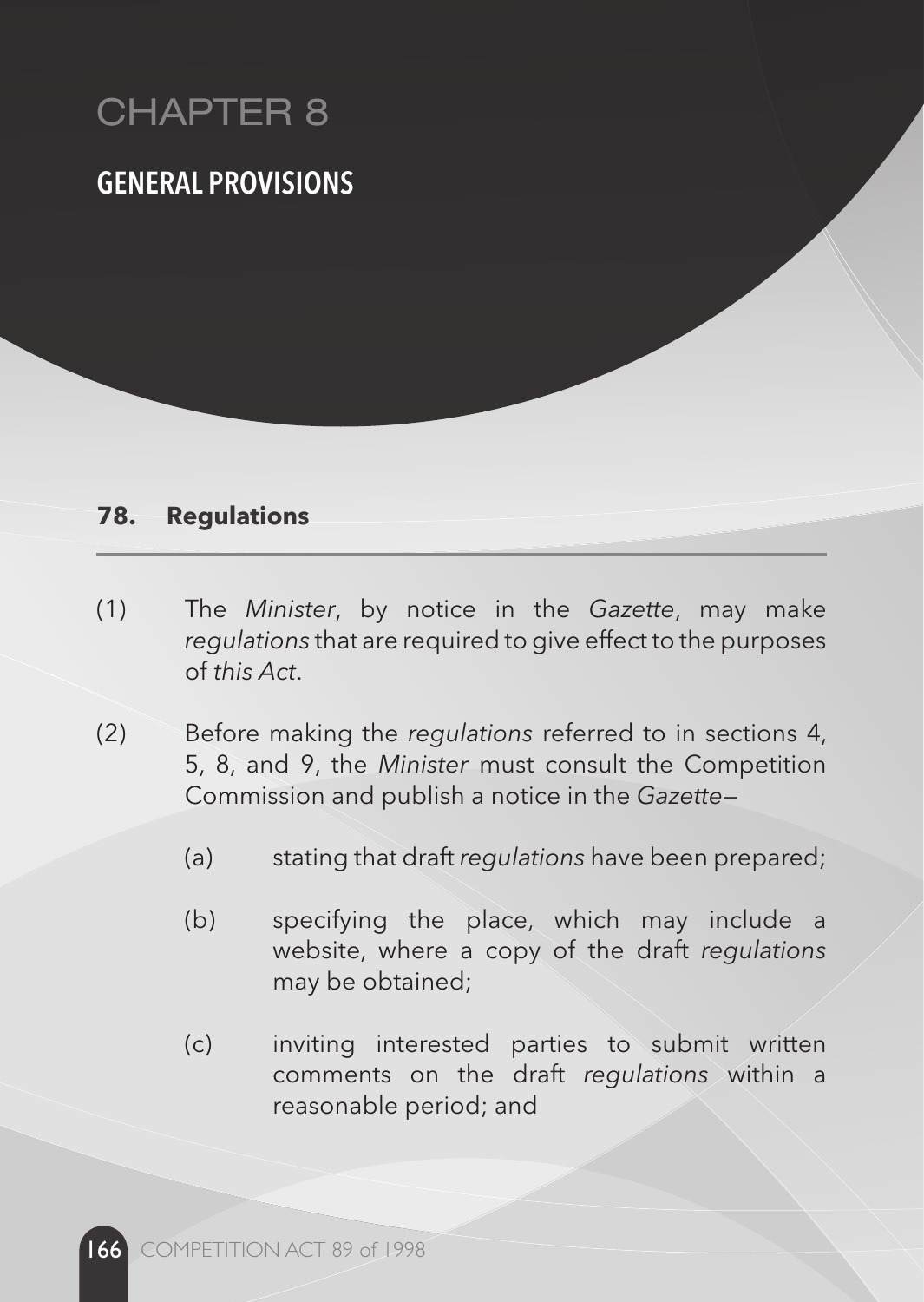(d) consider any comments submitted within the period contemplated in paragraph (c).

(Section 78 substituted by section 39 of Act 18 of 2018)

#### **79. Guidelines**

- (1) The Competition Commission may prepare, amend, replace and issue guidelines to indicate the Commission's policy approach to any matter within its jurisdiction in terms of *this Act*.
- (2) A guideline referred to in subsection (1) must be published in the *Gazette*.
- (3) Before the Competition Commission issues a guideline referred to in subsection (1), the Competition Commission must—
	- (a) publish a notice in the *Gazette*
		- (i) stating that a draft guideline has been prepared;
		- (ii) stating the place, which may include the Competition Commission's website, where a copy of the draft guideline may be obtained; and
		- (iii) inviting interested parties to submit written representations on the draft guideline within a reasonable period; and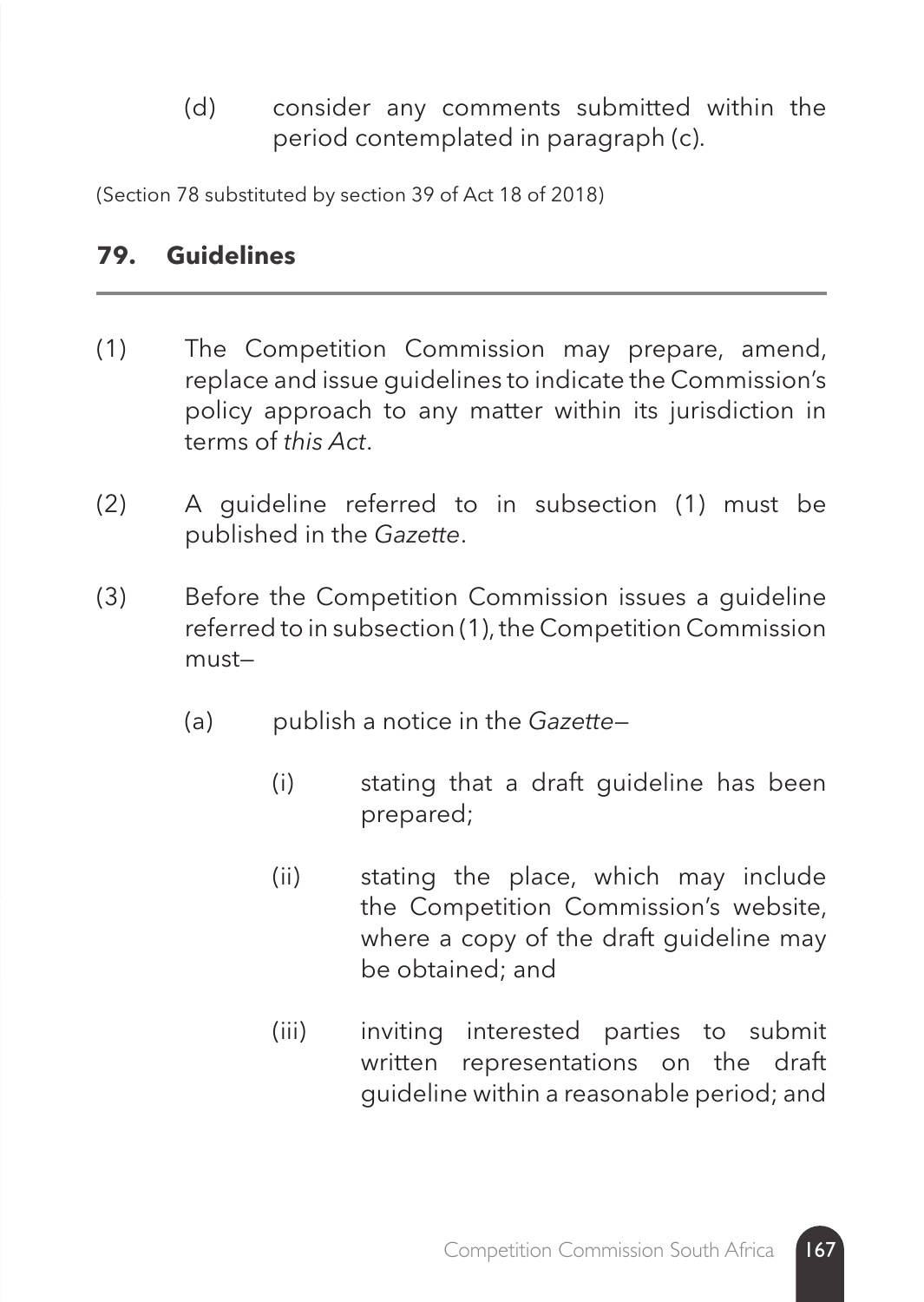- (b) consider any representations which were submitted within the period specified in the notice.
- (4) A guideline referred to in subsection (1) is not binding, but any person interpreting or applying *this Act* must take it into account.

(Section 79 substituted by section 40 of Act 18 of 2018)

#### **79A. Advisory opinions of Commission**

The *Minister* may, after consultation with the Competition Commission, issue *regulations* to provide for non-binding advisory opinions to be issued by the Competition Commission, including the fees payable in respect of a non-binding opinion.

(Section 79A inserted by section 41 of Act 18 of 2018)

#### **80. Official seal**

The President, by proclamation in the *Gazette,* may prescribe an official seal for each of the Competition Commission, Competition Tribunal and the Competition Appeal Court.

(Commencement date of this section: 1 September 1999)

### **81. Act binds State**

*This Act* binds the State.

(Commencement date of this section: 1 September 1999)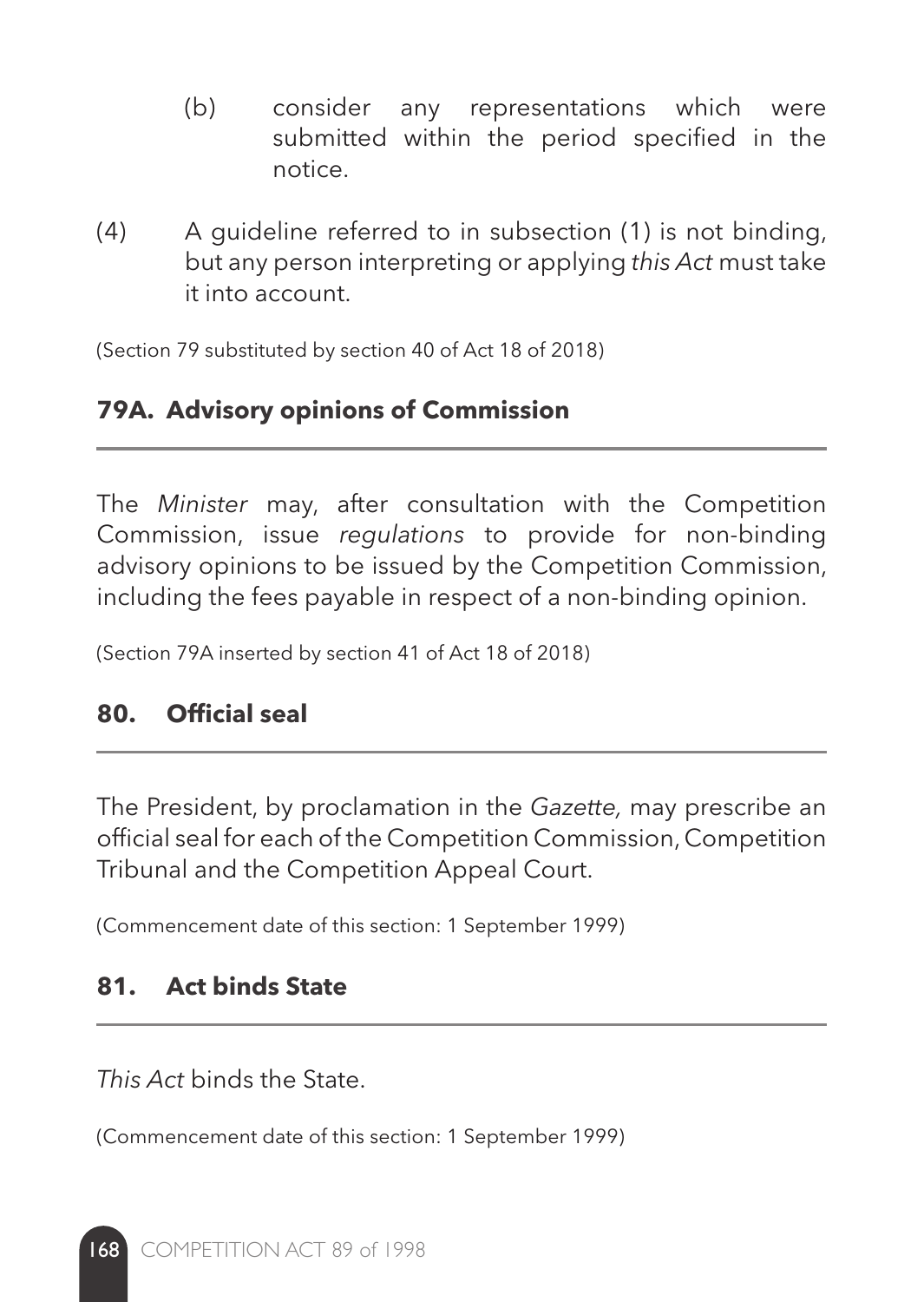(1) A *regulatory authority* which, in terms of any *public regulation*, has jurisdiction in respect of conduct regulated in terms of Chapter 2 or 3 or on matters set out in Chapter 4A within a particular sector—

> (Words preceding section 82(1)(a) substituted by section 42 of Act 18 of 2018)

- (a) must negotiate *agreements* with the Competition Commission, as anticipated in section 21(1)(h); and
- (b) in respect of a particular matter within its jurisdiction, may exercise its jurisdiction by way of such an *agreement*.
- (2) Subsection (1)(a) and (b), read with the changes required by the context, applies to the Competition Commission.
- (3) In addition to the matters contemplated in section 21(1) (h), an agreement in terms of subsection (1) must-
	- (a) identify and establish procedures for the management of areas of concurrent jurisdiction;
	- (b) promote co-operation between the *regulatory authority* and the Competition Commission;
	- (c) provide for the exchange of information and the protection of *confidential information*; and
	- (d) be published in the *Gazette*.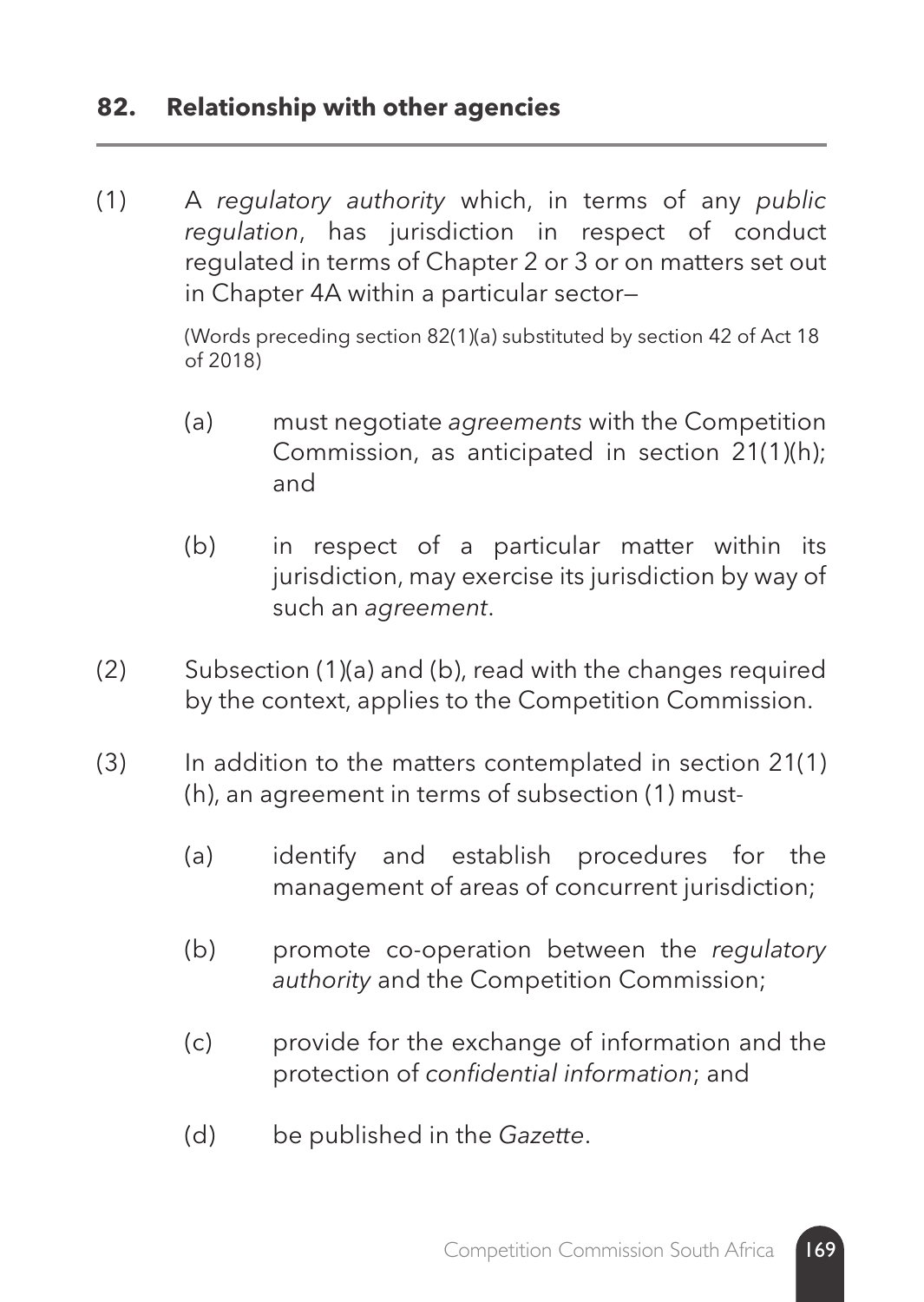(4) The President may assign to the Competition Commission any duty of the Republic, in terms of an international *agreement* relating to the purpose of *this Act*, to exchange information with a similar foreign agency.

(Section 82 substituted by section 20 of Act 39 of 2000)

#### **83. Transitional arrangements and repeal of laws**

- (1) Subject to Schedule 3, the laws specified in Schedule 2, and all proclamations, *regulations* or notices promulgated or published in terms of those laws, are repealed.
- (2) The repeal of those laws specified in Schedule 2 does not affect any transitional arrangements made in Schedule 3.
- (3) Until a leniency policy referred to in section 49E is published in the *Gazette*, the leniency policy published in Government *Gazette* No. 31064 (GN 628 of 23 May 2008), and amended in Government *Gazette* No. 35139 (GN 212 of 16 March 2012), remains in effect.

(Section 83(3) added by section 43 of Act 18 of 2018)

(Commencement date of this section: 1 September 1999)

#### **84. Short Title and commencement of Act**

(1) *This Act* is called the Competition Act and comes into operation on a date fixed by the President by proclamation in the *Gazette.*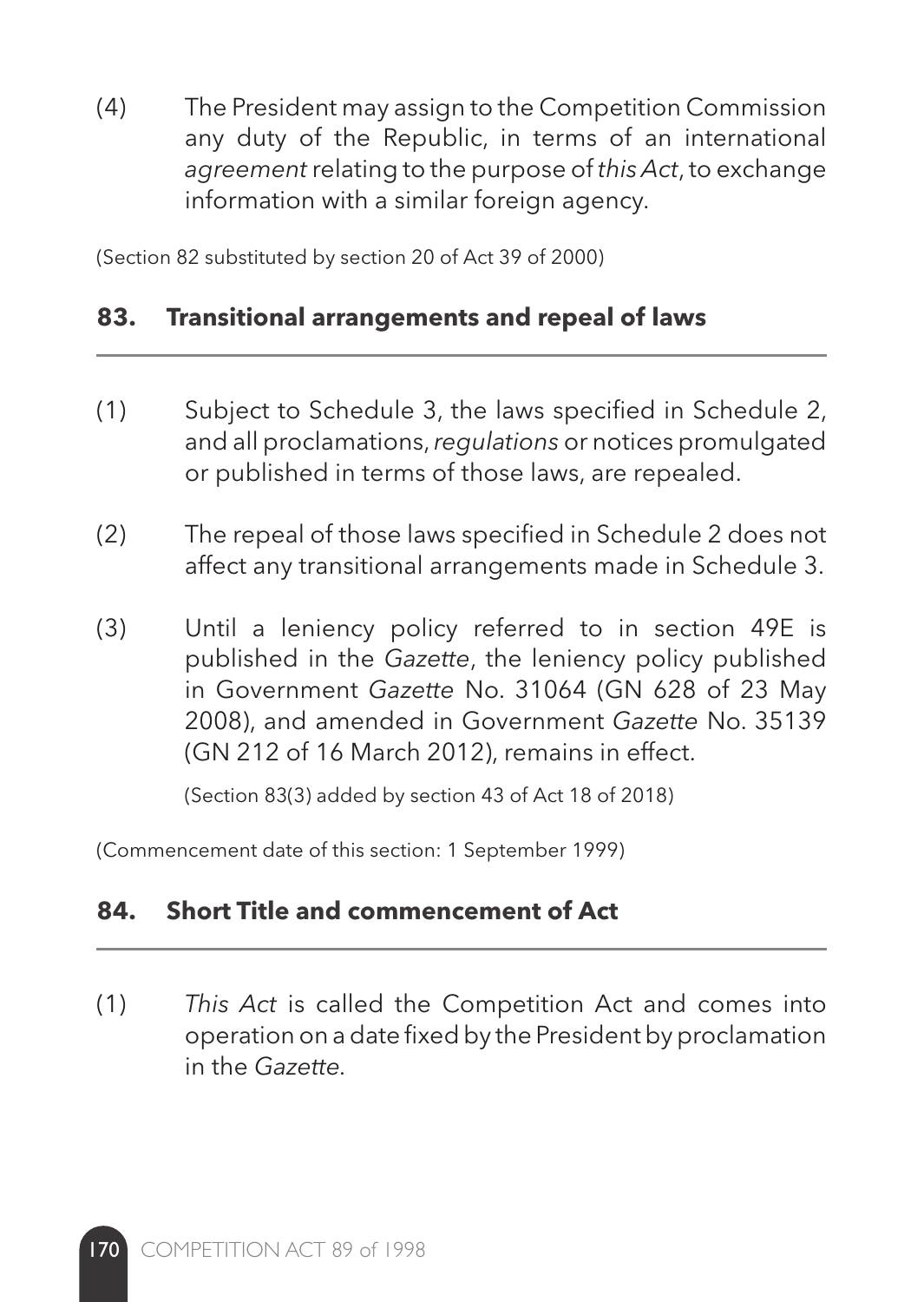- (2) The President may set different dates for different provisions of *this Act* to come into operation.
- (3) Unless the context otherwise indicates, a reference in a section of *this Act* to a time when this *Act* comes into operation must be construed as a reference to the time when that section comes into operation.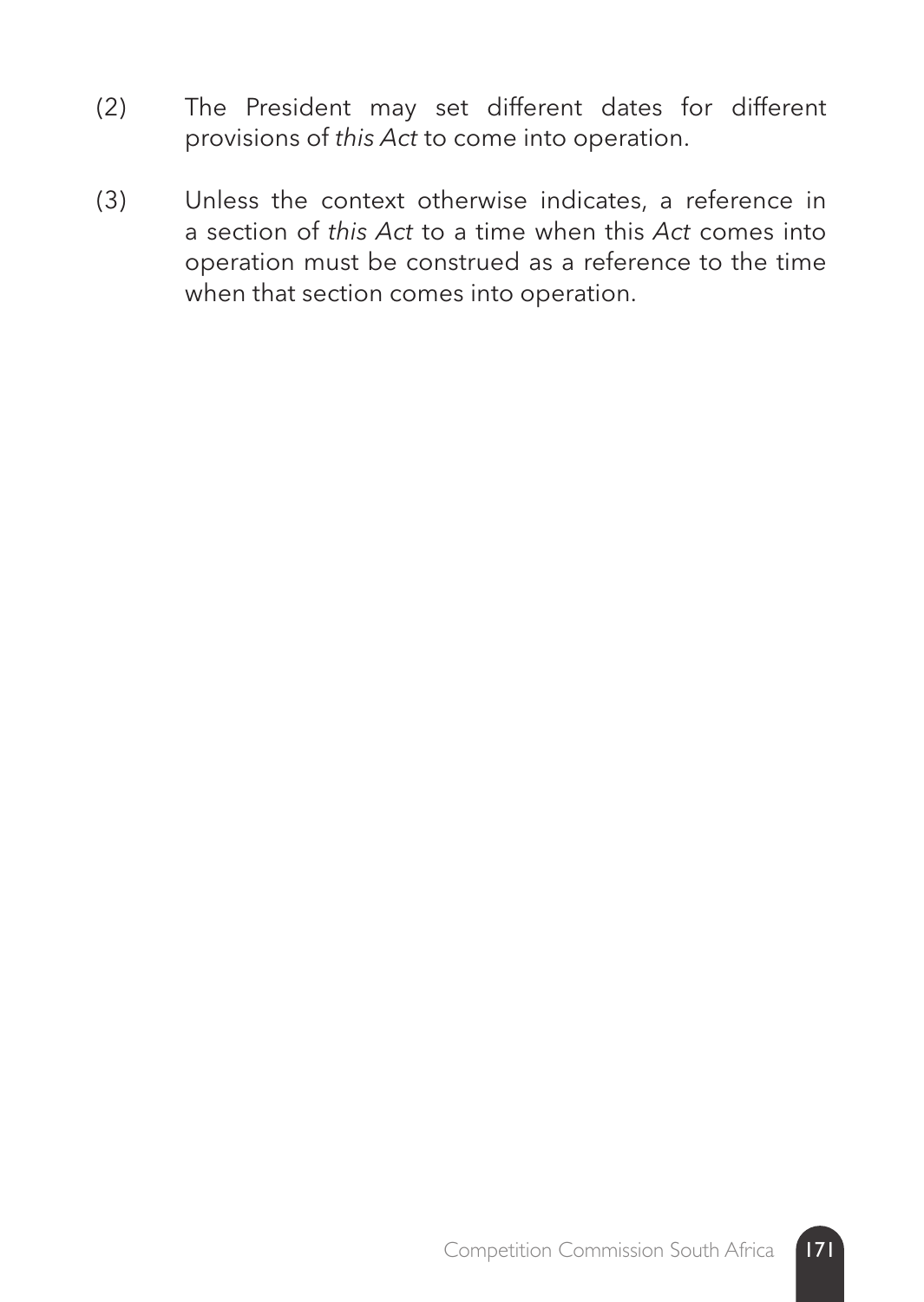# SCHEDULE<sub>1</sub>

### EXEMPTION OF PROFESSIONAL RULES

*(Heading of Schedule 1 substituted by section 21(a) of Act 39 of 2000)*

# PART A

- 1. A professional association whose rules contain a restriction that has the effect of substantially preventing or lessening competition in a market may apply in the *prescribed* manner to the Competition Commission for an exemption in terms of item 2.
- 2. The Competition Commission may exempt all or part of the rules of a professional association from the provisions of Part A of Chapter 2 of *this Act* for a specified period if, having regard to internationally applied norms, any restriction contained in those rules that has the effect of substantially preventing or lessening competition in a market is reasonably required to maintain-
	- (a) professional standards; or
	- (b) the ordinary function of the profession.
- 3. Upon receiving an application in terms of item 1, the Competition Commission must-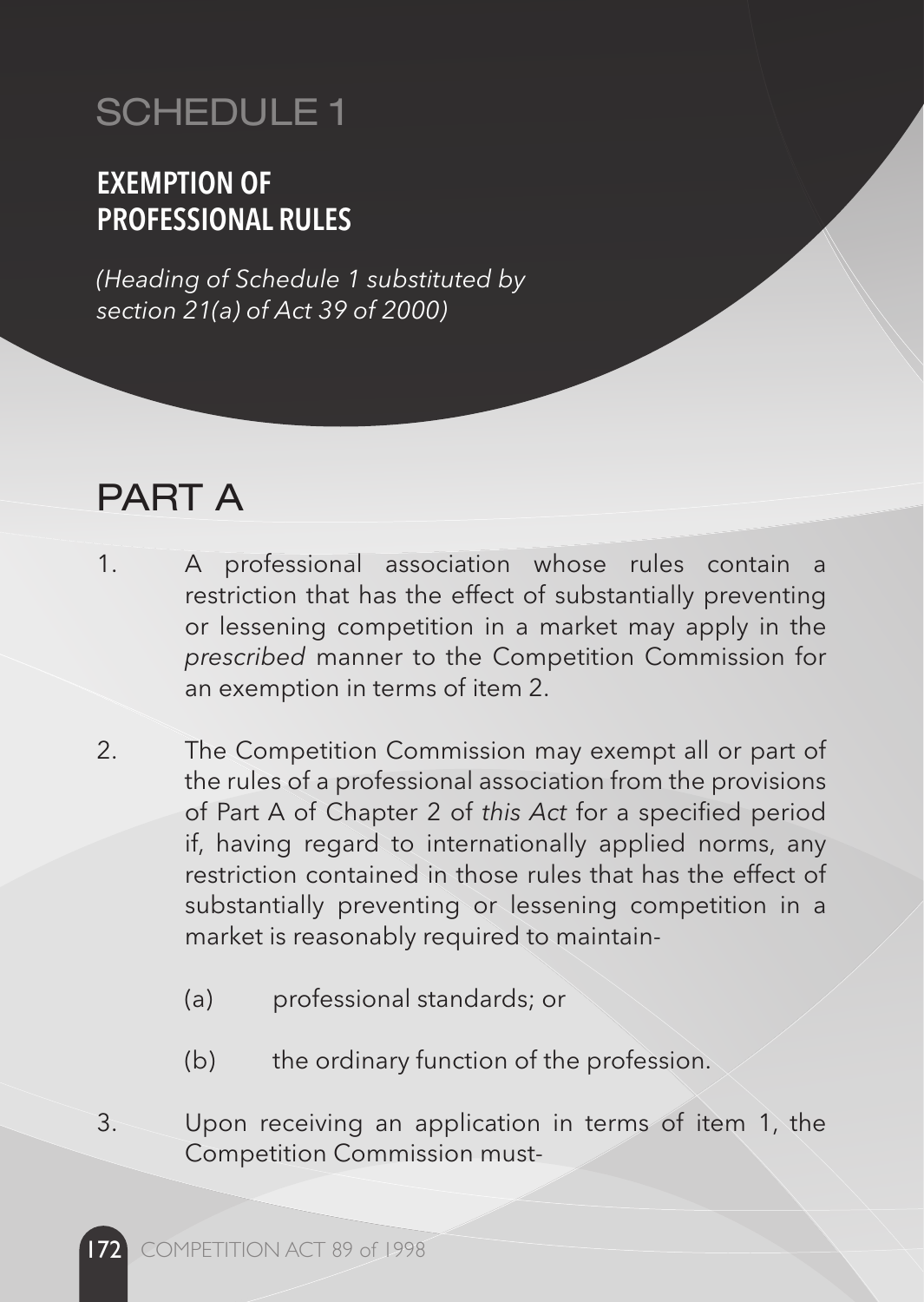- (a) publish a notice of the application in the *Gazette*;
- (b) allow interested parties 20 business days from the date of that notice to make representations concerning the application; and
- (c) consult the responsible Minister, or member of the Executive Council concerning the application.
- 4. After considering the application and any submissions or other information received in relation to the application, and consulting with the responsible Minister or member of the Executive Council, the Commission must-
	- (a) either grant an exemption or reject the application by issuing a notice in the *prescribed* form to the applicant,
	- (b) give written reasons for its decision; and
	- (c) publish a notice of that decision in the *Gazette*.
- 5. The Competition Commission, in the *prescribed* manner, may revoke an exemption granted under item 4 on good cause shown, at any time after it has-
	- (a) given notice in the *Gazette* of its intention to revoke the exemption;
	- (b) allowed interested parties 20 business days from the date of that notice to make representations concerning the exemption; and
	- (c) consulted the responsible Minister, or member of the Executive Council.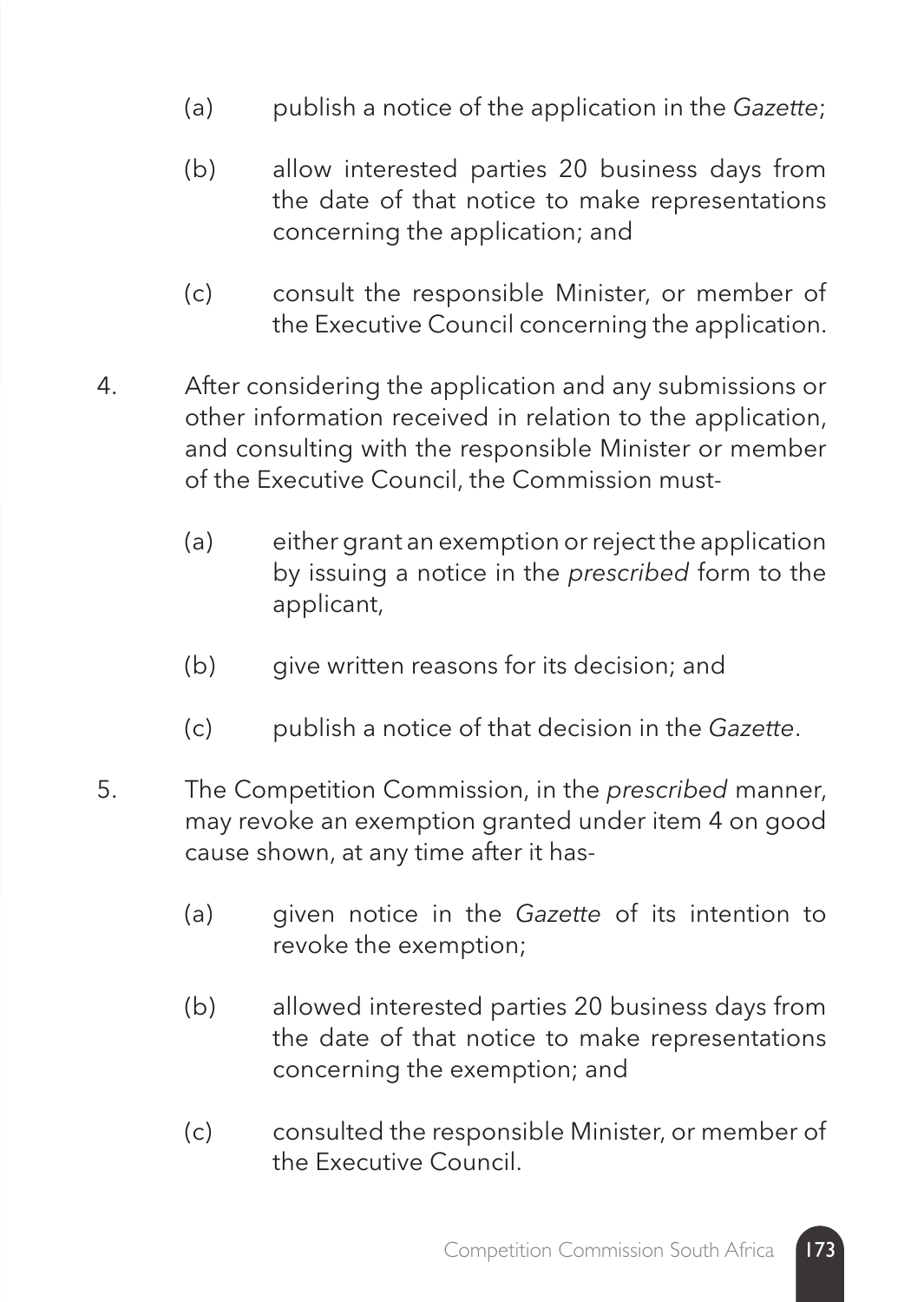- 6. A professional rule is exempt, or its exemption revoked, only as of the date on which notice of the exemption or revocation, as the case may be, is published in the *Gazette*.
- 7. The Competition Commission must maintain for public inspection a record of all professional rules that have received exemption, or for which exemption has been revoked.
- 8. A professional association, or any other person with a substantial interest affected by a decision of the Competition Commission in terms of item 4 may appeal against that decision to the Competition Tribunal in the *prescribed* manner and form.
- 9. In this Schedule-

**'professional association'** means an association referred to in Part B of this Schedule;

**'professionalrules'** means rules regulating a professional association that are binding on its members;

**'rules'** includes *public regulations*, codes of practice and statements of principle.

(Schedule 1, Part A, substituted by section 21(b) of Act 39 of 2000)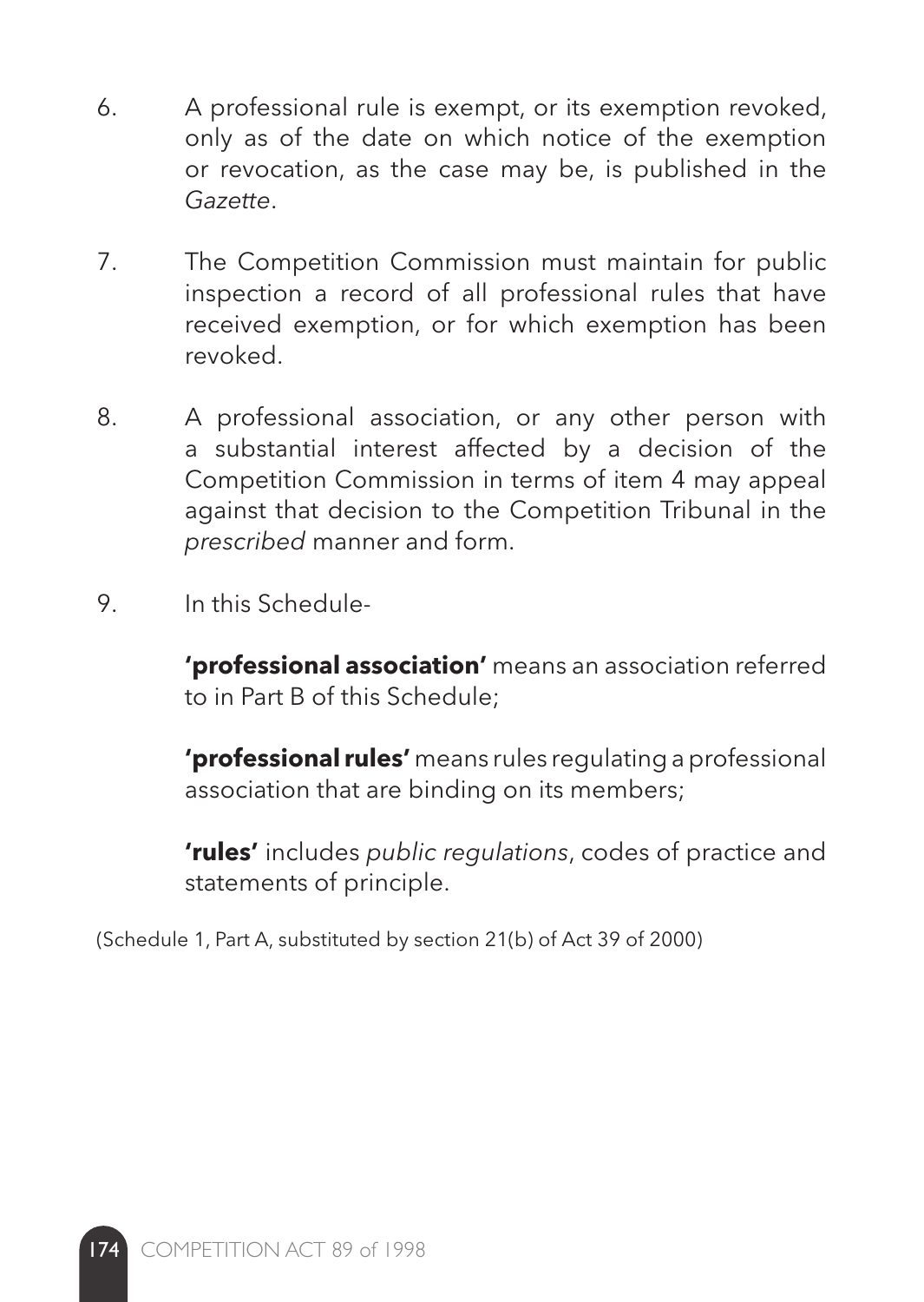# PART<sub>R</sub>

For the purpose of *this Act,* a professional association is-

- (a) for each of the following professions, a governing body of that profession registered in terms of an Act mentioned below the name of that profession; or
- (b) any other association, if the Competition Commission is satisfied that it represents the interests of members of a profession referred to in paragraph (a):

#### **Accountants and Auditors**

Public Accountants and Auditors Act, 1991 (Act No. 80 of 1991).

#### **Architects**

Architects Act, 1970 (Act No. 35 of 1970).

#### **Engineering**

Engineering Profession of South Africa Act, 1990 (Act No. 114 of 1990)

#### **Estate Agents**

Estate Agents Act, 1976 (Act No. 112 of 1976)

#### **Attorneys and Advocates**

Attorneys Act, 1979 (Act No. 53 of 1979) Admission of Advocates Act, 1964 (Act No. 74 of 1964)

#### **Natural sciences**

Natural Scientific Professions Act, 1993 (Act No. 106 of 1993)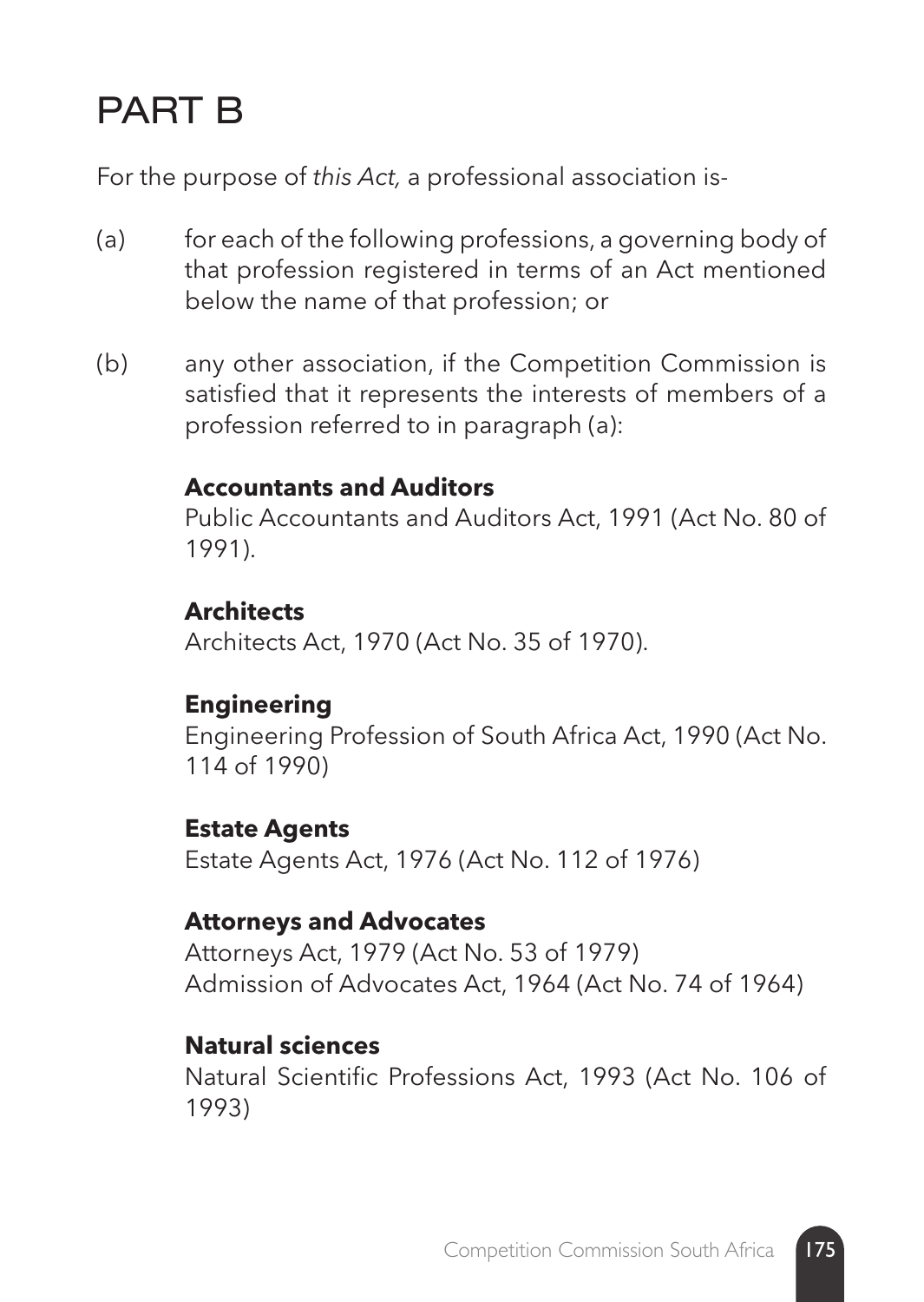#### **Quantity Surveyors**

Quantity Surveyors Act, 1970 (Act No. 36 of 1970)

#### **Surveyors**

Professional and Technical Surveyors Act, 1984 (Act No. 40 of 1984)

#### **Town and Regional Planners**

Town and Regional Planners Act, 1984 (Act No. 19 of 1984)

#### **Valuers**

Valuers Act, 1982 (Act No. 23 of 1982)

#### **Medical**

Medical, Dental and Supplementary Health Service Professions Act, 1974 (Act No. 56 of 1974) Nursing Act, 1978 (Act No. 50 of 1978) Dental Technicians Act, 1979 (Act No. 19 of 1979) Pharmacy Act, 1974 (Act No. 53 of 1974) Veterinary and Para-veterinary Professions Act, 1982 (Act No. 19 of 1982) Chiropractors Homeopaths and Allied Health Service Professions Act, 1982 (Act No. 63 of 1982)

#### **Miscellaneous**

Any other *professional association* to whom the provisions of this Schedule have been declared applicable by the *Minister* by notice in the *Gazette.*

(Commencement date of this Schedule: 1 September 1999)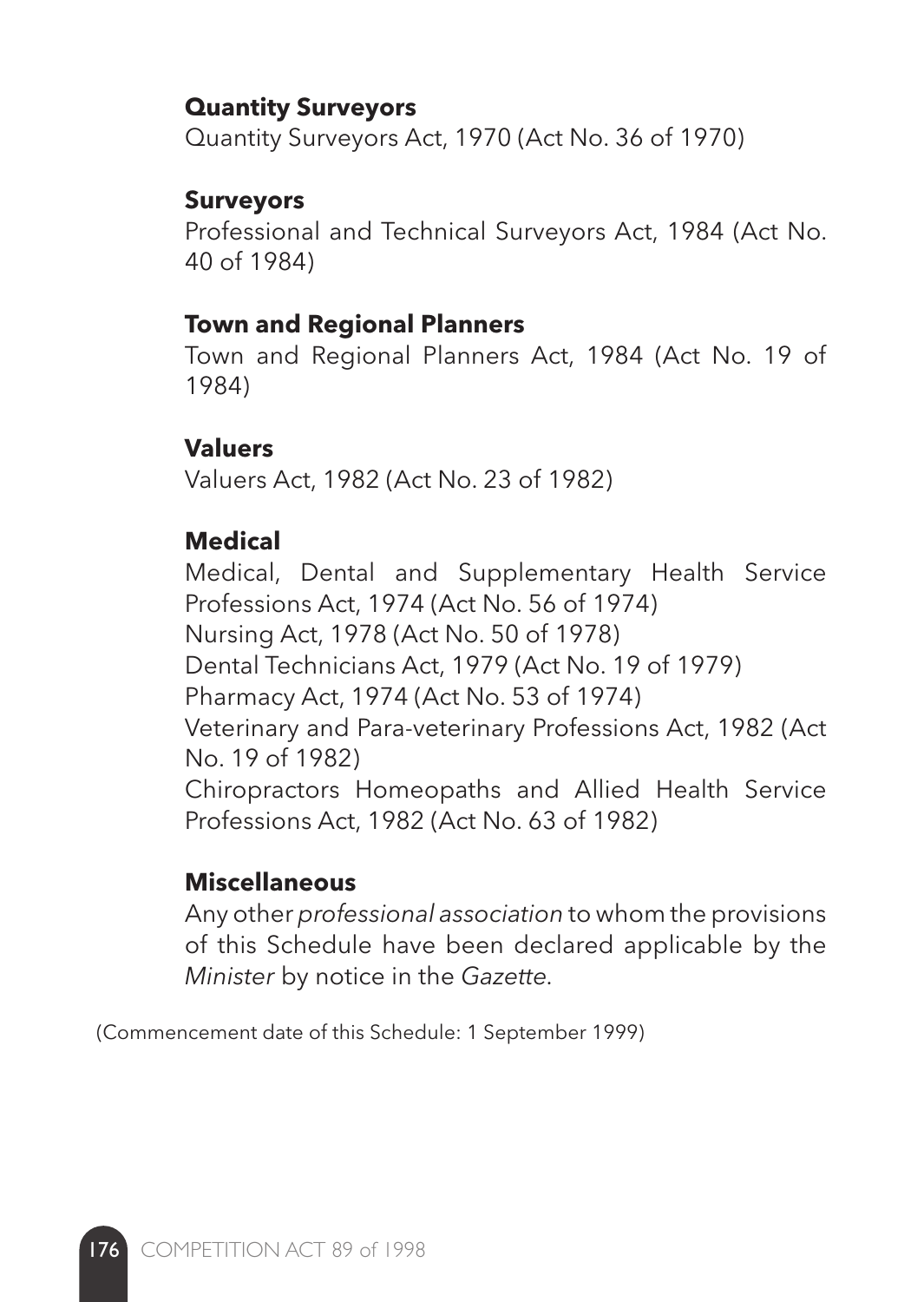# SCHEDULE 2

## REPEAL OF LAWS (SECTION 83)

| No and Year<br>of Law   | <b>Short Title</b>                                                 | <b>Extent of</b><br>Repeal |
|-------------------------|--------------------------------------------------------------------|----------------------------|
| Act No. 96 of<br>1979   | Maintenance and Promotion of<br>Competition Act, 1979              | The whole                  |
| Act No. 58 of<br>1980   | Maintenance and Promotion of<br>Competition Amendment Act,<br>1980 | The whole                  |
| Act No. 62 of<br>1983   | Maintenance and Promotion of<br>Competition Amendment Act,<br>1983 | The whole                  |
| Act No. $12$ of<br>1985 | Maintenance and Promotion of<br>Competition Amendment Act,<br>1985 | The whole                  |
| Act No. 5 of<br>1986    | Maintenance and Promotion of<br>Competition Amendment Act,<br>1986 | The whole                  |
| Act No. 96 of<br>1987   | Maintenance and Promotion of<br>Competition Amendment Act,<br>1987 | The whole                  |
| Act No. 88 of<br>1990   | Maintenance and Promotion of<br>Competition Amendment Act,<br>1990 | The whole                  |

(Commencement date of this Schedule: 1 September 1999)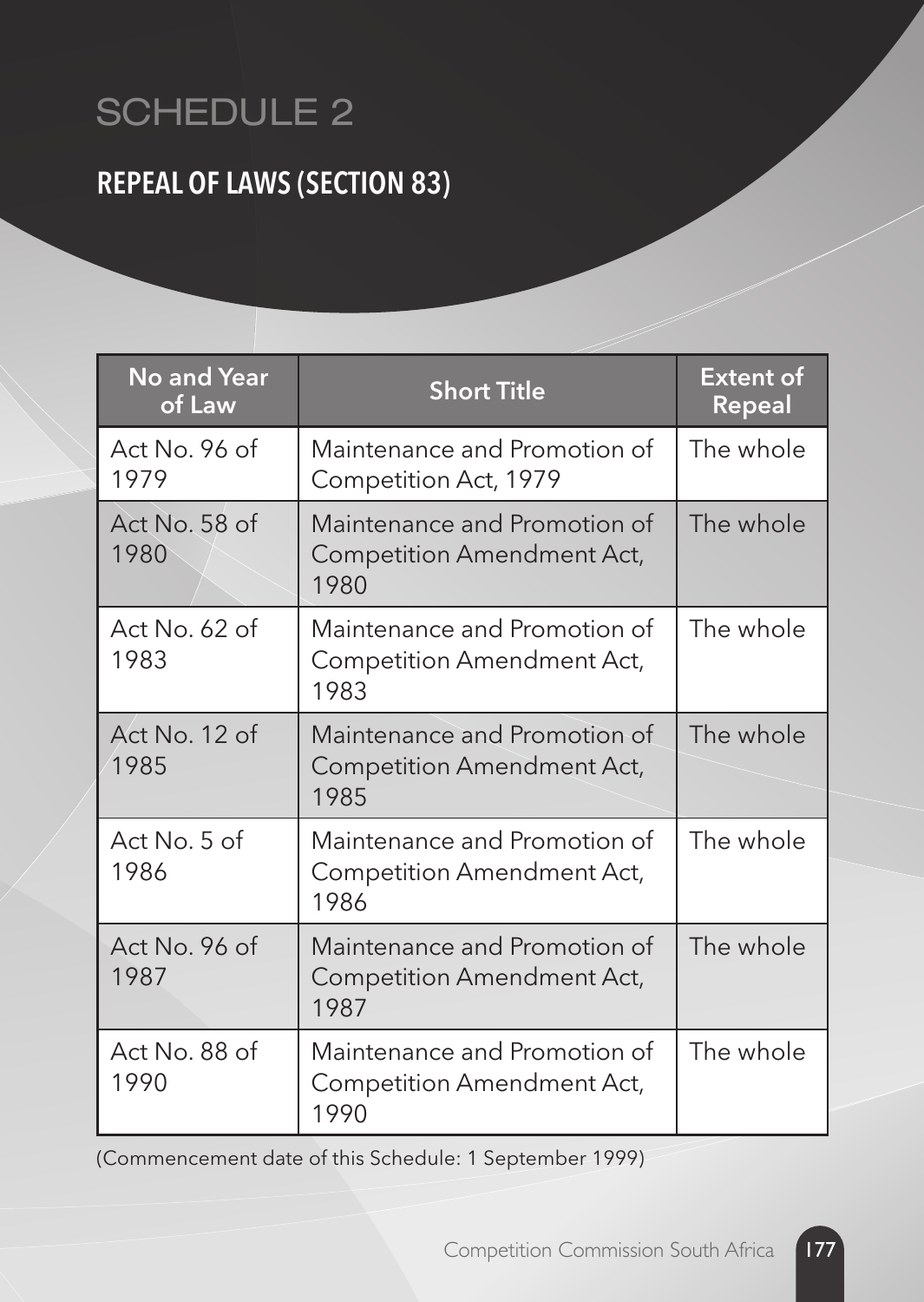## SCHEDULE 3

### **TRANSITIONAL** ARRANGEMENTS

- 1. A ruling issued in terms of section 6(2)(a) of the Maintenance and Promotion of Competition Act, 1979 (Act No. 96 of 1979), or notice issued in terms of section 14(1)(c) of that Act, in relation to an "acquisition" as defined in that Act, must be regarded for purposes of *this Act, depending on the context,* to be either -
	- (a) a conditional approval of a merger as if it had been granted after *this Act* came into operation by the Competition Commission in terms of section 14(1)(b)(ii) or by the Competition Tribunal in terms of section 15(2)(b); or
	- (b) a prohibition of a merger as if it had been prohibited after *this Act* came into operation, by the Competition Commission in terms of section 14(1)(b)(iii) or by the Competition Tribunal in terms of section 15(2)(c).

(Item 1 of Schedule 3 substituted by section 1(a) of Act 35 of 1999. With effect from 1 September 1999.)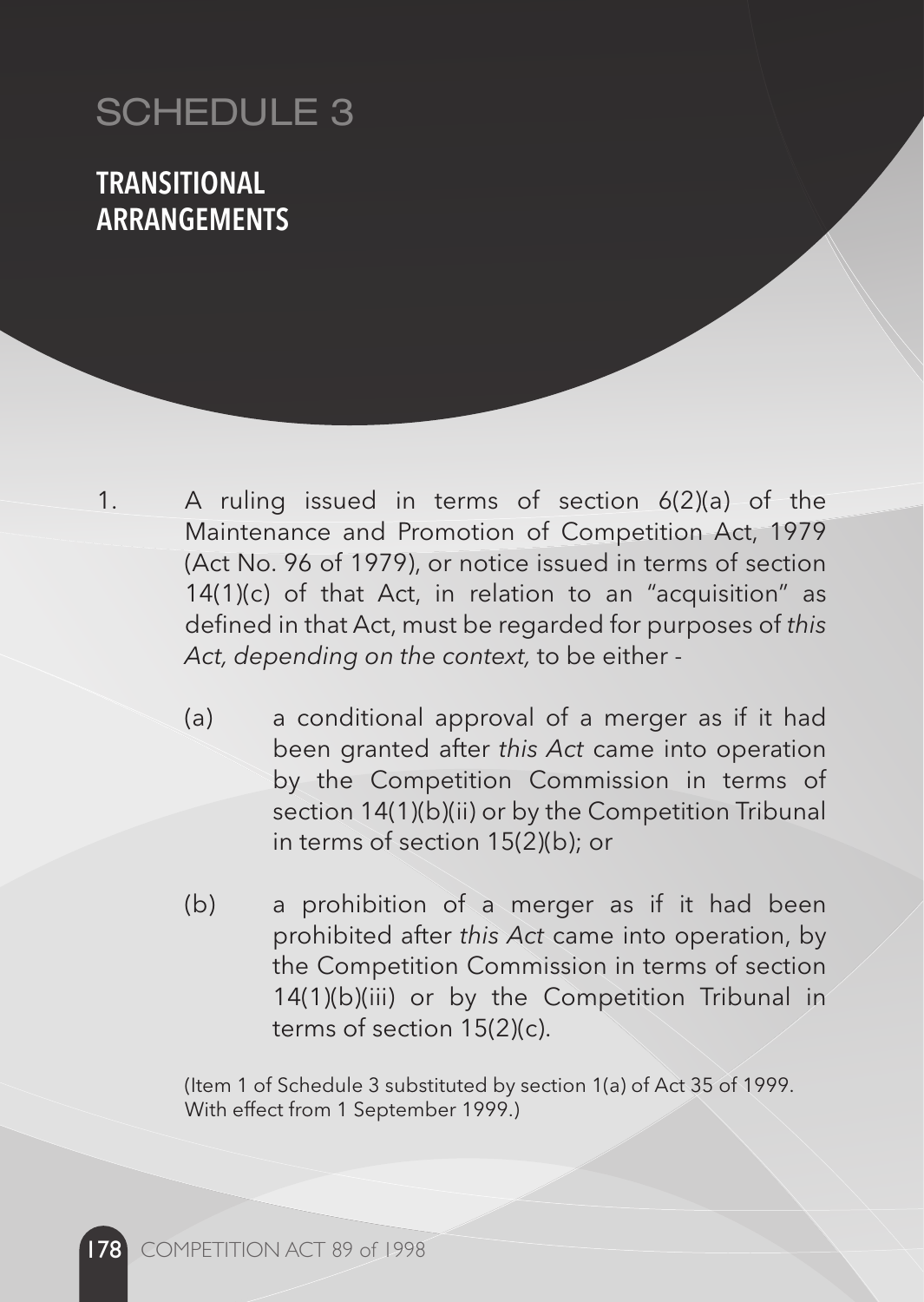2. An arrangement entered into in terms of section 11(1) of the Maintenance and Promotion of Competition Act, 1979 (Act No. 96 of 1979), must be regarded as having been confirmed as a consent order in terms of section 63 of *this Act* and is valid for a period of 12 months from the date on which *this Act* comes into operation.

> (Item 2 of Schedule 3 amended by section 1(e) of Act 35 of 1999. With effect from 1 September 1999.)

3. An exemption granted in terms of Section 14(5) of the Maintenance and Promotion of Competition Act, 1979 (Act No. 96 of 1979), must be regarded as having been granted in terms of section 10 of *this Act* and is valid for a period of 12 months from the date on which *this Act*  comes into operation.

> (Item 3 of Schedule 3 amended by section 1(e) of Act 35 of 1999. With effect from 1 September 1999.)

3A. A notice issued by the *Minister* in terms of section 14(1) (c) of the Maintenance and Promotion of Competition Act, 1979 (Act No. 96 of 1979), in relation to a "restrictive practice" or a "monopoly situation" as defined in that Act, must be regarded as an order in terms of section 60(1)(a) of *this Act* and is valid for a period of 12 months from the date on which *this Act* comes into operation.

> (Item 3A of Schedule 3 inserted by section 1(b) of Act 35 of 1999. With effect from 1 September 1999.)

- 4. Any reference in any other statute to-
	- (a) the Maintenance and Promotion of Competition Act, 1979 (Act No. 96 of 1979), must be regarded as a reference to *this Act;*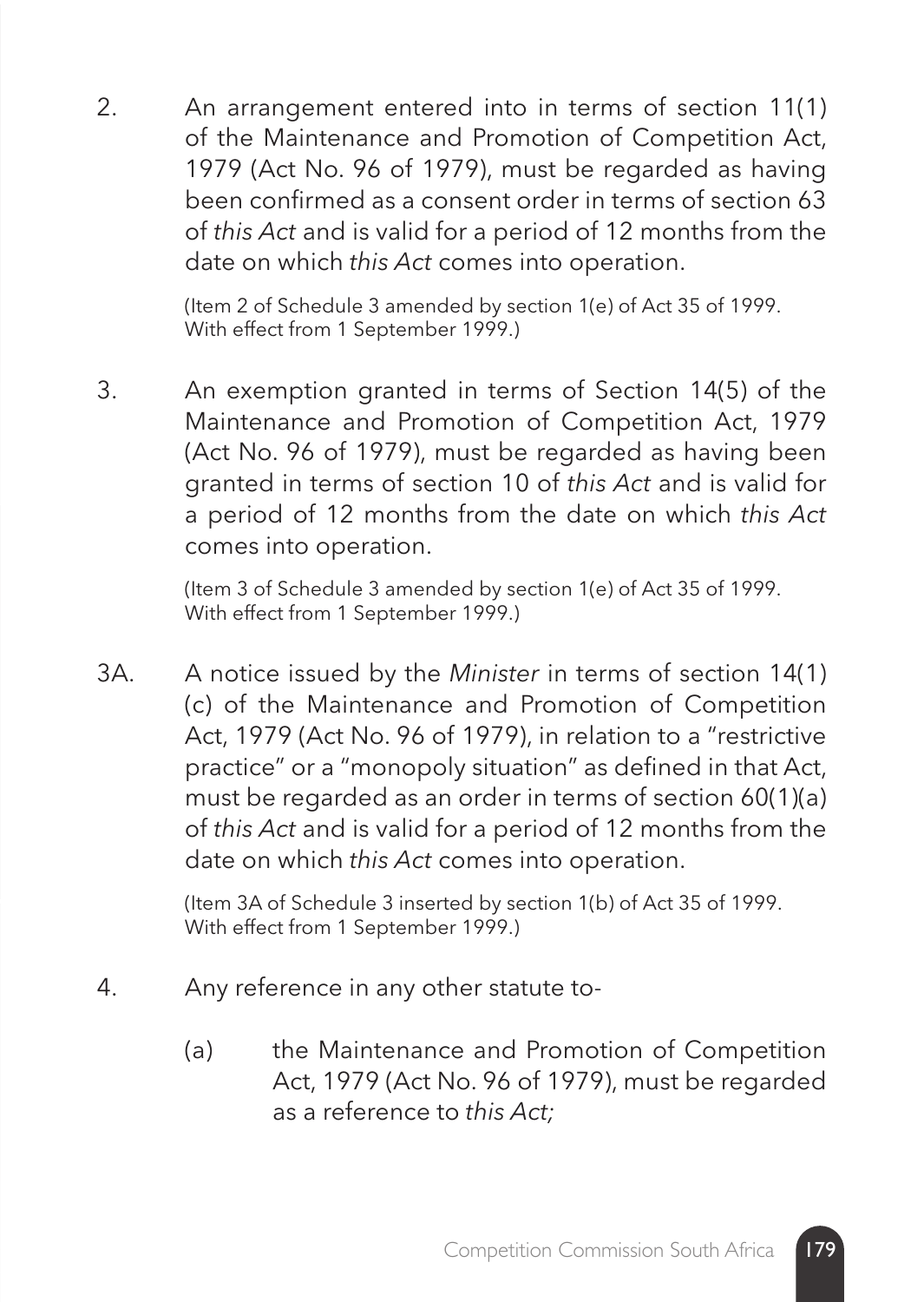- (b) a "restrictive practice" or "monopoly situation" as defined in terms of section 1 of the Maintenance and Promotion of Competition Act, 1979 (Act No. 96 of 1979), must be regarded as a reference to a *"prohibited practice"* in terms of *this Act;*
- (c) an "acquisition" as defined in terms of section 1 of the Maintenance and Promotion of Competition Act, 1979 (Act No. 96 of 1979), must be regarded as a reference to a "merger" in terms of *this Act;*
- (d) the "Competition Board" as established in terms of section 3 of the Maintenance and Promotion of Competition Act, 1979 (Act No. 96 of 1979), must be regarded as a reference to the Competition Commission.
- (e) The chairperson of the Competition Board contemplated in section 3 of the Maintenance and Promotion of Competition Act, 1979 (Act No. 96 of 1979), must be regarded as a reference to either the Competition Commissioner contemplated in section 22 of *this Act*, or the chairperson of the Competition Tribunal contemplated in section 26 of *this Act*, as determined by *the Minister.*

(Item 4(e) of Schedule 3 added by section 1(c) of Act 35 of 1999. With effect from 1 September 1999.)

(Item 4 of Schedule 3 amended by section 1(e) of Act 35 of 1999. With effect from 1 September 1999.)

4A. Any transaction that takes place between the date on which *this Act* is published and the date on which *this Act* comes into operation, and which would constitute an intermediate or large merger if it had taken place after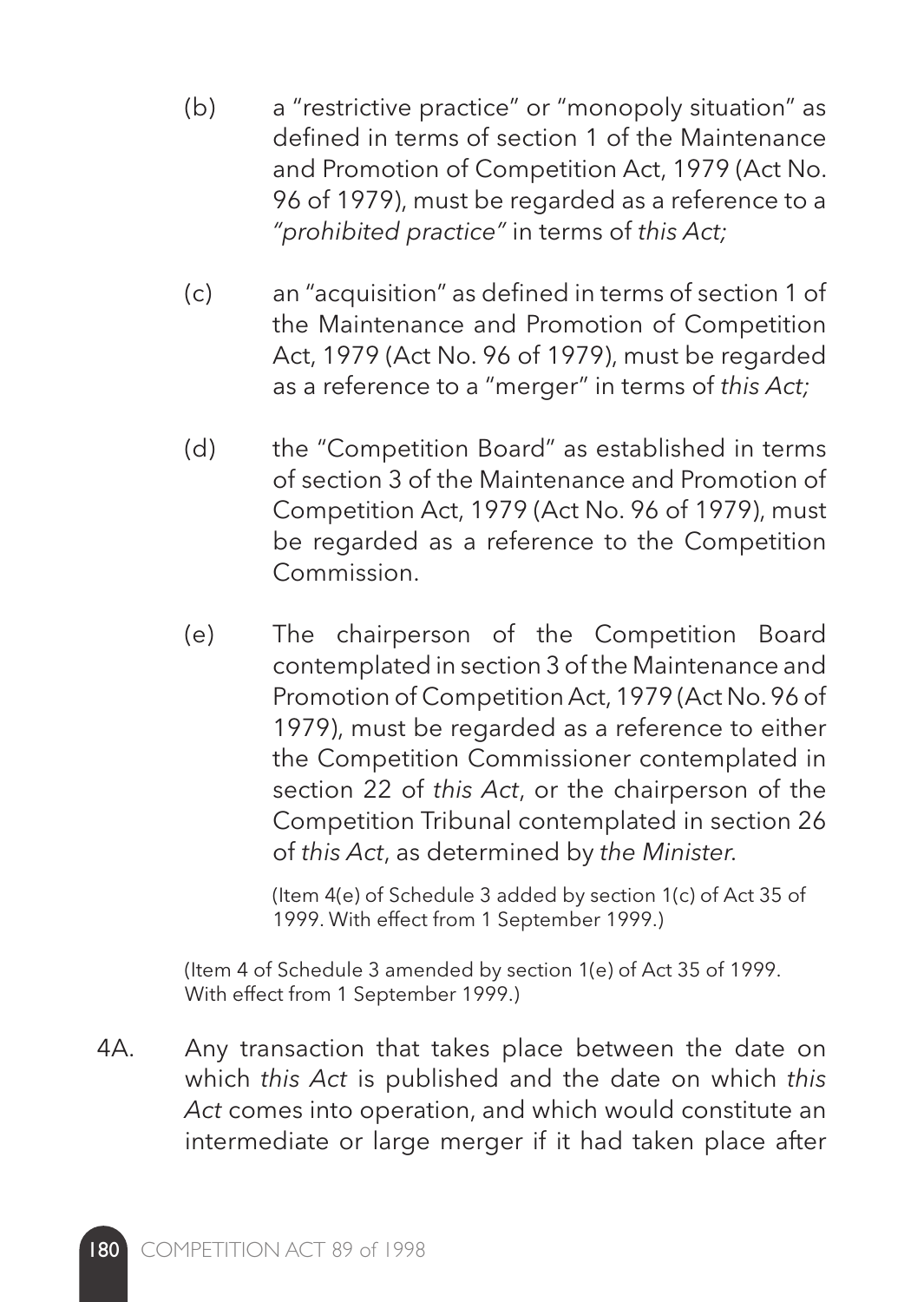*this Act* came into operation, is regarded for a period of 12 months after the date on which *this Act* comes into operation as a merger in contravention of Chapter 3 and is subject to the provisions of section 62(1), unless-

- (a) the transaction has been approved by the Competition Board in terms of the Maintenance and Promotion of Competition Act, 1979 (Act No. 96 of 1979); or
- (b) the transaction has been notified in terms of item 4B.

(Item 4A of Schedule 3 inserted by section 1(d) of Act 35 of 1999. With effect from 1 September 1999.)

4B. Any party to a transaction contemplated in item 4A may, within three months after the date on which *this Act* comes into operation, notify the Competition Commission of the transaction in terms of section 13 as if it were an intermediate or large merger.

> (Item 4B of Schedule 3 inserted by section 1(d) of Act 35 of 1999. With effect from 1 September 1999.)

4C. The provisions of Chapter 3, with the changes required by the context, apply to a transaction that is notified under item 4B.

> (Item 4C of Schedule 3 inserted by section 1(d) of Act 35 of 1999. With effect from 1 September 1999.)

4D. After *this Act* comes into operation, any appeal pending before a special court contemplated in section 15 of the Maintenance and Promotion of Competition Act, 1979 (Act No. 96 of 1979), must be regarded as an appeal to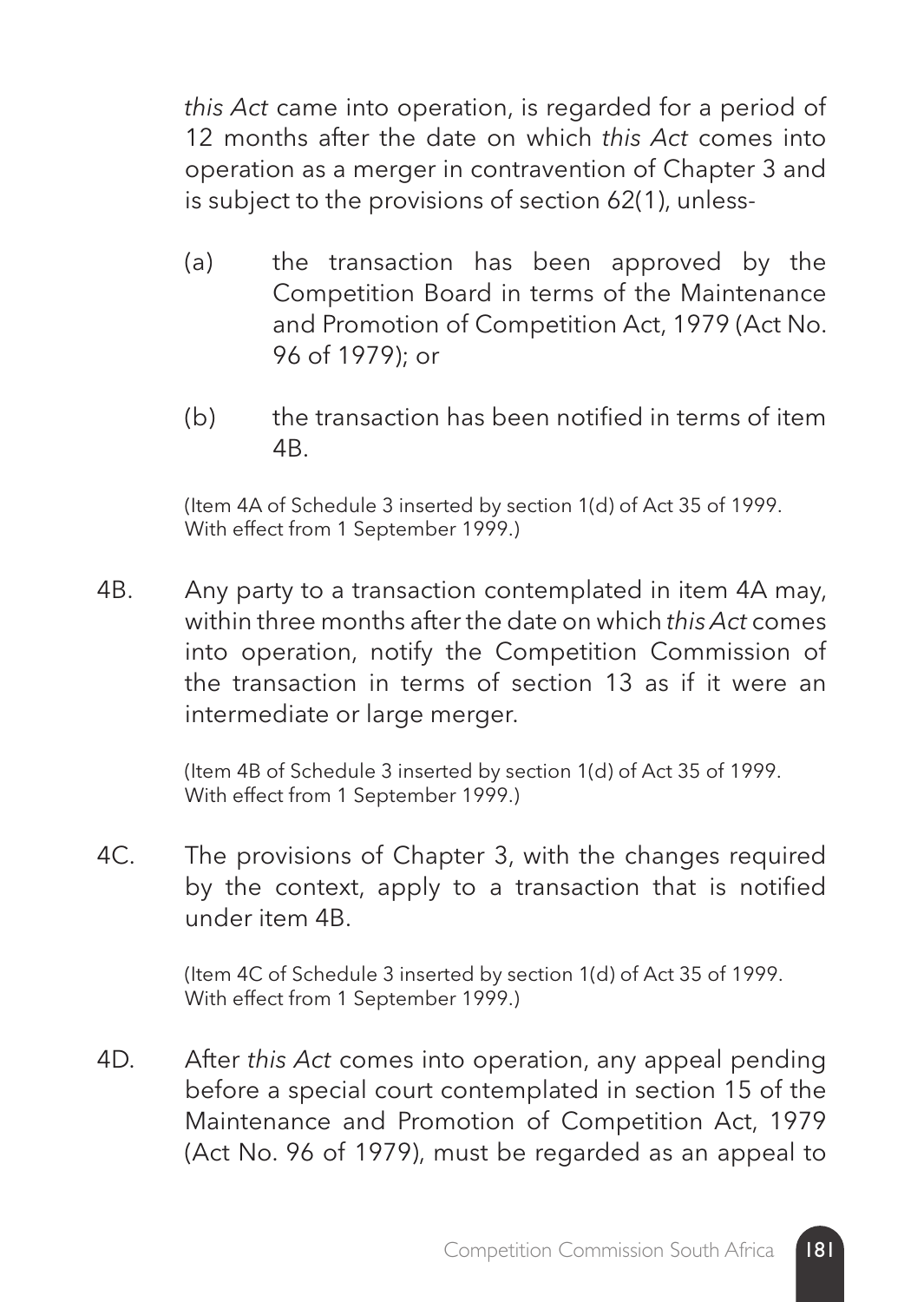the Competition Appeal Court contemplated in section 36 of *this Act* in the manner *prescribed*.

(Item 4D of Schedule 3 inserted by section 1(d) of Act 35 of 1999. With effect from 1 September 1999.)

4E. Subject to items 1 to 3A, the Competition Appeal Court may, after hearing any appeal contemplated in item 4D, make any decision that the special court could have made in terms of section 15(10) of the Maintenance and Promotion of Competition Act, 1979 (Act No. 96 of 1979), and the provisions of *this Act* otherwise apply to that decision, as if it were a decision of the Competition Appeal Court in terms of *this Act*.

> (Item 4E of Schedule 3 inserted by section 1(d) of Act 35 of 1999. With effect from 1 September 1999.)

- 4F(1) Notwithstanding sections 6 and 11, the first determinations of thresholds made by the *Minister* in terms of those sections must be made before the date on which *this Act* comes into operation.
- (2) Notwithstanding sections 6(2) and 11(2), the first determinations contemplated in subsection (1) take effect on the date on which *this Act* comes into operation.

(Item 4F inserted by section 1(d) of Act 35 of 1999 and comes into operation on 19 August 1999 [Proc. No. R90, Gazette No. 20403])

5. When *this Act* comes into operation an officer or employee appointed in terms of the Public Service Act, 1994, to serve the Competition Board established by the Maintenance and Promotion of Competition Act, 1979 (Act No. 96 of 1979), continues to be an officer or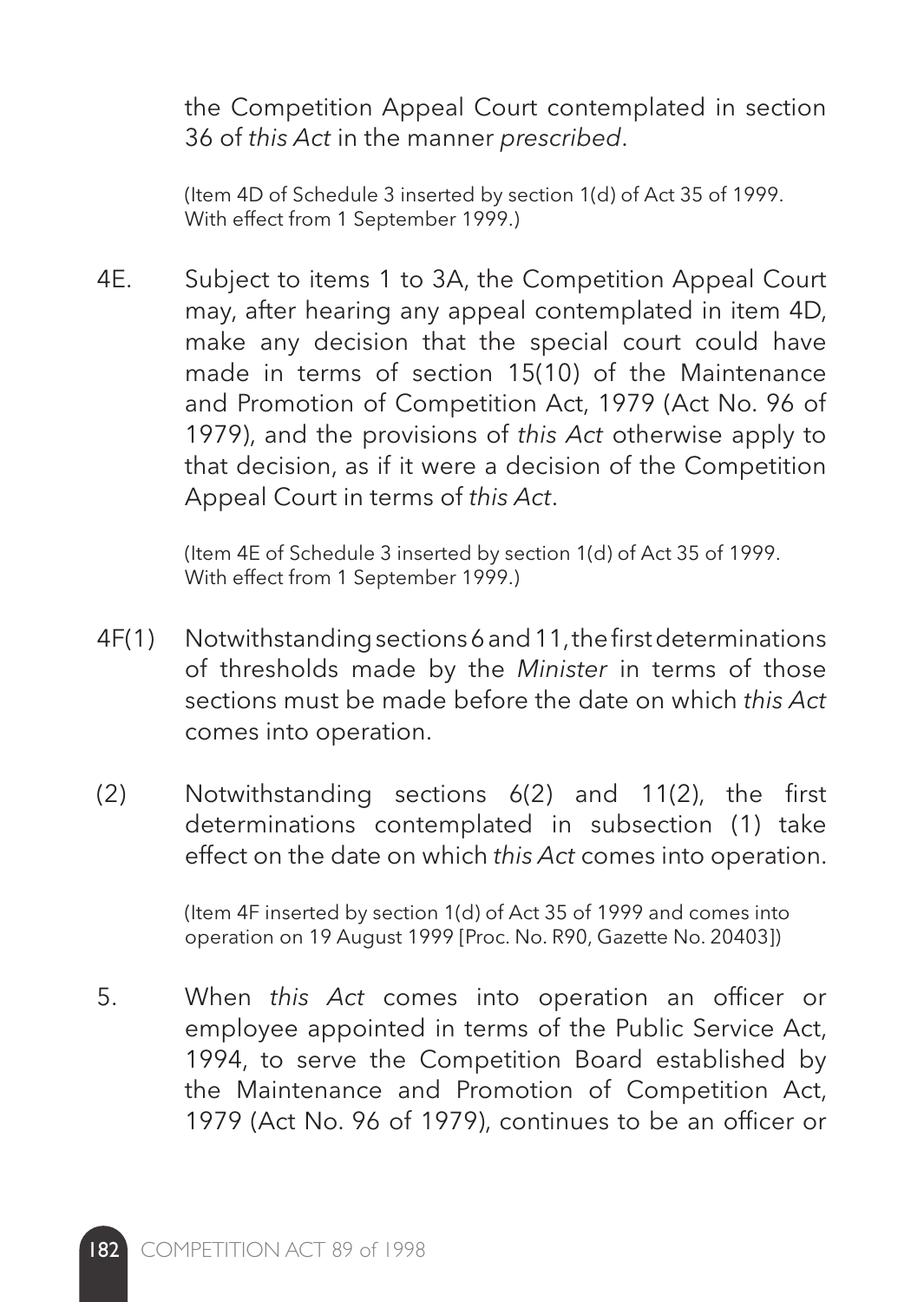employee under the Public Service Act, subject to the direction of the Department of Trade and Industry.

(Item 5 of Schedule 3 amended by section 1(e) of Act 35 of 1999. With effect from 1 September 1999.)

6. If an officer or an employee referred to in item 5 is appointed as an officer or employee of the Competition Commission, the accumulated value of that person's contributions to any pension fund, together with the accumulated value of the contributions made to that fund by that person's employer, may be transferred to a pension fund established for the benefit of the staff of the Commission.

(Commencement date of this Schedule: 1 September 1999)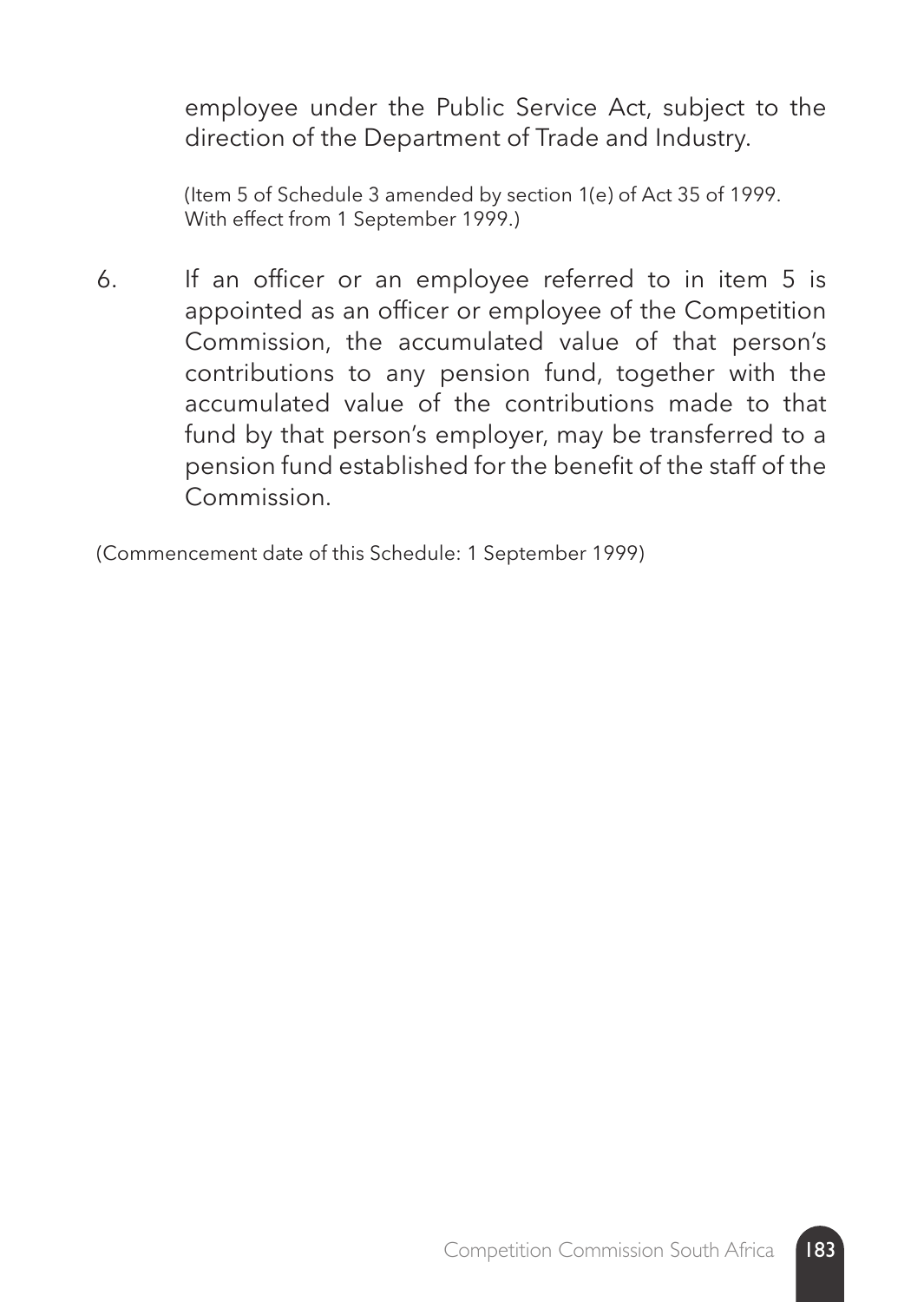## **NOTES**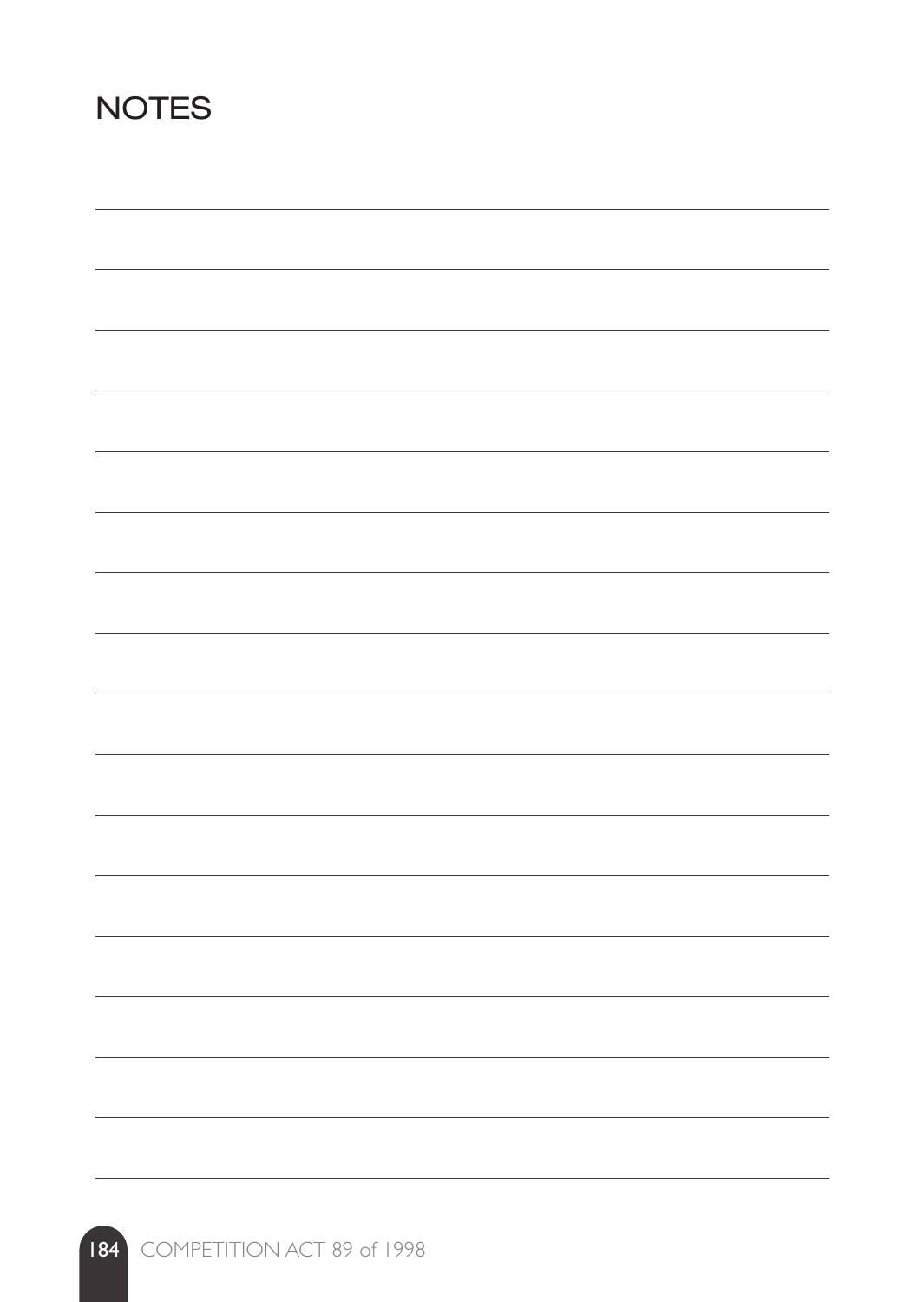